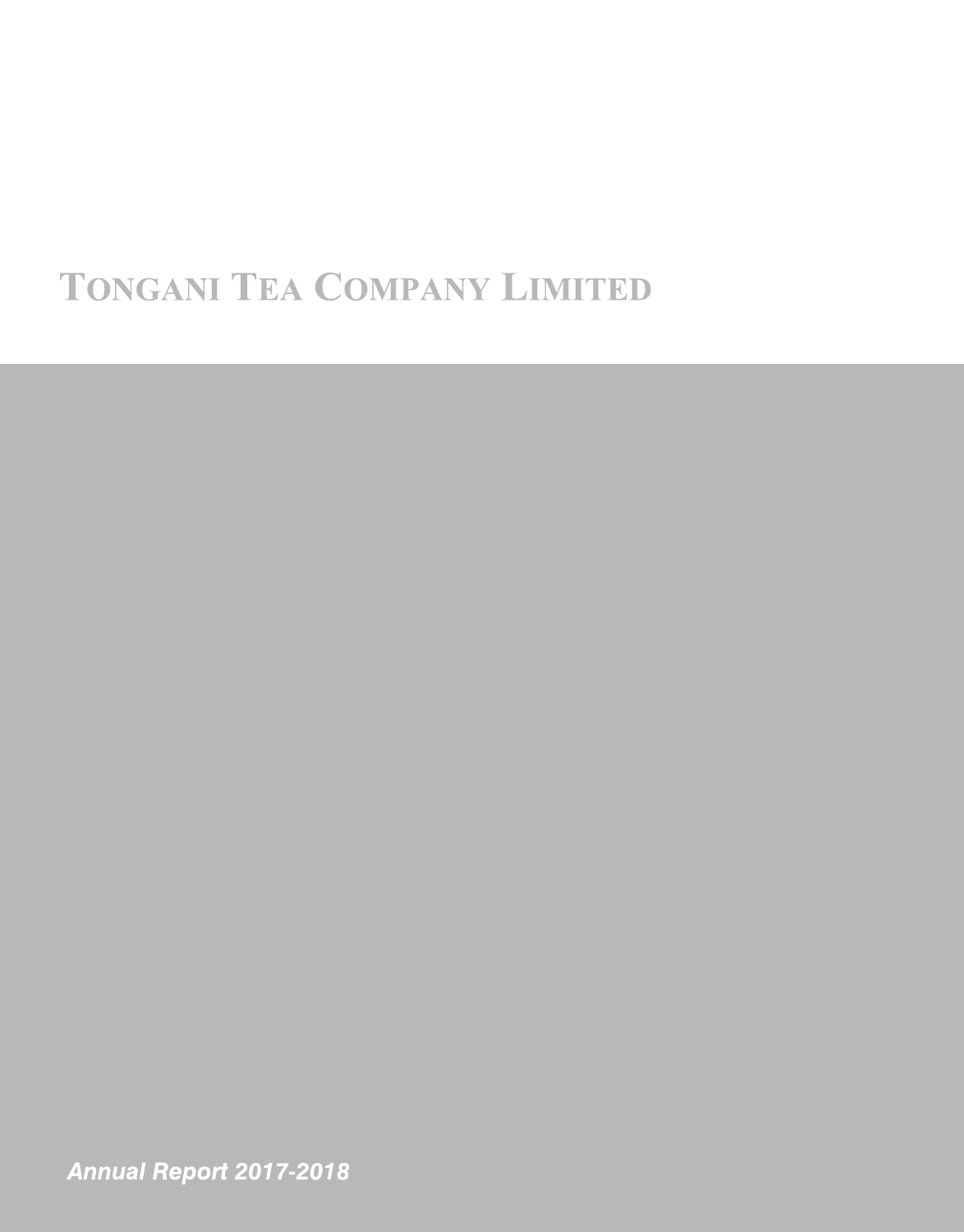# **BOARD OF DIRECTORS**

**Chairman & Non-Executive Director** Mr. Manoj Kumar Daga, Mr. Ashok Vardhan Bagree, **Independent Director** Mr. Ravindra Kumar Murarka, Independent Director Mrs. Sumana Raychaudhuri, Non-Executive Director

> **AUDITORS** M/s. Navin Nayar & Company **Chartered Accountants** Kolkata

#### **BANKER**

State Bank of India

### **REGISTRAR & SHARE TRANSFER AGENT**

Niche Technologies Pvt. Ltd. CIN: U74140WB1994PTC062636 D-511, Bagree Market, 5th Floor, 71, B.R.B. Basu Road, Kolkata - 700001 Telephone: 2235 7270/7271; Fax: 2215 6823 E-mail: nichetechpl@nichetechpl.com, Website: www.nichetechpl.com

# **TONGANI TEA COMPANY LIMITED**

## CIN: L01132WB1893PLC000742 **REGISTERED OFFICE & ADMINISTRATIVE OFFICE**

15B, Hemanta Basu Sarani, 3rd Floor, Kolkata -700 001 Phone: 2248 7685, Fax: 2210 0541. E-mail: info@tonganitea.com, Website: www.tonganitea.com

# **TONGANI TEA ESTATE**

P.O.Dhula, Dist.Darrang Pin-784 146, Assam.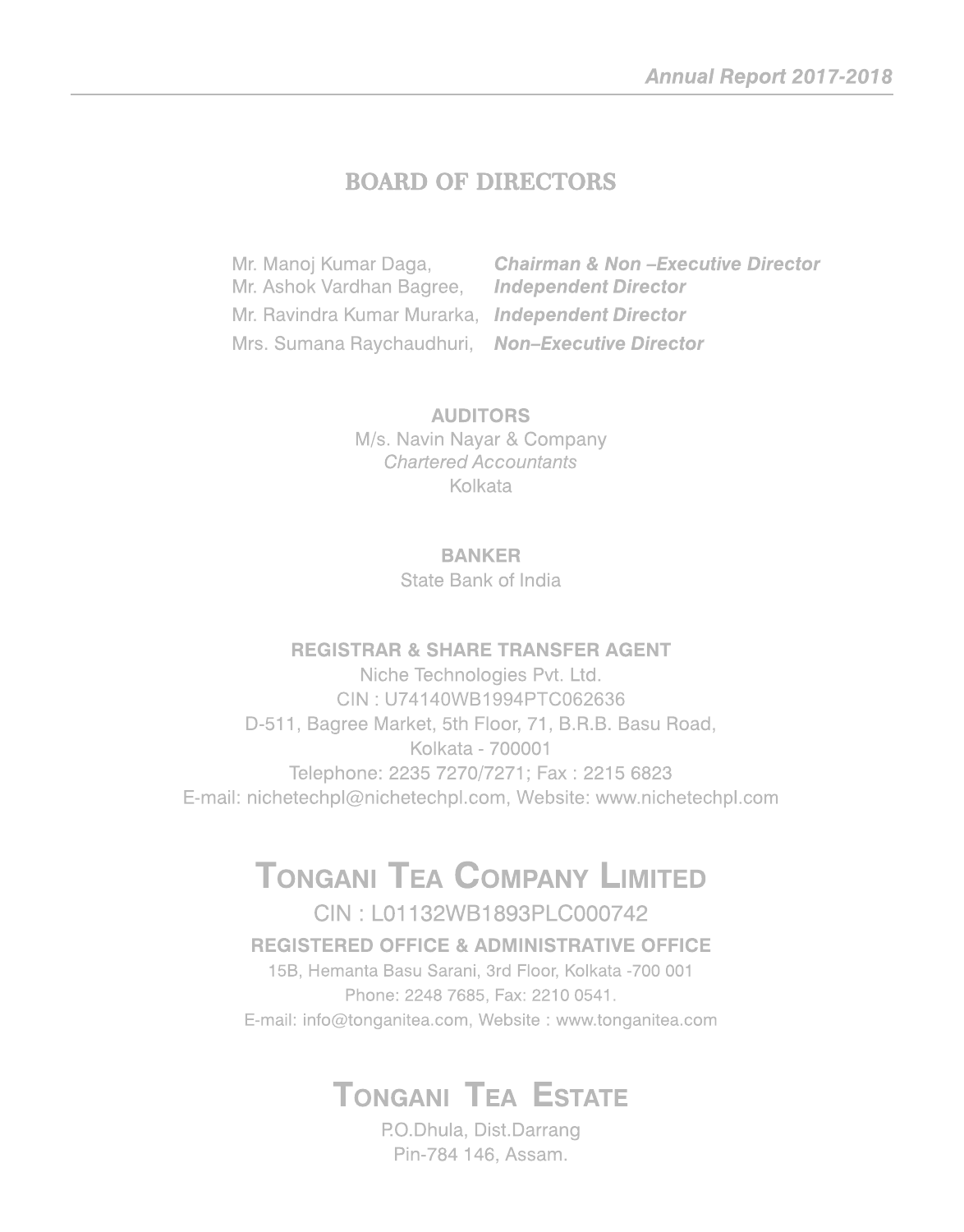#### **TONGANI TEA COMPANY LIMITED**

CIN : L01132WB1893PLC000742

#### **NOTICE**

NOTICE is hereby given that the 125<sup>th</sup> Annual General Meeting of the Members of the Company will be held at its Registered Office at 15B, Hemanta Basu Sarani, 3<sup>rd</sup> Floor, Kolkata-700 001, on Friday, the 7<sup>th</sup> September, 2018, at 10.30 A.M. to transact the following business :

To receive, consider and adopt the Audited Financial Statement of the Company for the year ended 31<sup>st</sup> March, 2018 together with the Report of Board of Directors and Auditors thereon and in this regard, pass the following resolutions as an **Ordinary Resolutions**:

"**RESOLVED THAT** the audited financial statement of the Company for the financial year ended March 31, 2018 and the reports of the Board of Directors and Auditors thereon laid before this meeting, be and are hereby considered and adopted."

2. To declare dividend on Equity Share of the Company and in this regard, pass the following resolutions as an **Ordinary Resolutions**:

**"RESOLVED THAT** the Board of Directors of the Company hereby recommends for payment of Dividend of Rs.12.50 per equity share with applicable corporate dividend tax thereon in respect of the year ended 31<sup>st</sup> March, 2018 to the eligible shareholders whose names will appear in the Register of Members, subject to the approval of the members of the Company in the forthcoming Annual General Meeting of the Company."

3. To appoint a Director in place of Mr. Manoj Kumar Daga (DIN:00123386), who retires by rotation and being eligible, offers himself for re-appointment as a Director and in this regard, pass the following resolution as an **Ordinary Resolution**:

"**RESOLVED THAT** pursuant to the provisions of Section 152 of the Companies Act, 2013, Mr. Manoj Kumar Daga (DIN:00123386), who retires by rotation at this meeting and being eligible has offered himself for re-appointment, be and is hereby re-appointed as a Director of the Company, liable to retire by rotation."

#### **SPECIAL BUSINESS**

4. To consider and if thought fit, to pass, with or without modifications, the following resolution as an **Ordinary Resolution**:

"**RESOLVED THAT** pursuant to the provisions of Section 149, 152 and other applicable provisions of the Companies Act, 2013 read with rules made there under, Mrs. Sumana Raychaudhuri (DIN:07308451) who was appointed as Director in order to fill the Casual Vacancy, be and is hereby appointed as Director of the Company.

**RESOLVED FURTHER THAT** the Board of Directors of the Company be and are hereby authorized to do all necessary forms and documents be filed with the Registrar of Companies, West Bengal in connection with the above appointment."

> By Order of the Board For **TONGANI TEA COMPANY LIMITED**

Regd.Office : 15B, Hemanta Basu Sarani, 3rd Floor **MANOJ KUMAR DAGA** Kolkata – 700 001 *Chairman* Date: 8<sup>th</sup> August, 2018.

#### **NOTES :**

- 1. Pursuant to the provisions of Section 91 of the Companies Act, 2013 the Register of Members and the Share Transfer books of the Company will remain closed from Saturday, 1st September, 2018 to Friday, 7<sup>th</sup> September, 2018 (both days inclusive) *for determining the entitlement of the shareholders for the dividend for Financial Year 2017-18, if declared at the meeting.*
- 2. A member entitled to attend and vote at the Annual General Meeting (the "Meeting") is entitled to appoint a proxy/ proxies to attend and vote on a poll instead of himself/herself and the proxy/ proxies need not be a member of the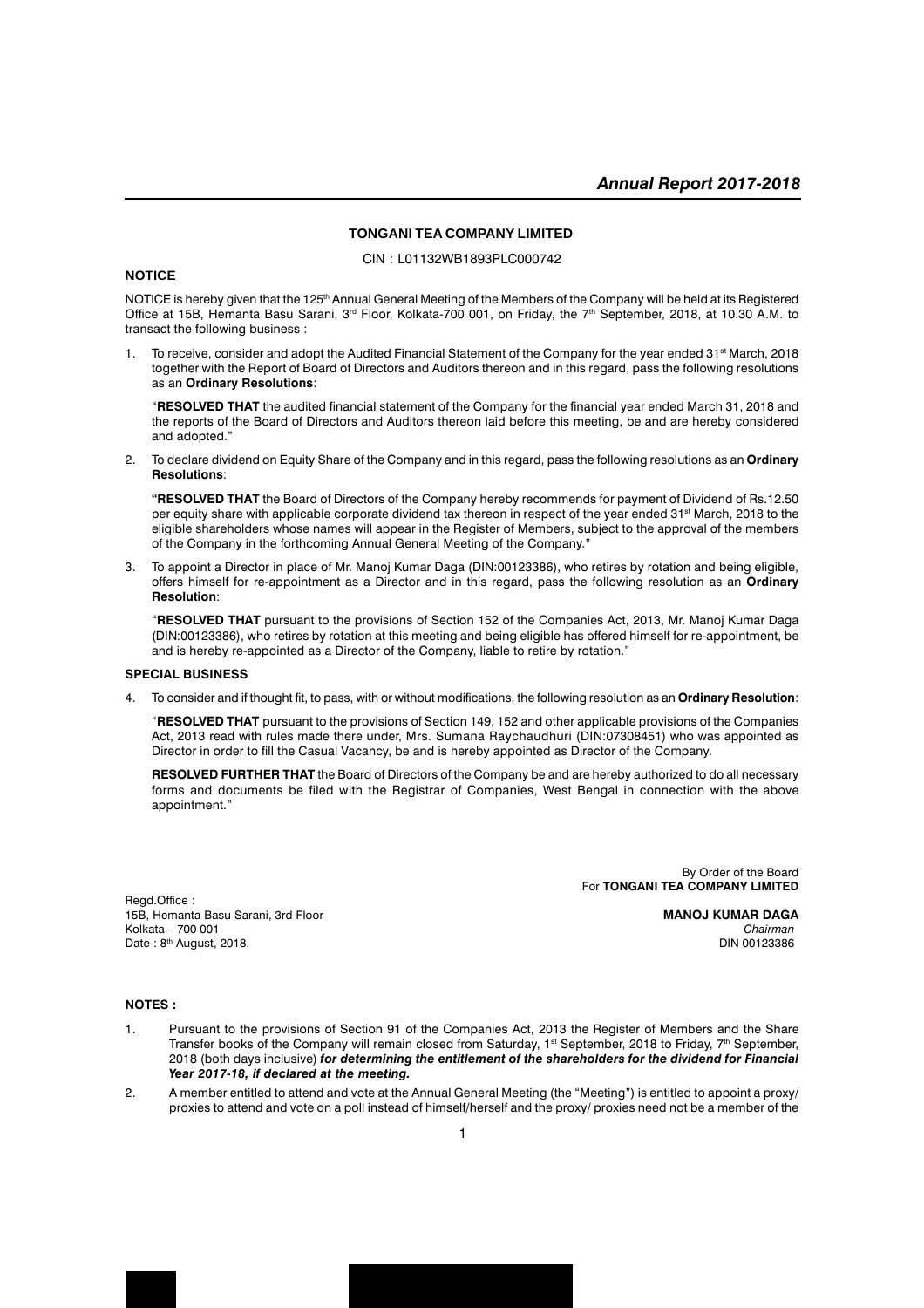Company. The instrument appointing the proxy should, however, be deposited at the Registered Office of the Company not less than forty-eight hours before the commencement of the Meeting.

A person can act as proxy on behalf of members not exceeding fifty (50) and holding in the aggregate not more than ten percent of the total share capital of the Company carrying voting rights. A member holding more than ten percent of the total share capital of the Company carrying voting rights may appoint a single person as proxy and such person shall not act as a proxy for any other person or shareholder. The holder of proxy shall prove his/her identity at the time of attending the Meeting.

In case of joint holders attending the meeting, only such joint holders who are higher in the order of the names will be entitled to vote.

- 3. Corporate Members intending to send their authorized representative(s) to attend the Meeting are requested to send to the Company a certified true copy of the relevant Board Resolution together with the specimen signature(s) of the representative(s) authorizing under the said Board Resolution to attend and vote on their behalf at the Meeting.
- **4. The Company is providing facility for voting by electronic means (e-voting) through an electronic voting system which will include remote e-voting as prescribed by the Companies (Management and Administration) Rules, 2014 as presently in force and the business set out in the Notice will be transacted through such voting**. Information and instructions including details of user id and password relating to e-voting are provided in the Notice under Note No.22.
- 5. The dividend, if declared by the Members at the Annual General Meeting, will be paid to those Members whose names shall appear on the Company's Register of Members as on Friday, 31<sup>st</sup> August, 2018. In respect of shares held in dematerialised form, the dividend will be payable on the basis of beneficial ownership as at the close of business hours on Friday, 31<sup>st</sup> August, 2018, as per the details furnished by National Securities Depository Limited (NSDL) and Central Depository Services (India) Limited (CDSL).
- 6. Members are requested to note that under section 124 of Companies Act, 2013 read with Investor Education and Protection Fund Authority (Accounting, Audit, Transfer and Refund) Rules, 2016 (IEPF Rules) the amount of dividend if any unpaid or unclaimed for a period of 7 (seven) years from the due date is required to be transferred to Investor Education and Protection Fund (IEPF) constituted by the Central Government of India. Further, all shares in respect of which dividend remain unclaimed for 7 consecutive years or more, are also required to be transferred to the IEPF.

The Company had accordingly transferred final dividend pertaining to the Financial Year 2009-10 to the IEPF within the stipulated time period. The unclaimed final dividend in respect of financial year 2010-11 is due for transfer to the IEPF in October, 2018. Further, no claim shall lie against the Company in respect of any amount of unpaid dividend transferred to IEPF after completion of seven years or the said fund after the said transfer.

Members who have neither received nor encashed their dividend warrant(s) for the financial year 2010-11 or subsequent years, are requested to write to the Company, mentioning the relevant Folio number or DP ID and Client ID, for issuance of duplicate/revalidated dividend warrant(s).

- 7. Members holding shares in physical form may intimate the Company necessary particulars for ECS credit of the dividend directly to their bank accounts wherever ECS facility is available, or, for printing of their bank account details on the dividend warrants to prevent possibilities of fraud in encashing the warrants.
- 8. Members holding shares in physical mode are requested to intimate changes in their address alongwith proof of address/bank mandate to the Registrar and Share Transfer Agents (RTA), Niche Technologies Pvt. Ltd. Members holding shares in electronic mode are requested to send the intimation for change of address / bank mandate to their respective Depository Participant.
- 9. Members who hold shares in physical form in multiple folios in identical names or joint holding in the same order of names are requested to write to the Company's RTA, enclosing their share certificates to enable the Company to consolidate their holdings into a single folio.
- 10. Shareholders are also requested to take immediate action to demat their shares to avail easy liquidity since trading of shares of the Company are under compulsory demat mode as per the regulation of SEBI and also to prevent any loss of physical Share Certificate (if already complied with, please ignore this).
- 11. The Securities and Exchange Board of India (SEBI) has mandated the submission of Permanent Account Number (PAN) by every participant in Securities market. Members holding shares in electronic form are, therefore, requested to submit their PAN to their Depository Participants with whom they are maintaining their demat accounts. Members holding shares in physical form can submit their PAN details to the R&T Agent or to the Registered Office of the Company.
- 12. To prevent fraudulent transactions, members are advised to exercise due diligence and notify the Company of any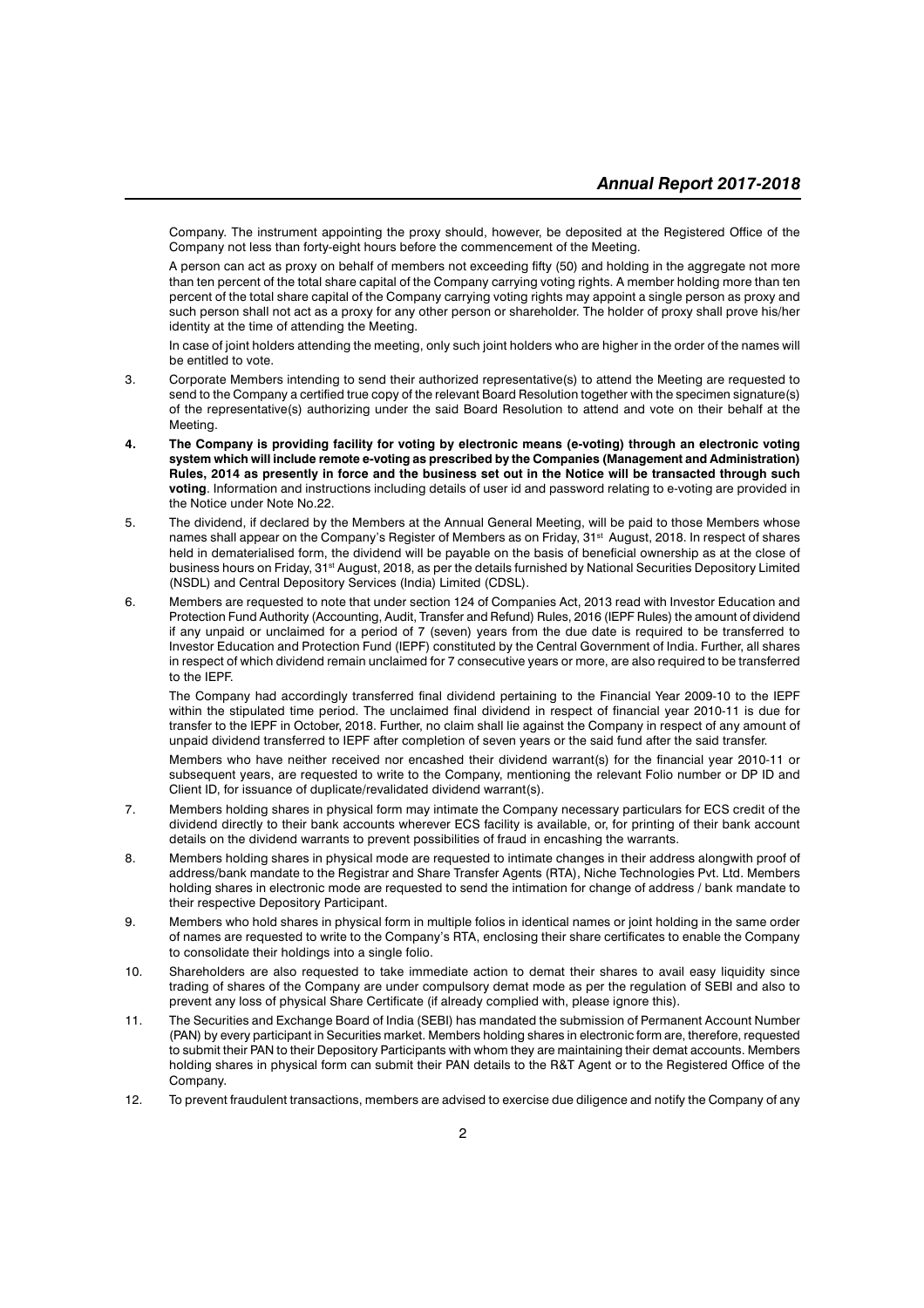change in address or demise of any member as soon as possible. Members are also advised not to leave their demat account(s) dormant for long. Periodic statement of holdings should be obtained from the concerned Depository Participant and holdings should be verified.

13. Details under Regulation 36(3) of the SEBI (Listing Obligations and Disclosure Requirements) Regulations, 2015 with the Stock Exchange in respect of the Director seeking re-appointment at the Annual General Meeting, form an integral part of the notice. The Director has furnished the requisite declaration for his/her re-appointment.

Mr. Manoj Kumar Daga shall retire at the forthcoming Annual General Meeting and being eligible offers himself for re-appointment.

Mr. Daga joined the Board of Directors as a Non-Executive Director from 31<sup>st</sup> July, 1998.

Mr. Daga is the Chairman of the Stakeholders Relationship Committee, Review Committee and Share Transfer Committee and Member of Nomination & Remuneration Committee of the Board of Directors of the Company.

Mr. Daga has been working in the Tea Industry for more than 30 years. He is a Bachelor of Commerce with Honours in Accountancy.

The appointment of Mr. Daga is appropriate and in the best interest of the Company. Mr. Daga is Director in Norben Tea & Exports Ltd., Joonktollee Tea & Industries Ltd., Cowcoody Builders Pvt. Ltd., Daga & Company Pvt. Ltd. and Nominee Director for and on behalf of Joonktollee Tea and Industries Limited on the Board M/s. Keshava Plantations Pvt. Ltd. w.e.f. 05/04/2016.

He is also a member in Norben Tea & Exports Ltd., Derby Electronics Pvt. Ltd., Mangalam Products Pvt. Ltd. and Anjum Investments Pvt. Ltd. Mr. Daga holds by himself 42,208 Equity shares in the Company. He does not hold for any other person on a beneficial basis, any shares in the Company.

Upon his re-appointment as a director, Mr. Daga shall continue to hold office as a Non-Executive Director subject to retirement by rotation.

Accordingly, the Board recommends his re-appointment.

Except Mr. Daga, none of the Directors and Key Managerial Personnel of the Company and their relatives is concerned or interested, financial or otherwise, in agenda Item No.3.

- 14. Electronic copy of the Notice and Annual Report of the 125<sup>th</sup> Annual General Meeting of the Company inter alia indicating the process and manner of e-voting along with Attendance Slip and Proxy Form is being sent to all the members whose email IDs are registered with the Company/Depository Participants(s) for communication purposes unless any member has requested for a hard copy of the same. For members who have not registered their email address, physical copies of the Notice and Annual Report of the 125<sup>th</sup> Annual General Meeting of the Company inter alia indicating the process and manner of e-voting along with Attendance Slip and Proxy Form is being sent in the permitted mode. Members who have not registered their e-mail addresses so far are requested to register their e-mail address so that they can receive the Annual Report and other communication from the Company electronically.
- 15. As an austerity measure, copies of the Annual Report will not be distributed at the Annual General Meeting; members are requested to bring their copies at the meeting
- 16. Members/proxies should bring their attendance slips sent herewith, duly filled in, for attending the Meeting. Members/ proxies attending the AGM are requested to carry their identity proof.
- 17. All the documents referred to in the accompanying Notice and Statement are open for inspection by the Members at the Company's Registered Office on all working days, except Saturdays, between 10.00 A.M. to 1.00 P.M. till 7<sup>th</sup> September, 2018, and will also be available for inspection at the Meeting.
- 18. The Register of Directors and Key Managerial Personnel and their shareholding maintained under Section 170 of the Companies Act, 2013 and the Register of Contracts and Arrangements in which Directors are interested maintained under Section 189 of the Companies Act, 2013 shall be made available at the commencement of the meeting and shall remain open and accessible to the members during the continuance of the meeting.
- 19. Members holding shares in physical form can now avail the facility of nomination in respect of shares held by them Pursuant to section 72 of the Companies Act 2013. The prescribed Form (Form SH 13) can be obtained from the Share Department of the Company. Members desiring to avail this facility, may send their Nomination Form (in duplicate) duly filled in, to the Company or its Share Transfer Agents M/s. Niche Technologies Pvt. Ltd. of D-511, Bagree Market, 5<sup>th</sup> Floor, 71, B.R.B.Basu Road, Kolkata-700001 by quoting their respective Folio Numbers.
- 20. SEBI and Ministry of Corporate Affairs encourages paperless communication as a contribution to Green environment. Members holding shares in physical mode are requested to register their e-mail address to the RTA for receiving all communications including annual reports, notices, circulars etc. from the company electronically. Members who wish to register their e-mail id can download the green initiative form from the company's website www.tonganitea.com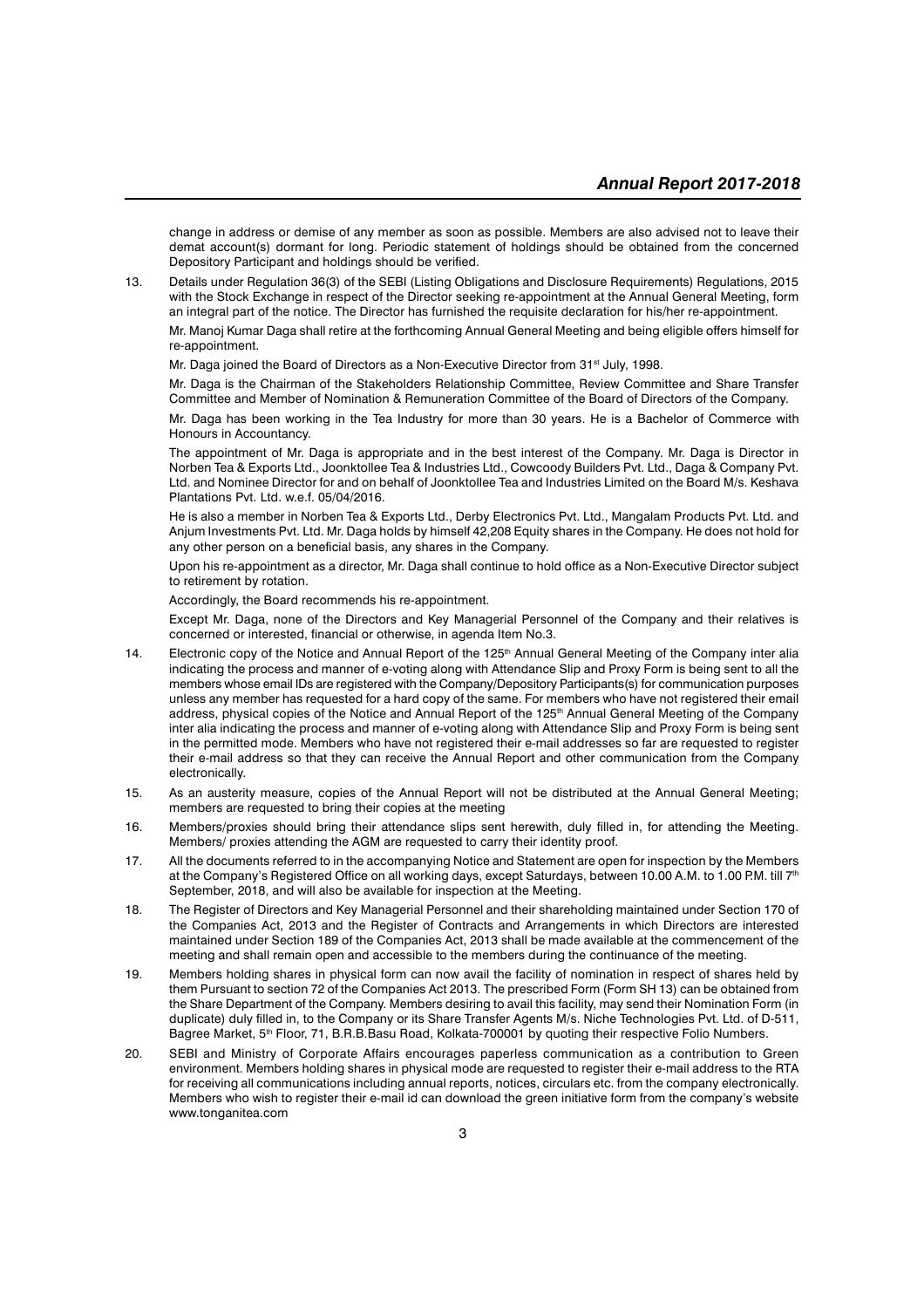21. Members may also note that the Notice of the 125<sup>th</sup> Annual General Meeting and the Annual Report for 2017-18 will also be available on the Company's website www.tonganitea.com for their download. Even after registering for e-communication, members are entitled to receive such communication in physical form, upon making a request for the same, by post free of cost. For any communication, the shareholders may also send requests to the Company's investor email id: investorcare@tonganitea.com.

#### **THE ROUTE MAP TO THE AGM VENUE IS ANNEXED TO THE NOTICE.**

#### 22. **Voting at the AGM**

#### Remote Voting through electronic means

I. In compliance with provisions of Section 108 of the Companies Act, 2013 and Rule 20 of the Companies (Management and Administration) Rules, 2014, as amended by the Companies (Management and Administration) Rules, 2015 and Regulation 44 of the SEBI (Listing Obligations and Disclosure Requirements), Regulations, 2015, the Company is pleased to provide members facility to exercise their right to vote at the Annual General Meeting (AGM) by electronic means and the business may be transacted through remote e-Voting ('remote e-voting'), Services provided by Central Depository Services (India) Limited (CDSL):

#### **The instructions for shareholders voting electronically are as under:**

- (i) The voting period begins on  $4<sup>th</sup>$  September, 2018 (9:00 am) and ends on  $6<sup>th</sup>$  September, 2018 (5:00 pm). During this period shareholders' of the Company, holding shares either in physical form or in dematerialized form, as on the cut-off date of 31<sup>st</sup> August, 2018, may cast their vote electronically. The e-voting module shall be disabled by CDSL for voting thereafter.
- (ii) The shareholders should log on to the e-voting website www.evotingindia.com during the voting period
- (iii) Click on "Shareholders" tab.
- (iv) Now Enter your User ID
	- a. For CDSL: 16 digits beneficiary ID,
	- b. For NSDL: 8 Character DP ID followed by 8 Digits Client ID,
	- c. Members holding shares in Physical Form should enter Folio Number registered with the Company.
- (v) Next enter the Image Verification as displayed and Click on Login.
- (vi) If you are holding shares in demat form and had logged on to www.evotingindia.com and voted on an earlier voting of any company, then your existing password is to be used.
- (vii) If you are a first time user follow the steps given below:

|                 | For Members holding shares in Demat Form and Physical Form                                                                                                                                                                                                                                                                                                                                             |
|-----------------|--------------------------------------------------------------------------------------------------------------------------------------------------------------------------------------------------------------------------------------------------------------------------------------------------------------------------------------------------------------------------------------------------------|
| <b>PAN</b>      | Enter your 10 digit alpha-numeric *PAN issued by Income Tax Department (Applicable for both demat shareholders<br>as well as physical shareholders)                                                                                                                                                                                                                                                    |
|                 | Members who have not updated their PAN with the Company/Depository Participant are requested to use the<br>first two letters of their name and the 8 digits of the sequence number in the PAN field.                                                                                                                                                                                                   |
|                 | In case the sequence number is less than 8 digits enter the applicable number of 0's before the number after the<br>first two characters of the name in CAPITAL letters. Eg. If your name is Ramesh Kumar with sequence number 1<br>then enter RA00000001 in the PAN field.                                                                                                                            |
| DOB             | Enter the Date of Birth as recorded in your demat account or in the company records for the said demat account or<br>folio in dd/mm/yyyy format.                                                                                                                                                                                                                                                       |
| Bank<br>Details | Dividend Enter the Dividend Bank Details as recorded in your demat account or in the company records for the<br>said demat account or folio.<br>• Please enter the DOB or Dividend Bank Details in order to login. If the details are not recorded with the depository<br>or company please enter the member id / folio number in the Dividend Bank details field as mentioned in instruction<br>(iv). |

(viii) After entering these details appropriately, click on "SUBMIT" tab.

- (ix) Members holding shares in physical form will then directly reach the Company selection screen. However, members holding shares in demat form will now reach 'Password Creation' menu wherein they are required to mandatorily enter their login password in the new password field. Kindly note that this password is to be also used by the demat holders for voting for resolutions of any other company on which they are eligible to vote, provided that company opts for e-voting through CDSL platform. It is strongly recommended not to share your password with any other person and take utmost care to keep your password confidential.
- (x) For Members holding shares in physical form, the details can be used only for e-voting on the resolutions contained in this Notice.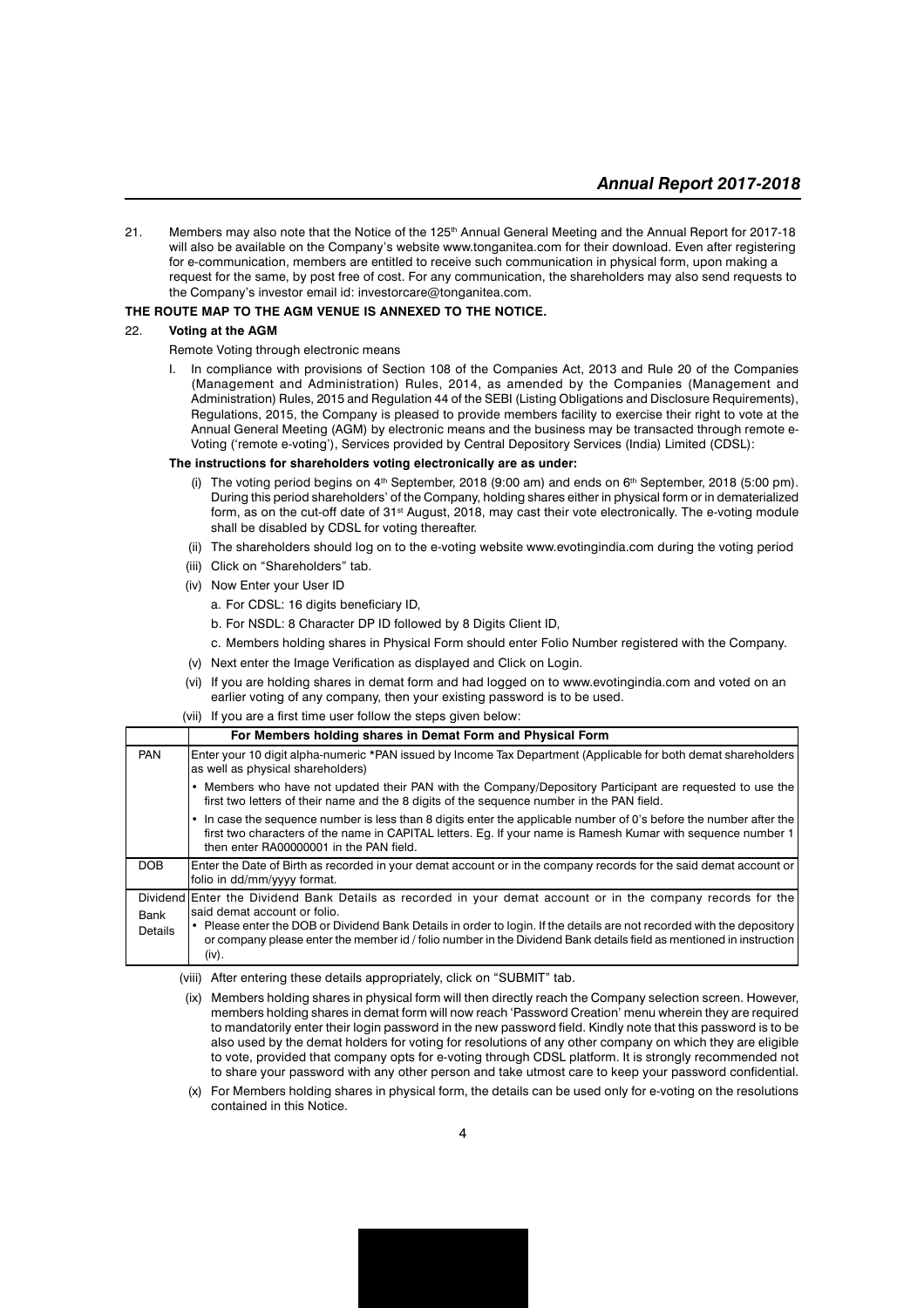- (xi) Click on the EVSN for the relevant <Company Name> i.e.**Tongani Tea Company Limited** on which you choose to vote.
- (xii) On the voting page, you will see "RESOLUTION DESCRIPTION" and against the same the option "YES/ NO" for voting. Select the option YES or NO as desired. The option YES implies that you assent to the Resolution and option NO implies that you dissent to the Resolution.
- (xiii) Click on the "RESOLUTIONS FILE LINK" if you wish to view the entire Resolution details.
- (xiv) After selecting the resolution you have decided to vote on, click on "SUBMIT". A confirmation box will be displayed. If you wish to confirm your vote, click on "OK", else to change your vote, click on "CANCEL" and accordingly modify your vote.
- (xv) Once you "CONFIRM" your vote on the resolution, you will not be allowed to modify your vote.
- (xvi) You can also take out print of the voting done by you by clicking on "Click here to print" option on the Voting page.
- (xvii) If Demat account holder has forgotten the same password then Enter the User ID and the image verification code and click on Forgot Password & enter the details as prompted by the system.
- (xviii) Note for Institutional Shareholders :
	- Institutional shareholders (i.e. other than Individuals, HUF, NRI etc.) are required to log on to https:// www.evotingindia.com and register themselves as Corporates.
	- A scanned copy of the Registration Form bearing the stamp and sign of the entity should be emailed to helpdesk.evoting@cdslindia.com.
	- After receiving the login details a compliance user should be created using the admin login and password. The Compliance user would be able to link the account(s) for which they wish to vote on.
	- The list of accounts should be mailed to helpdesk.evoting@cdslindia.com and on approval of the accounts they would be able to cast their vote.
	- A scanned copy of the Board Resolution and Power of Attorney (POA) which they have issued in favour of the Custodian, if any, should be uploaded in PDF format in the system for the scrutinizer to verify the same.
- (xix) In case you have any queries or issues regarding e-voting, you may refer the Frequently Asked Questions ("FAQs") and e-voting manual available at www.evotingindia.com under help section or write an email to helpdesk.evoting@cdslindia.com or contact them at 18002005533.
- (xx) Shareholders can also cast their vote using CDSL's mobile app m-Voting available for android based mobiles. The m-Voting app can be downloaded from Google Play Store. iPhone and Windows phone users can download the app from the App Store and the Windows Phone Store respectively on or after 30<sup>th</sup> June 2016. Please follow the instructions as prompted by the mobile app while voting on your mobile.
- II. Facility for voting through ballot paper / polling paper will also be available at the AGM and members attending the meeting, who have not already cast their vote by remote e-voting, shall be able to exercise their right at the meeting.

Members who have cast their vote by remote e-voting prior to the AGM and are attending the meeting will not be entitled to cast their vote again.

- III. Investors who became members of the Company subsequent to the dispatch of the Notice / Email and holds the shares as on the cut-off date i.e.31<sup>st</sup> August, 2018, are requested to send the written / email communication to the Company at investorcare@tonganitea.com by mentioning their Folio No. / DP ID and Client ID to obtain the Login-ID and Password for e-voting.
- IV. You can also update your mobile number and email id in the user profile details of the folio which may be used for sending future communication(s).
- V. The voting rights of shareholders shall be in proportion to their shares of the paid up equity share capital of the Company as on the cut-off date of 31<sup>st</sup> August, 2018. A person who is not a member as on cut off date should treat this notice for information purpose only.
- VI. M/s. Agarwal A & Associates, Company Secretaries of 9, Mangoe Lane, 2<sup>nd</sup> Floor, Room No.12, Kolkata 700 001 has been appointed as the Scrutinizer to scrutinize the remote e-voting and voting process to be carried out at the Annual General Meeting in a fair and transparent manner.
- VII. The Scrutinizer will submit, not later than 2 days of conclusion of the AGM, a consolidated Scrutinizer's Report of the total votes cast in favour or against, if any, to the Chairman of the Company.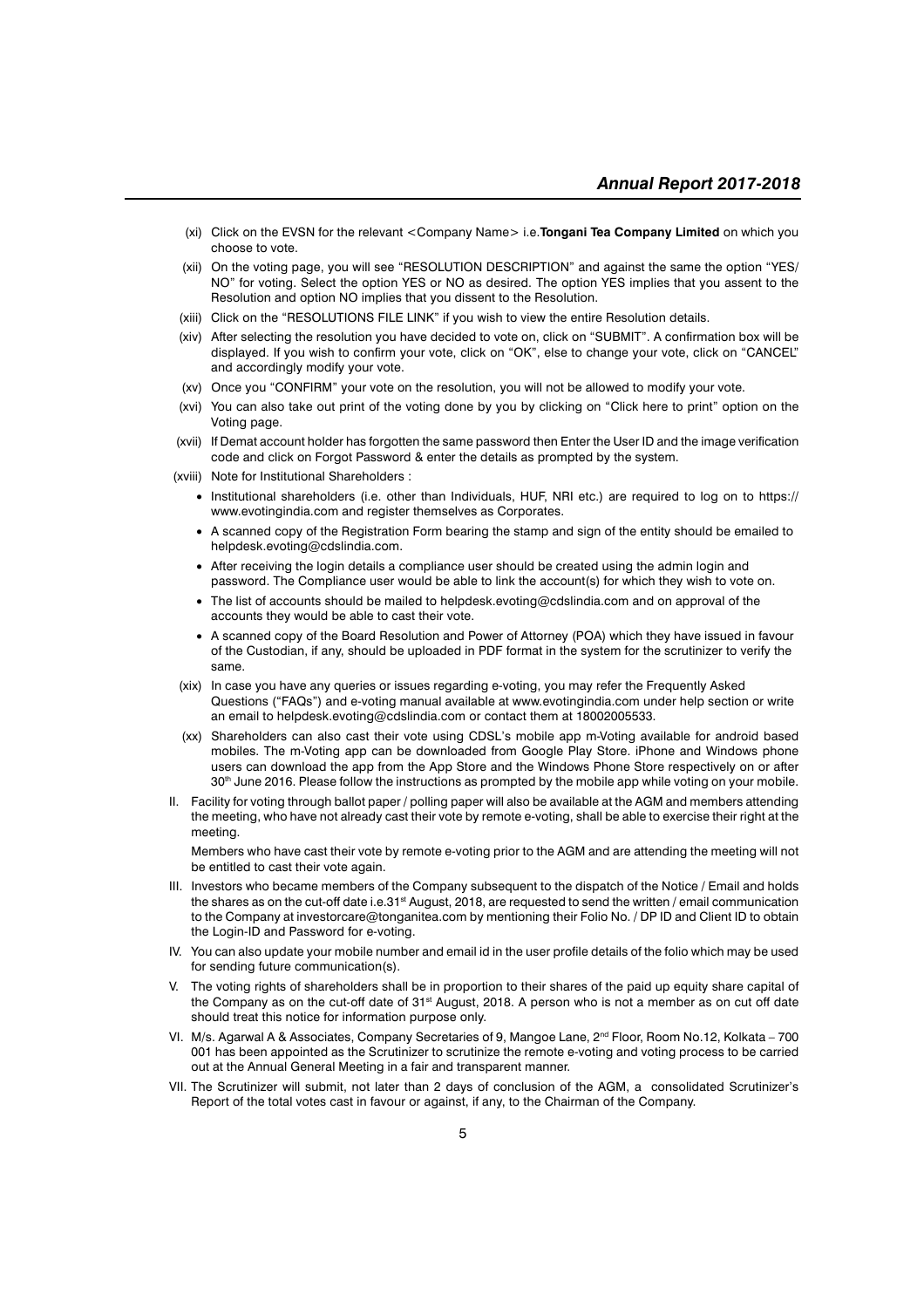- VIII.The Chairman shall declare the result forthwith. The Results declared alongwith the Scrutinizer's Report shall be placed on the Company's website www.tonganitea.com and on the website of CDSL and communicated to Stock Exchange, immediately.
- 23. MEMBERS HOLDING EQUITY SHARES IN ELECTRONIC FORM, AND PROXIES THEREOF, ARE REQUESTED TO BRING THEIR SUPPORTING EVIDENCE IN RESPECT OF THEIR DPID AND CLIENT ID NOS. FOR EASIER IDENTIFICATION OF THEIR ATTENDANCE AT THE MEETING.

#### **ATTENDANCE WILL START AT 10.00 A.M.**

#### **Annexure to Notice**

Statement pursuant to Section 102 of the Companies Act, 2013 ("Act")

#### **I. ITEM NO.4**

Mrs. Sumana Raychaudhuri is Non-Executive Director of the Company. She was appointed as Director of the Company in order to fill the Casual Vacancy.

Mrs. Raychaudhuri is Member of the Audit Committee and Share Transfer Committee of the Board of Directors of the Company.

Ms. Raychaudhuri, Awarded Ph.D. in Law by the University of Burdwan in 2012. Research Topic: *"***Impact of WTO on Pharmaceutical Multinationals in India: A Legal Study",** passed C.S. from the Institute of Company Secretaries of India in the year 2006 and received Associate Membership of the ICSI in 2009, passed LL.M., University of Burdwan, 2005, LL.B., University of Calcutta, 2002 and passed B.Sc., Scottish Church College, University of Calcutta, 1996.

She was associated as Part-Time Lecturer of Law with Sarsuna Law College, Vidyasagar University from March 2006 till May, 2007.

Currently she is working as an Assistant Manager with M/s. Polar Industries Limited.

Former Company Secretary with Merino Industries Ltd.

She is an Associate Member of the Institute of Company Secretaries of India (Membership No.A-23317).

She is also associated as Director with the following companies:

(i) CAMCO Multi Metal Ltd.,

(ii) Century Aluminium Mfg. Co. Ltd.

(iii) Vintage Securities Ltd.

Upon her re-appointment as a director, Mrs. Raychaudhuri shall continue to hold office as a Non-Executive Director subject to retirement by rotation.

Accordingly, the Board recommends her re-appointment.

Except Mrs. Raychaudhuri, none of the Directors and Key Managerial Personnel of the Company and their relatives is concerned or interested, financial or otherwise, in the resolution set out at agenda Item No.5 of the Notice.

> By Order of the Board For **TONGANI TEA COMPANY LIMITED**

Read. Office : 15B, Hemanta Basu Sarani, 3rd Floor **MANOJ KUMAR DAGA** Kolkata – 700 001 *Chairman* Date :  $8<sup>th</sup>$  August, 2018.

Please note that vide SEBI Notification in Gazette of India on 8<sup>th</sup> June, 2018, requests for effecting transfer of **securities shall not be proceeded unless the securities are held in dematerialised form with a depository. The** said notification shall come into force on the 180<sup>th</sup> day from 8<sup>th</sup> June, 2018.

**Shareholders holding shares in physical segment are therefore advised that the shares are dematerialised immediately, if not done already. In this regard we have already advised you individual vide our letter dated 7th July, 2018.**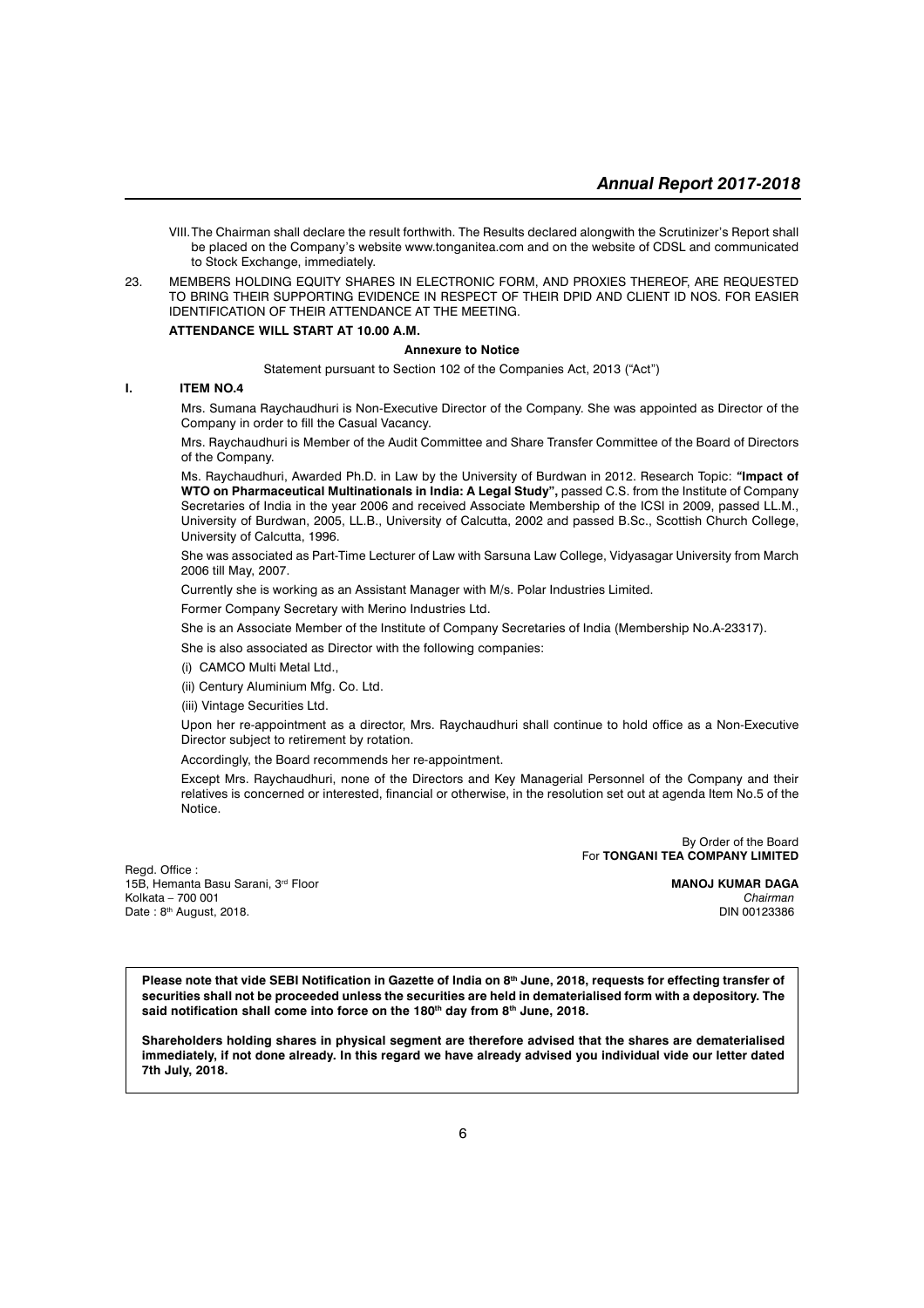#### **TO THE MEMBERS**

Your Directors are pleased to present the One Hundred Twenty Fifth Annual Report together with the Company's Audited Accounts for the Financial Year ended 31<sup>st</sup> March, 2018.

#### **1. FINANCIAL SUMMARY OR HIGHLIGHTS**

| The financial performance of the Company for the year ended on 31 <sup>st</sup> March, 2018 is summarized below:- |          |
|-------------------------------------------------------------------------------------------------------------------|----------|
| <b>FINANCIAL SUMMARY</b>                                                                                          | (Rupees) |

|                                                       | <b>Year Ended March</b><br>31, 2018 | <b>Year Ended March</b><br>31, 2017 |
|-------------------------------------------------------|-------------------------------------|-------------------------------------|
| <b>Total Revenue</b>                                  | 89044604                            | 75393467                            |
| Profit before Finance Cost, Depreciation and Taxation | 10478819                            | 10292970                            |
| Less: Finance Cost                                    | 3283578                             | 3511321                             |
| Profit before Depreciation and Tax                    | 7195241                             | 6781649                             |
| Less: Depreciation                                    | 2546654                             | 2560023                             |
| Profit before tax                                     | 4648587                             | 4221626                             |
| Less: Provision for Taxation                          |                                     |                                     |
| <b>Current Tax</b>                                    | 1036780                             | 598075                              |
| <b>MAT Credit</b>                                     | (235660)                            | (131175)                            |
| Deferred Tax                                          | 379                                 | 430089                              |
| Income Tax for earlier years                          |                                     | 4632                                |
| Profit after tax                                      | 3847088                             | 3320005                             |
| Other Comprehensive Income                            |                                     |                                     |
| Item that will not be reclassified to profit or loss  | (1064012)                           | (1284436)                           |
| Income tax relating to these items                    | 276643                              | 330742                              |
| Total Comprehensive Income for the period             | 3059719                             | 2366311                             |
| Add: Balance brought forward from previous year       | 7206174                             | 6168808                             |
| Surplus available for Appropriation                   | 10265893                            | 8535119                             |
| <b>APPROPRIATIONS:</b>                                |                                     |                                     |
| Interim Dividend on Equity Shares                     |                                     | 1228875                             |
| Corporate Tax on Interim Dividend                     |                                     | 100070                              |
| Final Dividend on Equity Shares                       | 983100                              |                                     |
| Corporate Tax on Final Dividend                       | 80055                               |                                     |
| <b>Transferred to General Reserve</b>                 |                                     |                                     |
| Balance carried to Balance Sheet                      | 9202738                             | 7206174                             |

#### **2. STATE OF COMPANY'S AFFAIRS**

In the financial year 2017-18 the revenue from operations has increased and also there is increased in expenses, keeping margin under pressure.

Employee benefit expenses are to substantially increased further during the current season due to revision of wages, besides continuing high prices of power and fuel inputs.

#### **3. CHANGE IN THE NATURE OF BUSINESS, IF ANY**

There has been no change in the nature of Business of the Company during the reported financial year.

#### **4.DIVIDEND**

Your Directors are pleased to recommend a dividend of Rs.12.50 per Equity Share for the year ended 31<sup>st</sup> March, 2018. The dividend on Equity Shares, recommended by the Board, is subject to the approval of the Members at the ensuing Annual General Meeting (AGM) to be held on Friday, September 7, 2018. The dividend, if declared, will be paid to the eligible Members on or before 6th October, 2018. The total equity dividend outgo works out to 60.36% (FY 2016-17: 66.63%) of the net profit after tax. The dividend pay-out is in accordance with the Company's efforts to pay sustainable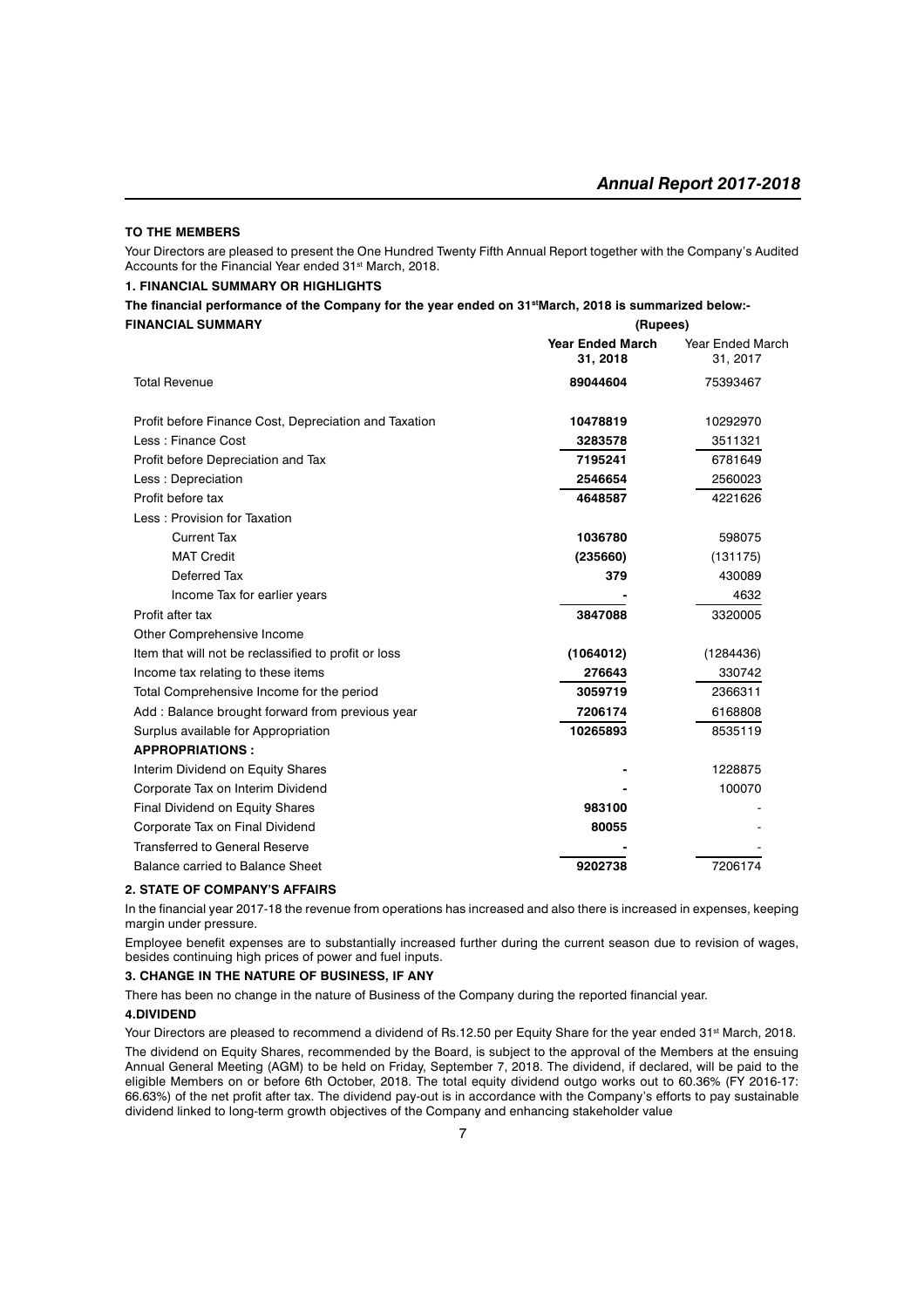The Register of Members and Share Transfer Books will remain closed from Saturday, 1<sup>st</sup> September, 2018 to Friday, 7<sup>th</sup> September, 2018 (both days inclusive) for the purpose of payment of dividend for FY 2017-18 and the AGM.

Dividends recommended/declared after the balance sheet date but before the financial statements are approved by the shareholders in the general meeting are not recognized as a liability at the balance sheet date because no obligation exists at the balance sheet date. The dividends would attract dividend distribution tax when paid. Such dividends are disclosed in the Notes.

#### **5.TRANSFER TO GENERAL RESERVE**

The Company proposes not to transfer any funds for the financial year to the General Reserve.

#### **6.MATERIAL CHANGES COMMITTMENTS**

There are no material changes or commitments affecting the financial position of the company which has occurred between the end of the financial year of the company to which the financial statements relate and the date of the report.

#### **7. SHARE CAPITAL**

Pursuant to the approval of the Board and shareholders of the Company, your Company completed buyback of 60,000 equity shares in 6<sup>th</sup> February, 2018 for an aggregate amount of Rs.3,00,00,000/-, being 22.10% of the total paid up equity share capital, at Rs.500/- per equity share. The buyback was made from all existing shareholders of the Company as on 8<sup>th</sup> December, 2017, the record date for the buy back, on a proportionate basis under the tender offer route in accordance with the provisions contained in the Securities and Exchange Board of India (Buy Back of Securities) Regulations, 1998 and the Companies Act, 2013 and rules made thereunder.

#### **8. INTERNAL CONTROL SYSTEM**

Your Company has in place, an adequate system of internal controls commensurate with its size, requirements and the nature of operations. These systems are designed keeping in view the nature of activities location and various business operation.

#### **9. DETAILS IN RESPECT OF ADEQUACY OF INTERNAL FINANCIAL CONTROLS WITH REFERENCE TO THE FINANCIAL STATEMENTS**

Being a listed entity, the financial statements are passing through the Audit Committee and the processes of Internal and External (Tax, Cost and Statutory) Audits, before being approved at the meeting of the Board of Directors of the Company. The financial statements are regularly updated on the Company's website and available to all stakeholders.

#### **10. NAMES OF COMPANIES WHICH HAVE BECOME OR CEASED TO BE ITS SUBSIDIARIES, JOINT VENTURES OR ASSOCIATE COMPANIES DURING THE YEAR**

As on 31<sup>st</sup> March, 2018, your company has no subsidiaries, joint ventures or associate Companies.

#### **11. PUBLIC DEPOSITS**

The Company has not accepted/renewed any deposits covered under Chapter V of the Companies Act, 2013.

#### **12. STATUTORY AUDITOR**

M/s. Navin Nayar & Company, Chartered Accountants were appointed as Statutory Auditors of the Company at the Annual General Meeting held on 9<sup>th</sup> September, 2016 to hold office till the conclusion of the Annual General Meeting for the financial year 2020-21.

The members may note that consequent to the changes made in the Companies Act, 2013 and the Companies (Audit and Auditors) Rules, 2014 by the Ministry of Corporate Affairs (MCA) by notification dated May 7, 2018 the proviso to Section 139 (1) of the Companies Act, 2013 read with explanation to sub-rule 7 of Rule 3 of the Companies (Audit and Auditors) Rules, 2014, requirement of ratification of appointment of Auditors by the Members at every AGM has been done away with. Therefore, the Company is not seeking any ratification of appointment of M/s. Navin Nayar & Company, Chartered Accountants as the Auditors of the Company, by the Members at the ensuing AGM.

#### **13. AUDITORS' REPORT**

The report by the Auditors is self explanatory and has no qualification, reservation, adverse remark or disclaimer; hence no explanation or comments by the Board were required. There has been no fraud reported by the Auditor under sub-section (12) of section 143.

#### **14. SECRETARIAL AUDIT REPORT**

Pursuant to provisions of Section 204 of the Companies Act, 2013, and the Companies (Appointment and Remuneration of Managerial Personnel) Rules, 2014 the Board has appointed CS Ajay Kumar Agarwal, Proprietor of M/S Agarwal A & Associates Company Secretaries, Practising Company Secretary actising as its secretarial auditor to undertake Secretarial Audit for the FY 2017-18. The Secretarial Audit Report in specified form MR-3 is annexed herewith as **Annexure A** in the **Annexure forming part of this Report.** The Secretarial Audit Report has a qualification, reservation, adverse remark relating to non- appointment of Company Secretary as required under Section 203(1)(ii) of the Companies Act, 2013.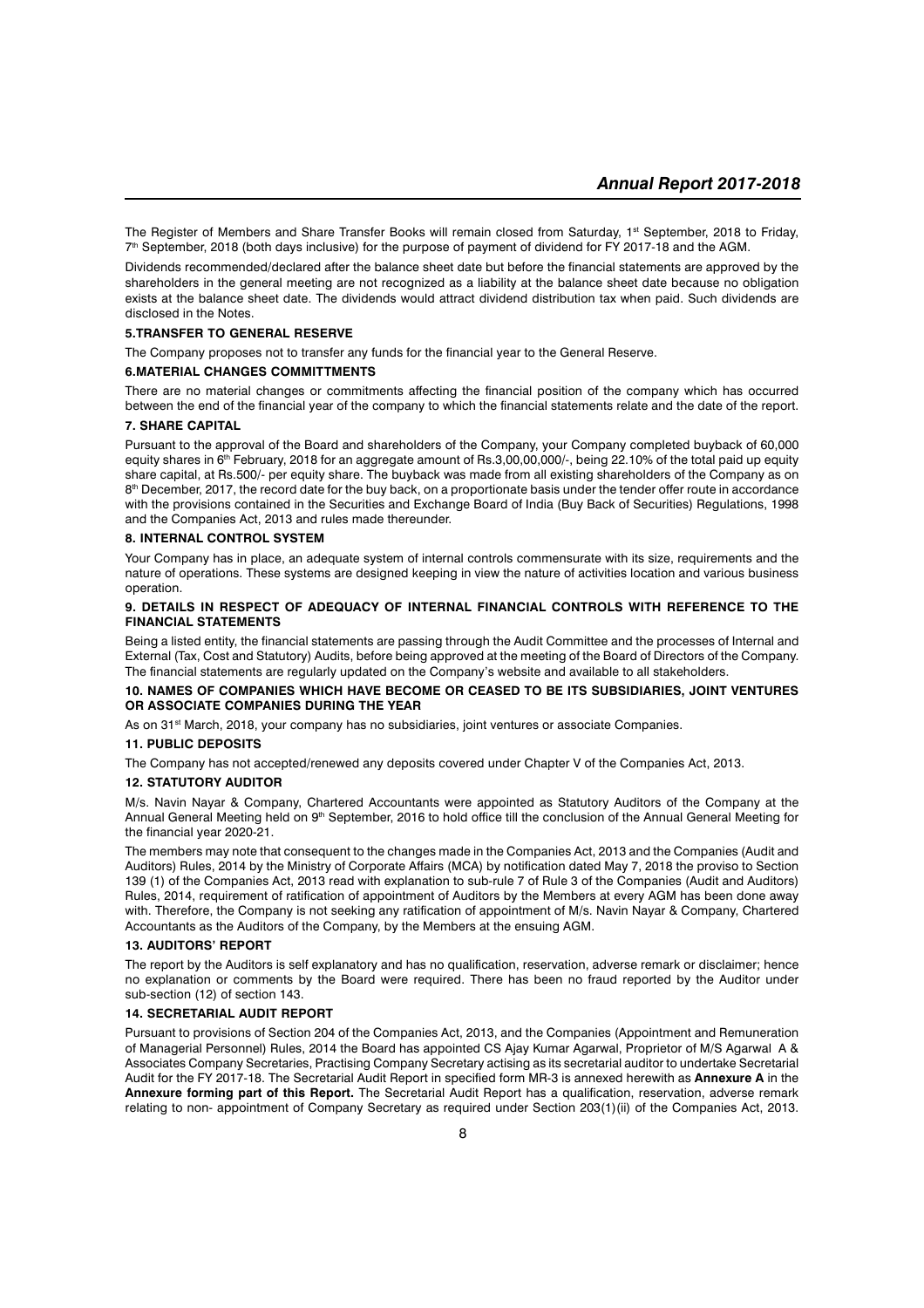Your Board is taking necessary steps for the appointment of Company Secretary in the Company.

#### **15. CONSERVATION OF ENERGY, ABSORPTION OF TECHNOLOGY, FOREIGN EXCHANGE EARNINGS AND OUTGO**

The information pursuant to Section 134(3)(m) of the Companies Act, 2013 and Rule 8 of Companies (Accounts) Rules, 2014, is given as **Annexure B** in the **Annexure forming part of this Report**.

#### **16. EXTRACT OF THE ANNUAL RETURN**

In terms of provisions of Section 92, 134(3), read with Rule 12 of the Companies (Management and Administration) Rules, 2014, the extract of the Annual Return in Form MGT is annexed herewith as **Annexure C** in the **Annexure forming part of this Report**.

#### **17. POLICY ON CORPORATE SOCIAL RESPONSIBILITY**

The level of operations of the Company is below to the minimum threshold of Corporate Social Responsibility reporting. **18. DIRECTORS**

At present your Board is duly constituted comprising of 4 (Four) Directors, Mr. Manoj Kumar Daga (DIN: 00123386), Mr. Ashok Vardhan Bagree (DIN: 00421623), Mr. Ravindra Kumar Murarka (DIN: 00823611) and Mrs. Sumana Raychaudhuri (DIN: 07308451). In accordance with the provisions of the Companies Act, 2013 and the Articles of Association of the Company, Mr. Manoj Kumar Daga, retires by rotation at the ensuing Annual General Meeting and being eligible, offers himself for re-appointment.

#### **19.DETAILS OF DIRECTORS OR KEY MANAGERIAL PERSONNEL WHO WERE APPOINTED OR HAVE RESIGNED DURING THE YEAR**

There has been no change in the composition of the Board of Directors during the financial year.

There was no change in Key Managerial Personnel during the financial year.

#### **20.NO. OF MEETINGS OF THE BOARD**

The Board of Directors have met 6 (six) times on 22-05-2017, 11-07-2017, 30-08-2017, 04-10-2017, 11-11-2017 and 09-02-2018 during the Financial Year ended 31<sup>st</sup> March, 2018. The gap between any two consecutive meetings of the Board of the Company was not more than One Hundred and Twenty Days (120 days) as stipulated under SEBI's Listing Requirements, 2015. There was no resolution by circulation passed by the Board during F.Y.2017-18. The details of the number of board meetings and committee meetings attended by each Directors during the financial year 2017-18 is annexed herewith as **Annexure D** in the **Annexure forming part of this Report**.

#### **21. SEPARATE MEETING OF INDEPENDENT DIRECTORS**

A Separate meeting of the Independent Directors was held on 01-01-2018, Mr. Ashok Vardhan Bagree the lead Independent Director presided the meeting. The Independent Directors at said meeting review the performance of the non Independent Directors.

#### **22. DECLARATION BY INDEPENDENT DIRECTORS**

Every Independent Director has, at the first meeting of the Board and at the first meeting of the Board after his/her appointment, in the financial year 2017-2018, given a declaration as required u/s.149 (7) of the Companies Act, 2013 that he/she meets the criteria of Independence.

#### **23. AUDIT COMMITTEE AS REQUIRED U/S.177(8) OF COMPANIES ACT, 2013**

The Audit Committee of the Board comprises of 3 (three) Directors viz: Mr. Ashok Vardhan Bagree (Independent Director), Mr. Ravindra Kumar Murarka (Independent Director) and Mrs. Sumana Raychaudhuri (Non-Executive Director). Mr. Ashok Vardhan Bagree, Chairman of the Committee, has expert knowledge of finance and accounting.

Further, during the year there was no recommendation of the Audit Committee which had not been accepted by the Board.

#### **24. VIGIL MECHANISM (WHISTLE BLOWER POLICY)**

In pursuance to the provisions of section 177(9) & (10) of the Companies Act, 2013, a Vigil Mechanism for Directors and employees of the Company, to report genuine concerns has been established. The Vigil Mechanism (Whistle Blower Policy) has been uploaded on the Company's website at www.tonganitea.com/pdf/vigil\_mechanism\_tongani\_2014.pdf.

#### **25. POLICY ON DIRECTOR'S APPOINTMENT AND REMUNERATION ETC.**

The Company's policy on Directors' appointment and remuneration including criteria for determining qualifications, positive attributes, independence of a director and other matters provided u/s.178(3) of the Companies Act, 2013 is given as **Annexure E** in the **Annexure forming part of this Report.**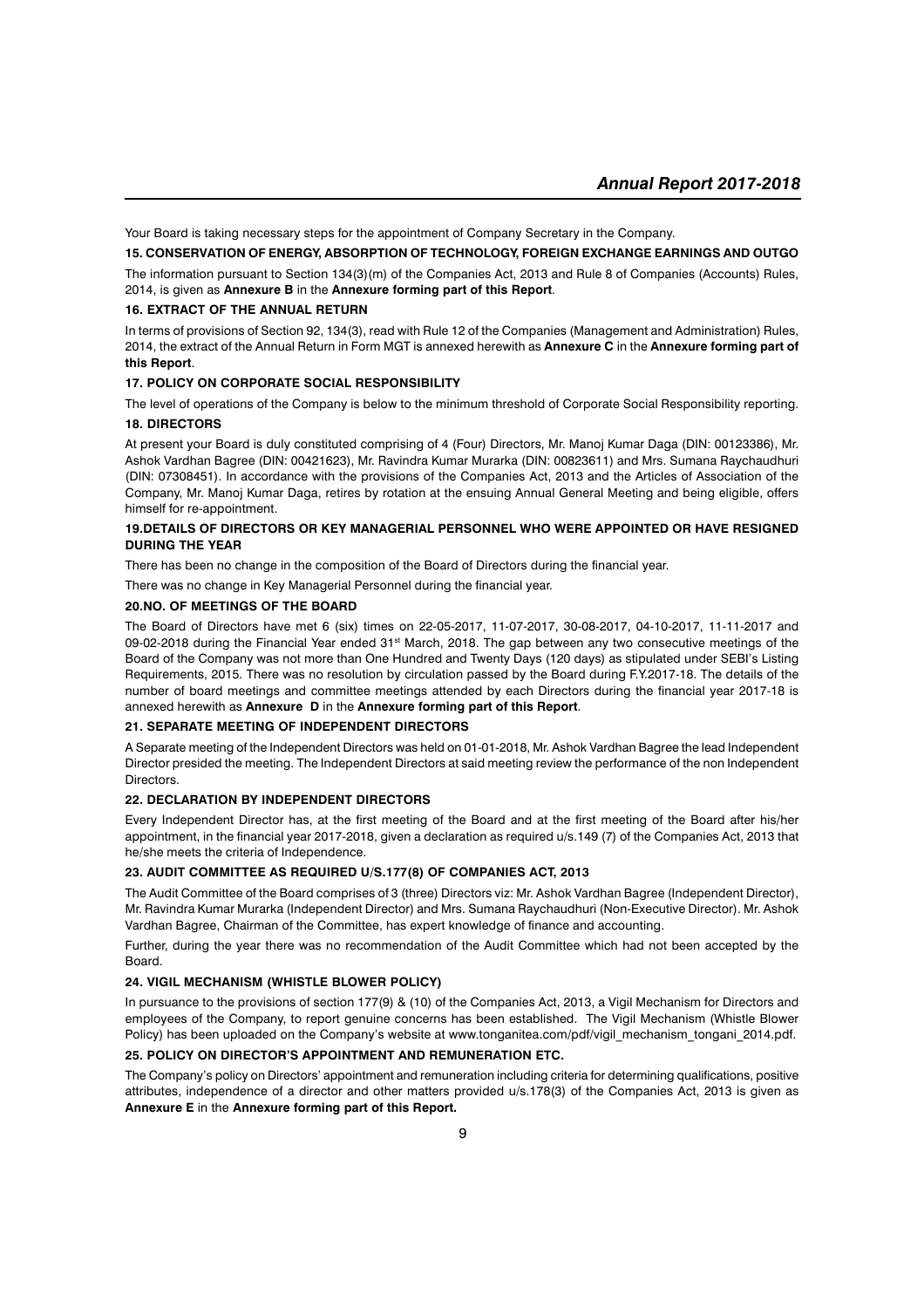#### **26. RELATED PARTY TRANSACTION**

All the related party transaction are entered on arm's length basis and are in compliance with the applicable provisions of the Act and the SEBI(LODR) Regulations, 2015. There are no materially significant related party transactions made by the Company during the year.

#### **27. PARTICULARS OF CONTRACTS OR ARRANGEMENTS WITH RELATED PARTIES REFERRED TO IN SECTION 188(1) OF THE COMPANIES ACT, 2013 AND/OR IN THE FORM AOC-2**

During the year under review, the Company has not entered any transactions covered under section 188(1) of the Companies Act, 2013 with related party as defined under section 2(76) of the Act.

#### **28. DETAILS OF LOANS, GUARANTEES OR INVESTMENTS BY THE COMPANY**

Pursuant to section 186 of Companies Act, 2013 and Schedule V of the Listing Regulations, disclosure on particulars relating to Loans, Advances, Guarantees and Investments are provided as part of the financial statements.

#### **29. FORMAL ANNUAL EVALUATION OF BOARD**

Formal annual evaluation by the Board of its own performance and that of its committees and individual directors had been done during the year in the manner stated in the Criteria for Performance Evaluation of the Directors of the Company as framed by the Nomination and Remuneration Committee of the Company an given as **Annexure F** in the **Annexure forming a part of this Report**.

#### **30. MANAGEMENT DISCUSSION AND ANALYSIS**

#### **a) INDUSTRY STRUCTURE & DEVELOPMENT, OPPORTUNITIES & THREATS AND OUTLOOK**

#### **Tea**

The production of World Tea Crop was 5,686 million kgs. In 2017 as compared to 5,561 million kgs. in 2016. Indian Tea Crop was approximately 1,278 million kgs. against 1,267 million kgs. last year, the increase resulting from well distributed rainfall.

The Company produced 4,46,004 kgs. of Tea during the year ended 31<sup>st</sup> March, 2018 against 4,24,467 kgs. for the same period last year.

Global consumption of Tea is likely to grow because of growing population and perception of the consumers towards Tea as natural health and wellness beverage.

High quality, good liquoring CTC Teas will find good acceptance and a firm market is forecast during the current season. Market for plainer and medium quality Teas remains weak and this trend is expected to continue in the ensuing season.

#### **b) RISKS AND CONCERNS**

Risk management is an ongoing process that can help improve operation, prioritise resources, ensure regulatory compliance, achieve performance target, improve financial stability and ultimately prevent loss/damage to the entity. But business entities cannot be risk averse as profits in business without taking risk is highly unlikely. Risk management plays a key role in protecting the assets and resources and ensuring that risks are reduced to an acceptable level. The essence of the risk management is to reduce the risk to a reasonable and in manageable level on an ongoing basis. Risk management is a two-step process – determining what risks exist and, then, handling those risks in ways best-suited to the objectives. The Company has risk management which inter alia provides for review of the risk assessment and mitigation procedure, laying down procedure to inform and report periodically to the Board of Directors and to ensure that the procedure is properly followed to mitigate the risks.

The plantation industry is largely dependent on the vagaries of nature with factors like rainfall, its distribution, temperature, relative humidity and light intensity having its impact on yield. Since timely information of weather plays a vital role for initiating steps towards application of fertilizers, chemicals and pesticides, steps are taken at the estates to get the weather information well in advance.

The industry is highly labour-intensive and is subject to stringent labour laws. Substantial increase in labour wages, high social costs over most Tea producing countries, high infrastructure costs and increasing energy and other input costs remain the major problems for the India Tea Industry. Shortage of labour during peak season in some pockets is also a cause for concern.

The Company has been maintaining exceptionally good relations with its labour force and with the employee friendly approach being adopted by it, the industrial relations continue to remain cordial. The Company is also focusing on retaining the skilled workforce by providing better working atmosphere, improving the skill levels by training on various activities like introduction of mechanization in all possible and feasible activities.

#### **c) INTERNAL CONTROL SYSTEMS & THEIR ADEQUACY**

The Company has adequate internal control system commensurate with the size, scale and complexity of its operations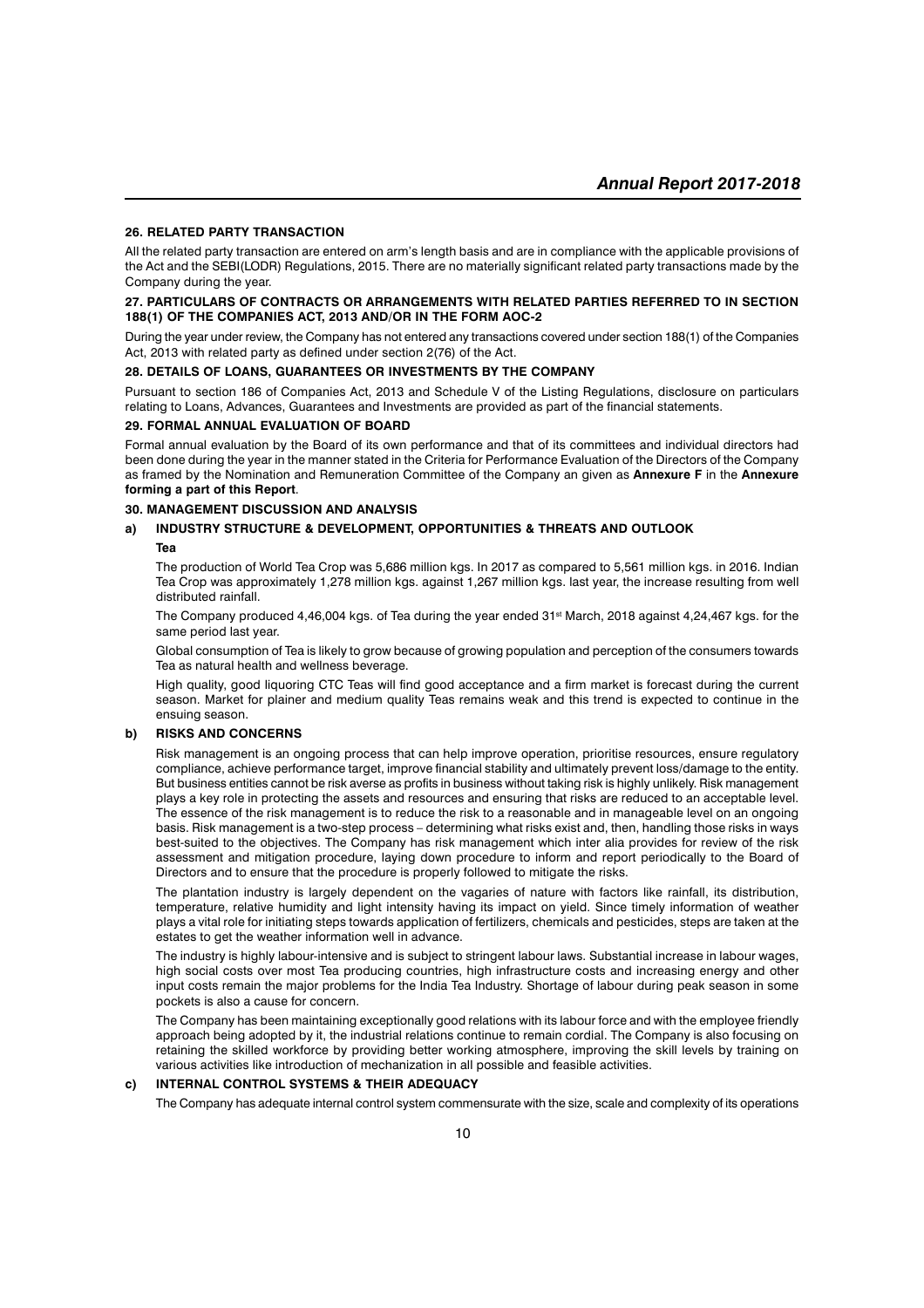which provides reasonable assurance with regard to safeguarding the Company's assets, promoting operational efficiency by cost control, preventing revenue leakages and ensuring adequate financial and accounting controls and compliance with various statutory provision.

A qualified and independent Audit Committee of the Board of Directors actively reviews the adequacy and effectiveness of internal control systems and suggests improvements for strengthening them.

#### **d) FINANCIAL & OPERATIONAL PERFORMANCE**

The details of Financial Performance and Operational Performance have been provided in the Report of the Directors.

#### **e) HUMAN RESOURCE DEVELOPMENT / INDUSTRIAL RELATIONS**

The Company has built its workforce with a diverse background of individuals – essential for the kind of organization what it is. The Company constantly endeavours to provide a platform where people have opportunities to actualize their maximum potential through work which helps to stretch their intellect. Continuous efforts are on for a workculture which encourages innovation, transparency in communication, trust and amity.

#### **f) CAUTIONARY STATEMENT**

The statements made in the Management's Discussion and Analysis describing the Company's objectives, projections, estimates and expectations may be "Forward Looking Statements" within the meaning of applicable Securities Laws & Regulations and are based on the currently held beliefs and assumptions of our management, which are expressed in good faith and in their opinion, reasonable. Actual results could differ from those expressed and implied since the Company's operations are influenced by many external and internal factors beyond the control of the Company. Several factors could make a significant difference to the Company's operations which includes climatic conditions, economic conditions affecting demand and supply, government regulations and taxation, natural calamities, raw material price changes, domestic supply and prices conditions, company's success in attracting and retaining Key Personnel, integration and re-structuring activities, general business and economic conditions over which the Company does not have any direct control.

#### **31. RISK MANAGEMENT POLICY**

The Board of Directors of the Company has developed and implemented a risk management policy for the Company including identification therein of elements of risk, which in the opinion of the Board, may threaten the existence of the Company. The Board monitors and reviews periodically various aspects of Risk Management policy. At present no particular risk whose adverse impact may threaten the existence of the Company is visualized.

#### **32. PREVENTION OF SEXUAL HARASSMENT AT WORKPLACE**

Your Company is committed to provide a work environment which ensures that very women employee is treated with dignity, respect and equality. There is zero- tolerance towards sexual harassment invites serious disciplinary action.

The Company has established a policy against sexual harassment for its employee. The policy allows every employee to freely report any such act and promote action will be taken thereon. The policy lays down severe punishment for any such act. Further, your Directors state that during the year under review, there were no cases of sexual harassment reported to the Company pursuant to the sexual Harassment of Women at Workplace (Prevention, Prohibition and Redressal) Act, 2013.

#### **33. SIGNIFICANT AND MATERIAL ORDERS PASSED BY THE REGULATORS/ COURTS/TRIBUNALS**

During the year under review, there were no significant and material orders passed by the regulators or courts or tribunals impacting the going concern status and company's operations in future.

#### **34. DIRECTORS' RESPONSIBILITY STATEMENT**

In accordance with the provisions of the Section 134(3)(c) & 134(5) of the Companies Act, 2013, your Directors confirm that:

- a) Applicable accounting standards have been followed in the preparation of the Annual Accounts for the year ended 31<sup>st</sup> March, 2018 with proper explanation relating to material departures, if any.
- b) Accounting policies have been selected and applied consistently and judgments and estimates have been made which are reasonable and prudent and have been applied so as to give a true and fair view of the state of affairs of the Company in respect of the financial year ended 31<sup>st</sup> March, 2018 and of the profit of the Company for that period.
- c) Proper and sufficient care has been taken for the maintenance of adequate accounting records in accordance with the provisions of Companies Act, 2013 for safeguarding the assets of the Company and for preventing and detecting fraud and other irregularities.
- d) Annual Accounts for the year ended 31<sup>st</sup> March, 2018 have been prepared on the basis of going concern concept.
- e) The Directors have laid down the internal financial controls to be followed by the Company detailing the policies and procedures to be followed and these internal financial controls are adequate and are operating effectively.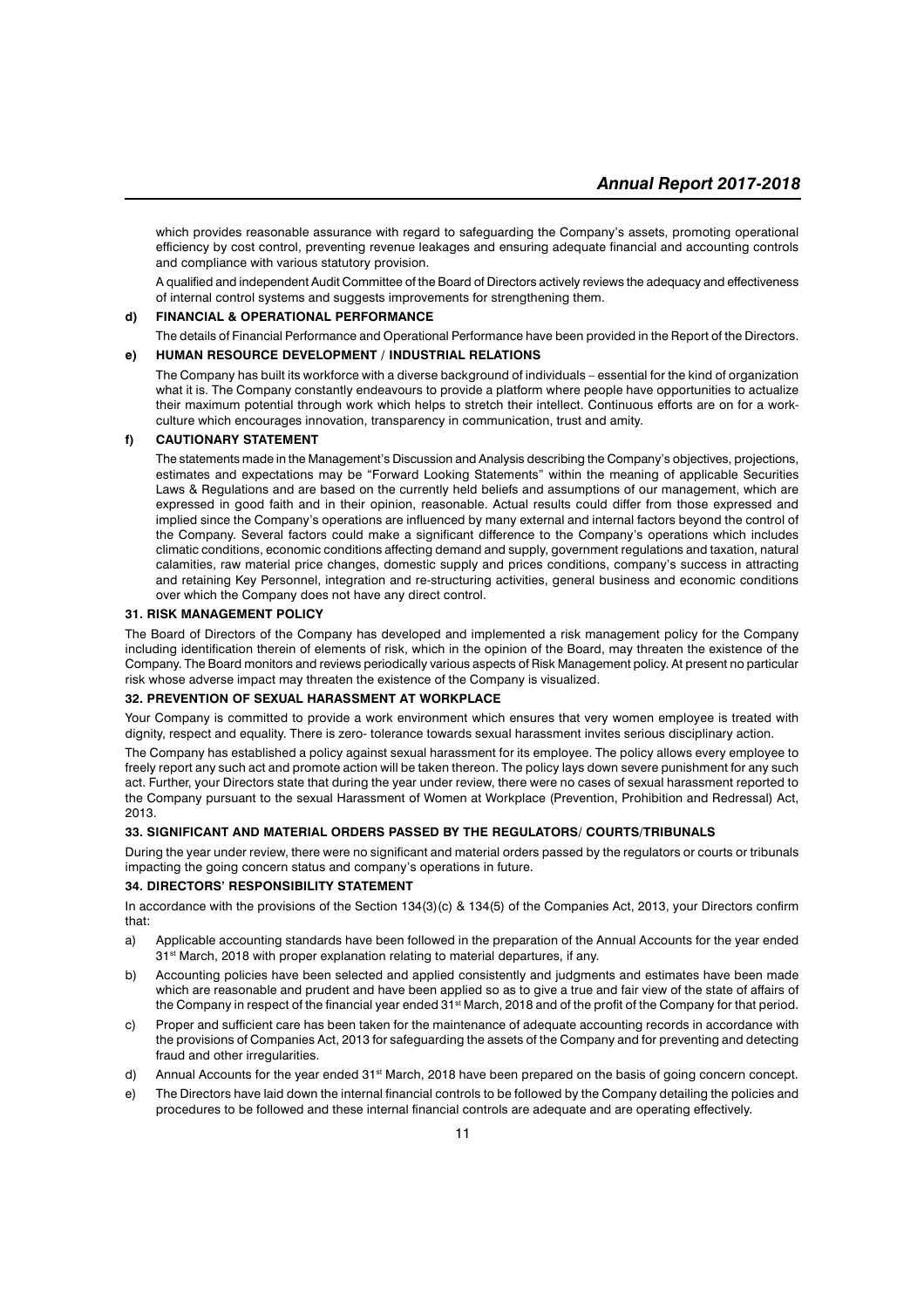f) Proper systems have been devised to ensure compliance with the provisions of all applicable laws and such systems are adequate and operating effectively.

#### **35. PARTICULARS OF DIRECTORS' REMUNERATION U/S.197 (12) OF THE COMPANIES ACT, 2013 READ WITH RULE 5(1) OF COMPANIES (APPOINTMENT AND REMUNERATION OF MANAGERIAL PERSONNEL) RULES, 2014**

| S.No.          | Name                   | Designation     | % increase in<br>remuneration | Ratio of the remuneration<br>of each director : median<br>remuneration of the employees |
|----------------|------------------------|-----------------|-------------------------------|-----------------------------------------------------------------------------------------|
|                | Manoj Kumar Daga       | <b>Director</b> | <b>NIL</b>                    | 0.21:1                                                                                  |
| $\mathfrak{p}$ | Ashok Vardhan Bagree   | <b>Director</b> | <b>NIL</b>                    | 0.26:1                                                                                  |
| 3              | Ravindra Kumar Murarka | <b>Director</b> | <b>NIL</b>                    | 0.19:1                                                                                  |
| 4              | Sumana Raychaudhuri    | <b>Director</b> | <b>NIL</b>                    | 0.17:1                                                                                  |
| 5              | Sukh Pal Singh         | <b>CEO</b>      | 20.00                         |                                                                                         |
| 6              | Ajay Kumar Agarwala    | <b>CFO</b>      | 11.19                         |                                                                                         |

The Company has 320 employees as on 31<sup>st</sup> March, 2018.

Percentage increase in the median remuneration of employees in the financial year : NIL%

Average percentile increase in the salaries of employees compared with percentile increase in managerial remuneration is 17.68:1.

Wages of the Tea Garden employees are decided through a Tripartite Agreement between Workers Associations, State Government and Representatives of the Tea Industry. Remuneration paid to other Employees are fixed. No variable remuneration is paid. Remuneration paid is as per the Remuneration Policy of the Company.

#### **36. PARTICULARS OF EMPLOYEES**

As on March 31, 2018 the Company did not have any employee in the category specified in Rule 5(2) of Companies (Appointment and Remuneration of Managerial Personnel) Rules, 2014.

#### **37. PREVENTION OF INSIDER TRADING**

Your Company has adopted a Code of Conduct for Prevention of Insider Trading in compliance with the SEBI (Prohibition of Insider Trading) Regulations, 2015. All Directors, employees and other designated persons, who could have access to unpublished price sensitive information of the Company are governed by this code.

The trading window for dealing with equity shares of the Company is duly closed during declaration of financial results and occurrence of any other material events as per the code. During the year under review there has been due compliance with the code.

#### **38. DISCLOSURE OF ACCOUNTING TREATMENT**

The financial statements of the company have been prepared in accordance with the Indian Accounting Standards (Ind As) as per the Companies (Indian Accounting Standards) Rules, 2015 notified under Section 133 of the Companies Act, 2013 ("the Act") and other relevant provisions of the Act. The financial statements up to and for the year ended 31st March, 2017 were prepared in accordance with the requirement of Indian Generally Accepted Accounting Principles (GAAP), which includes Standards notified under the Companies (Accounting Standards) Rules, 2006 and considered as "Previous GAAP".

#### **39. LISTING OF SHARES**

The Company's shares are listed with The Calcutta Stock Exchange Ltd. and the listing fees for the year 2017-2018 have been paid.

The Buy Back of shares made by the Company during the year was implemented by using BSE Platform.

#### **40. APPRECIATION**

The Directors wish to place on record their appreciation for the support received from the Local Gram Panchayat, Government Departments, Banks and all others.

> By Order of the Board For **TONGANI TEA COMPANY LIMITED**

Regd.Office : 15B, Hemanta Basu Sarani, 3rd Floor **MANOJ KUMAR DAGA** Kolkata – 700 001 *Chairman*

DIN 00123386

Date: 24<sup>th</sup> May, 2018.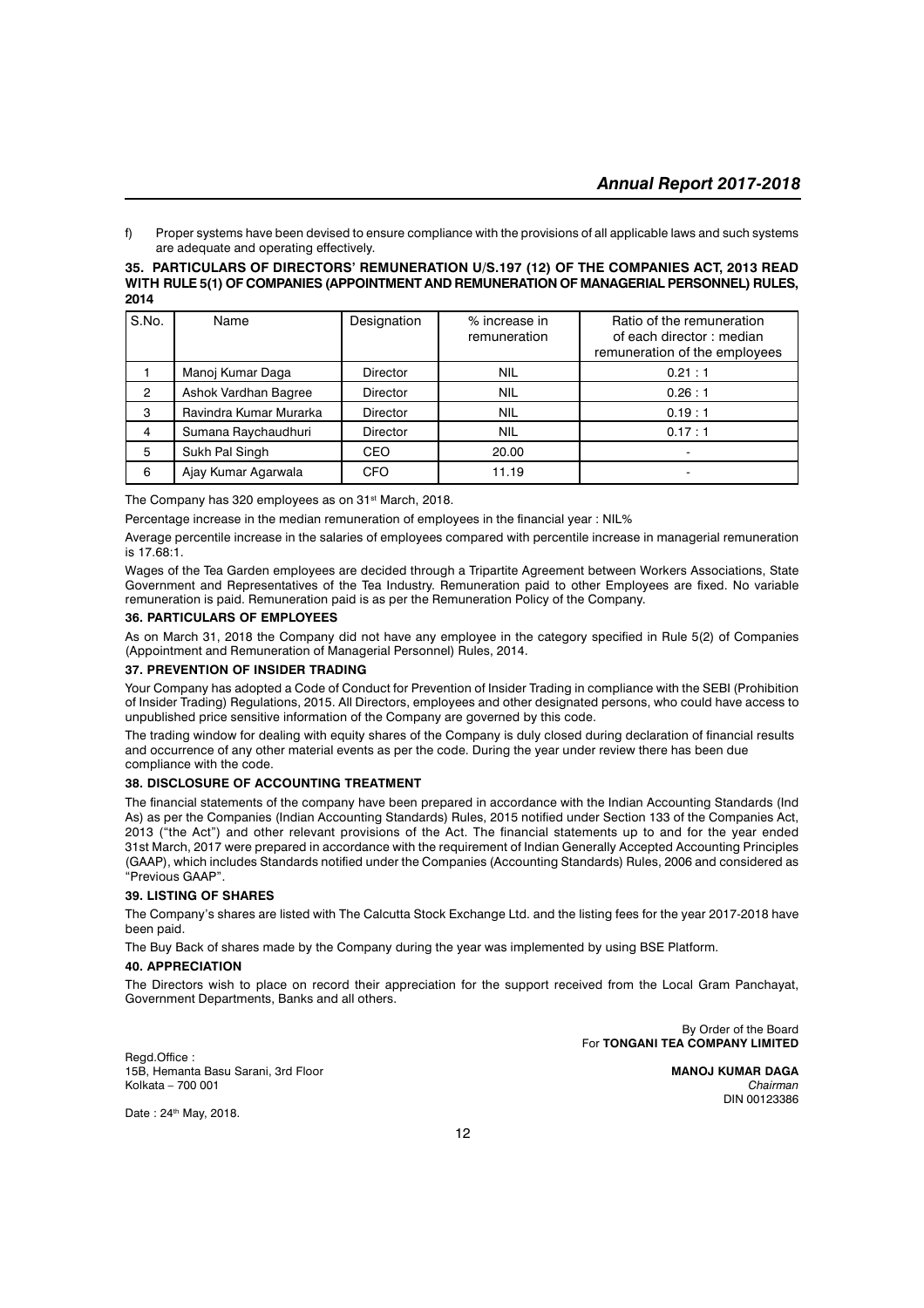#### **ANNEXURE TO REPORT BY BOARD OF DIRECTORS ANNEXURE A FORM No. MR3 SECRETARIAL AUDIT REPORT**

### **For The Financial Year Ended On 31st March, 2018**

*(Pursuant to section 204(1) of the Companies Act, 2013 and Rule No. 9 of the Companies (Appointment and Remuneration Personnel) Rules, 2014)*

To,

#### **The Members, Tongani Tea Company Limited** 15-B, Hemanta Basu Sarani, 3rd Floor, Kolkata-700001

We have been appointed by the Board of Directors of **Tongani Tea Company Limited (L01132WB1893PLC000742**) (hereinafter called the Company) to conduct Secretarial Audit of the Company for the financial year ended 31st March, 2018.

We have conducted the secretarial audit for the compliance of applicable statutory provisions and the adherence to good corporate practices by **Tongani Tea Company Limited** (hereinafter called **the Company**) having its Registered Office at 15-B, Hemanta Basu Sarani, 3rd Floor, Kolkata-700001, West Bengal. Secretarial Audit was conducted in a manner that provided us a reasonable basis for evaluating the corporate conducts/statutory compliances and expressing our opinion thereon.

Based on our verification of the Company's books, papers, minute books, forms and returns filed and other records maintained by the Company and also information provided by the Company, its officers, agents and authorized representatives during the conduct of secretarial audit, We hereby report that in our opinion, the company has, during the audit period covering the financial year ended on 31st March, 2018, complied with the statutory provisions listed hereunder and also that the Company has proper Board-processes and compliance-mechanism in place to the extent, in the manner and subject to the reporting made hereinafter:

- 1. We have examined the books, papers, minute books, registers, forms, and returns filed and other records maintained by **Tongani Tea Company Limited** ("the company') for the financial year ended on 31st March, 2018 according to the provisions of:
	- (i) The Companies Act, 2013 (the Act) and the rules made there under;
	- (ii) The Securities Contracts (Regulation) Act, 1956 ('SCRA') and the rules made thereunder;
	- (iii) The Depositories Act, 1996 and the Regulations and Bye-laws framed thereunder;
	- (iv) Foreign Exchange Management Act, 1999 and the rules and regulations made thereunder to the extent of Foreign Direct Investment, Overseas Direct Investment and External Commercial Borrowings;- *(Not applicable to the Company during the Audit Period)*
	- (v) The following Regulations and Guidelines prescribed under the Securities and Exchange Board of India Act, 1992 ('SEBI Act')
		- (a) The Securities and Exchange Board of India (Substantial Acquisition of Shares and Takeovers) Regulations, 2011
		- (b) The Securities and Exchange Board of India (Prohibition of Insider Trading) Regulations, 2015;
		- (c) The Securities and Exchange Board of India (Registrars to an Issue and Share Transfer Agents) Regulations, 1993 regarding the Companies Act and dealing with client;
		- (d) The Securities and Exchange Board of India (Listing Obligations and Disclosure Requirement) Regulations, 2015;
		- (e) The Securities and Exchange Board of India (Depositories and Participants) Regulations, 1996;
		- (f) The Securities and Exchange Board of India (Buyback of Securities) Regulations, 1998
		- (g) The following Acts, over and above other laws are specifically applicable to the Company as per the Management Representation Letter issued by the Company of even date:
			- (i) The Tea Act,1953 and rules thereunder
			- (ii) The Food Safety and Standards Act,2006 and Food Safety and Standards Rules 2011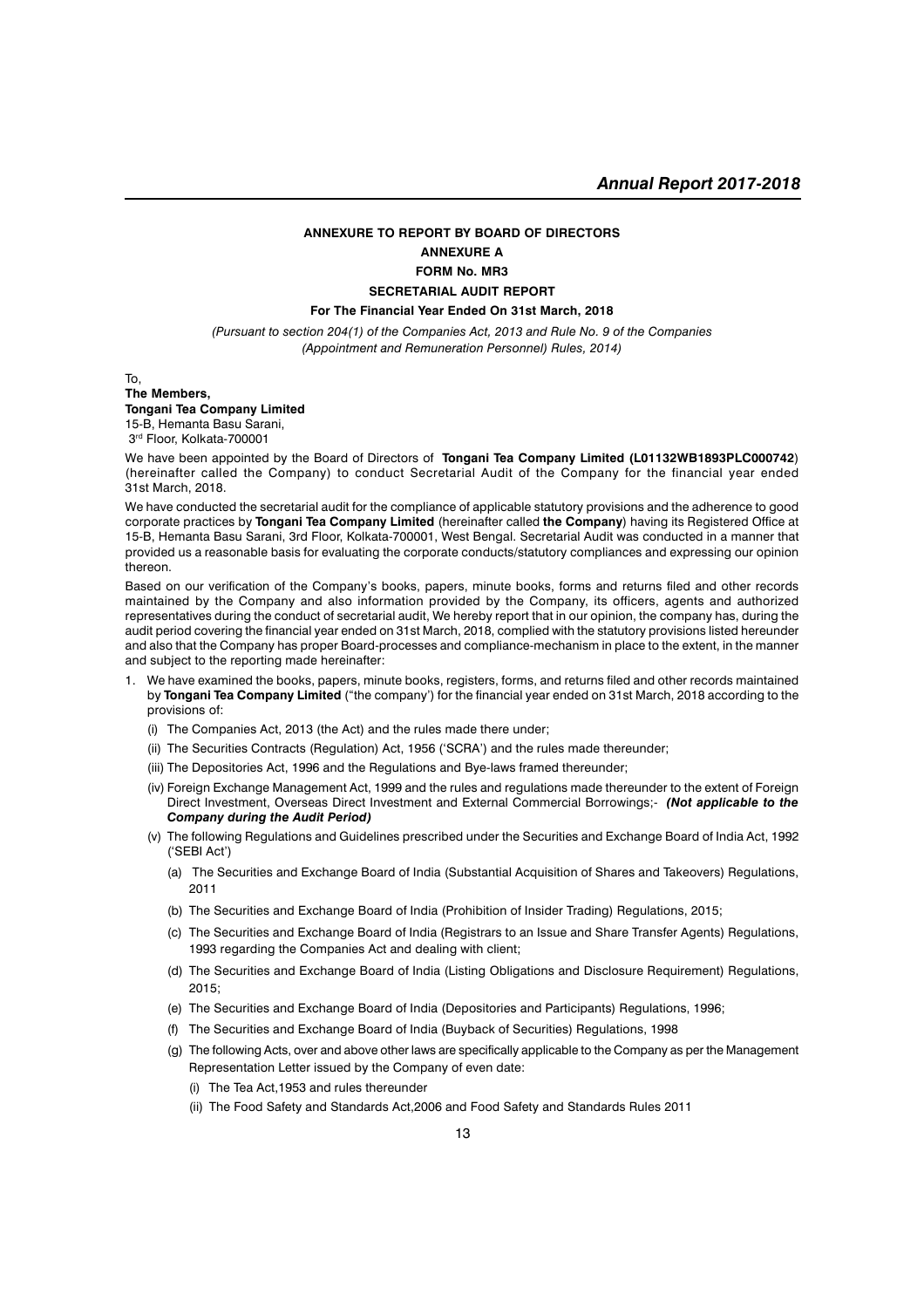- (iii) The Tea Waste Control(Order) 1959
- (iv) The Tea Marketing Control Order,2003
- (v) The Assam Plantation Labour Act, 1951
- 2. Provisions of the following Regulations and Guidelines prescribed under the Securities and Exchange Board of India Act, 1992 ('SEBI Act') which are *not* applicable to the Company during the financial year under report :-
	- (a) The Securities and Exchange Board of India (Issue of Capital and Disclosure Requirements) Regulations, 2009;
	- (b) The Securities and Exchange Board of India (Employee Stock Option Scheme and Employee Stock Purchase Scheme) Guidelines, 1999 and The Securities and Exchange Board of India (Share Based Employee Benefits) Regulations, 2014;
	- (c) The Securities and Exchange Board of India (Issue and Listing of Debt Securities) Regulations. 2008;
	- (d) The Securities and Exchange Board of India (Delisting of Equity Shares) Regulations, 2009..
- 3. We have also examined compliance with the applicable clauses of the following:
	- (i) Secretarial Standards with respect to the board and general meetings issued by The Institute of Company Secretaries of India.
	- (ii) The Listing Agreements entered into by the Company with The Calcutta Stock Exchange Limited.
- 4. During the period under review the Company has complied with the provisions of the Act, Rules, Regulations, Guidelines, Standards, etc mentioned above subject to the following observation i.e. that the Company has not appointed Company Secretary as required under Section 203(1) (ii) of the Companies Act,2013.
- 5. We further report that:
	- (i) The Board of Directors of the Company is duly constituted with proper balance of Executive Directors, Non-Executive Directors and Independent Directors. The changes in the composition of the Board of Directors that took place during the audit period under review were carried out in compliance with the provisions of the Act.
	- (ii) Adequate notice is given to all Directors to schedule the Board Meetings, agenda and detailed notes on agenda were sent at least seven days in advance, and a system exists for seeking and obtaining further information and clarification on the agenda items before the meeting and for meaningful participation at the meeting.
	- (iii) All decision at Board Meetings and Committee Meetings are carried unanimously as recorded in the minutes of the Meetings of the Board of Directors or Committee of the Board, as the case may be.
- 6. We further report that, having regard to the compliance system prevailing in the Company and on examination of the relevant documents and records in pursuance thereof, on test-check basis, the Company has complied with the laws applicable specifically to the Company.
- 7. We further report that there are adequate systems and processes in the company commensurate with the size and operations of the company to monitor and ensure compliance with applicable laws, rules, regulations and guidelines.

We further report that, to the best of our understanding, the Company, during the year under report, the Company, has following specific events/actions have a major bearing on the Company's affairs in pursuance of the laws, regulations, guidelines ,standards etc. referred to as above are as follows:-

- (a) Buyback of 60,000 fully paid up Equity share @ Rs.500 per equity share, amounting to Rs 300 lakhs
- (b) Sale of Investment
	- (i) 1,00,000 equity shares of Calcutta Gears Pvt. Ltd.
	- (ii) 80,000 equity shares of Trupati Balaji Constructions Pvt. Ltd.
	- (iii) 13,500 equity shares of Satyam Ores Pvt. Ltd.

For **AGARWAL A & ASSOCIATES** Company Secretaries **CS Ajay Kumar Agarwal** Proprietor Place: Kolkata C.P No.**:13493** Date: 16<sup>th</sup> May, 2018 M. No. : F7604

This report is to be read with our letter of even date which is annexed as Annexure – A and forms an integral part of this report.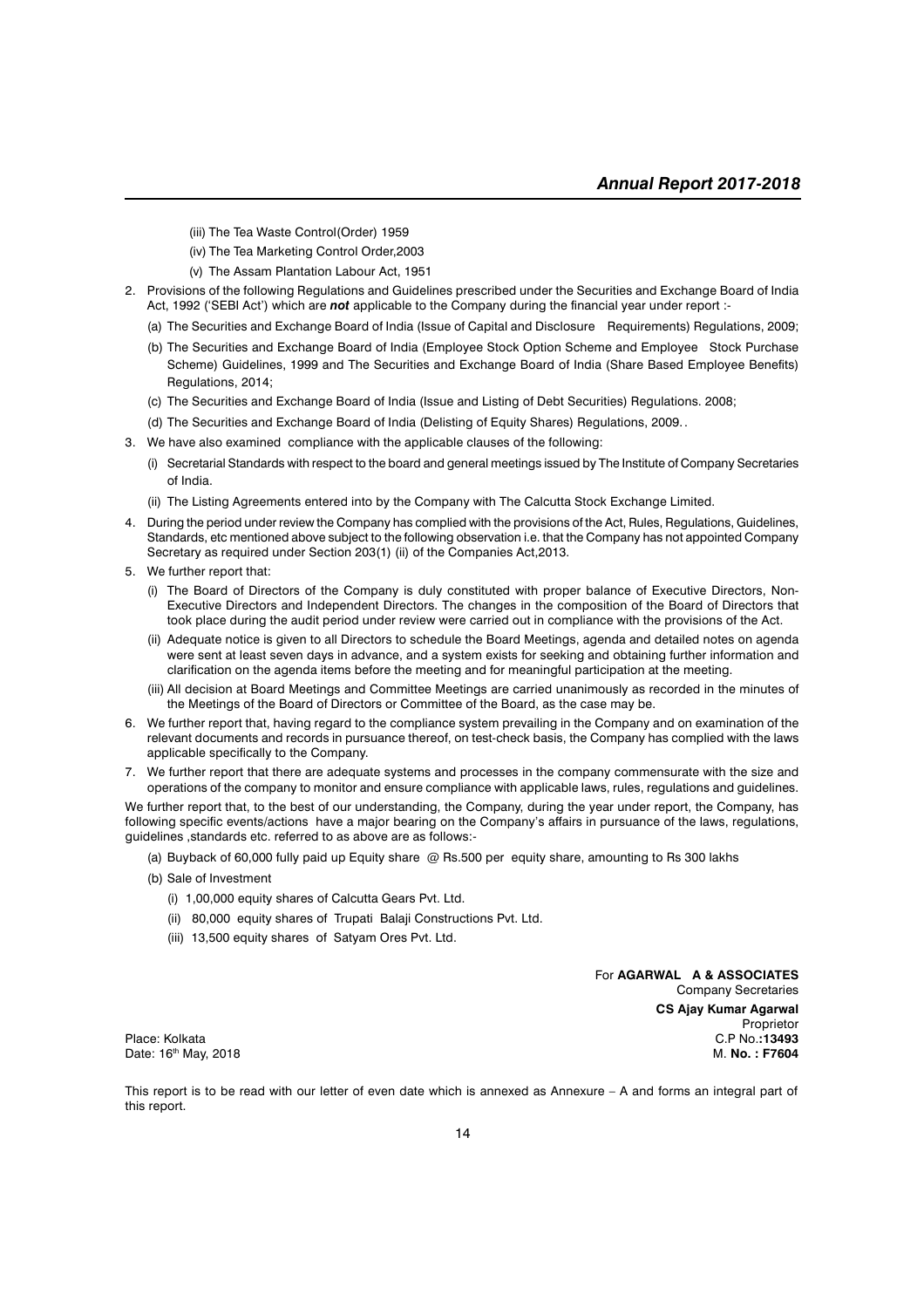#### **Annexure A**

to the SECRETARIAL AUDIT REPORT FOR THE FINANCIAL YEAR ENDED ON 31ST MARCH, 2018

To, The Members, **Tongani Tea Company Limited** 15-B, Hemanta Basu Sarani,

3rd Floor, Kolkata-700001

Our report of even date is to be read along with this letter.

- 1. Maintenance of secretarial record is the responsibility of the management of the company. Our responsibility is to express an opinion on these secretarial records based on our audit.
- 2. We have followed the audit practices and processes as were appropriate to obtain reasonable assurance about the correctness of the contents of the Secretarial records. The verification was done on test basis to ensure that correct facts are reflected in secretarial records. We believe that the processes and practices, we followed provide a reasonable basis for our opinion.
- 3. We have not verified the correctness and appropriateness of financial records and Books of Accounts of the company.
- 4. Where ever required, we have obtained the Management representation about the compliance of laws, rules and regulations and happening of events etc.
- 5. The compliance of the provisions of Corporate and other applicable laws, rules, regulations, standards is the responsibility of management. Our examination was limited to the verification of procedures on test basis.
- 6. The Secretarial Audit report is neither an assurance as to the future viability of the company nor of the efficacy or effectiveness with which the management has conducted the affairs of the company.

For **AGARWAL A & ASSOCIATES** Company Secretaries **CS Ajay Kumar Agarwal**

Proprietor

Place: Kolkata C.P No.**:13493**<br>Date: 16<sup>th</sup> May. 2018 Date: 16<sup>th</sup> May, 2018

# **ANNEXURE "B"**

#### **STATEMENT OF PARTICULARS UNDER THE COMPANIES (ACCOUNTS) RULES 2014**

| А.   | <b>Conservation of energy</b>                                                    |   |            |
|------|----------------------------------------------------------------------------------|---|------------|
|      | The steps taken or impact on conservation of energy;                             |   | NIL        |
| ii)  | The steps taken by the company for utilizing alternate sources of energy;        |   | NIL        |
| iii) | The capital investment on energy conservation equipments'                        |   | <b>NIL</b> |
| В.   | <b>Technology absorption</b>                                                     |   |            |
|      | The efforts made towards technology absorption;                                  |   | <b>NIL</b> |
| ii)  | The benefits derived like product improvement, cost reduction,                   |   |            |
|      | product development or import substitution;                                      |   | <b>NIL</b> |
| iii) | In case of imported technology (imported during the last three years reckoned    |   |            |
|      | from the beginning of the financial year) $-$                                    |   | <b>NIL</b> |
|      | The details of technology imported;<br>a)                                        |   |            |
|      | The year of import;<br>b)                                                        |   |            |
|      | Whether the technology been fully absorbed;<br>C)                                |   |            |
|      | If not fully absorbed, areas where absorption has not taken place, and the<br>d) |   |            |
|      | reasons thereof; and                                                             |   |            |
| iv)  | The expenditure incurred on Research and Development.                            | ٠ | <b>NIL</b> |
| C.   | Foreign exchange earnings and Outgo                                              |   |            |
|      | The Foreign Exchange earned in terms of actual inflows during the year           |   | <b>NIL</b> |
|      | The Foreign Exchange Outgo during the year in terms of actual outflows           |   | <b>NIL</b> |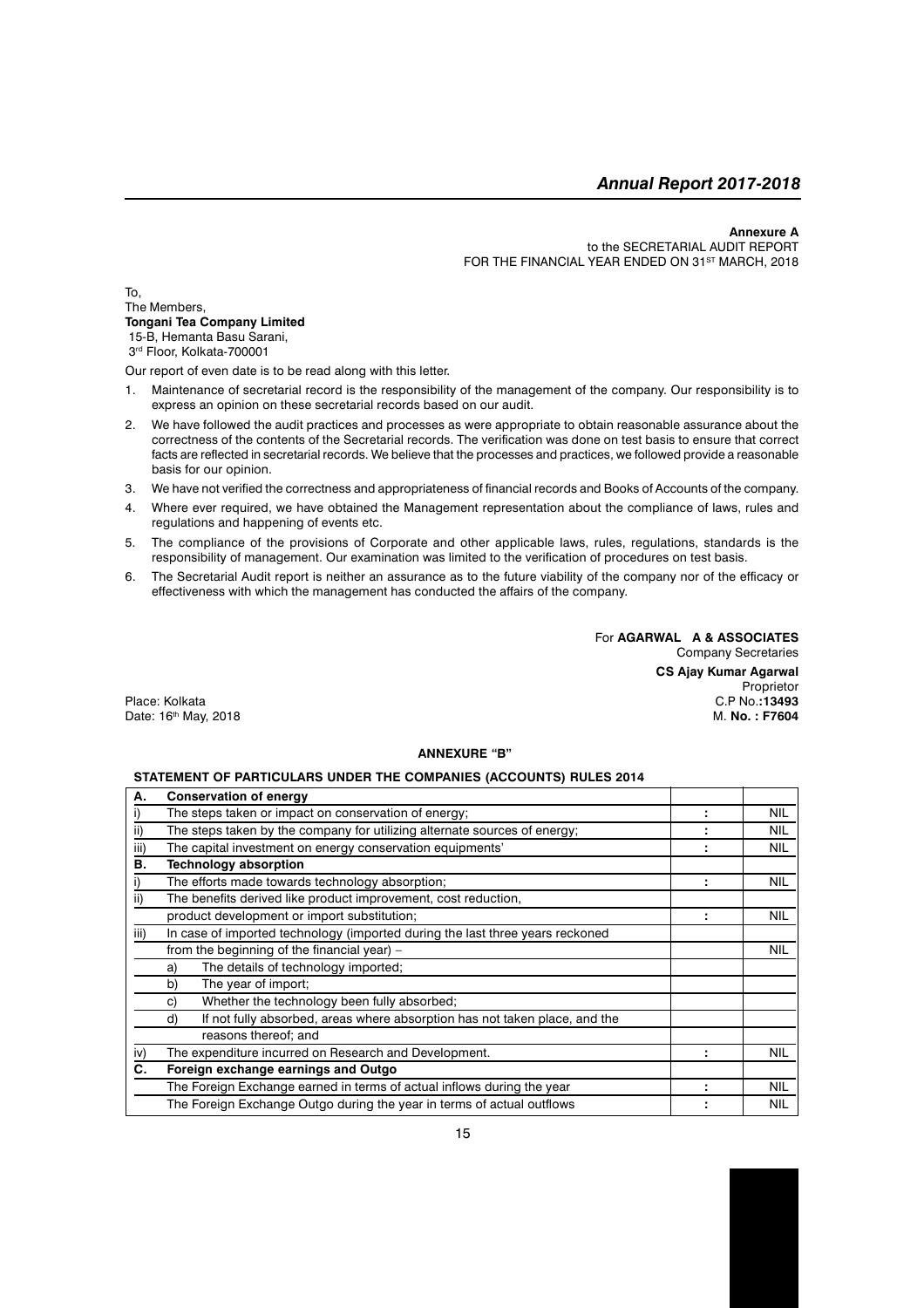#### **ANNEXURE TO REPORT BY BOARD OF DIRECTORS ANNEXURE C**

**MGT - 9**

EXTRACT OF ANNUAL RETURN as on the financial year ended on 31st March 2018 [pursuant to section 92(3) of the Companies Act, 2013 and Rule 12(1) of the Companies (Management and Administration) Rules, 2014]

#### **I. REGISTRATION AND OTHER DETAILS**

| $\left( 1\right)$ | CIN                                  |   | L01132WB1893PLC000742                                                    |
|-------------------|--------------------------------------|---|--------------------------------------------------------------------------|
| (ii)              | <b>Registration Date</b>             |   | 04-02-1893                                                               |
| (iii)             | Name of the Company                  |   | TONGANI TEA COMPANY LIMITED                                              |
| (iv)              | Category/Sub-Category of the Company | ÷ | PUBLIC LIMITED COMPANY                                                   |
| (v)               | Address of the Registered office     |   |                                                                          |
|                   | and contact details                  |   | 15B HEMANTA BASU SARANI, 3rd Floor, KOLKATA - 700 001, TEL. NO. 22487685 |
| (vi)              | Whether listed Company               |   | YES.                                                                     |
| (vii)             | Name, Address and Contact            |   |                                                                          |
|                   | details of Registrar and Transfer    |   |                                                                          |
|                   | Agent, if any.                       |   | NICHE TECHNOLOGIES PRIVATE LIMITED, D-511, BAGREE MARKET, 5TH FLOOR      |
|                   |                                      |   | 71, B.R.B. BASU ROAD, KOLKATA - 700 001, TEL. NO. 22357270/7271          |

E-mail: nichetechpl@nichetechpl.com

#### **II. PRINCIPAL BUSINESS ACTIVITIES OF THE COMPANY**

All the business activities contributing 10% or more of the total turnover of the Company shall be stated:-

| S.No | Name and Description of main | NIC Code of the   | % to total turnover of the |
|------|------------------------------|-------------------|----------------------------|
|      | products/services            | Product / service | Company                    |
|      | Tea                          | 1104              |                            |

#### **III. PARTICULARS OF HOLDING,SUBSIDIARY AND ASSOCIATE COMPANIES -**

All the business activities conributing 10% or more of the total turnover of the Company shall be stated:-

| S.No | Name and<br>Address of the<br>Company | CIN/GLN | Holding/Subsidiary/Associate | % of shares held | Applicable<br>Section |
|------|---------------------------------------|---------|------------------------------|------------------|-----------------------|
|      | <b>NIL</b>                            |         |                              |                  |                       |

#### **IV. SHARE HOLDING PATTERN (Equity Share Capital Breakup as percentage of Total Equity)**

(i) Category-wise share Holding

|                    | Category of                         | <b>Shareholders</b> | No. of Shares held at the beginning of the year |          |                                  | No.of Shares held at the end of the year |          |          |                                  | % Change<br>during<br>the year |
|--------------------|-------------------------------------|---------------------|-------------------------------------------------|----------|----------------------------------|------------------------------------------|----------|----------|----------------------------------|--------------------------------|
|                    |                                     | Demat               | Physical                                        | Total    | $%$ of<br>Total<br><b>Shares</b> | Demat                                    | Physical | Total    | $%$ of<br>Total<br><b>Shares</b> |                                |
| А.                 | <b>Promoters</b>                    |                     |                                                 |          |                                  |                                          |          |          |                                  |                                |
| 1.                 | Indian                              |                     |                                                 |          |                                  |                                          |          |          |                                  |                                |
| $\left( 9 \right)$ | Individual/ HUF                     | 183550              | $\mathbf{0}$                                    | 183550   | 74.682                           | 135250                                   | 0        | 135250   | 72.803                           | $-1.879$                       |
| (h)                | <b>Central Government</b>           | 0                   | 0                                               | 0        | 0                                | $\mathbf{0}$                             | 0        | 0        | 0                                | 0                              |
| (i)                | State Government(s)                 | 0                   | $\Omega$                                        | $\Omega$ | 0                                | 0                                        | $\Omega$ | $\Omega$ | 0                                | 0                              |
| (i)                | <b>Bodies Corporate</b>             | 650                 | $\Omega$                                        | 650      | 0.265                            | 650                                      | 0        | 650      | 0.265                            | 0                              |
| (k)                | <b>Banks/Financial Institutions</b> | 0                   | 0                                               | 0        | $\mathbf{0}$                     | 0                                        | 0        | 0        | 0                                | 0                              |
| (1)                | Any Other (specify)                 |                     |                                                 |          |                                  |                                          |          |          |                                  |                                |
|                    | Sub-Total(A)(1)                     | 184200              | 0                                               | 184200   | 74.947                           | 135900                                   | 0        | 135900   | 73.153                           | $-1.794$                       |
| 2.                 | Foreign                             |                     |                                                 |          |                                  |                                          |          |          |                                  |                                |
| (a)                | NRIs - Individuals                  | 0                   | 0                                               | 0        | 0                                | 0                                        | 0        | 0        | 0                                | 0                              |
| (b)                | Other - Individuals                 | 0                   | 0                                               | 0        | 0                                | 0                                        | 0        | 0        | 0                                | 0                              |
| (c)                | <b>Bodies Corporate</b>             | 0                   | 0                                               | 0        | 0                                | 0                                        | 0        | 0        | 0                                | 0                              |
| (d)                | <b>Banks/Financial Institutions</b> | 0                   | $\Omega$                                        | 0        | 0                                | 0                                        | 0        | 0        | 0                                | 0                              |
| (e)                | Any Other (specify)                 | 0                   | 0                                               | 0        | 0                                | 0                                        | 0        | 0        | 0                                | 0                              |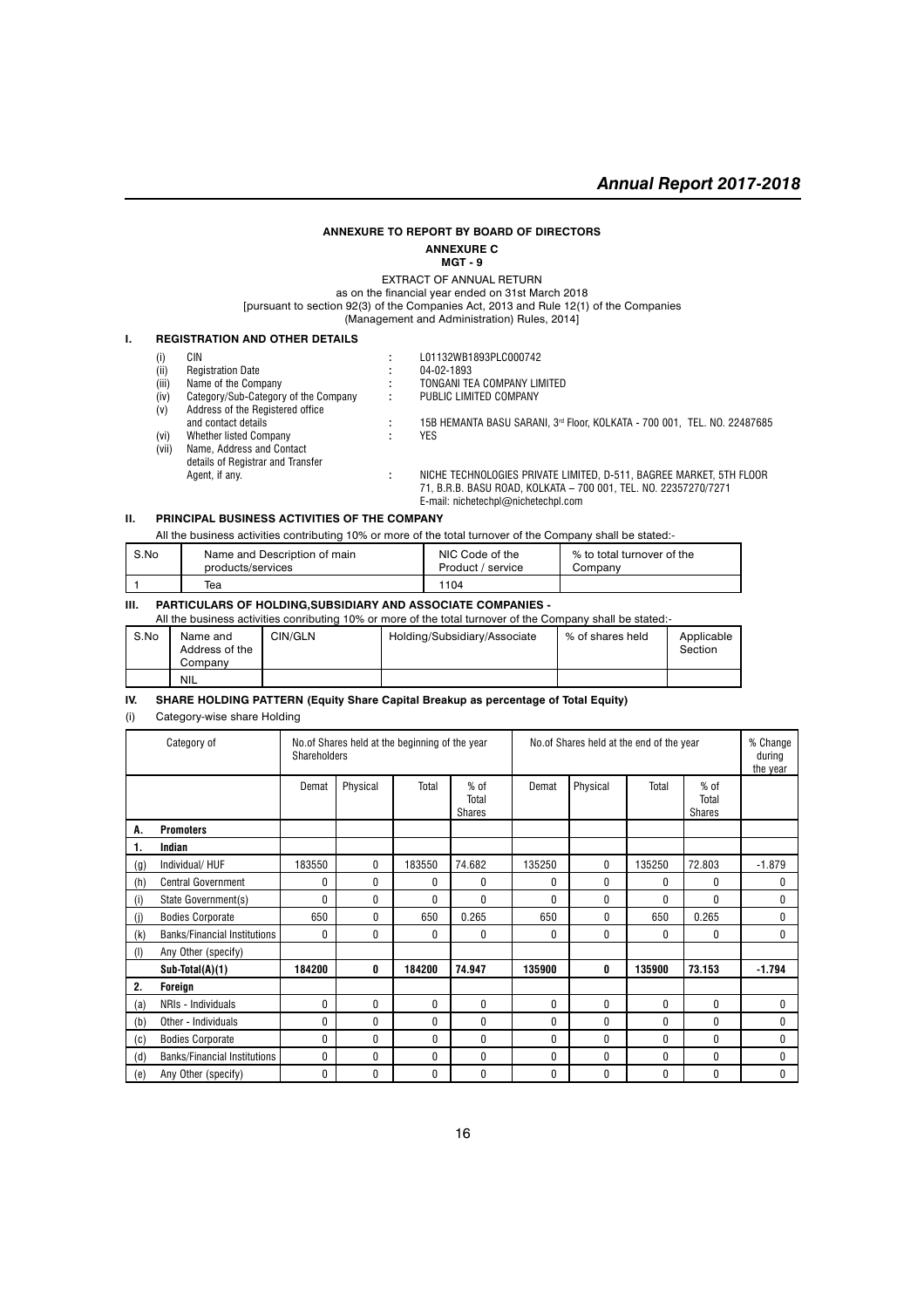|      | Sub-Total(A)(2)                                                                            | 0            | 0            | 0            | 0           | 0      | 0            | 0      | 0       | 0        |
|------|--------------------------------------------------------------------------------------------|--------------|--------------|--------------|-------------|--------|--------------|--------|---------|----------|
|      | Total                                                                                      | 184200       | 0            | 184200       | 74.947      | 135900 | 0            | 135900 | 73.153  | $-1.794$ |
|      | <b>Shareholding of</b>                                                                     |              |              |              |             |        |              |        |         |          |
|      | <b>Promoter and</b>                                                                        |              |              |              |             |        |              |        |         |          |
|      | <b>Promoter Group</b><br>$(A) = (A)(1) + (A)(2)$                                           |              |              |              |             |        |              |        |         |          |
| B.   | <b>Public Shareholding</b>                                                                 |              |              |              |             |        |              |        |         |          |
| (1)  | <b>Institutions</b>                                                                        |              |              |              |             |        |              |        |         |          |
| (a)  | <b>Mutual funds</b>                                                                        | 0            | 0            | $\mathbf{0}$ | 0           | 0      | 0            | 0      | 0       | 0        |
| (b)  | Banks/FI                                                                                   | 0            | 0            | 0            | 0           | 0      | 0            | 0      | 0       | 0        |
| (c)  | <b>Central Govt</b>                                                                        | 0            | 0            | 0            | 0           | 0      | $\mathbf{0}$ | 0      | 0       | 0        |
| (d)  | State Govt(s)                                                                              | 0            | 0            | 0            | 0           | 0      | 0            | 0      | 0       | 0        |
| (e)  | Venture Capital Funds                                                                      | 0            | 0            | 0            | $\mathbf 0$ | 0      | 0            | 0      | 0       | 0        |
| (f)  | <b>Insurance Companies</b>                                                                 | 0            | 0            | $\mathbf 0$  | 0           | 0      | $\mathbf{0}$ | 0      | 0       | 0        |
| (q)  | Flls                                                                                       | $\mathbf{0}$ | 0            | $\pmb{0}$    | $\mathbf 0$ | 0      | $\mathbf 0$  | 0      | 0       | 0        |
| (h)  | Foreign Venture Capital Funds                                                              | $\mathbf 0$  | 0            | $\mathbf 0$  | 0           | 0      | $\mathbf 0$  | 0      | 0       | 0        |
| (i)  | Others (specify)<br>Sub-Total (B)(1)                                                       | 0            | 0            | 0            | 0           | 0      | 0            | 0      | 0       | 0        |
| (2)  | <b>Non-Institutions</b>                                                                    |              |              |              |             |        |              |        |         |          |
| (a)  | <b>Bodies Corp</b>                                                                         |              |              |              |             |        |              |        |         |          |
| (i)  | Indian                                                                                     | 21900        | 1500         | 23400        | 9.521       | 21575  | 1500         | 23075  | 12.421  | 2.900    |
| (ii) | Overseas                                                                                   | $\mathbf{0}$ | $\mathbf{0}$ | 0            | 0           | 0      | 0            | 0      | 0       | 0        |
| (b)  | Individuals                                                                                |              |              |              |             |        |              |        |         |          |
|      | (i) Individual<br>shareholders holding<br>nominal share capital<br>upto Rs.1 lakh          | 8425         | 17338        | 25763        | 10.482      | 9087   | 17138        | 26225  | 14.117  | 3.365    |
|      | (ii) Individual<br>shareholders holding<br>nominal share capital<br>in excess of Rs.1 lakh | 12037        | 0            | 12037        | 4.898       | 0      | 0            | 0      | 0       | $-4.898$ |
| (c)  | Others (specify)                                                                           |              |              |              |             |        |              |        |         |          |
|      | Trust                                                                                      | 0            | 375          | 375          | 0.153       | 0      | 375          | 375    | 0.202   | 0.049    |
|      | <b>IEPF</b>                                                                                | $\mathbf{0}$ | $\mathbf{0}$ | $\mathbf{0}$ | 0           | 200    | 0            | 200    | 0.108   | 0.108    |
|      | Sub-Total (B)(2)                                                                           | 42362        | 19213        | 61575        | 25.053      | 30862  | 19013        | 49875  | 26.847  | 1.794    |
|      | <b>Total</b><br>PublicShareholding<br>$(B) = (B)(1) + (B)(2)$                              | 42362        | 19213        | 61575        | 25.053      | 30862  | 19013        | 49875  | 26.847  | 1.794    |
|      | TOTAL $(A)+(B)$                                                                            | 226562       | 19213        | 245775       | 100.000     | 166762 | 19013        | 185775 | 100.000 | 0        |
| þ.   | Shares held by<br><b>Custodians for</b><br><b>GDRs &amp; ADRs</b>                          | 0            | 0            | 0            | 0           | 0      | 0            | 0      | 0       | 0        |
|      | Sub-Total (C)                                                                              |              |              |              |             |        |              |        |         |          |
|      | <b>GRAND TOTAL</b><br>$(A) + (B) + (C)$                                                    | 226562       | 19213        | 245775       | 100.000     | 166762 | 19013        | 185775 | 100.000 | 0.000    |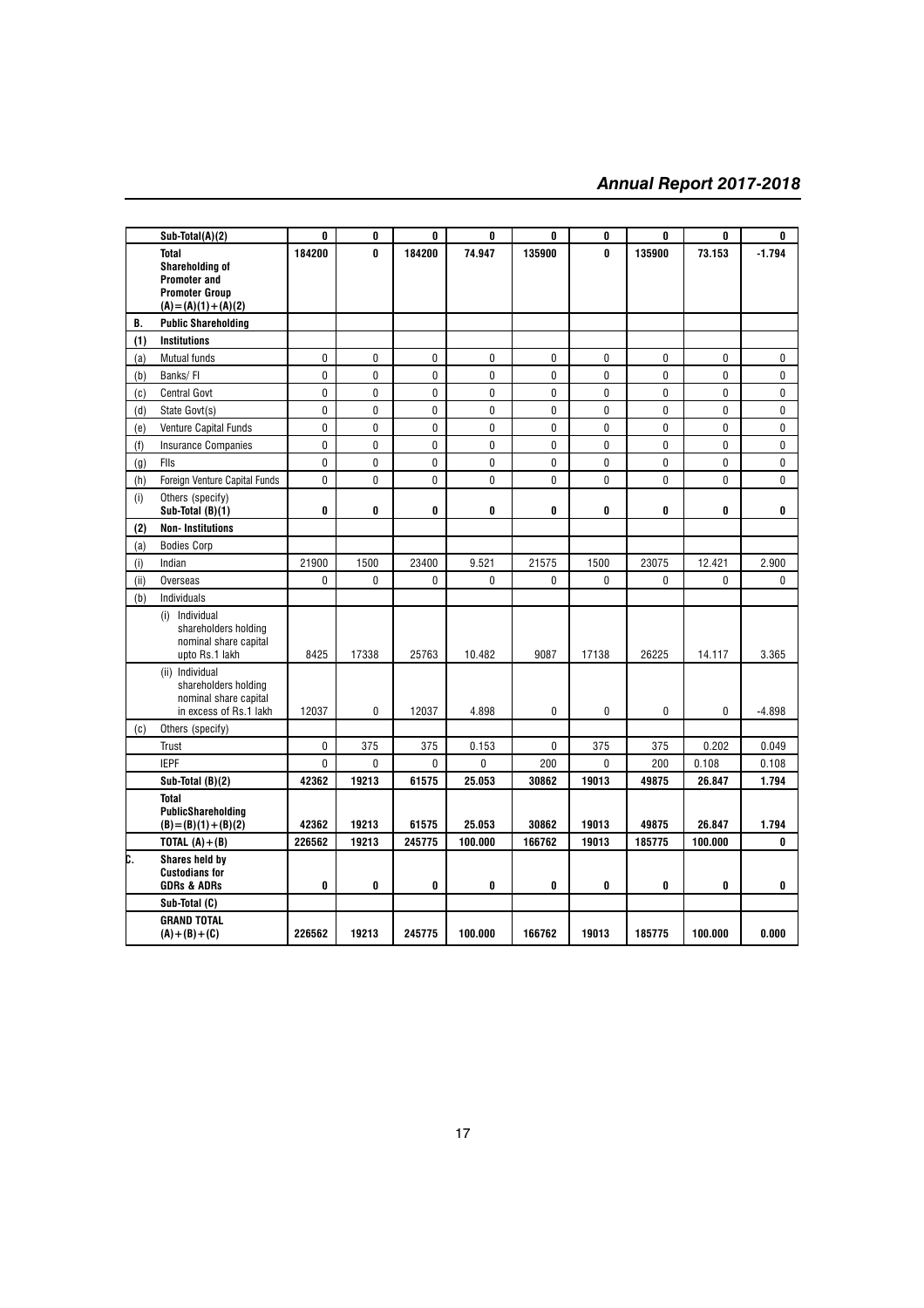| SI.<br>No.   | <b>Shareholders Name</b>   | Shareholding at the beginning of the year |                                           |                                                             | Shareholding at the end of the year |                                           |                                                             |                                                           |
|--------------|----------------------------|-------------------------------------------|-------------------------------------------|-------------------------------------------------------------|-------------------------------------|-------------------------------------------|-------------------------------------------------------------|-----------------------------------------------------------|
|              |                            | No of<br><b>Shares</b>                    | % of total<br>Shares<br>of the<br>company | % of Shares<br>pledged /<br>encumbered<br>to toal<br>shares | No of<br><b>Shares</b>              | % of total<br>Shares<br>of the<br>company | % of Shares<br>pledged /<br>encumbered<br>to toal<br>shares | % Change<br>ın<br>share<br>-holding<br>during<br>the year |
| $\mathbf{1}$ | Manoj Kumar Daga           | 55250                                     | 22.480                                    | 0.000                                                       | 42208                               | 22.720                                    | 0                                                           | 0.240                                                     |
| 2.           | Shanti Devi Daga           | 56600                                     | 23.029                                    | 0.000                                                       | 41857                               | 22.531                                    | $\Omega$                                                    | $-0.498$                                                  |
| 3.           | Jvoti Devi Daga            | 59825                                     | 24.341                                    | 0.000                                                       | 41105                               | 22.126                                    | 0                                                           | $-2.215$                                                  |
| 4.           | Aparna Daga                | 4500                                      | 1.831                                     | 0.000                                                       | 4500                                | 2.422                                     | 0                                                           | 0.591                                                     |
| 5.           | Pallavi Daga               | 4500                                      | 1.831                                     | 0.000                                                       | 4500                                | 2.422                                     | $\Omega$                                                    | 0.591                                                     |
| 6.           | Manoj Kumar Daga           | 2875                                      | 1.170                                     | 0.000                                                       | 1080                                | 0.581                                     | 0                                                           | $-0.589$                                                  |
| 7.           | Anjum Investments Pvt.Ltd. | 650                                       | 0.265                                     | 0.000                                                       | 650                                 | 0.350                                     | $\Omega$                                                    | 0.085                                                     |
|              | Total                      | 184200                                    | 74.947                                    | 0.000                                                       | 135900                              | 73.153                                    |                                                             | $-1.794$                                                  |

### (ii) Shareholding of Promoters

(iii) Change in Promoters' Shareholding (Please specify, if there is no change)

| S.No           | Particulars                                                                                                                                                                        |            |                         | Shareholding at the<br>beginning of the year |                  | Cumulative Shareholding<br>during the year |
|----------------|------------------------------------------------------------------------------------------------------------------------------------------------------------------------------------|------------|-------------------------|----------------------------------------------|------------------|--------------------------------------------|
|                |                                                                                                                                                                                    |            | No. of<br><b>Shares</b> | % of total<br>Shares of<br>the<br>Company    | No. of<br>Shares | % of total<br>Shares of<br>the<br>Company  |
| $\mathbf{1}$   | Manoj Kumar Daga                                                                                                                                                                   |            |                         |                                              |                  |                                            |
|                | At the beginning of the year                                                                                                                                                       | 01-04-2017 | 55250                   | 22.480                                       |                  |                                            |
|                | Date wise Increase/Decrease in Share holding during<br>the year specifying the reasons for increase /decrease<br>(e.g. allotment/transfer/bonus/sweat equity etc.):Buyback         | 02-02-2018 | $-13042$                | 5.306                                        | 42208            | 22.720                                     |
| Α              | At the End of the year                                                                                                                                                             |            |                         |                                              | 42208            | 22.720                                     |
| $\overline{2}$ | Shanti Devi Daga                                                                                                                                                                   |            |                         |                                              |                  |                                            |
|                | At the beginning of the year                                                                                                                                                       | 01-04-2017 | 56600                   | 23.029                                       |                  |                                            |
| A              | Date wise Increase / Decrease in share holding During<br>the year specifying the reasons for Increase / decrease<br>(e.g.allotment / transfer/Bonus / sweat equity etc.) : Buyback | 02-02-2018 | $-14743$                | 5.999                                        | 41857            | 22.531                                     |
|                | At the End of the year                                                                                                                                                             |            |                         |                                              | 41857            | 22.531                                     |
| 3              | Jyoti Devi Daga                                                                                                                                                                    |            |                         |                                              |                  |                                            |
|                | At the beginning of the year                                                                                                                                                       | 01-04-2017 | 59825                   | 24.341                                       |                  |                                            |
| A              | Date wise Increase / Decrease in share holding During<br>the year specifying the reasons for Increase / decrease<br>(e.g.allotment / transfer/Bonus / sweat equity etc.) : Buyback | 02-02-2018 | $-18720$                | 7.617                                        | 41105            | 22.126                                     |
|                | At the end of the year                                                                                                                                                             |            |                         |                                              | 41105            | 22.126                                     |
| $\overline{4}$ | Aparna Daga                                                                                                                                                                        |            |                         |                                              |                  |                                            |
|                | At the beginning of the year<br>Date wise Increase / Decrease in share holding During<br>the year specifying the reasons for Increase / decrease                                   | 01-04-2017 | 4500                    | 1.831                                        |                  |                                            |
|                | (e.g.allotment / transfer/Bonus / sweat equity etc.) :                                                                                                                             |            |                         | No changes during the year                   |                  |                                            |
|                | At the end of the year                                                                                                                                                             |            |                         |                                              | 4500             | 2.422                                      |
| 5              | Pallavi Daga                                                                                                                                                                       |            |                         |                                              |                  |                                            |
|                | At the beginning of the year<br>Date wise Increase / Decrease in share holding During<br>the year specifying the reasons for Increase / decrease                                   | 01-04-2017 | 4500                    | 1.831                                        |                  |                                            |
|                | (e.g.allotment / transfer/Bonus /sweat equity etc.) :                                                                                                                              |            |                         | No changes during the year                   |                  |                                            |
|                | At the end of the year                                                                                                                                                             |            |                         |                                              | 4500             | 2.422                                      |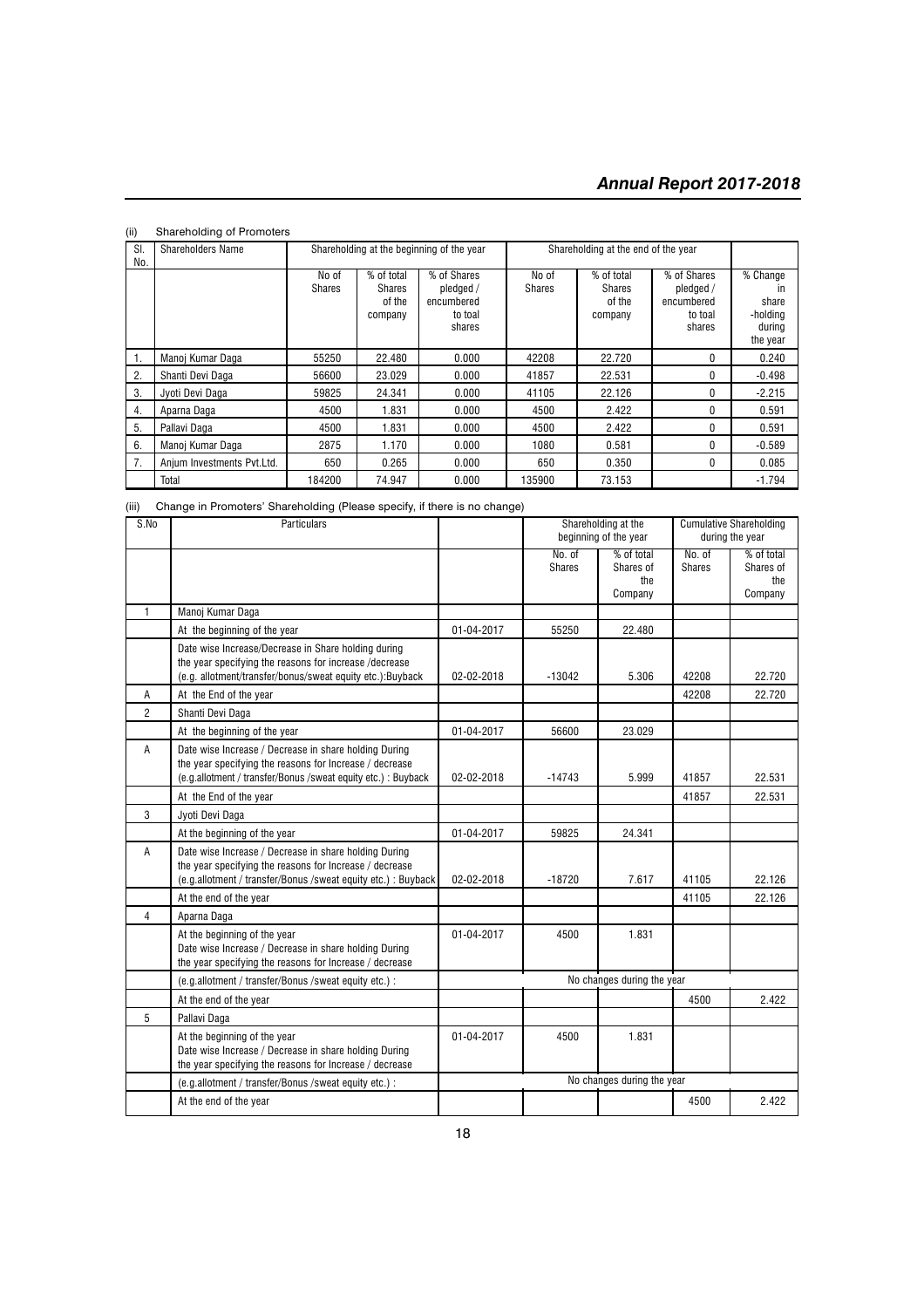| 6              | Manoj Kumar Daga HUF                                                                                                                                                             |                            |                         |                                                                                                   |                         |                                           |  |
|----------------|----------------------------------------------------------------------------------------------------------------------------------------------------------------------------------|----------------------------|-------------------------|---------------------------------------------------------------------------------------------------|-------------------------|-------------------------------------------|--|
|                | At the beginning of the year                                                                                                                                                     | 01-04-2017                 | 2875                    | 1.170                                                                                             |                         |                                           |  |
| Α              | Date wise Increase / Decrease in share holding During<br>the year specifying the reasons for Increase / decrease<br>(e.g.allotment/transfer/Bonus / sweat equity etc.) : Buyback | 02-02-2018                 | -1795                   | 0.730                                                                                             | 1080                    | 0.581                                     |  |
|                | At the end of the year                                                                                                                                                           |                            |                         |                                                                                                   | 1080                    | 0.581                                     |  |
| $\overline{7}$ | Anjum Investments Pvt. Ltd.                                                                                                                                                      |                            |                         |                                                                                                   |                         |                                           |  |
|                | At the beginning of the year                                                                                                                                                     | 01-04-2017                 | 650                     | 0.265                                                                                             |                         |                                           |  |
|                | Date wise Increase / Decrease in share holding During<br>the year specifying the reasons for Increase / decrease<br>(e.g. allotment / transfer/Bonus / sweat equity etc.) :      | No changes during the year |                         |                                                                                                   |                         |                                           |  |
|                | At the end of the year                                                                                                                                                           |                            |                         |                                                                                                   | 650                     | 0.265                                     |  |
| (iv)           | Shareholding Pattern of top ten Shareholders (other than Directors, Promoters and Holders of GDRs and ADRs) :                                                                    |                            |                         |                                                                                                   |                         |                                           |  |
| S.No           | For Each of the Top 10 Shareholders                                                                                                                                              | Date                       |                         | <b>Cumulative Shareholding</b><br>Shareholding at the<br>beginning of the year<br>during the year |                         |                                           |  |
|                |                                                                                                                                                                                  |                            | No. of<br><b>Shares</b> | % of total<br>Shares of<br>the<br>Company                                                         | No. of<br><b>Shares</b> | % of total<br>Shares of<br>the<br>Company |  |
| $\mathbf{1}$   | Visioncraft Industries India Pvt Ltd                                                                                                                                             |                            |                         |                                                                                                   |                         |                                           |  |
|                | At the beginning of the year                                                                                                                                                     |                            | 20400                   | 8.300                                                                                             |                         |                                           |  |
|                | Date wise Increase/Decrease in Share holding during<br>the year specifying the reasons for increase /decrease<br>(e.g. allotment/ transfer/bonus / sweat equity etc.)            |                            |                         |                                                                                                   |                         |                                           |  |
|                | At the End of the year (or on the date of separation,<br>if separated during the year)                                                                                           |                            |                         |                                                                                                   | 20400                   | 10.981                                    |  |
| 2.             | Asha Agarwal                                                                                                                                                                     |                            |                         |                                                                                                   |                         |                                           |  |
|                | At the beginning of the year                                                                                                                                                     |                            | 6475                    | 2.635                                                                                             |                         |                                           |  |
| a              | Date wise Increase/Decrease in Share holding during<br>the year specifying the reasons for increase /decrease<br>(e.g. allotment/ transfer/bonus/sweat equity etc.) :Transfer    | 07-08-2017                 | 100                     | 0.041                                                                                             | 6575                    | 3.539                                     |  |
|                | At the End of the year (or on the date of separation,<br>if separated during the year)                                                                                           |                            |                         |                                                                                                   | 6575                    | 3.539                                     |  |
| 3.             | Pushpa Bihani                                                                                                                                                                    |                            |                         |                                                                                                   |                         |                                           |  |
|                | At the beginning of the year                                                                                                                                                     |                            | 12037                   | 4.898                                                                                             |                         |                                           |  |
| $\mathsf a$    | Date wise Increase/Decrease during the year specifying<br>the reasons for increase/decrease<br>(e.g.allotment/transfer/bonus/sweat equity etc.) : Buyback                        | 02-02-2018                 | $-7516$                 | $-3.058$                                                                                          | 4521                    | 2.434                                     |  |
|                | At the End of the year (or on the date of separation,                                                                                                                            |                            |                         |                                                                                                   |                         |                                           |  |
|                | if separated during the year)                                                                                                                                                    |                            |                         |                                                                                                   | 4521                    | 2.434                                     |  |
| 4              | The Kohinoor Tea Co. Ltd.                                                                                                                                                        |                            |                         |                                                                                                   |                         |                                           |  |
|                | At the beginning of the year                                                                                                                                                     |                            | 1500                    | 0.610                                                                                             |                         |                                           |  |
|                | Date wise Increase/Decrease in Share holding during<br>the year specifying the reasons for increase /decrease<br>(e.g. allotment/ transfer/bonus / sweat equity etc.)            |                            |                         |                                                                                                   |                         |                                           |  |
|                | At the End of the year (or on the date of separation,<br>if separated during the year)                                                                                           |                            |                         |                                                                                                   | 1500                    | 0.807                                     |  |
| 5              | Raghav Kalyani                                                                                                                                                                   |                            |                         |                                                                                                   |                         |                                           |  |
|                | At the beginning of the year                                                                                                                                                     |                            | 1250                    | 0.509                                                                                             |                         |                                           |  |
|                | Date wise Increase/Decrease in Share holding during<br>the year specifying the reasons for increase /decrease<br>(e.g. allotment/ transfer/bonus /sweat equity etc.)             |                            |                         |                                                                                                   |                         |                                           |  |
|                | At the End of the year (or on the date of separation,<br>if separated during the year)                                                                                           |                            |                         |                                                                                                   | 1250                    | 0.673                                     |  |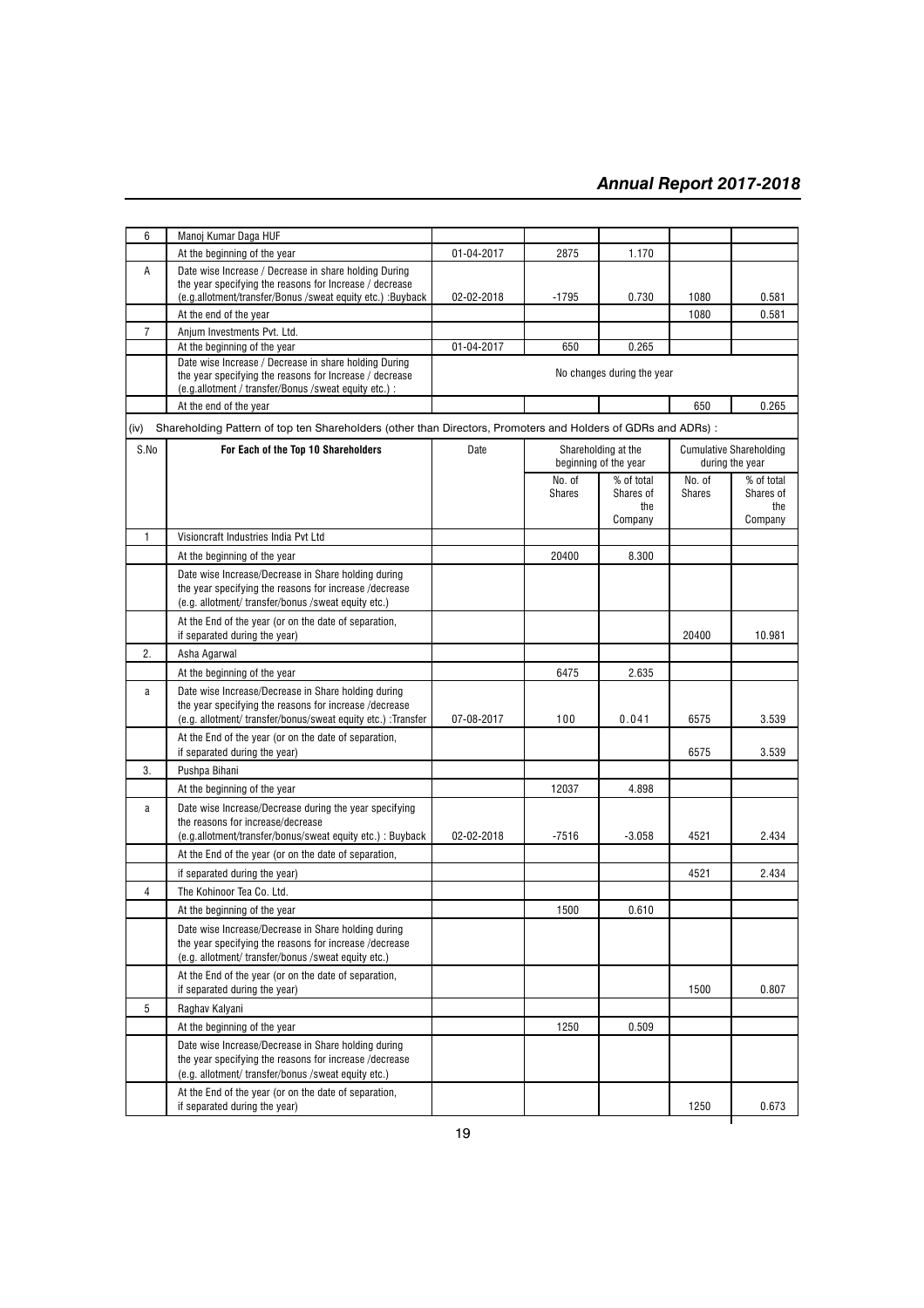| წ              | Bijoy Kumar Kalyani                                                                                                                                                             |            |                         |                         |                         |                                |
|----------------|---------------------------------------------------------------------------------------------------------------------------------------------------------------------------------|------------|-------------------------|-------------------------|-------------------------|--------------------------------|
|                | At the beginning of the year                                                                                                                                                    |            | 1250                    | 0.509                   |                         |                                |
|                | Date wise Increase/Decrease in Share holding during<br>the year specifying the reasons for increase/decrease<br>(e.g. allotment/ transfer/bonus / sweat equity etc.)            |            |                         |                         |                         |                                |
|                | At the End of the year (or on the date of separation,<br>if separated during the year)                                                                                          |            |                         |                         | 1250                    | 0.673                          |
| 7              | Sharda Devi Lakhotia                                                                                                                                                            |            |                         |                         |                         |                                |
|                | At the beginning of the year                                                                                                                                                    |            | 3150                    | 1.282                   |                         |                                |
|                | Date wise Increase/Decrease in Share holding during<br>the year specifying the reasons for increase /decrease<br>(e.g. allotment/ transfer/bonus /sweat equity etc.) : Buyback  | 02-02-2018 | $-1967$                 | $-0.800$                | 1183                    | 0.637                          |
|                | At the End of the year (or on the date of separation,<br>if separated during the year)                                                                                          |            |                         |                         | 1183                    | 0.637                          |
| 8              | Sukna Tea & Industries Ltd.                                                                                                                                                     |            |                         |                         |                         |                                |
|                | At the beginning of the year                                                                                                                                                    |            | 1500                    | 0.610                   |                         |                                |
|                | Date wise Increase/Decrease in Share holding during<br>the year specifying the reasons for increase /decrease<br>(e.g. allotment/ transfer/bonus / sweat equity etc.) : Buyback | 02-02-2018 | $-325$                  | $-0.132$                | 1175                    | 0.632                          |
|                | At the End of the year (or on the date of separation,                                                                                                                           |            |                         |                         |                         |                                |
|                | if separated during the year)                                                                                                                                                   |            |                         |                         | 1175                    | 0.632                          |
| 9              | Avinash Kalyani                                                                                                                                                                 |            |                         |                         |                         |                                |
|                | At the beginning of the year                                                                                                                                                    |            | 875                     | 0.356                   |                         |                                |
|                | Date wise Increase/Decrease in Share holding during<br>the year specifying the reasons for increase/decrease<br>(e.g. allotment/transfer/bonus /sweat equity etc.) :            |            |                         |                         |                         |                                |
|                | At the End of the year (or on the date of separation,<br>if separated during the year)                                                                                          |            |                         |                         | 875                     | 0.471                          |
| 10             | Kashinath Bhattacharya                                                                                                                                                          |            |                         |                         |                         |                                |
|                | At the beginning of the year                                                                                                                                                    |            | 300                     | 0.122                   |                         |                                |
|                | Date wise Increase/Decrease in Share holding during<br>the year specifying the reasons for increase /decrease<br>(e.g. allotment/ transfer/bonus / sweat equity etc.): Transfer | 03-10-2017 | 300                     | 0.122                   | 600                     | 0.323                          |
|                | At the End of the year (or on the date of separation,<br>if separated during the year)                                                                                          |            |                         |                         | 600                     | 0.323                          |
| (v)            | Shareholding of Directors and Key Managerial Personnel:                                                                                                                         |            |                         |                         |                         |                                |
| S.No           | For Each of the Directors and KMP                                                                                                                                               |            |                         | Shareholding at the     |                         | <b>Cumulative Shareholding</b> |
|                |                                                                                                                                                                                 |            |                         | beginning of the year   |                         | during the year                |
|                |                                                                                                                                                                                 |            | No. of<br><b>Shares</b> | % of total<br>Shares of | No. of<br><b>Shares</b> | % of total<br>Shares of        |
|                |                                                                                                                                                                                 |            |                         | the                     |                         | the                            |
|                |                                                                                                                                                                                 |            |                         | Company                 |                         | Company                        |
| $\mathbf{1}$   | Manoj Kumar Daga, Director<br>At the beginning of the year                                                                                                                      | 01-04-2017 | 55250                   | 22.480                  |                         |                                |
|                | Date wise Increase/Decrease in Share holding during                                                                                                                             |            |                         |                         |                         |                                |
|                | the year specifying the reasons for increase/decrease<br>(e.g.allotment/transfer/bonus/sweat equity etc.) : Buyback                                                             | 02-02-2018 | $-13042$                | $-5.306$                | 42208                   | 22.720                         |
|                | At the End of the year                                                                                                                                                          |            |                         |                         | 42208                   | 22.720                         |
| $\overline{c}$ | Ashok Vardhan Bagree, Director                                                                                                                                                  |            |                         |                         |                         |                                |
|                | At the beginning of the year                                                                                                                                                    |            | 200                     | 0.081                   |                         |                                |
|                | Date wise Increase/Decrease in Share holding during<br>the year specifying the reasons for increase/decrease<br>(e.g.allotment/transfer/bonus/sweat equity etc.):               |            |                         |                         |                         |                                |
|                | At the End of the year                                                                                                                                                          |            |                         |                         | 200                     | 0.108                          |
| 3              | Ajay Kumar Agarwala, CFO                                                                                                                                                        |            |                         |                         |                         |                                |
|                | At the beginning of the year                                                                                                                                                    |            | 25                      | 0.010                   |                         |                                |
|                | Date wise Increase/Decrease in Share holding during<br>the year specifying the reasons for increase/decrease<br>(e.g.allotment/transfer/bonus/sweat equity etc.):               |            |                         |                         |                         |                                |
|                | At the End of the year                                                                                                                                                          |            |                         |                         | 25                      | 0.013                          |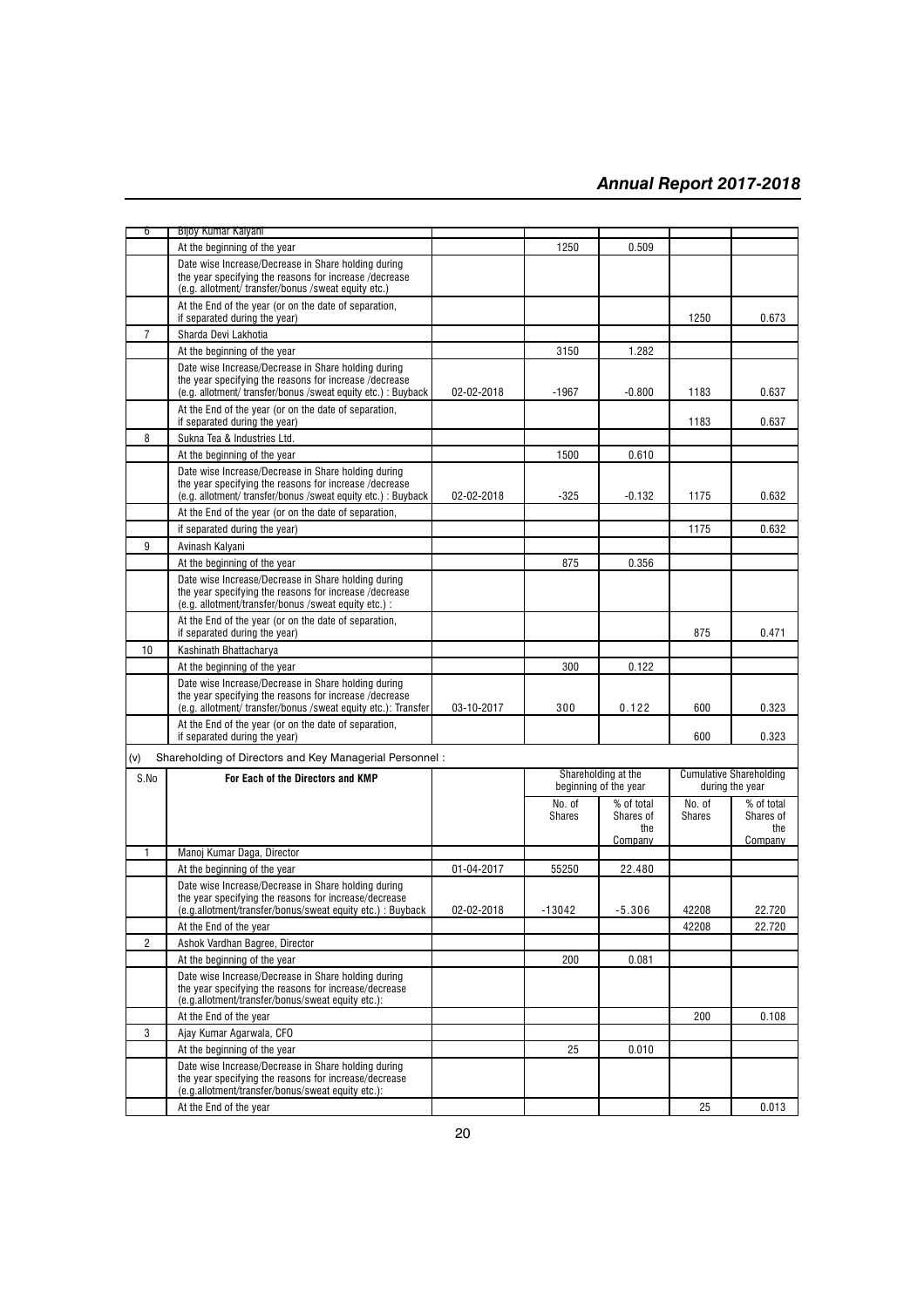#### **V. INDEBTEDNESS**

Indebtedness of the Company including interest outstanding/accrued but not due for payment

|                                                     | Secured<br>Loans | Unsecured | Deposits | Total<br>Indebtedness |
|-----------------------------------------------------|------------------|-----------|----------|-----------------------|
|                                                     | excluding        |           |          |                       |
|                                                     | deposits         |           |          |                       |
| Indebtedness at the beginning of the financial year |                  |           |          |                       |
| <b>Principal Amount</b><br>(i)                      | 37621096         | 0         | 0        | 37621096              |
| Interest due but not paid<br>(ii)                   | 0                | 0         | 0        | 0                     |
| Interest accrued but not due<br>(iii)               | 0                | 0         | 0        | N                     |
| Total $(i+ii+iii)$                                  | 37621096         | $\Omega$  | 0        | 37621096              |
| Change in Indebtedness during the financial year    |                  |           |          |                       |
| * Addition                                          | U                | n         | n        |                       |
| * Reduction                                         | 708500           | 0         | 0        | 708500                |
| <b>Net Change</b>                                   | 708500           | 0         | 0        | 708500                |
| Indebtedness at the end of the financial year       |                  |           |          |                       |
| <b>Principal Amount</b><br>(i)                      | 36912596         | 0         | 0        | 36912596              |
| (ii)<br>Interest due but not paid                   | 0                | 0         | $\Omega$ | O                     |
| Interest accrued but not due<br>(iii)               | 0                | 0         | 0        | 0                     |
| Total $(i+ii+iii)$                                  | 36912596         | 0         | 0        | 36912596              |

#### **VI. REMUNERATION OF DIRECTORS AND KEY MANAGERIAL PERSONNEL**

A. Remuneration to Managing Director, Whole-time directors and/or Manager :

| No<br>$\sim$<br>υı. | ticulars of <b>!</b><br>f Remuneration<br>'đΙ | Name of MD/WTD/Manager | <b>Total Amount</b> |
|---------------------|-----------------------------------------------|------------------------|---------------------|
|                     | LICABLE<br>. NOT<br>APP'                      |                        |                     |

### B. Remuneration to other Directors:

| SI. No. | Particulars of Remuneration                 |                                | Name of Directors         | <b>Total Amount</b> |
|---------|---------------------------------------------|--------------------------------|---------------------------|---------------------|
| 3.      | <b>Independent Directors</b>                | Ashok Vardhan<br><b>Bagree</b> | Ravindra Kumar<br>Murarka |                     |
|         | Fee for attending Board/ Committee meetings | 25000                          | 18000                     | 43000               |
|         | Commission                                  | 0                              | 0                         |                     |
|         | Others (please specify)                     | 0                              | 0                         |                     |
|         | Total (1)                                   | 25000                          | 18000                     | 43000               |
| 4.      | <b>Other Non-Executive Directors</b>        | Manoj Kumar Daga               | Sumana Raychaudhuri       |                     |
|         | Fee for attending Board/ Committee meetings | 20000                          | 16000                     | 36000               |
|         | Commission                                  | 0                              | 0                         |                     |
|         | Others (please specify)                     | 0                              | 0                         |                     |
|         | Total (2)                                   | 20000                          | 16000                     | 36000               |
|         | Total $(B) = (1 + 2)$                       | 45000                          | 34000                     | 79000               |
|         | <b>Total Managerial Remuneration</b>        |                                |                           |                     |
|         | Overall Ceiling as per the Act              |                                |                           |                     |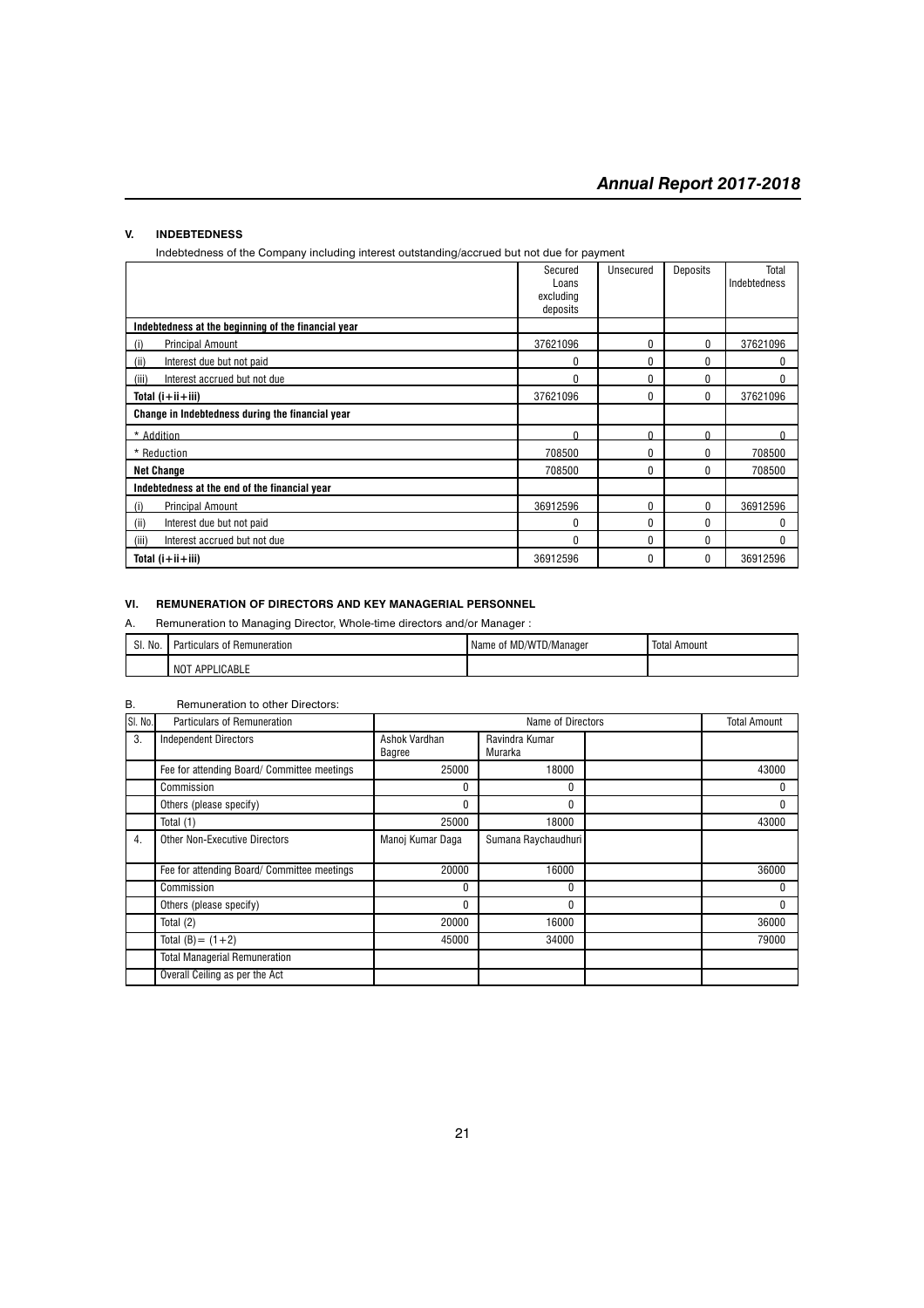| SI. No. | Particulars of Remuneration                                                            | <b>Key Managerial Personnel</b> |                             | <b>Total Amount</b> |
|---------|----------------------------------------------------------------------------------------|---------------------------------|-----------------------------|---------------------|
|         |                                                                                        | Sukhpal Singh,<br><b>CEO</b>    | Ajay Kumar<br>Agarwala, CFO |                     |
| 1.      | <b>Gross Salary</b>                                                                    | 1080000                         | 424600                      | 1504600             |
|         | (a) Salary as per provisions contained<br>in section 17(1) of the Income-tax Act, 1961 |                                 |                             |                     |
|         | (b) Value of perquisites u/s 17(2) Income-tax Act, 1961                                | 223891                          | $\Omega$                    | 223891              |
|         | (c) Profits in lieu of salary under section 17(3)<br>Income-tax Act, 1961              | 0                               | $\Omega$                    |                     |
| 2.      | <b>Stock Option</b>                                                                    | 0                               | $\Omega$                    |                     |
| 3.      | <b>Sweat Equity</b>                                                                    | 0                               | $\Omega$                    |                     |
| 4.      | Commission                                                                             | 0                               | $\Omega$                    |                     |
|         | - as % of profit                                                                       |                                 |                             |                     |
|         | - others, specify                                                                      |                                 |                             |                     |
| 5.      | Others, please specify                                                                 | 0                               | $\Omega$                    |                     |
|         | Total                                                                                  | 1303891                         | 424600                      | 1728491             |

#### C. Remuneration to Key Managerial Personnel other than MD/ Manager/ WTD:

**VII. PENALTIES/PUNISHMENT/COMPOUNDING OF OFFENCES**

| Type                                | Section of<br>the Companies<br>Act | <b>Brief</b><br>Description | Details of Penalty/<br>authority<br><b>Punishment Compounding</b><br>[RD/NCLT/COURT]<br>fees imposed |            | Appeal made,<br>if any<br>(give details) |  |
|-------------------------------------|------------------------------------|-----------------------------|------------------------------------------------------------------------------------------------------|------------|------------------------------------------|--|
| A. COMPANY                          |                                    |                             |                                                                                                      |            |                                          |  |
| Penalty                             |                                    |                             |                                                                                                      |            |                                          |  |
| Punishment                          | <b>NIL</b>                         | <b>NIL</b>                  | <b>NIL</b>                                                                                           | <b>NIL</b> | <b>NIL</b>                               |  |
| Compounding                         |                                    |                             |                                                                                                      |            |                                          |  |
| <b>B. DIRECTORS</b>                 |                                    |                             |                                                                                                      |            |                                          |  |
| Penalty                             |                                    |                             |                                                                                                      |            |                                          |  |
| Punishment                          | <b>NIL</b>                         | <b>NIL</b>                  | <b>NIL</b>                                                                                           | <b>NIL</b> | <b>NIL</b>                               |  |
| Compounding                         |                                    |                             |                                                                                                      |            |                                          |  |
| <b>C. OTHER OFFICERS IN DEFAULT</b> |                                    |                             |                                                                                                      |            |                                          |  |
| Penalty                             |                                    |                             |                                                                                                      |            |                                          |  |
| Punishment                          | <b>NIL</b>                         | <b>NIL</b>                  | <b>NIL</b>                                                                                           | <b>NIL</b> | <b>NIL</b>                               |  |
| Compounding                         |                                    |                             |                                                                                                      |            |                                          |  |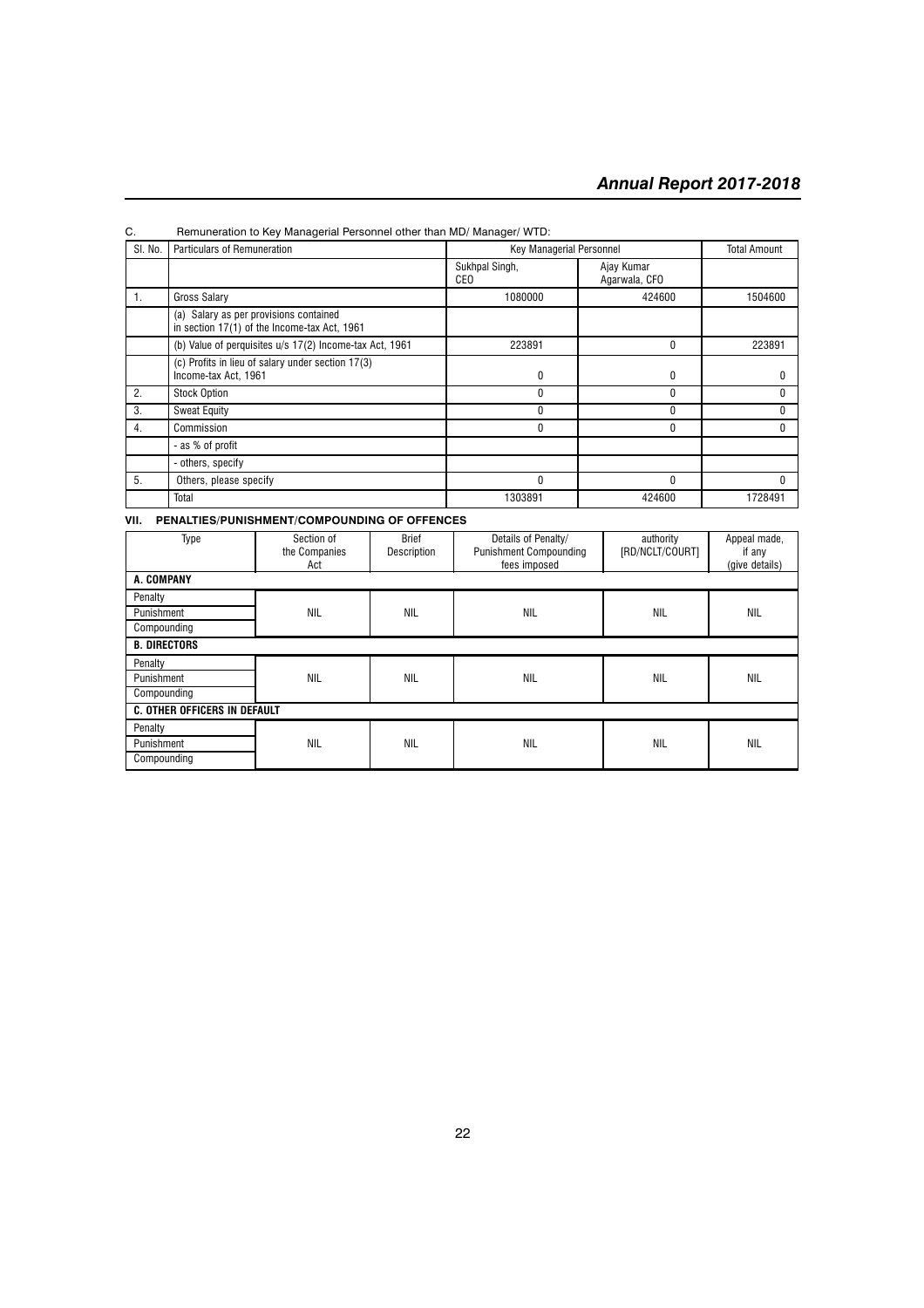#### **ANNEXURE D**

#### **NO. OF MEETINGS OF THE BOARD AND COMMITTEE**

The details of the number of board meetings and committee meetings attended by each Directors during the financial year 2017-18 as follows :

**Board Meeting**

| S.No. | Date of Meeting | <b>Attended by</b>                                                                                   |
|-------|-----------------|------------------------------------------------------------------------------------------------------|
|       | 22-05-2017      | Mr. Manoj Kumar Daga, Mr. Ashok Vardhan Bagree, Mr. Ravindra Kumar Murarka, Mrs. Sumana Raychaudhuri |
|       | 11-07-2017      | Mr. Manoj Kumar Daga, Mr. Ashok Vardhan Bagree, Mrs. Sumana Raychaudhuri                             |
|       | 30-08-2017      | Mr. Manoj Kumar Daga, Mr. Ashok Vardhan Bagree, Mrs. Sumana Raychaudhuri                             |
|       | 04-10-2017      | Mr. Manoj Kumar Daga, Mr. Ashok Vardhan Bagree, Mr. Ravindra Kumar Murarka, Mrs. Sumana Raychaudhuri |
|       | 11-11-2017      | Mr. Manoj Kumar Daga, Mr. Ashok Vardhan Bagree, Mr. Ravindra Kumar Murarka, Mrs. Sumana Raychaudhuri |
|       | 09-02-2018      | Mr. Manoj Kumar Daga, Mr. Ashok Vardhan Bagree, Mr. Ravindra Kumar Murarka, Mrs. Sumana Raychaudhuri |

#### **Audit Committee**

| IS.No. | Date of Meeting | Attended by                                                                    |
|--------|-----------------|--------------------------------------------------------------------------------|
|        | 22-05-2017      | Mr. Ashok Vardhan Bagree, Mr. Ravindra Kumar Murarka, Mrs. Sumana Raychaudhuri |
|        | 30-08-2017      | Mr. Ashok Vardhan Bagree, Mr. Ravindra Kumar Murarka, Mrs. Sumana Raychaudhuri |
|        | 11-11-2017      | Mr. Ashok Vardhan Bagree, Mr. Ravindra Kumar Murarka, Mrs. Sumana Raychaudhuri |
|        | 09-02-2018      | Mr. Ashok Vardhan Bagree, Mr. Ravindra Kumar Murarka, Mrs. Sumana Raychaudhuri |

#### **Nomination & Remuneration Committee**

| IS.No.                                     | Date of Meeting | Attended by                                    |  |  |
|--------------------------------------------|-----------------|------------------------------------------------|--|--|
|                                            | 22-05-2017      | Mr. Manoj Kumar Daga, Mr. Ashok Vardhan Bagree |  |  |
| <b>Stakeholders Relationship Committee</b> |                 |                                                |  |  |

| IS.No. | Date of Meeting | Attended by                                                                |
|--------|-----------------|----------------------------------------------------------------------------|
|        | 22-05-2017      | Mr. Manoj Kumar Daga, Mr. Ashok Vardhan Bagree                             |
|        | 30-08-2017      | Mr. Manoj Kumar Daga, Mr. Ashok Vardhan Bagree                             |
|        | 11-11-2017      | Mr. Manoj Kumar Daga, Mr. Ashok Vardhan Bagree, Mr. Ravindra Kumar Murarka |
|        | 09-02-2018      | Mr. Manoj Kumar Daga, Mr. Ashok Vardhan Bagree, Mr. Ravindra Kumar Murarka |

#### **ANNEXURE E**

#### **REMUNERATION POLICY**

#### **Introduction**

The Remuneration Policy of Tongani Tea Company Ltd. (the "Company"), is designed to attract, motivate and retain exceptional employees in a competitive market. The policy reflects the Company's objectives for good corporate governance as well as sustained long-term value creation for shareholders.

Remuneration to Directors, Key Managerial Personnel and other employees involves a balance between fixed and incentive pay reflecting short and long term performance objectives appropriate to the working of the Company and its goals.

#### **APPOINTMENT OF DIRECTORS**

Appointment of Director(s) will be done as per the applicable provisions and schedules of the Companies Act, 2013.

#### **BOARD REMUNERATION**

Efforts are made to ensure that the remuneration of the Board of Directors matches the level with comparable companies, whilst also taking into consideration board members' required competencies, effort and the scope of the board function, including the number of meetings.

Fixed remuneration

Whole Time Director(s) of the Board of Directors will receive a fixed salary, alongwith basic perquisites which is approved by the shareholders of the Company at a General Meeting.

#### Sitting Fees

The Board shall fix the sitting fees for the Directors and Members of the various Committees, taking into account the extent of responsibilities and time commitment, the results of the Company keeping in view fees paid by other peer companies, which are similar in size and complexity.

Incentive programme, bonus pay, etc.

Presently, the Company does not have any incentive programme.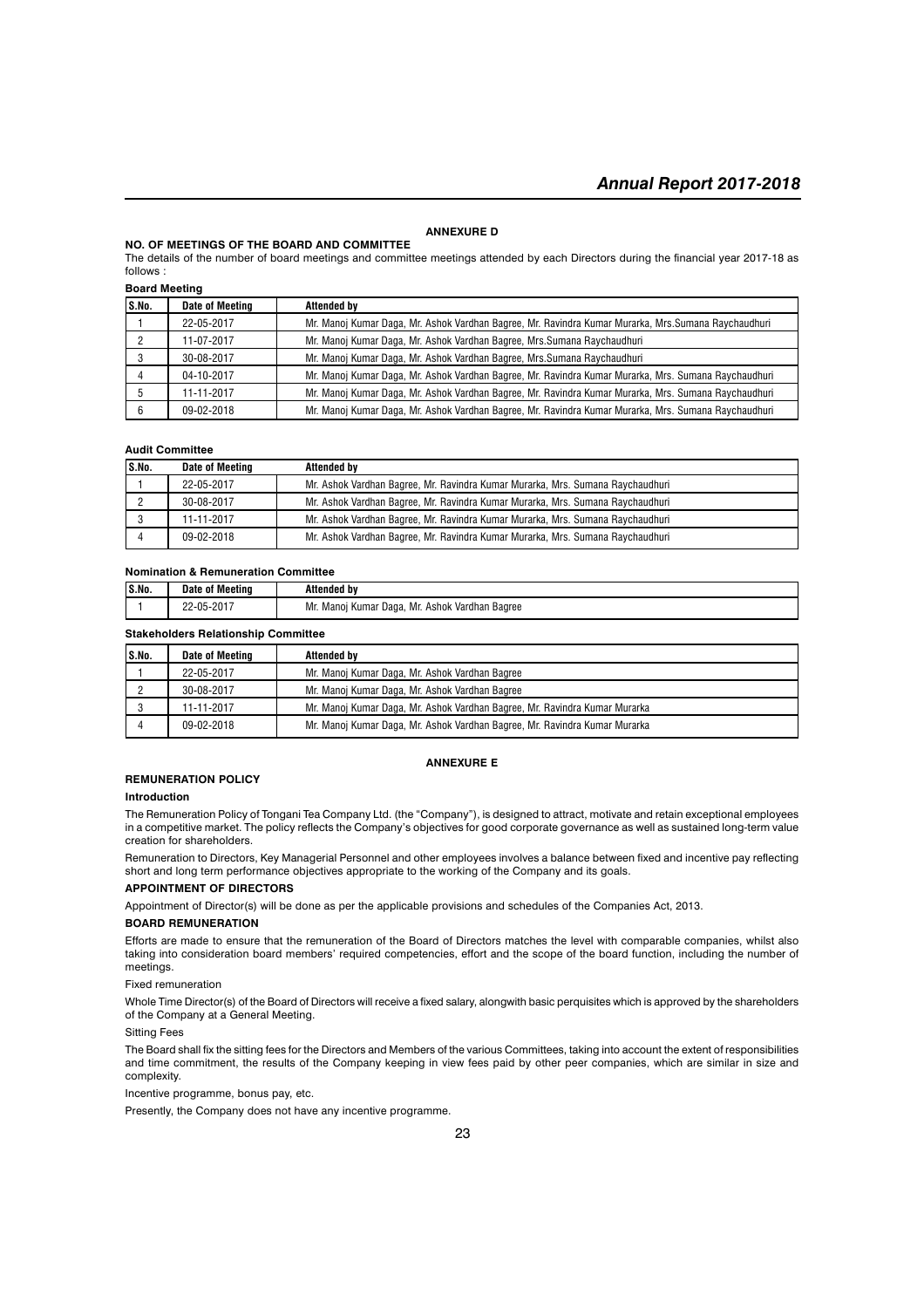Reimbursement of expenses

Expenses in connection with board and committee meetings are reimbursed as per account rendered.

Pension scheme

The Board of Directors is not covered by any pension scheme or a defined benefit pension scheme.

#### **REMUNERATION TO OTHER KEY MANAGERIAL PERSONNEL**

The Nomination & Remuneration Committee submits proposals concerning the remuneration of the other Key Managerial Personnel ensures that the remuneration is in line with the conditions in comparable companies.

Other Key Managerial Personnel are entitled to a competitive remuneration package consisting of the following components:

·· Fixed salary

·· Bonus

·· Benefits, e.g. use of company car, telephone, broadband, etc.

Fixed salary

The fixed salary shall be based on the market level and increase therein shall be periodically reviewed based on performance appraisal. Variable components

Presently, the Company does not have a fixed policy for any incentive based pay or any variable component in the salary structure. Personal benefits

Other Key Managerial Personnel will have access to a number of work-related benefits, including company car, free telephony, broadband at home, and work-related newspapers and magazines. The extent of individual benefits are not necessarily same for each individual member of the Executive Management.

Other Key Managerial Personnel may be covered by insurance policies:

·· Accident insurance

·· Health insurance

·· Directors and Officers Liability Insurance

Notice of termination

The employment relationship is terminable by giving a months' notice. A member of the Executive Management can terminate the employment relationship with the Company by giving a months' notice.

Redundancy pay

As per the prevailing laws of the State Government.

#### Retirement Benefits

Other Key Managerial Personnel are not covered by any employer administered pension plan or a defined benefit pension scheme. However, pension scheme under provident fund is provided. Gratuity is covered as per the Act.

Disclosure

The total remuneration of the Key Managerial Personnel is stated in the Annual Report.

#### **REMUNERATION TO OTHER EMPLOYEES**

The Nomination & Remuneration Committee submits proposals concerning the remuneration of other employees and ensures that the remuneration is in line with the conditions in comparable companies.

Other Employees entitled to a competitive remuneration package consisting of the following components:

·· Fixed salary

·· Bonus

Fixed salary

The fixed salary shall be based on the market level and increase therein shall be periodically reviewed based on performance appraisal. Variable components

Presently, the Company does not have a fixed policy for any incentive based pay or any variable component in the salary structure.

Other benefits

Housing/Housing Repair Allowance.

Notice of termination

As per the prevailing laws of the State Government.

Redundancy pay

the State Government.

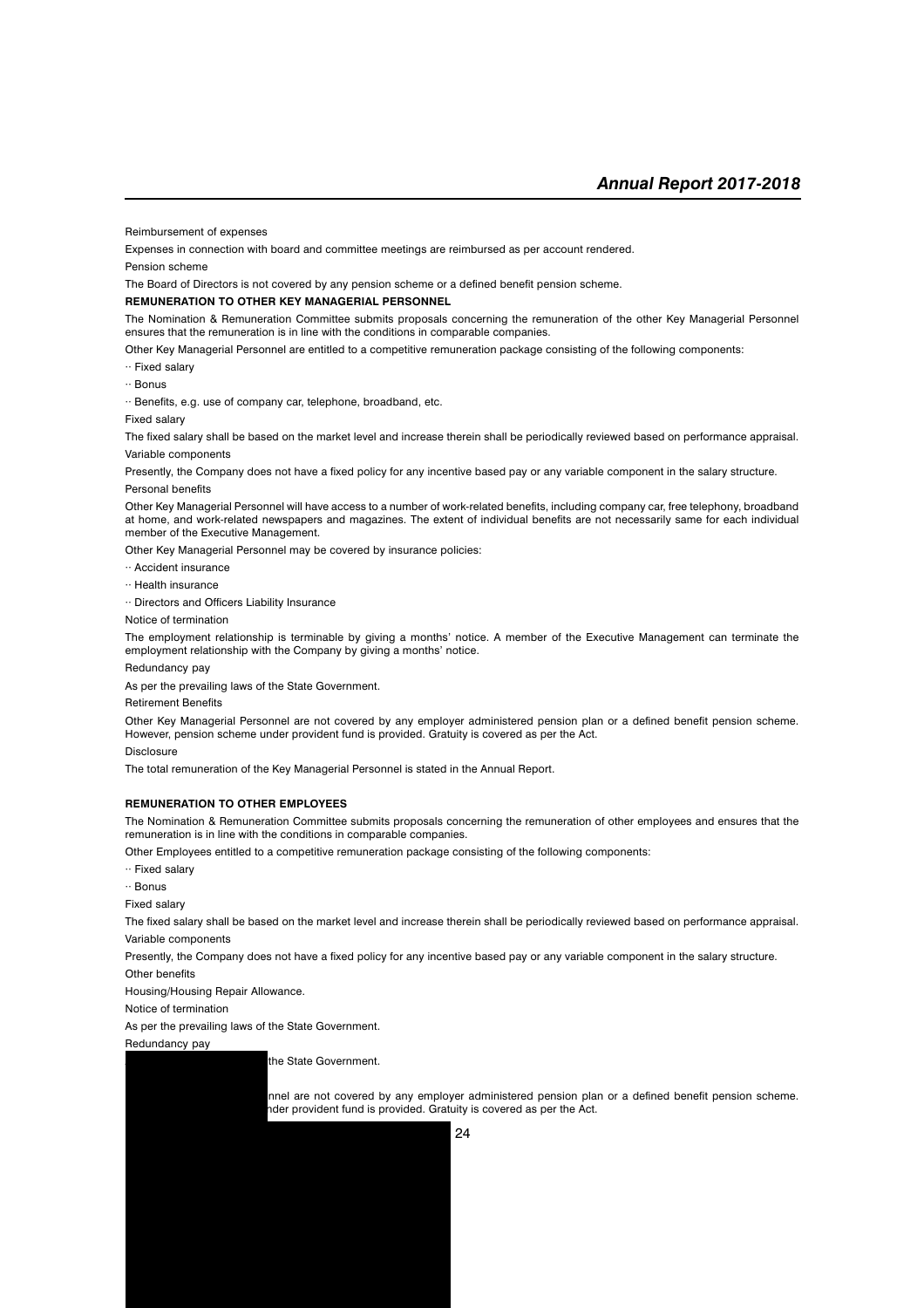#### **THE CRITERIA FOR DETERMINING QUALIFICATIONS, POSITIVE ATTRIBUTES AND INDEPENDENCE OF DIRECTOR OF THE COMPANY**

#### **Criteria for determining qualifications, positive attributes and independence of director**

The Company will follow the guidelines as mentioned in Schedule IV of the Companies Act, 2013 and under Regulation 19(4) of the Listing

Regulation with the Stock Exchange(s) in determining qualifications, positive attributes and independence of director.

#### **ANNEXURE E**

#### **THE CRITERIA FOR PERFORMANCE EVALUATION OF THE DIRECTORS OF THE COMPANY**

The Board will assess its performance each year. The Nomination and Remuneration Committee is responsible to create a process by which this will occur and will report annually to the Board on the results of the assessment process. The purpose of the assessment is to increase the effectiveness of the Board. The various Committees of the Board shall annually conduct a self-assessment of their performance and respective Terms of Reference.

Formal annual evaluation by the Board of its own performance and that of its Committees and Individual Directors shall also be done as outlined below:

The Company will follow a seven step system of the following processes for evaluation:

#### **METHODOLOGY**

#### **What the Company hopes to achieve?**

Clearly identified objectives will enable the Company to set specific goals for the evaluation and make decisions about the scope of the review. Such issues as the complexity of the performance problem, the size of the board, the stage of organisational life cycle and significant developments in the firm's competitive environment will determine the issues the Company wishes to evaluate.

#### **Who will be evaluated?**

With the objectives for the evaluation set, the Company needs to decide whose performance will be reviewed to meet them.

The Company needs to consider three groups: the Board as whole (including board committees), individual directors (including the roles of chairperson and/or lead independent director), and key governance personnel (generally the CFO and company secretary).

#### **What will be evaluated?**

Having established the objectives of the evaluation and the people/groups that will be evaluated to achieve those objectives, the next stage involves the evaluation becoming specific. It is now necessary to elaborate these objectives into a number of specific topics to ensure that the evaluation (1) clarifies any potential problems, (2) identifies the root cause(s) of these problems, and (3) tests the practicality of specific governance solutions, wherever possible. This is necessary whether the board is seeking general or specific performance improvements and will suit boards seeking to improve areas as diverse as board processes, director skills, competencies and motivation, or even boardroom relationships.

#### **Who will be asked?**

Internally, Board members, the CEO, senior managers and, in some cases, other management personnel and employees may have the necessary information to provide feedback on elements of a company's governance system.

Externally, owners/members and even financial markets can provide valuable data for the review. Similarly, in some situations, government departments, major customers and suppliers may have close links with the board and be in a position to provide useful information on its performance.

#### **What techniques will be used?**

Depending on the degree of formality, the objectives of the evaluation, and the resources available, boards may choose between a range of qualitative and quantitative techniques.

#### **Who will do the evaluation?**

The next consideration in establishing evaluation framework is to decide who the most appropriate person is to conduct the evaluation. If the review is an internal one, the chairperson commonly conducts the evaluation. However, there are times when it may be more appropriate to delegate either to a non-executive or lead director, or to a board committee. In the case of external evaluations, specialist consultants or other general advisers with expertise in the areas of corporate governance and performance evaluation may lead the process.

#### **What do you do with the results?**

Since the Board as a whole is responsible for its performance, the results of the review will be released to the board in all but the most unusual of circumstances. Where the evaluation objectives are focused entirely on the board, board members will simply discuss the results among themselves.

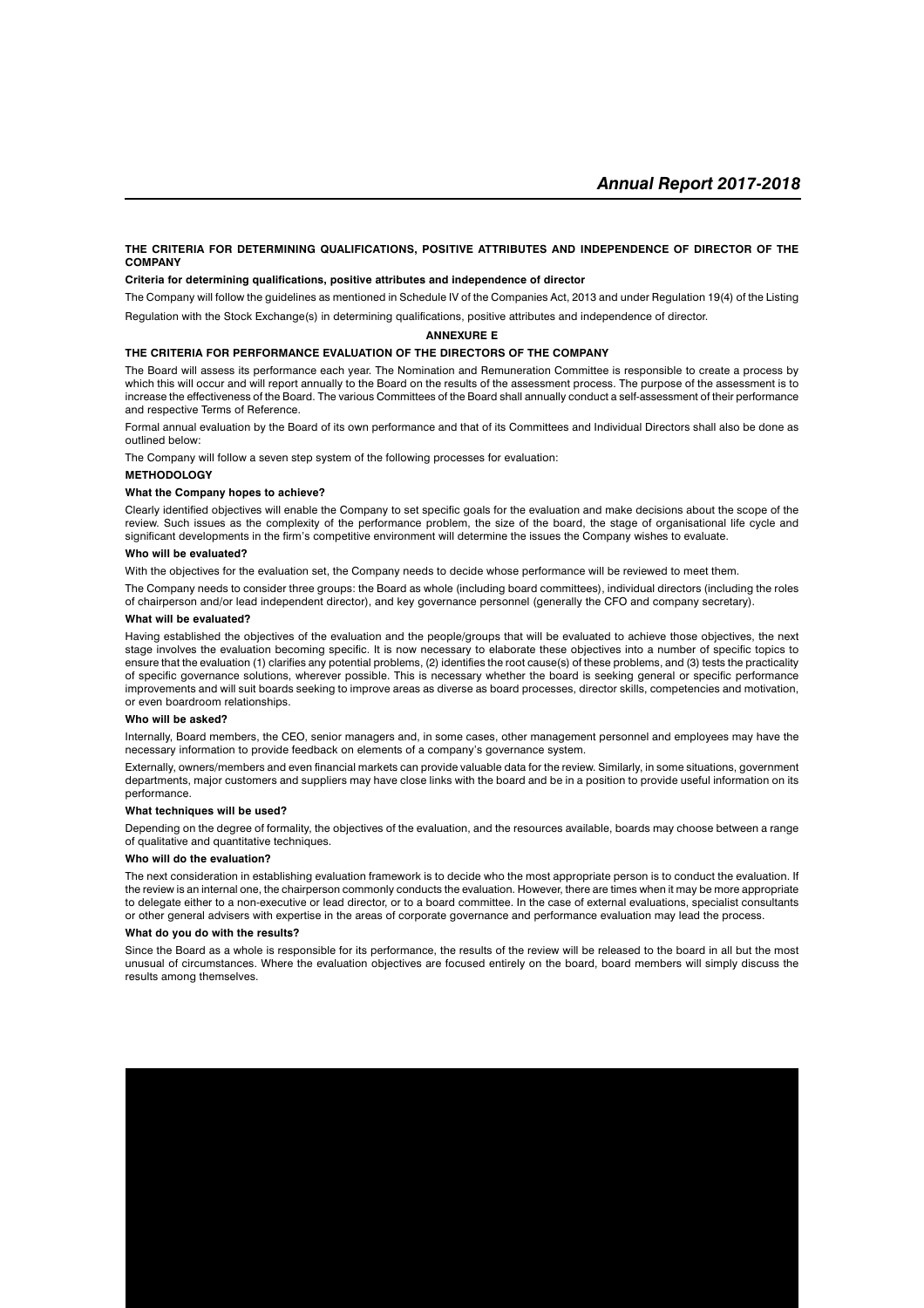#### **INDEPENDENT AUDITOR'S REPORT**

### To the Members of **TONGANI TEA COMPANY LIMITED CIN: L01132WB1893PLC000742**

#### **1. Report on the Standalone Ind AS Financial Statements**

We have audited the accompanying **Standalone** financial statements of **TONGANI TEA COMPANY LIMITED ("the Company"),** which comprise the **Balance Sheet** as at **March 31, 2018,** the **Statement of Profit & Loss (including Other Comprehensive Income),** the **Statement of Changes in Equity,** the **Cash Flow Statement** for the **year ended,** and a **summary of significant accounting policies and other explanatory information (hereinafter referred to as "Standalone Ind AS financial statements").**

#### **2. Management's Responsibility for the Standalone Ind AS Financial Statements**

The Company's Board of Directors is responsible for the matters stated in Section 134(5) of the Companies Act, 2013 ("the Act") with respect to the preparation of these **Standalone Ind AS** financial statements that give a true and fair view of the financial position, financial performance and cash flows of the Company in accordance with the accounting principles generally accepted in India including Accounting Standards **(Ind AS)** specified under Section 133 of the Act, read with Rule 7 of the Companies (Accounts) Rules, 2014. This responsibility also includes maintenance of adequate accounting records in accordance with the provisions of the Act for safeguarding the assets of the Company and for preventing and detecting frauds and other irregularities; selection and application of appropriate accounting policies; making judgments and estimates that are reasonable and prudent; and design, implementation and maintenance of adequate internal financial controls, that were operating effectively for ensuring the accuracy and completeness of the accounting records, relevant to the preparation and presentation of the **Standalone Ind AS** financial statements that give a true and fair view and are free from material misstatement, whether due to fraud or error.

#### **3. Auditors' Responsibility**

Our Responsibility is to express an opinion on these **Standalone Ind AS** financial statements based on our audit.

We have taken into account the provisions of the Act, the accounting and auditing standards and matter which are required to be included in the audit report under the provisions of the Act and the Rules made thereunder.

We conducted our audit of the **Standalone Ind AS** financial statements in accordance with Standards on Auditing specified under Section 143(10) of the Act. Those Standards require that we comply with ethical requirements and plans and perform the audit to obtain reasonable assurance about whether the **Standalone Ind AS** financial statements are free from material misstatements.

An audit involves performing procedures to obtain audit evidence about the amounts and disclosures in the financial statements. The procedures selected depends on the auditor's judgment, including the assessment of the risk of material misstatement of the financial statements, whether due to fraud or error. In making those risk assessments, the auditor considers internal financial control relevant to the Company's preparation of the financial statements that give a true and fair view in order to design audit procedures that are appropriate in the circumstances, but not for the purpose of expressing an opinion on whether the Company has in place an adequate internal financial controls system over financial reporting and the operating effectiveness of such controls. An audit also includes evaluating the appropriateness of accounting policies used and the reasonableness of the accounting estimates made by the Company's Directors, as well as evaluating the overall presentation of the financial statements.

We believe that the audit evidence we have obtained is sufficient and appropriate to provide a basis for our audit opinion on the **Standalone Ind AS** financial statements.

#### **4. Opinion**

In our opinion, and to the best of our information and according to the explanations given to us, the aforesaid **Standalone Ind AS** financial statements give the information required by the Act in the manner so required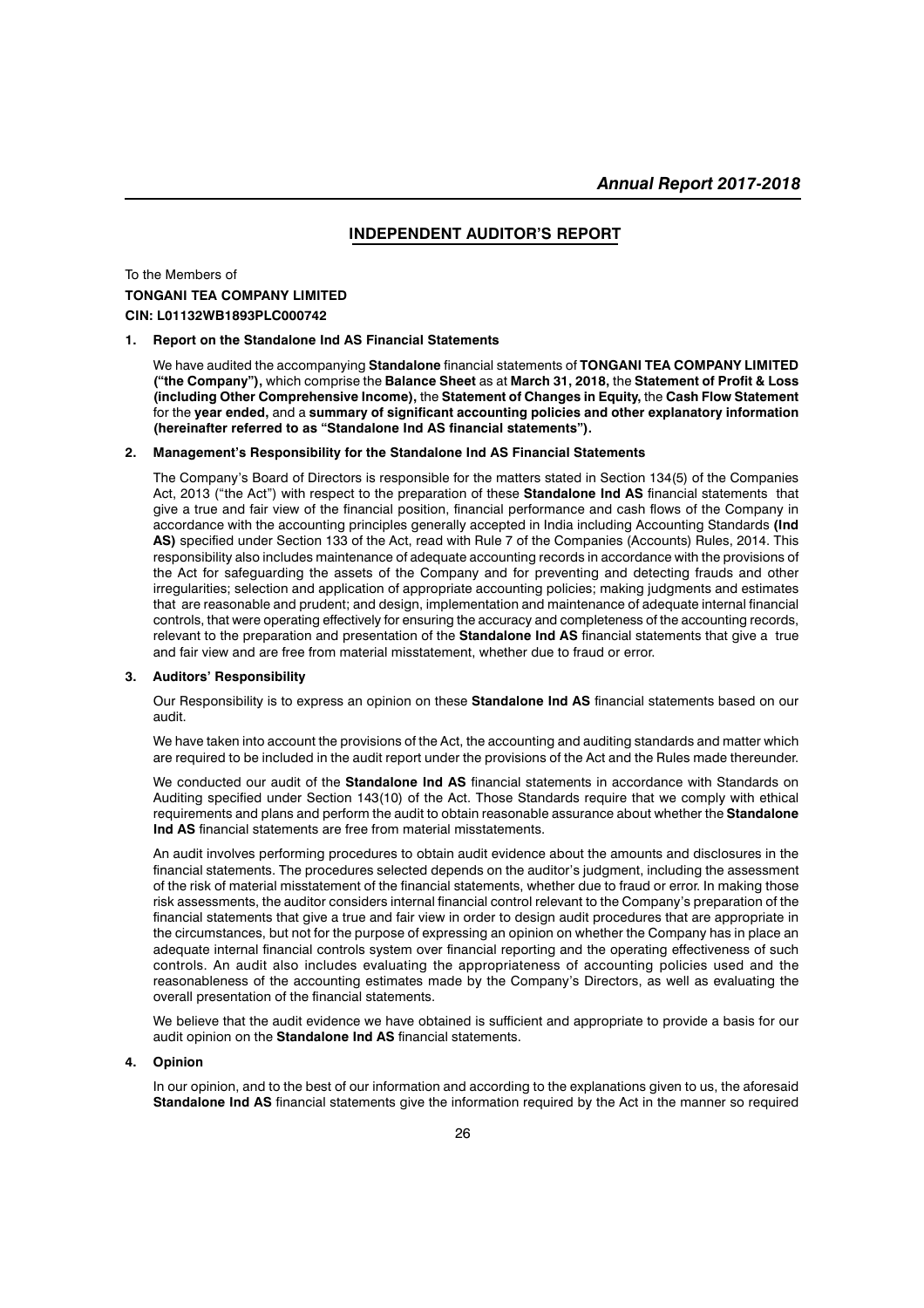and give a true and fair view in conformity with the accounting principles generally accepted in India, of the **state of affairs** of the Company as at **March 31, 2018**, and its **profit, including other comprehensive income**, and its **cash flow** and the **statement of changes in equity** for the **year ended** on that date.

#### **5. Other Matters**

The Company has adopted **Ind AS** with effect from 1st April, 2017 with comparatives being restated. Accordingly the impact of transition has been provided in the Opening Reserves as at 1<sup>st</sup> April, 2016 and all periods prescribed have been restated.

#### **6. Report on Other Legal and Regulatory Requirements**

**5.1 As required by the Companies (Auditors' Report) Order, 2016 ('the Order"), as amended, issued by the Central Government of India in terms of sub-section (11) of section 143 of the Act, we give in the ANNEXURE- A, a statement on the matters specified in paragraph 3 and 4 of the said Order.**

#### **5.2 As required by Section 143(3) of the Act, we report that:**

- (a) We have sought and obtained all the information and explanations which to the best of our knowledge and belief were necessary for the purpose of our audit;
- (b) In our opinion, proper books of account as required by law have been kept by the Company so far as appears from our examination of the books;
- (c) The **Balance Sheet**, the **Statement of Profit and Loss including Other Comprehensive Income,** the **Statement of Changes in Equity** and the **Cash Flow Statement** dealt with by this Report are in agreement with the books of account;
- (d) In our opinion, the aforesaid **Standalone Ind AS** financial statements comply with the Accounting Standards specified under Section 133 of the Act, read with Rule 7 of the Companies (Accounts) Rules, 2014;
- (e) On the basis of written representations received from the directors, as on March 31, 2018, and taken on record by the Board of Directors, none of the directors are disqualified as on March 31, 2018 from being appointed as directors in terms of Section 164(2) of the Act.
- (f) With respect to the adequacy of the internal financial control over financial reporting of the Company and the operating effectiveness of such controls, refer to our separate Report in **"ANNEXURE – B".**
- (g) With respect to the other matters to be included in the Auditor's Report in accordance with Rule 11 of the Companies (Audit and Auditors) Rules, 2014, in our opinion and to the best of our information and according to the explanations given to us :
	- The Company does not have any pending litigations which impact its financial position in its **Standalone Ind AS** financial statements;
	- (ii) The Company has made provision, as required under the applicable law or accounting standards, for material foreseeable losses, in the **Standalone Ind AS** financial statements;
	- (iii) There has been no delay in transferring amounts, required to be transferred, to the Investor Education and Protection Fund by the Company.

For **NAVIN NAYAR & CO.** Chartered Accountants (Registration No- 317117E)

Place: Kolkata Dated: 24th May, 2018. **(NAVIN NAYAR)**

Proprietor (Membership No. 053267)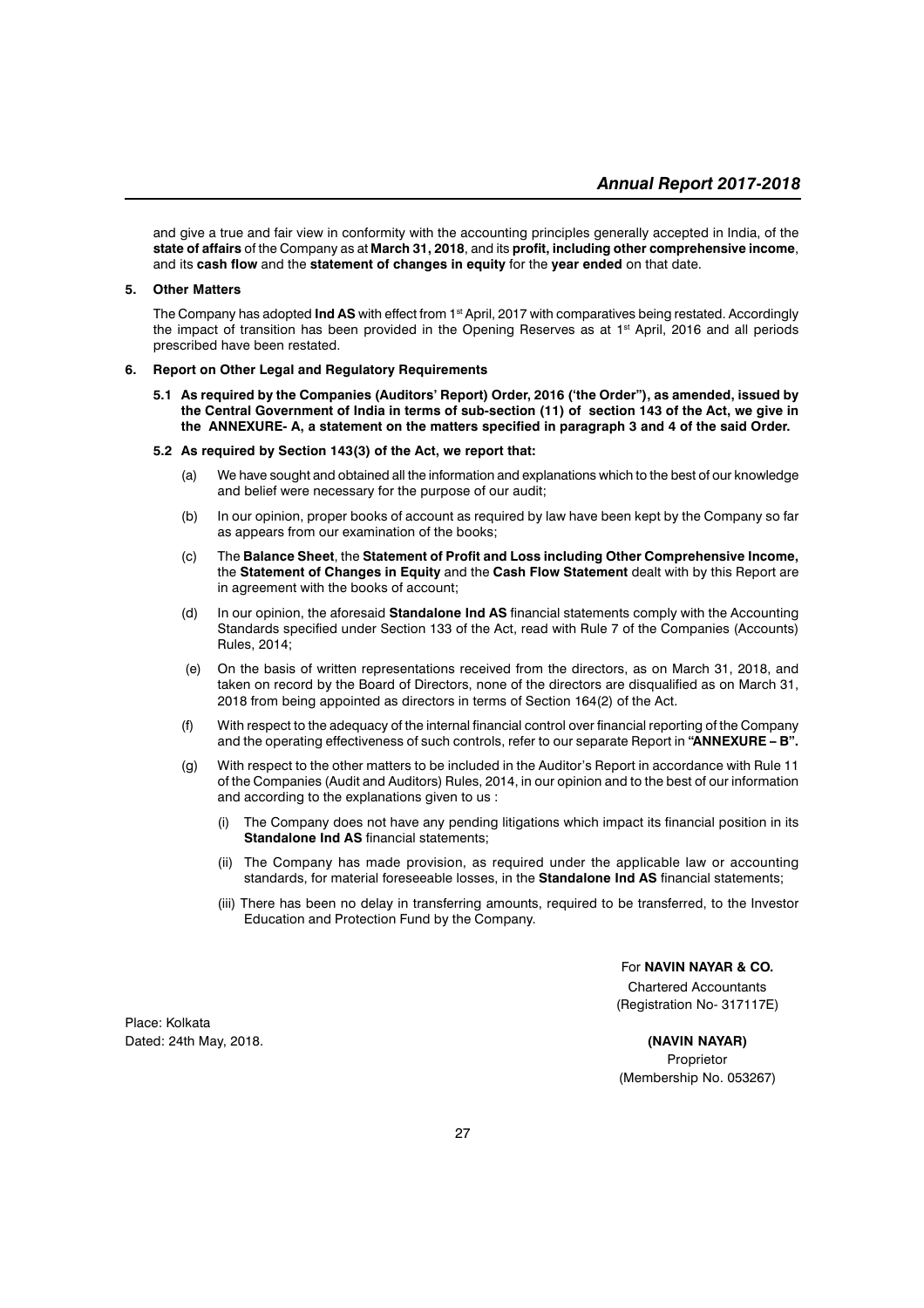#### **"Annexure A" to the Independent Auditors' Report**

#### **Referred to in paragraph 5.1 under the heading of "Report on Other Legal and Regulatory Requirements" of our report of even date to the Standalone Ind AS financial statements of the Company for the year ended March 31, 2018**

- 1. In respect of its Property, plant and equipment i.e. Fixed Assets:
	- (a) The company has maintained proper records showing full particulars, including quantitative details and situation of fixed assets.
	- (b) The Fixed Assets have been physically verified by the management in a phased manner, designed to cover all the items over a period of three years, which in our opinion, is reasonable having regard to the size of the Company and nature of its business. Pursuant to the program, a portion of the fixed assets has physically verified by the management during the year and no material discrepancies between the books records and the physical fixed assets have been noticed.
	- (c) The title deeds of immovable properties are held in the name of the Company.
- 2. In respect of its Inventories:
	- (a) The management has conducted the physical verification of inventory at reasonable intervals.
	- (b) The discrepancies noticed on physical verification of the inventory as compared to books records which has been properly dealt with in the books of account were not material.
- 3. a) The Company has granted loans, secured or unsecured, to the companies, firms or other Limited Liability Partnerships or other parties covered in the Register maintained under Section 189 of the Act.
	- b) The schedule of repayment of interest has been stipulated for the loan granted and the receipt is regular.
	- c) The Principal and interest are not overdue in respect of loan granted to companies, firms or other parties listed in the register maintained under section 189 of the Companies Act, 2013 which are overdue for more than 90 days.
- 4. In our opinion and according to the information and explanations given to us, the Company has complied with the provisions of section 185 and 186 of the Companies Act, 2013, in respect of loans, investments, guarantees and security.
- 5. The Company has not accepted any deposits from public and hence the directives issued by the Reserve Bank of India and the provisions of Section 73 to 76 or any other relevant provisions of the Act and the Companies (Acceptance of Deposit) Rules, 2015 with regard to the deposits accepted from public are not applicable.
- 6. We have broadly reviewed the cost records maintained by the Company pursuant to Companies (Cost Records and Audit) Rules, 2014 read with Companies (Cost Records and Audit) Amendment Rules, 2014 prescribed by the Central Government under Section 148 of the Companies Act, 2013 and are of the opinion that, prima facie, the prescribed cost records have been maintained. We have, however not made a detailed examination of the cost records with a view to determine whether they are accurate or complete.
- 7.(a) According to the information and explanations given to us and on the basis of our examination of the books of accounts, and records, the Company has been generally regular in depositing undisputed statutory dues including Provident Fund, Employees State Insurance, Income-Tax, Sales Tax, Service Tax,

Duty of Customs, Duty of Excise, Value Added Tax, Cess, Goods & Service Taxes and any other statutory dues with the appropriate authorities. According to the information and explanations given to us, no undisputed amounts payable in respect of the above were in arrears as at March 31, 2018 for a period of more than six months from the date on when they become payable.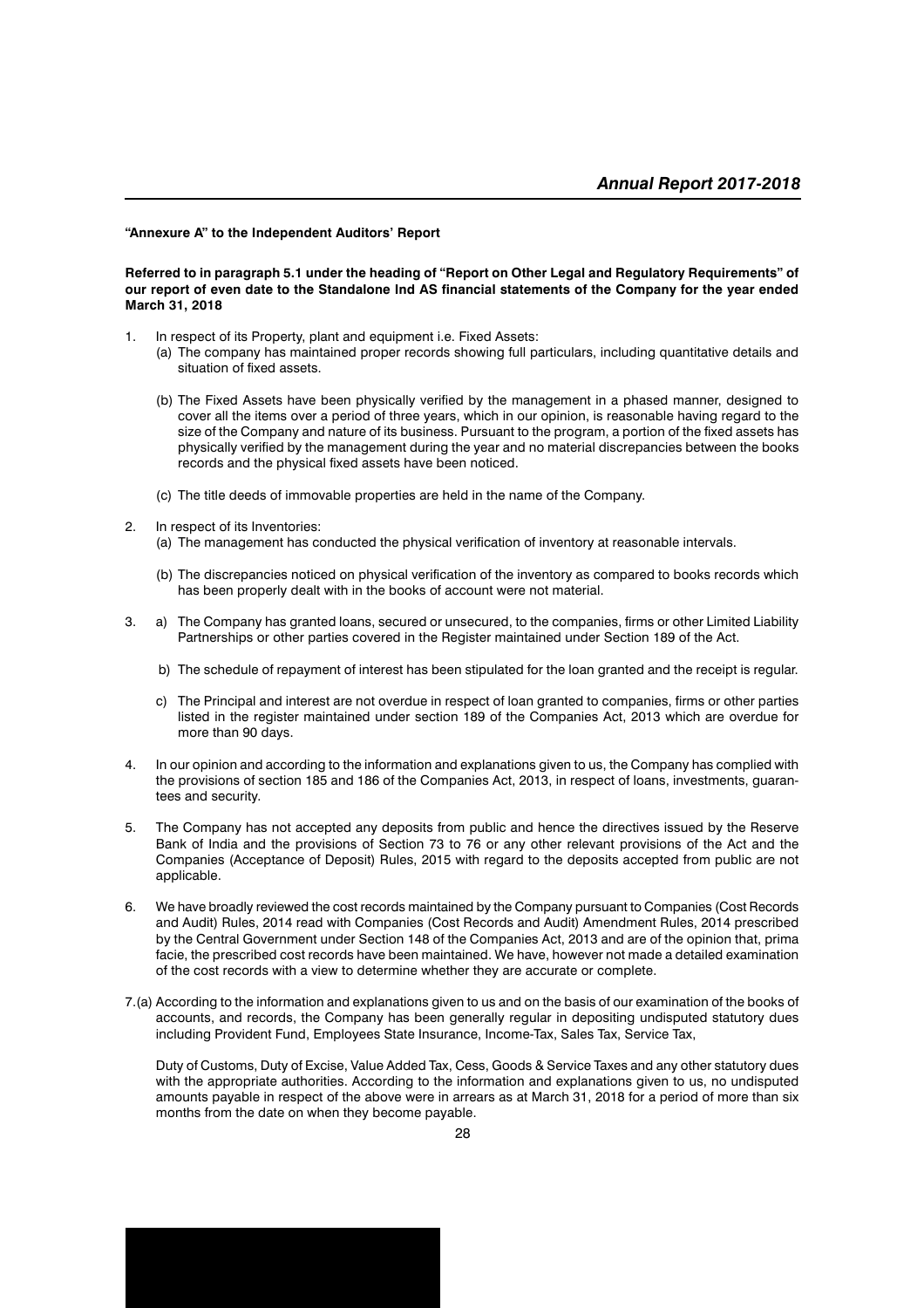- (b) According to the information and explanations given to us and on the basis of the documents and records the disputed statutory dues which have not been deposited with the appropriate authorities (Refer Note No. 36.1).
- 8. In our opinion and according to the information and explanations given to us, the Company has not defaulted in the repayment of dues to banks. The Company has not taken loan either from financial institutions or from the government and has not issued any debentures.
- 9. Based upon the audit procedures performed and the information and explanations given by the management, the Company has not raised money by way of initial public offer or further public offer including debt instruments and term loans. Accordingly, the provisions of clause 3 (ix) of the Order are not applicable to the Company and hence not commented upon.
- 10. Based upon the audit procedures performed and the information and explanation given by the management, we report that no fraud by the Company or on the Company by its Officer or Employees has been noticed or reported during the year.
- 11. Based upon the audit procedures performed and the information and explanation given by the management, the managerial remuneration has been paid or provided in accordance with the requisite approvals mandated by the provisions of section 197 read with Schedule V to the Companies Act.
- 12. In our opinion, the Company is not a Nidhi Company. Therefore, the provisions of clause 4 (xii) of the Order are not applicable to the Company.
- 13. In our opinion, all transactions with the related parties are in compliance with section 177 and 188 of the Companies Act, 2013 and the details have been disclosed in the Financial Statements as required by the applicable accounting standards.
- 14. Based upon the audit procedures performed and the information and explanations given by the management, the Company has not made any preferential allotment or private placement of shares or fully or partly convertible debentures during the year under review. Accordingly, the provisions of clause 3 (xiv) of the Order are not applicable to the Company and hence not commented upon.
- 15. Based upon the audit procedures performed and the information and explanations given by the management, the Company has not entered into any non-cash transactions with directors or persons connected with him. Accordingly, the provisions of clause 3 (xv) of the Order are not applicable to the Company and hence not commented upon.
- 16. In our opinion, the Company is not required to be registered under section 45 IA of the Reserve bank of India Act, 1934 and accordingly, the provisions of clause 3 (xvi) of the Order are not applicable to the Company and hence not commented upon.

For **NAVIN NAYAR & CO.** Chartered Accountants (Registration No- 317117E)

Proprietor (Membership No. 053267)

Place: Kolkata Dated: 24th May, 2018. **(NAVIN NAYAR)**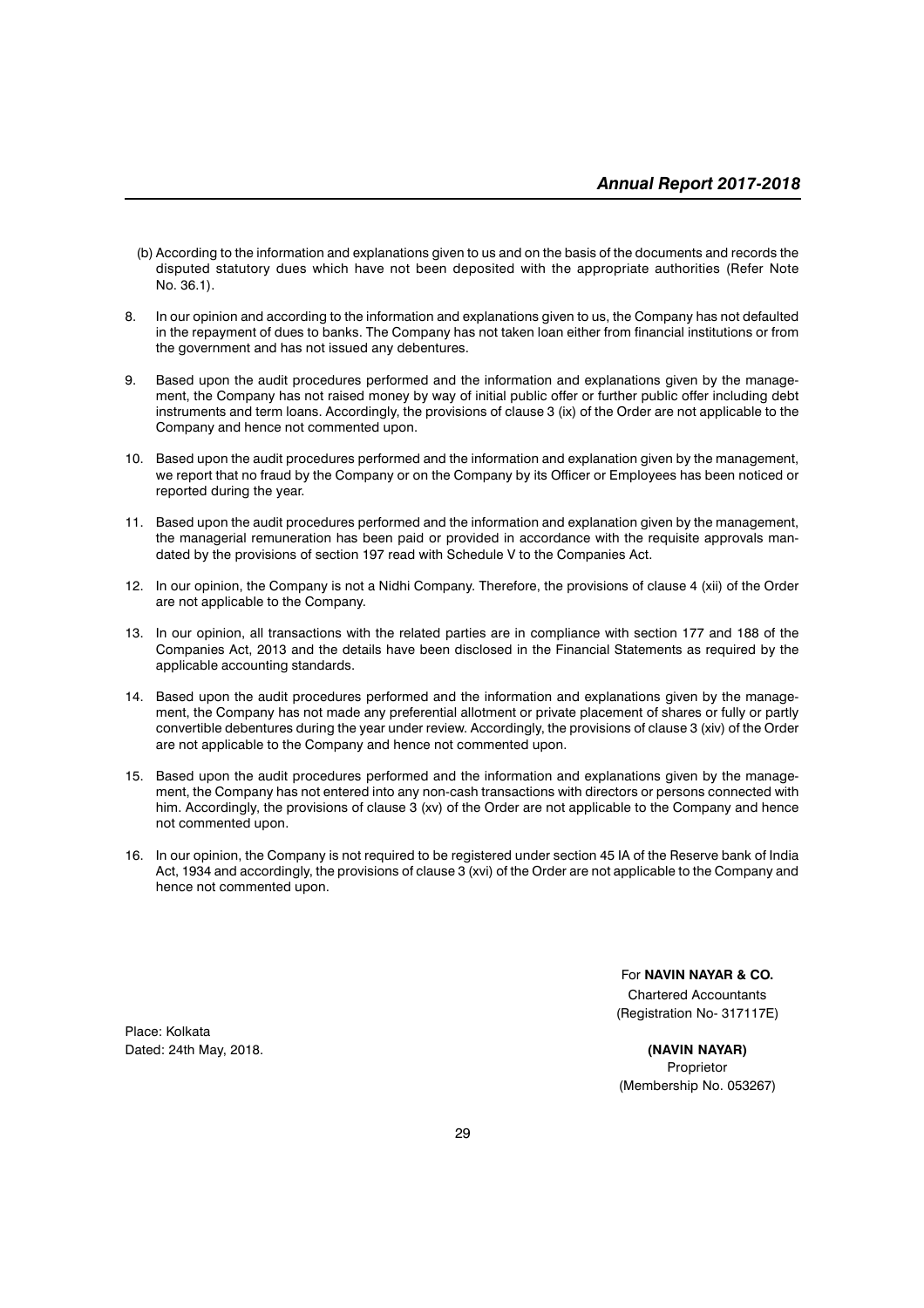#### **ANNEXURE "B "TO THE INDEPENDENT AUDITORS' REPORT**

**Report on the Internal Financial Control under Clause (i) of Sub-section 3 of Section 143 of the Companies Act, 2013 ("the Act") - Referred to in paragraph 5.2(f) of our report of even date to the Standalone Ind AS financial statements of the Company for the year ended March 31, 2018 :**

We have audited the internal financial controls over financial reporting of **TONGANI TEA COMPANY LIMITED ("the Company")** as of 31 March 2018 in conjunction with our audit of the standalone financial statements of the Company for the year ended on that date.

#### **Management's Responsibility for Internal Financial Controls**

The Company's management is responsible for establishing and maintaining internal financial controls based on the internal control over financial reporting criteria established by the Company considering the essential components of internal control stated in the Guidance Note on Audit of Internal Financial Controls over Financial Reporting issued by the Institute of Chartered Accountants of India ('ICAI'). These responsibilities include the design, implementation and maintenance of adequate internal financial controls that were operating effectively for ensuring the orderly and efficient conduct of its business, including adherence to company's policies, the safeguarding of its assets, the prevention and detection of frauds and errors, the accuracy and completeness of the accounting records, and the timely preparation of reliable financial information, as required under the Companies Act, 2013.

#### **Auditors' Responsibility**

Our responsibility is to express an opinion on the Company's internal financial controls over financial reporting based on our audit. We conducted our audit in accordance with the Guidance Note on Audit of Internal Financial Controls over Financial Reporting (the "Guidance Note") and the Standards on Auditing, issued by ICAI and deemed to be prescribed under section 143(10) of the Companies Act, 2013, to the extent applicable to an audit of internal financial controls, both applicable to an audit of Internal Financial Controls and, both issued by the Institute of Chartered Accountants of India. Those Standards and the Guidance Note require that we comply with ethical requirements and plan and perform the audit to obtain reasonable assurance about whether adequate internal financial controls over financial reporting was established and maintained and if such controls operated effectively in all material respects.

Our audit involves performing procedures to obtain audit evidence about the adequacy of the internal financial controls system over financial reporting and their operating effectiveness. Our audit of internal financial controls over financial reporting included obtaining an understanding of internal financial controls over financial reporting, assessing the risk that a material weakness exists, and testing and evaluating the design and operating effectiveness of internal control based on the assessed risk. The procedures selected depend on the auditor's judgment, including the assessment of the risks of material misstatement of the financial statements, whether due to fraud or error.

We believe that the audit evidence we have obtained is sufficient and appropriate to provide a basis for our audit opinion on the Company's internal financial controls system over financial reporting.

#### **Meaning of Internal Financial Controls over Financial Reporting**

A company's internal financial control over financial reporting is a process designed to provide reasonable assurance regarding the reliability of financial reporting and the preparation of financial statements for external purposes in accordance with generally accepted accounting principles. A company's internal financial control over financial reporting includes those policies and procedures that (1) pertain to the maintenance of records that, in reasonable detail, accurately and fairly reflect the transactions and dispositions of the assets of the company; (2) provide reasonable assurance that transactions are recorded as necessary to permit preparation of financial statements in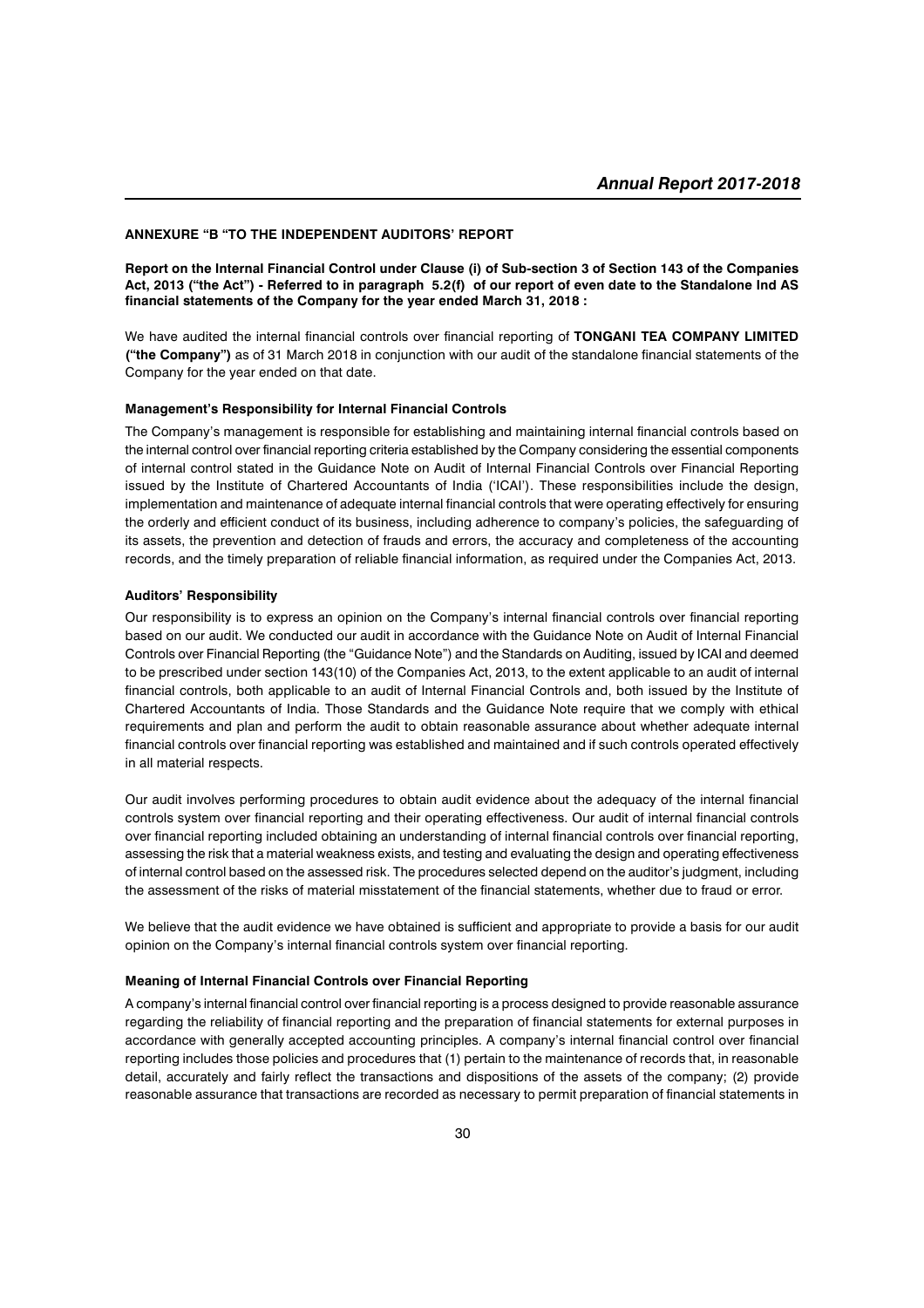accordance with generally accepted accounting principles, and that receipts and expenditures of the company are being made only in accordance with authorisations of management and directors of the company; and (3) provide reasonable assurance regarding prevention or timely detection of unauthorised acquisition, use, or disposition of the company's assets that could have a material effect on the financial statements.

#### **Inherent Limitations of Internal Financial Controls over Financial Reporting**

Because of the inherent limitations of internal financial controls over financial reporting, including the possibility of collusion or improper management override of controls, material misstatements due to error or fraud may occur and not be detected. Also, projections of any evaluation of the internal financial controls over financial reporting to future periods are subject to the risk that the internal financial control over financial reporting may become inadequate because of changes in conditions, or that the degree of compliance with the policies or procedures may deteriorate.

#### **Opinion**

In our opinion, the Company has, in all material respects, an adequate internal financial controls system over financial reporting and such internal financial controls over financial reporting were operating effectively as at 31st March 2018, based on the internal control over financial reporting criteria established by the Company considering the essential components of internal control stated in the Guidance Note on Audit of Internal Financial Controls Over Financial Reporting issued by the Institute of Chartered Accountants of India.

> For **NAVIN NAYAR & CO.** Chartered Accountants (Registration No- 317117E)

Place: Kolkata Dated: 24th May, 2018. **(NAVIN NAYAR)**

Proprietor (Membership No. 053267)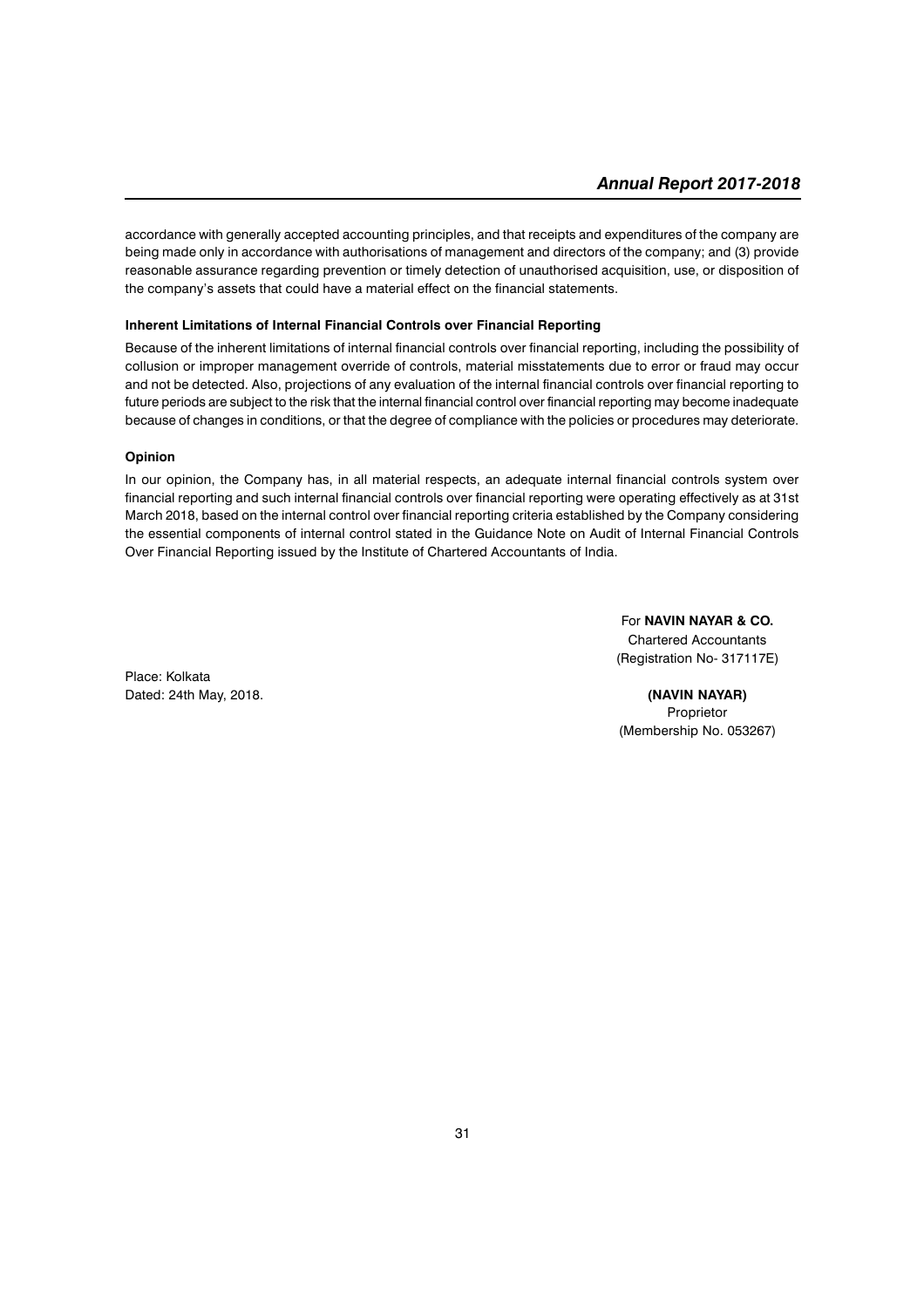### **BALANCE SHEET AS AT 31ST MARCH, 2018**

|                                                                                                                                                                                                                                                                             | Note No.                      | As at<br><b>31st March, 2018</b><br>(Rs.)                                |                                      | As at<br>31st March, 2017<br>(Rs.)                                       |                                     | As at<br>1st April, 2016<br>(Rs.)                                      |                                     |
|-----------------------------------------------------------------------------------------------------------------------------------------------------------------------------------------------------------------------------------------------------------------------------|-------------------------------|--------------------------------------------------------------------------|--------------------------------------|--------------------------------------------------------------------------|-------------------------------------|------------------------------------------------------------------------|-------------------------------------|
| <b>ASSETS</b><br><b>NON-CURRENT ASSETS</b>                                                                                                                                                                                                                                  |                               |                                                                          |                                      |                                                                          |                                     |                                                                        |                                     |
| Property, Plant and Equipment                                                                                                                                                                                                                                               | 5                             |                                                                          | 72,386,600                           |                                                                          | 74,882,264                          |                                                                        | 77,069,674                          |
| <b>Financial Assets</b><br><b>Trade Receivables</b><br>Loans<br><b>Other Financial Assets</b>                                                                                                                                                                               | 6<br>7<br>8                   | 78,440<br>7,800,000<br>25,931,575                                        |                                      | 74,882<br>7,800,000<br>31,906,514                                        |                                     | 75,227<br>7,800,000<br>31,904,774                                      |                                     |
| <b>Other Non-Current Assets</b>                                                                                                                                                                                                                                             | 9<br>10                       | 2,642,259                                                                |                                      | 2,406,599                                                                |                                     | 2,275,424                                                              |                                     |
| Non-Current Tax Asset (Net)                                                                                                                                                                                                                                                 |                               |                                                                          | 36,452,274                           |                                                                          | 42,187,995                          |                                                                        | 42,055,425                          |
| <b>CURRENT ASSETS</b><br>Inventories<br>Biological Assets other than bearer plants<br><b>Financial Assets</b>                                                                                                                                                               | 11<br>12                      |                                                                          | 7,425,311<br>72,688                  |                                                                          | 11,011,650<br>72,688                |                                                                        | 7,555,257<br>72,688                 |
| Investments<br><b>Trade Receivables</b><br><b>Cash and Cash Equivalents</b><br>Bank balances other than Note 14<br>Loans<br><b>Other Financial Assets</b>                                                                                                                   | 13<br>6<br>14<br>15<br>7<br>8 | 10,300,000<br>2,084,036<br>2,106,196<br>118,421<br>33,795,076<br>437,728 |                                      | 18,800,000<br>1,797,208<br>1,636,489<br>110,865<br>40,709,354<br>122,370 |                                     | 21,320,000<br>379,157<br>1,046,270<br>109,398<br>40,003,160<br>124,320 |                                     |
| <b>Other Current Assets</b>                                                                                                                                                                                                                                                 | 9                             |                                                                          | 48,841,457<br>1,578,937              |                                                                          | 63,176,286<br>1,211,507             |                                                                        | 62,982,305<br>886,625               |
| <b>Total Assets</b><br><b>EQUITY AND LIABILITIES</b><br><b>EQUITY</b>                                                                                                                                                                                                       |                               |                                                                          | 166,757,267                          |                                                                          | 192,542,390                         |                                                                        | 190,621,974                         |
| <b>Equity Share Capital</b>                                                                                                                                                                                                                                                 | 16                            | 1,857,750                                                                |                                      | 2,457,750                                                                |                                     | 2,457,750                                                              |                                     |
| <b>Inter Company Balances</b><br><b>Other Equity</b>                                                                                                                                                                                                                        | 17                            | 106,042,753                                                              | 107,900,503                          | 133,446,189                                                              | 135,903,939                         | 132,408,823                                                            | 134,866,573                         |
| <b>LIABILITIES</b><br><b>NON-CURRENT LIABILITIES</b><br><b>Financial Liabilities</b><br><b>Borrowings</b><br><b>Trade Payables</b><br><b>Other Financial Liabilities</b>                                                                                                    | 18<br>19<br>20                | 1,939,714                                                                |                                      | 1,939,714                                                                |                                     | 4,674,222                                                              |                                     |
| Provisions<br>Deferred Tax Liabilities (Net)<br><b>Other Liabilities</b><br><b>CURRENT LIABILITIES</b>                                                                                                                                                                      | 21<br>22<br>23                |                                                                          | 1,939,714<br>12.721.863<br>3,243,451 |                                                                          | 1,939,714<br>9,650,636<br>3,519,714 |                                                                        | 4,674,222<br>9,301,078<br>3,420,367 |
| <b>Financial Liabilities</b><br><b>Borrowings</b><br><b>Trade Payables</b><br><b>Other Financial Liabilities</b>                                                                                                                                                            | 24<br>19<br>20                | 34,972,882<br>1,631,961<br>449,691                                       | 37,054,534                           | 37,181,382<br>1,865,315<br>439,178                                       | 39,485,875                          | 32,078,983<br>1,747,641<br>2,134,126                                   | 35,960,750                          |
| Provisions<br><b>Other Liabilities</b><br>Current Tax Liabilities (Net)                                                                                                                                                                                                     | 21<br>23<br>25                |                                                                          | 3,592,344<br>304,858                 |                                                                          | 1,400,000<br>642,512                |                                                                        | 1,454,000<br>805,115<br>139,869     |
| <b>Total Equity and Liabilities</b><br>Corporate Information<br>Basis of accounting<br><b>Significant Accounting Policies</b><br>Significant Judgements & Estimates<br>The Notes are an integral part of the Financial Statements<br>As per our Report annexed of even date | 1<br>2<br>3<br>4              |                                                                          | 166,757,267                          |                                                                          | 192,542,390                         |                                                                        | 190,621,974                         |

Firm Registration No.317117E

Membership No.053267

For **NAVIN NAYAR & COMPANY** MANOJ KUMAR DAGA<br>Chartered Accountants **MANOJ KUMAR DAGA** *Chartered Accountants* **DIN - 00123386**<br>m Registration No.317117E **ASHOK VARDHAN BAGREE** DIN - 00421623 **NAVIN NAYAR** *Independent Director* Place : Kolkata *Proprietor* **Proprietor AJAY KUMAR AGARWALA**<br>Date : 24th May, 2018 **Membership No.053267 AJAY KUMAR AGARWALA**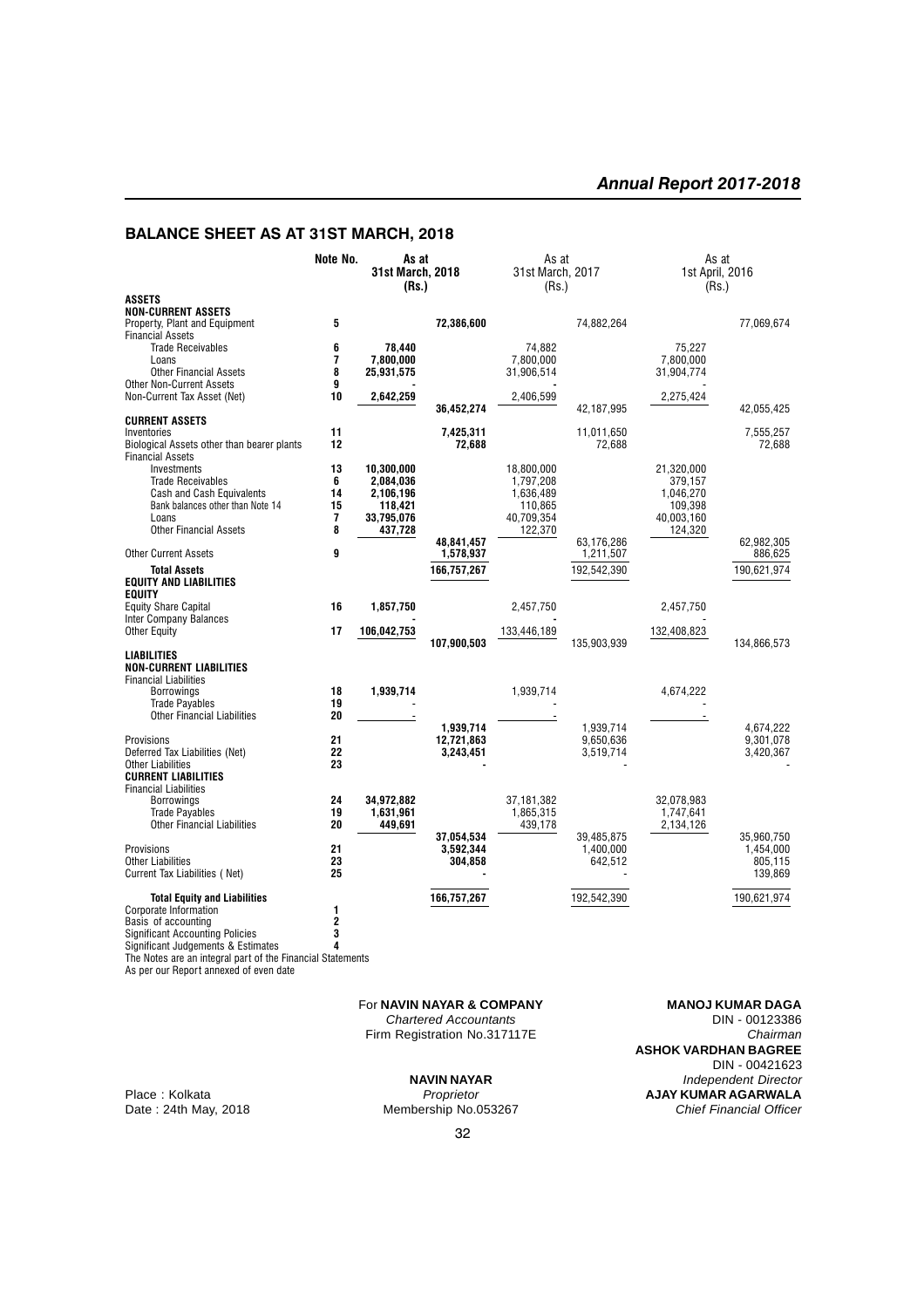### **STATEMENT OF PROFIT AND LOSS FOR THE YEAR ENDED 31ST MARCH, 2018**

|                                                                                | <b>Note</b><br>No. | For the<br>vear ended<br>31st March, 2018<br>(Rs.) | For the<br>year ended<br>31st March, 2017<br>(Rs.) |
|--------------------------------------------------------------------------------|--------------------|----------------------------------------------------|----------------------------------------------------|
| <b>INCOME</b>                                                                  |                    |                                                    |                                                    |
| Revenue from Operations<br>Other Income                                        | 26<br>27           | 85,832,748<br>3,211,856                            | 69,896,035<br>5,497,432                            |
| <b>Total Income</b>                                                            |                    | 89,044,604                                         | 75,393,467                                         |
| <b>EXPENSES</b>                                                                |                    |                                                    |                                                    |
| <b>Cost of Materials Consumed</b><br>Changes in Inventories of Finished Goods, | 28                 |                                                    |                                                    |
| Stock-In-Trade and Work-in-Progress<br>Excise Duty on Sales                    | 29                 | 2,959,546                                          | (2,589,623)                                        |
| <b>Employee Benefits Expense</b>                                               | 30                 | 47,192,292                                         | 37,415,976                                         |
| <b>Finance Costs</b>                                                           | 31                 | 3,283,578                                          | 3,511,321                                          |
| Depreciation and Amortisation Expense<br><b>Other Expenses</b>                 | 32<br>33           | 2,546,654<br>28,413,947                            | 2,560,023<br>30,274,144                            |
|                                                                                |                    | 84,396,017                                         |                                                    |
| <b>Total Expenses</b>                                                          |                    |                                                    | 71,171,841                                         |
| <b>Profit before Tax</b>                                                       |                    | 4,648,587                                          | 4,221,626                                          |
| Tax Expense:                                                                   | 34                 |                                                    |                                                    |
| <b>Current Tax</b><br><b>Mat Credit</b>                                        |                    | 1,036,780<br>(235, 660)                            | 598,075<br>(131, 175)                              |
| Deferred Tax                                                                   |                    | 379                                                | 430,089                                            |
| Income Tax for earlier years                                                   |                    |                                                    | 4,632                                              |
| Profit/(Loss) for the period                                                   |                    | 3,847,088                                          | 3,320,005                                          |
| <b>Other Comprehensive Income</b>                                              | 35                 |                                                    |                                                    |
| i.<br>Items that will not be reclassified                                      |                    |                                                    |                                                    |
| to profit or loss                                                              | 35 A               | (1,064,012)                                        | (1,284,436)                                        |
| Income tax relating to these items<br>ii.                                      |                    | 276,643                                            | 330,742                                            |
| Other Comprehensive Income for the Year (Net of Tax)                           |                    | (787, 369)                                         | (953, 694)                                         |
| Total Comprehensive Income for the period                                      |                    | 3,059,719                                          | 2,366,311                                          |
| <b>Earnings Per Share</b>                                                      |                    |                                                    |                                                    |
| Nominal Value of Shares (Rs.10)                                                |                    |                                                    |                                                    |
| Weighted Average Number of Ordinary                                            |                    |                                                    |                                                    |
| Shares outstanding during the year                                             |                    | 235,775                                            | 245,775                                            |
| Basic & Diluted Earnings Per Share                                             |                    | 16.32                                              | 13.51                                              |
| Basis of Accounting                                                            | $\mathbf{2}$       |                                                    |                                                    |
| <b>Significant Accounting Policies</b>                                         | 3                  |                                                    |                                                    |
| Significant Judgements & Estimates                                             | 4                  |                                                    |                                                    |
| The Notes are an integral part of the Financial Statements                     |                    |                                                    |                                                    |
| As per our Report annexed of even date                                         |                    |                                                    |                                                    |

Firm Registration No.317117E

Membership No.053267 **Chief Financial Officer** 

For **NAVIN NAYAR & COMPANY** MANOJ KUMAR DAGA<br>Chartered Accountants **MANOJ KUMAR DAGA Chartered Accountants** DIN - 00123386<br>m Registration No.317117E Chairman **ASHOK VARDHAN BAGREE** DIN - 00421623 **NAVIN NAYAR** *Independent Director* Place : Kolkata *Proprietor* **AJAY KUMAR AGARWALA**<br>Date : 24th May, 2018 **Membership No.053267** *Chief Financial Officer*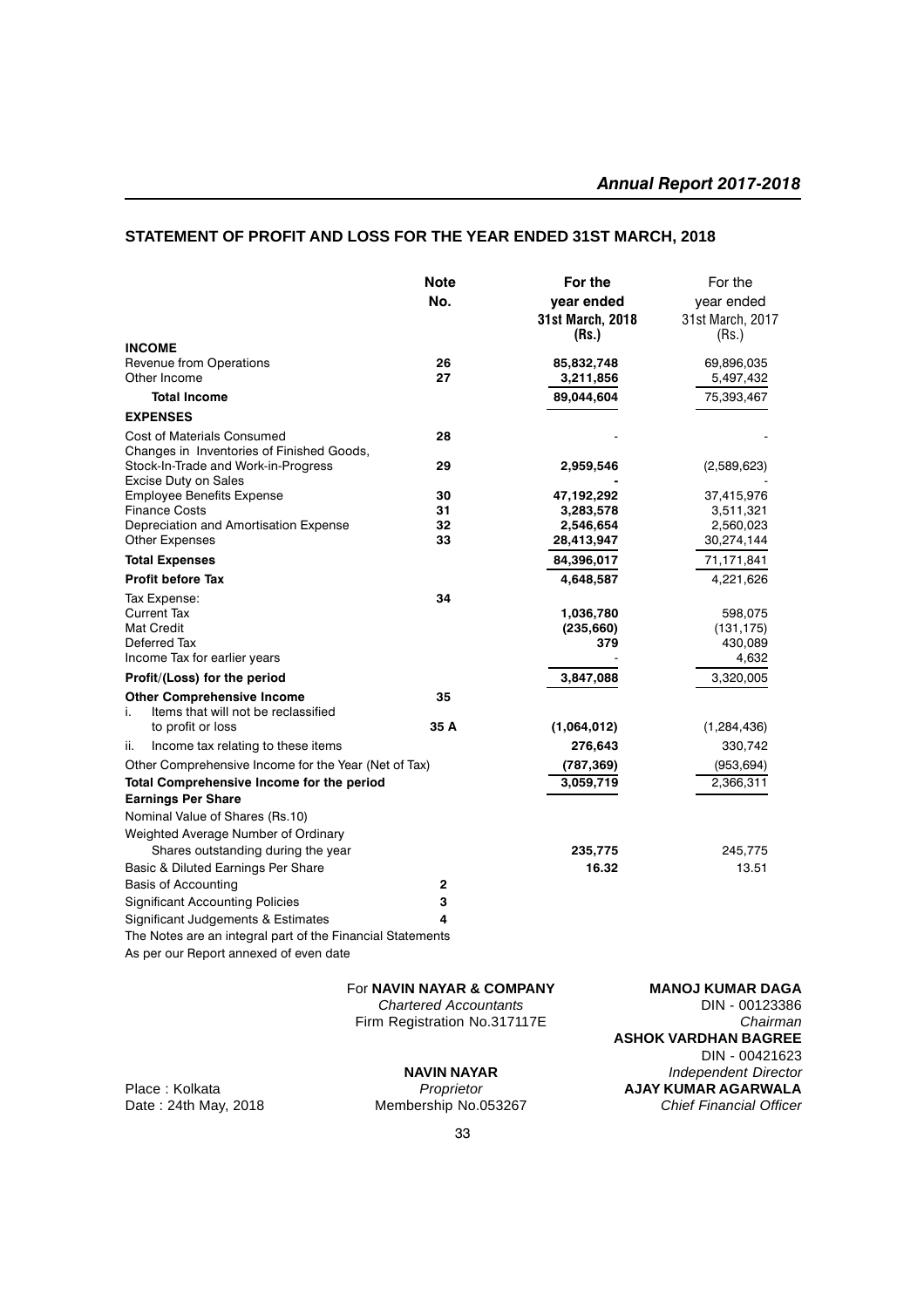#### **CASH FLOW STATEMENT FOR THE YEAR ENDED 31ST MARCH, 2018**

|                |                                                                 | For the          | For the          |
|----------------|-----------------------------------------------------------------|------------------|------------------|
|                |                                                                 | Year ended       | Year ended       |
|                |                                                                 | 31st March, 2018 | 31st March, 2017 |
| А.             | <b>CASH FLOW FROM OPERATING ACTIVITIES :</b>                    | (Rs.)            | (Rs.)            |
|                |                                                                 |                  |                  |
|                | Net Profit/(Loss) before tax and extraordinary items            | 4648587          | 4221626          |
|                | <b>Adjustments for:</b>                                         |                  |                  |
|                | Depreciation & Amortisation Expenses                            | 2546654          | 2560023          |
|                | (Gain)/Loss on Disposal of Investments                          | 5000             |                  |
|                | Contribution to Gratuity Fund                                   | (2007215)        | (1284437)        |
|                | Finance Cost                                                    | 3283578          | 3511321          |
|                | Excess Liabilities w/back                                       | (2734508)        |                  |
|                | <b>Interest Received</b>                                        | (3127856)        | (2678924)        |
|                | Dividend Received                                               |                  |                  |
|                | Operating Profit before working capital changes                 | 5348748          | 3595101          |
|                | <b>Adjustments for:</b>                                         |                  |                  |
|                | (Increase)/Decrease In Trade Receivable                         | (290386)         | (1417706)        |
|                | (Increase)/Decrease In Inventories                              | 3586339          | (3456393)        |
|                | (Increase)/Decrease In Other Finacial Assets                    | 12573859         | 210              |
|                | (Increase)/Decrease In Other Current Assets                     | (235660)         | (131175)         |
|                | Increase/(Decrease) In Trade Payable                            | (233354)         | 117674           |
|                | Increase/(Decrease) In Provisions                               | 335845           |                  |
|                | Increase/(Decrease) In Employee Benefit Obligations             | 4927726          | 295558           |
|                | Increase/(Decrease) In Other Current Liabilities                | (337654)         | (162603)         |
|                | Increase/(Decrease) In Other Financial Liabilities              | 83736            |                  |
|                |                                                                 |                  | (1694902)        |
|                | Cash generated from operations                                  | 25759199         | (2854236)        |
|                | Direct Tax (paid) / Refund (Net)                                | (416990)         | (1095375)        |
|                | <b>Net Cash from operating activities</b><br>(A)                | 25342209         | (3949611)        |
| В.             | <b>CASH FLOW FROM INVESTING ACTIVITIES :</b>                    |                  |                  |
|                | Purchase of Fixed Assets including Capital WIP (net of subsidy) | (50990)          | (372613)         |
|                | Proceeds from Sale of Investments                               | 8495000          | 2520000          |
|                | Interest Received                                               | 3127856          | 2678924          |
|                | Net Cash used in investing activities<br>(B)                    | 11571866         | 4826311          |
| $\mathbf{C}$ . | <b>CASH FLOW FROM FINANCING ACTIVITIES :</b>                    |                  |                  |
|                | Proceeds/(Repayment) of Borrowings                              |                  |                  |
|                | Proceeds/(Repayment) of Short Term Borrowings                   | (708500)         | 6102399          |
|                | Proceeds/Repayment) Long Term borrowing from Bank &             |                  |                  |
|                | <b>Financial Institution</b>                                    |                  | (547147)         |
|                | Proceeds/(Repayment) of Unsecured Loans                         | (1500000)        | (1000000)        |
|                | <b>Buy Back of Shares</b>                                       | (30000000)       |                  |
|                | Dividend Paid                                                   | (983100)         | (1228875)        |
|                | Corporate Dividend Tax paid                                     | (80055)          | (100070)         |
|                | Interest & Finance Charges                                      | (3283578)        | (3511321)        |
|                |                                                                 |                  |                  |
|                | <b>Net Cash used in Financing Activities</b><br>(C)             | (36555233)       | (285014)         |
|                | Net increase/(Decrease) in cash and cash equivalents $(A+B+C)$  | 358842           | 591686           |
|                | Cash and cash equivalents at the beginning of the year          | 1747354          | 1044803          |
|                | Cash and cash equivalents at the end of the year                | 2106196          | 1636489          |
|                | <b>Earmark Balances with Bank</b>                               | 118421           | 110865           |
|                | Cash & Bank Balances at the end of the year                     | 2224617          | 1747354          |
|                | t. Figures obouge in brooket obouge soop outfield               |                  |                  |

**Note :** 1. Figures shown in bracket shows cash outflow. 2. Previous year's Figures have been regrouped/rearranged wherever necessary.

This is the Cash Flow Statement referred to in our report of even date.

#### For **NAVIN NAYAR & COMPANY MANOJ KUMAR DAGA**

*Chartered Accountants Chairman* Firm Registration No.317117E

Membership No.053267

**ASHOK VARDHAN BAGREE** *Independent Director* **NAVIN NAYAR** DIN - 00421623 Place : Kolkata *Proprietor Proprietor* **AJAY KUMAR AGARWALA**<br>Date : 24th May, 2018 **Membership No.053267** *Chief Financial Officer*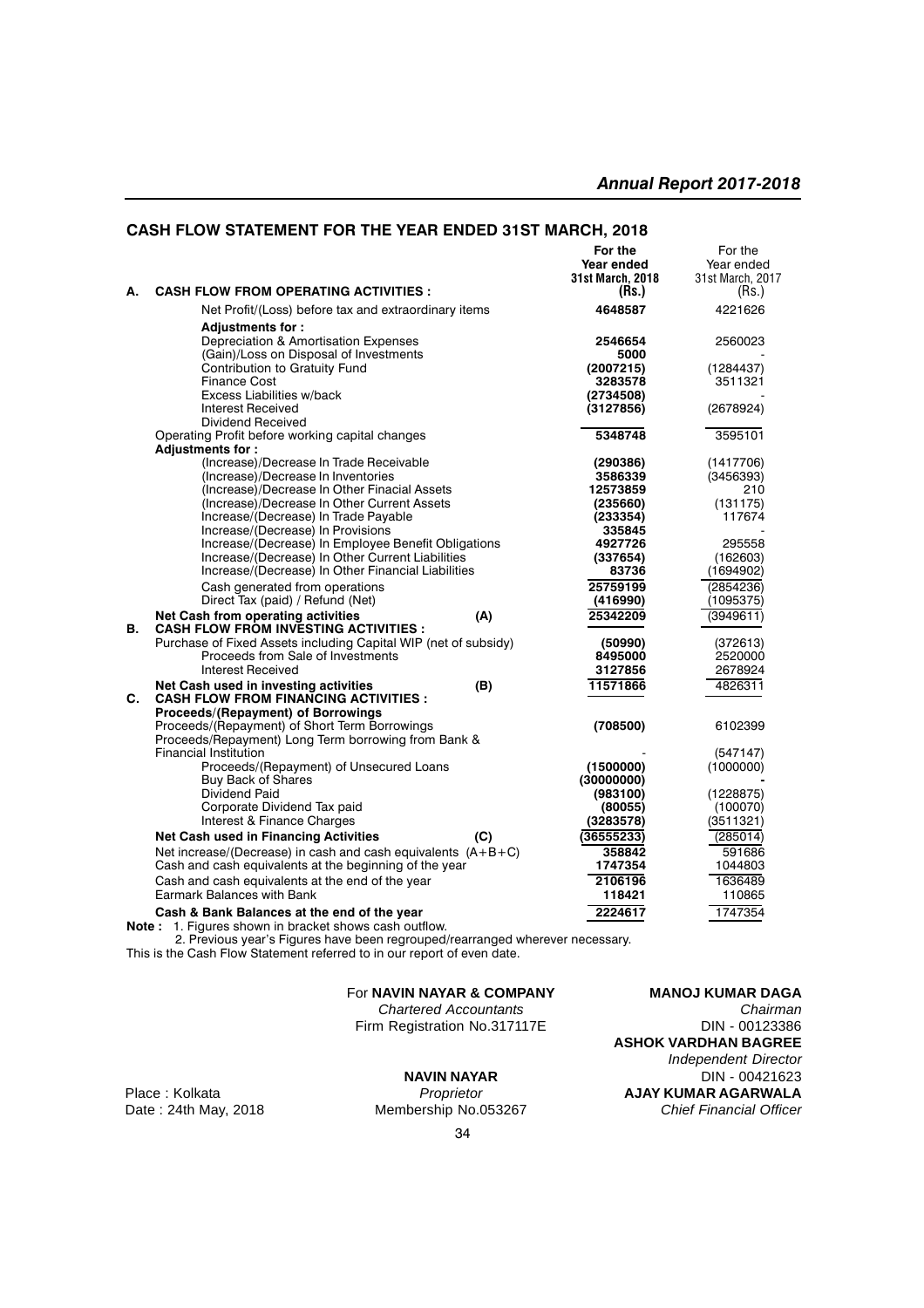Statement of Change in Equity for the year ended 31st March, 2018 Statement of Change in Equity for the year ended 31st March, 2018

# a Equity Share Capital **a Equity Share Capital**

| Balance as at 1st April 2016                                | 2,457,750 |
|-------------------------------------------------------------|-----------|
| Add/(Less): Changes in Equity Share Capital during the year |           |
| Balance as at 31st March 2017                               | 2,457,750 |
| Add/(Less): Changes in Equity Share Capital during the year | 600,000)  |
| Balance as at 31st March 2018                               | 1,857,750 |

**b** Other Equity **b Other Equity**

|                                                               |                 |                                  |                                       |                 |                          |                                                               | Other Comprehensive Income                |             |
|---------------------------------------------------------------|-----------------|----------------------------------|---------------------------------------|-----------------|--------------------------|---------------------------------------------------------------|-------------------------------------------|-------------|
|                                                               | General Reserve | Securities<br>Premium<br>Reserve | Development<br>Agriculture<br>Reserve | Capital Reserve | <b>Retained Earnings</b> | Comprehensive<br>Equity Instrument<br>through Other<br>Income | Defined Benefit Plans<br>Remeasurement of | Total       |
| Balance as at 1st April, 2016                                 | 73,750,511      | 56,250                           |                                       | 60,000          | 58,542,062               |                                                               |                                           | 132,408,823 |
| Profit for the Year                                           |                 |                                  |                                       |                 | 2,366,311                |                                                               |                                           | 2,366,311   |
| Transfer from Retained Earnings                               |                 |                                  |                                       |                 |                          |                                                               |                                           |             |
| Mark to market Gain/(Loss)                                    |                 |                                  |                                       |                 |                          |                                                               |                                           |             |
| Transfer to Retained Earnings                                 |                 |                                  |                                       |                 |                          |                                                               |                                           |             |
| Remeasurement Gain/(Loss)                                     |                 |                                  |                                       |                 |                          |                                                               |                                           |             |
| Impact of Tax                                                 |                 |                                  |                                       |                 |                          |                                                               |                                           |             |
| Total Comprehensive Income                                    | 73,750,511      |                                  |                                       |                 | 60,908,373               |                                                               |                                           | 134,775,134 |
| Interim Dividend Paid                                         |                 |                                  |                                       |                 | 1,228,875                |                                                               |                                           | 1,228,875   |
| Dividend Distribution Tax on Interim Dividend                 |                 |                                  |                                       |                 | 100,070                  |                                                               |                                           | 100,070     |
| Dividend Distribution Tax on Final Dividend<br>Final Dividend |                 |                                  |                                       |                 |                          |                                                               |                                           |             |
| Transfer to General Reserve                                   |                 |                                  |                                       |                 |                          |                                                               |                                           |             |
|                                                               |                 |                                  |                                       |                 | 1,328,945                |                                                               |                                           | 1,328,945   |
| Balance as at 31st March, 2017                                | 73,750,511      | 56,250                           |                                       | 60,000          | 59,579,428               |                                                               |                                           | 133,446,189 |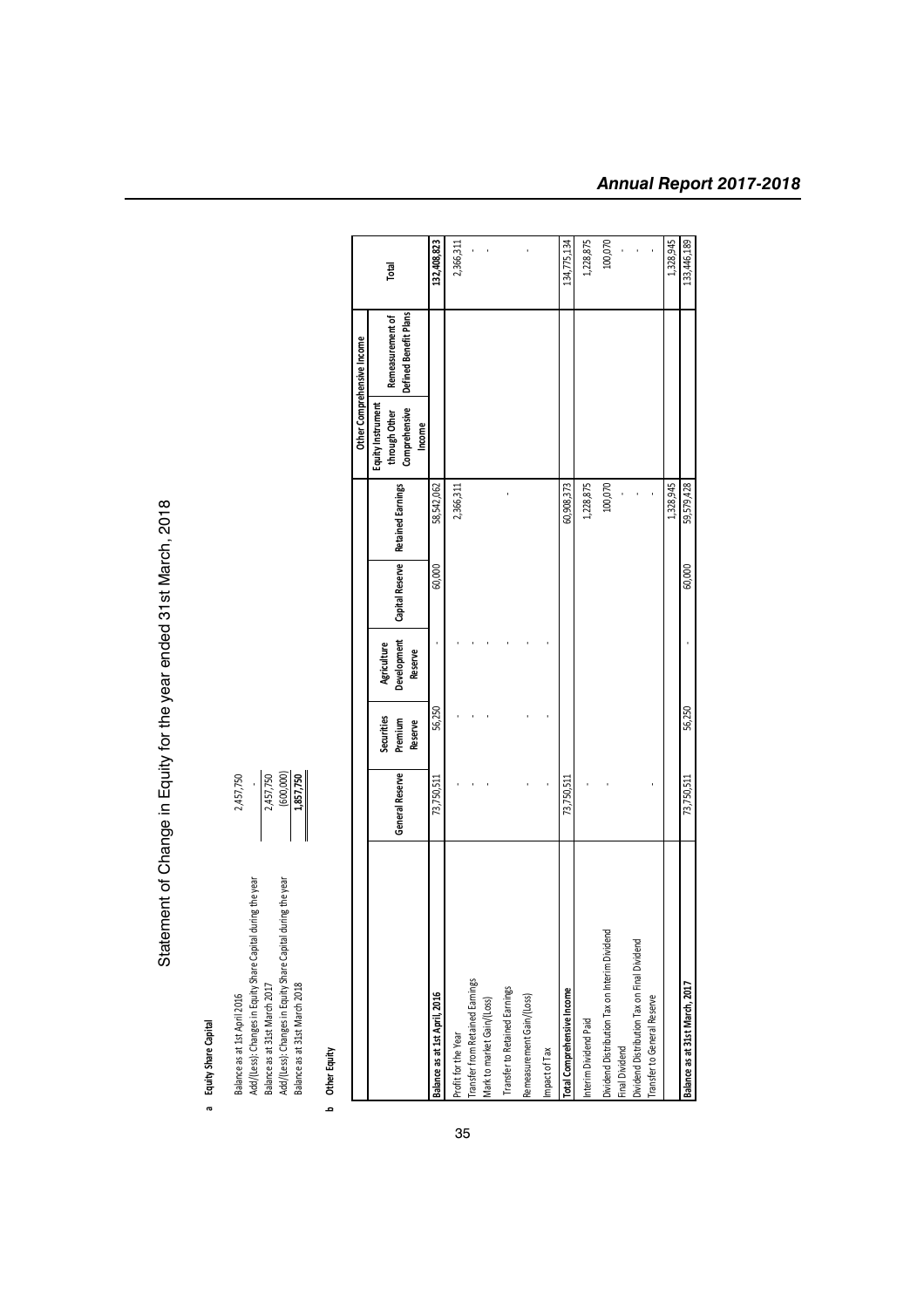| Chief Financial Officer     | Aembership No.053267         | Jate: 24th May, 2018 |
|-----------------------------|------------------------------|----------------------|
| AJAY KUMAR AGARWALA         | Proprietor                   | Place: Kolkata       |
| DIN-00421623                | NAVIN NAYAR                  |                      |
| <b>Independent Director</b> |                              |                      |
| <b>ASHOK VARDHAN BAGREE</b> |                              |                      |
| DIN - 00123386              | Firm Registration No.317117E |                      |
| Chairman                    | Chartered Accountants        |                      |
| MANOJ KUMAR DAGA            | For NAVIN NAYAR & COMPANY    |                      |

Place : Kolkata<br>Date : 24th May, 2018

For **NAVIN NAYAR & COMPANY MANOJ KUMAR DAGA** For **NAVIN NAYAR & COMPANY**<br>Chartered Accountants<br>Firm Registration No.317117E

|                                                                                                              |                 |                                         |                                  |                 |                          |                                                               | Other Comprehensive Income                |                      |
|--------------------------------------------------------------------------------------------------------------|-----------------|-----------------------------------------|----------------------------------|-----------------|--------------------------|---------------------------------------------------------------|-------------------------------------------|----------------------|
|                                                                                                              | General Reserve | Securities<br>Premium<br><b>Reserve</b> | Redemption<br>Reserve<br>Capital | Capital Reserve | <b>Retained Earnings</b> | Equity Instrument<br>Comprehensive<br>through Other<br>Income | Defined Benefit Plans<br>Remeasurement of | Total                |
| Balance as at 31st March, 2017                                                                               | 73,750,511      | 56,250                                  |                                  | 60,000          | 59,579,428               |                                                               |                                           | 133,446,189          |
| <b>Transfer from Retained Earnings</b><br>Mark to market Gain/(Loss)<br>Profit for the Year                  |                 |                                         |                                  |                 | 3,059,719                |                                                               |                                           | 3,059,719            |
| Remeasurement Gain/(Loss)<br>Impact of Tax                                                                   |                 |                                         |                                  |                 |                          |                                                               |                                           |                      |
| Total Comprehensive Income                                                                                   | 73,750,511      | 56,250                                  |                                  | 60,000          | 62,639,147               |                                                               |                                           | 136,505,908          |
| Final Dividend Paid                                                                                          |                 |                                         |                                  |                 | 983,100                  |                                                               |                                           | 983,100              |
| Dividend Distribution Tax on Final Dividend<br>Adjustments Regarding Buy Back<br>Transfer to General Reserve | 29,943,750      | 56,250                                  | 600,000                          |                 | 80,055                   |                                                               |                                           | 80,055<br>29,400,000 |
|                                                                                                              | 29,943,750      | 56,250                                  | 600,000                          |                 | 1,063,155                |                                                               |                                           | 30,463,155           |
| Balance as at 31st March, 2018                                                                               | 43,806,761      |                                         | 600,000                          | 60,000          | 61,575,992               |                                                               |                                           | 106,042,753          |

Statement of Change in Equity for the year ended 31st March, 2018 Statement of Change in Equity for the year ended 31st March, 2018

# *Annual Report 2017-2018*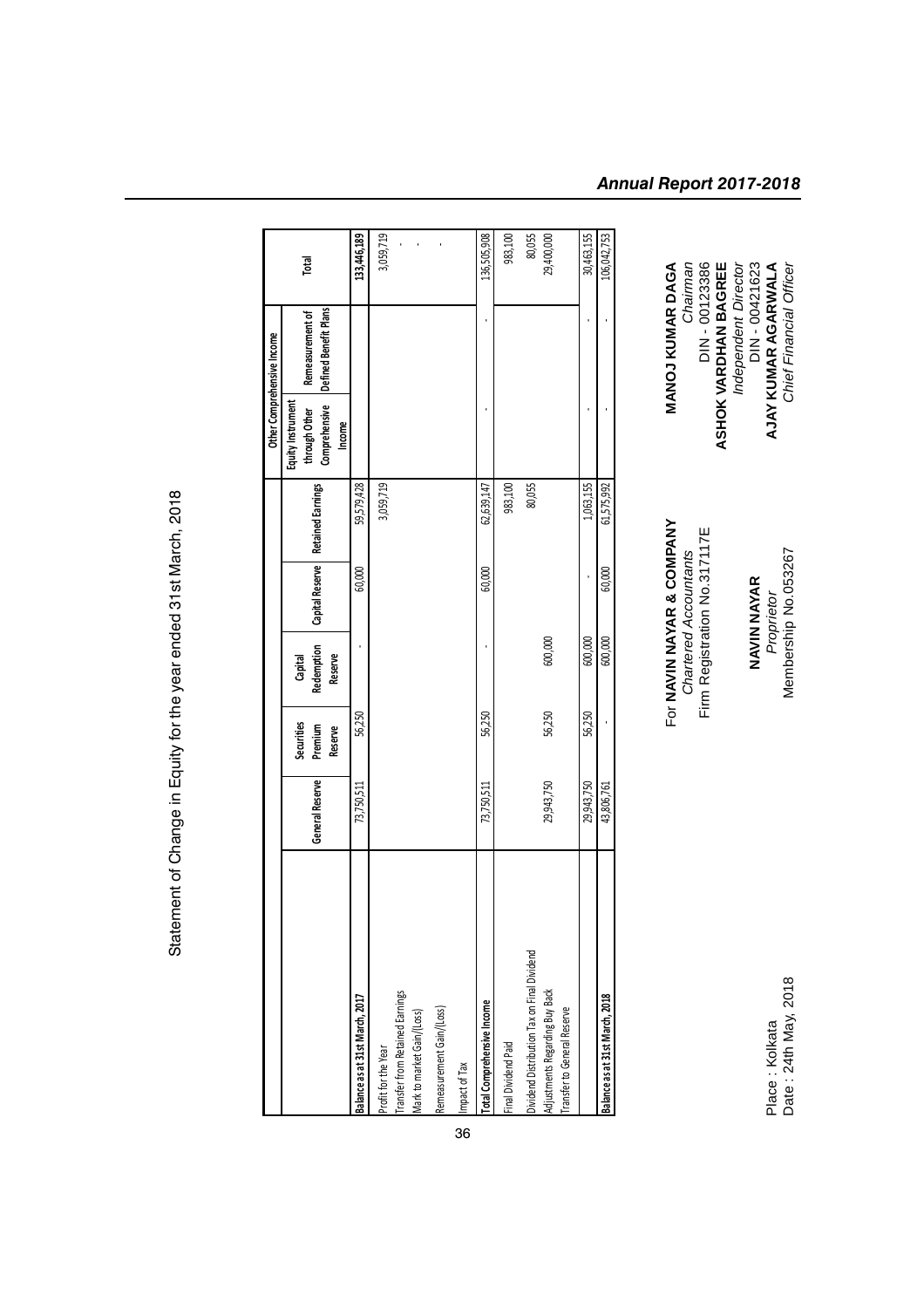#### **NOTES TO FINANCIAL STATEMENTS AS ON AND FOR THE YEAR ENDED 31ST MARCH, 2018**

#### **Note No.**

#### **1 CORPORATE INFORMATION**

Tongani Tea Company Limited ("the Company") is a listed entity incorporated in India having CIN No. L01132WB1893PLC000742. The company is a mid-sized company manufacturing tea. The company manufactures various types of Tea. As per Section 148 of the Companies Act, 2013 read with Companies (Cost records and Audit) Rules, 2014, the company is not required to maintain cost records.

#### **2 BASIS OF ACCOUNTING**

#### **2.1 Basis for Preparation**

The financial statements of the company have been prepared in accordance with the Indian Accounting Standards (Ind As) as per the Companies (Indian Accounting Standards) Rules, 2015 notified under Section 133 of the Companies Act, 2013 ("the Act") and other relevant provisions of the Act.

The financial statements up to and for the year ended 31st March, 2017 were prepared in accordance with the requirement of Indian Generally Accepted Accounting Principles (GAAP), which includes Standards notified under the Companies (Accounting Standards) Rules, 2006 and considered as "Previous GAAP".

These financial statements are the Company's first Ind AS Standalone Financial Statements.

Company's financial statements are presented in Indian Rupees, which is also its functional currency.

The standalone Ind AS financial statements have been prepared on the historical cost basis except the following items:-

a) Financial Assets – Non – current Investments in Quoted Shares – valued at purchase cost.

b) Financial Assets – Current Investments in unquoted shares – valued at purchase cost.

c) Unrealised gain on Investments - valued at purchase cost, hence no impact.

d) Revenue from Operations includes Indirect Taxes collected from parties (Excise & GST) and reflected as Gross Revenue recognised and the payment of the same Indirect Taxes (Excise & GST) is reflected in Statement of Profit & Loss.

In preparation of these Standalone Ind AS financial statements, management has made judgements, estimates and assumptions that effect the application of accounting policies and the reported amounts of assets, liabilities, income and expenses. Estimates and underlying assumptions are reviewed on an ongoing basis. Revisions to accounting estimates are recognised prospectively.

#### **2.2 Transition to Ind AS and Statement of Changes in Equity**

The company has adopted Ind AS with effect from 1st April, 2017 with comparatives being restated. Accordingly the impact of transition has been provided in the Opening Reserves as at 1st of April, 2016 and all the periods presented have been restated. The reconciliation between Ind AS and previous Indian GAAP for profits and reserves was presented in "Statement of Changes in Other Equity" of the Company.

#### **3 SIGNIFICANT ACCOUNTING POLICIES**

#### **3.1 Measurement of Fair Values**

The company has financial assets: a) Investment in Quoted Shares, b) Investment in unquoted Shares, - at purchase cost c) Loans & Advances, d) Trade Receivables – at fair value, Financial Liabilities - Trade Payables at fair value. Impact of fair value changes, if any as on the date of transition, is recognised in the opening reserves and changes thereafter are recognised in the Statement of Profit & Loss during the period.

#### **3.2 Cash Flow Statement and Cash & Cash Equivalents**

Cash Flow Statements are reported using indirect method, where profit before extraordinary items and tax is adjusted for the effects of transactions of non-cash nature and any deferrals or accruals of past or future cash receipts or payments. The cash flows from operating, investing and financing activities of the Company are segregated based on available information.Cash comprises cash on hand and demand deposits with banks. Cash equivalents are short-term balances, highly liquid investments that are readily convertible into known amounts of cash and which are subject to insignificant risk or changes in value.

#### **3.3 Property, Plant & Equipment**

Property, Plant and Equipments, i.e. Tangible Fixed Assets are stated at cost less allowable net recoverable taxes, trade discounts and rebates less accumulated depreciation and impairment losses, if any. Such cost includes purchase price, overheads directly attributable to bringing the assets to working condition for its intended use.

Depreciation on such tangible assets have been provided on straight line method as per the useful life estimated by the management. The management estimates the useful lives of the fixed assets as follows:

| <b>SERIAL NUMBER</b> | <b>NAME OF ASSET</b>                                            | <b>USEFUL LIFE (In years)</b> |
|----------------------|-----------------------------------------------------------------|-------------------------------|
|                      | Non - Factory Building & Bridges*                               | 60                            |
|                      | Machinery*, Electric & Installation* and Factory Building       | 30                            |
|                      | Furniture & Fittings*, Laboratory & other Equipment* & Tubewell | 20                            |
|                      | <b>Motor Vehicles</b>                                           | 15                            |
|                      | Computer*                                                       | 06                            |
|                      | Bearer Plants*                                                  | 50                            |

\* For these class of assets, based on internal assessment and independent technical evaluation carried out by external valuers, the management believes that the useful lives as given above best represent the period over which management expects t use these assets

Hence the useful lives for the assets is different from the useful lives as prescribed under Part C of the schedule of the Companies Act, 2013. Freehold and Leasehold land are not depreciated.

#### **3.4 Impairment of Assets**

The carrying amount of the property, plant & equipment, i.e. Tangible Fixed Assets are reviewed at each balance sheet date. If any indication of impairment exists, the recoverable amount of such assets is estimated and impairment is recognised. An inpairment loss is charged to the Depreciation Schedule and Statement of Profit & Loss in the year in which the asset is identified as impaired.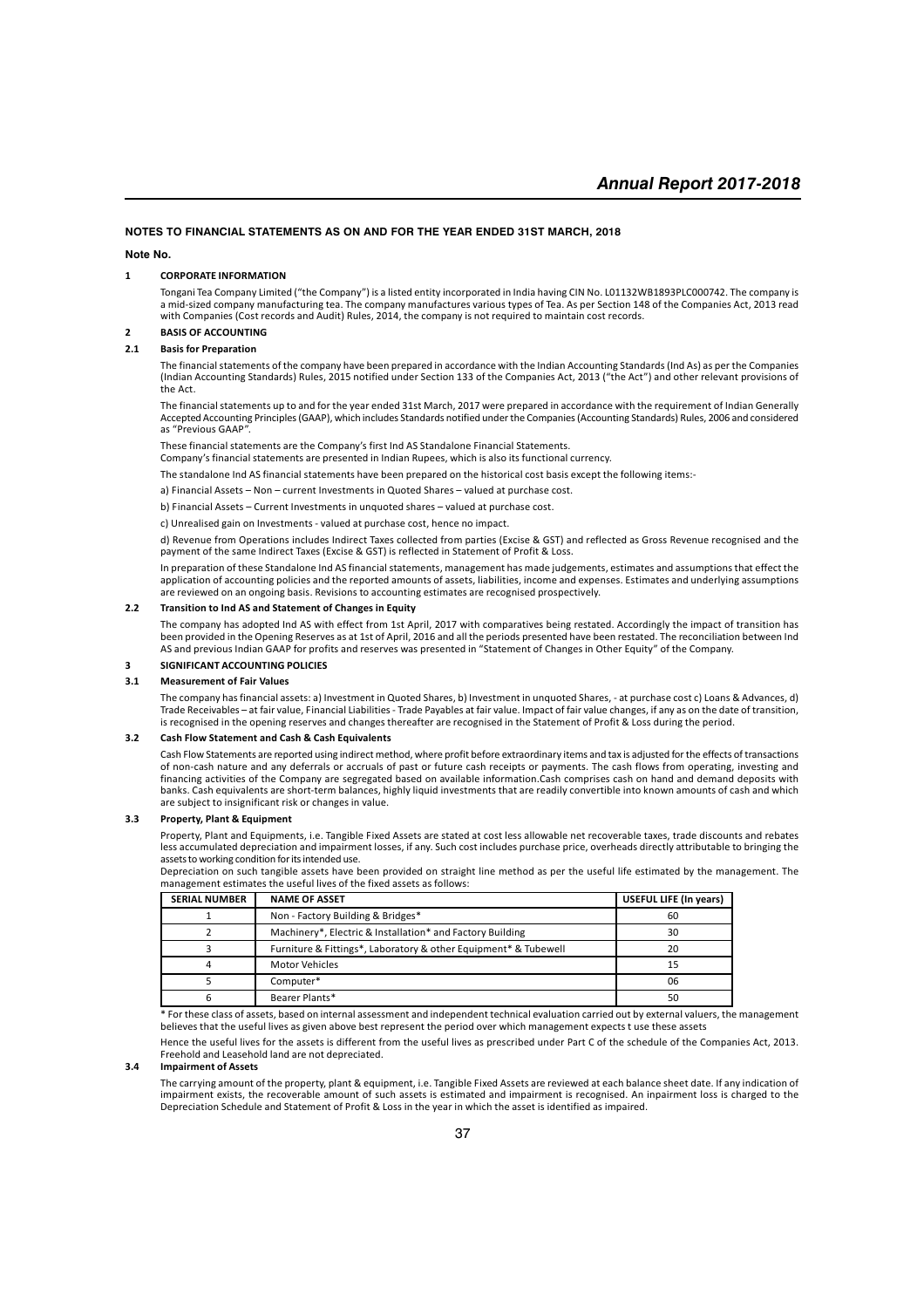#### **Note No.**

#### **3.5 Defferred Tax Assets/Liabilities and Provision for Deferred Tax**

Defferred Tax Assets/Liabilities valued on Balance Sheet approach on availability of future taxable profit against which tax losses and tax benefit carried forward can be used. Provision for deferred tax recognised on timing differences between the taxable income and the accounting income that originate in one period and are capable of reversal in one or more subsequent periods enacted as at the reporting date.

#### **3.6 Inventories**

- Items of inventories are measured as per "Valuation of Inventories" guidelines issued by the Institute of Chartered Accountants of India and Institute of Cost Accountants of India. The details are as follows
- a) Stock of Raw Materials , Stock of Spares & consumables are valued at Cost on FIFO (First In First Out) basis (excluding the amount of Cenvat/ITC of Excise/Custom/Service Tax/GST/State Tax Allowable).
- b) Stock of Finished Goods are valued at lower of Cost (excluding the amount of Cenvat/State VAT/IGST/CGST/SGST credit allowable) or net realizeable value.
- c) There is no deviation in method of valuation of stock as prescribed under section 142A of the Income Tax Act, 1961, Similarly there are no<br>changes in the method of accounting since previous years under Excise/Service Ta Indian GAAP accounting method and thereafter Ind AS accounting method.

#### **3.7 Provisions and Contingencies**

Provisions are recognised when the company has a present obligation (legal or constructive) as a result of a past event. It is probable that an outflow of resources embodying economic benefits will be required to settle the obligation and a reliable estimate can be made of the amount of the obligation. Provisions (excluding retirement benefits) are not discontinued to their present value and are determined based on best estimates required to settle the obligation at the Balance Sheet date. These are reviewed at each Balance Sheet date and adjusted to reflect the current best estimates

However as per implementation of Ind AS there are no provision made for proposed dividend and their dividend taxes, which will be approved in the forthcoming Annual General Meeting. Only the actual declaration of dividend and their taxes will be provided on the date Annual General Meeting.

#### **3.8 Revenue Recognition**

Revenue from sale of goods is recognised when the significant risks and rewards of ownership have been transferred to the buyer, recovery of the consideration is probable, the associated cost can be estimated reliably, there is no continuing effective control managerial involvement with the goods, and the amount of revenue can be measured reliably.

Revenue from operations is measured at the fair value of the consideration received or receiveable, taking into account defined terms of payment and excluding taxes or duties collected on behalf of the government.

#### **3.9 Finance Cost**

Finance Cost includes interest, ammortization and other ancilliary costs incurred in regards to borrowings. All the borrowing costs are charged to the Statement of Profit & Loss for the period for which they are incurred.

#### **3.10 Employee Benefits**

**Short Term Employee Benefits**

The undiscounted amount of short term employee benefits expected to be paid in exchange for the services rendered by employees are recognised as an expense during the period when the employees render the services

#### **Long Term Employee Benefits**

#### a) Defined Contributon Plans

The Company's contribution to provident fund are considered as defined contribution plans and the charges as an expense as they fall due based on the amount of contribution required to br made. The Company makes regular contribution to Recognised Provident Fund which are fully funded and administered by the Central Government.

#### b) Defined Benefit Plans

The company pays gratuity to the employees who have completed five years of service with the Company at the time of resignation/supeannuation. The gratuity is paid @15 days salary for every completed year of salary as per the Payment of Gratuity Act, 1972.

The gratuity liability amount is directly paid by the Company to the retiring or leaving employees out of their own funds instead of Group Gratuity Fund.

Re-measurement of Defined Benefit Plans in respect of post - employment are charged to Other Comprehensive Income.

#### **3.11 Tax Expenses**

The tax expenses for the period comprises of current tax and deffered income tax. Tax is recognised in Statement of Profit & Loss, except to the extent that it relates to items recognised in other comprehensive income or in equity, in which case, the tax is also recognised in other comprehensive income or equity.

#### a) Current Tax

Current Tax assets and liabilities are measured at the amount expected to be recovered from or paid to the Income Tax Authorities, based on tax rates and laws that are enacted at the Balance Sheet date.

#### b) Deferred Tax

Deferred Tax is recognised on temporary differences between the carrying amount of assets and liabilities in the Financial Statements and the corresponding tax bases used in the computation of taxable profit.

Deffered tax liabilities and assets are measured at tax rates that are expected to apply in the period in which the liability is settled or the asset is realised, based on the tax rates (and laws) that have been enacted or substantively enacted by the end reporting period. The carrying amount of Deferred Tax Liabilities and assets are reviewed at the end of each reporting period.

#### **3.12 Earnings Per Share**

The basic earning per share is computed by dividing the Net Profit/(Loss) after Tax including Other Comprehensive Income , i.e. Total Comprehensive<br>Income, by the weighted average number of equity shares outstanding during Profit/(Loss) after tax including other comprehensive income , i.e. Total Comprehensive Income as adjusted for dividend, interest and other charges to expense or income relating to dilutive potential equity shares, by weighted average number of equity shares considered for deriving<br>basic earnings per share and the weighted average number of equity shares which earnings per shares are same.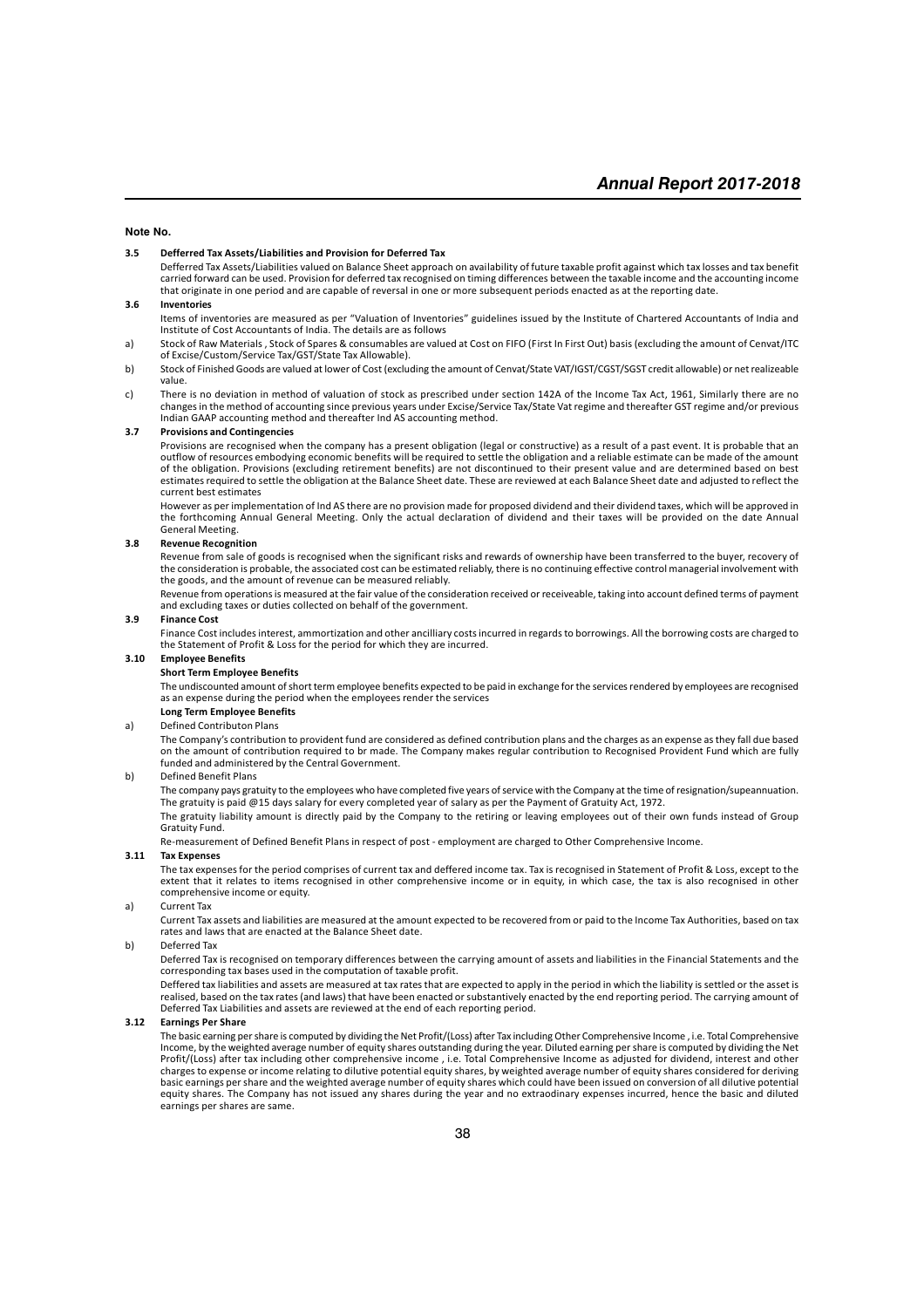#### **Note No.**

#### **3.13 Impact of Transition to Ind AS**

The following is a summary of the effects of the differences between IND AS and Indian GAAP on the Company's total equity shareholders' funds and profit and loss for the financial periods previously reported under Indian GAAP following the date of transition to IND AS.

**Reconciliaiton of Items of Balance Sheet as at 1st April, 2016 (transition date) and as at 31st March, 2017**

| <b>Particulars</b>                                         |                |                  |                         | Ind AS               |                  |                         | Ind AS               |
|------------------------------------------------------------|----------------|------------------|-------------------------|----------------------|------------------|-------------------------|----------------------|
|                                                            | Refer Note No. | Previous GAAP*   | <b>Effect of Ind AS</b> | <b>Balance Sheet</b> | Previous GAAP*   | <b>Effect of Ind AS</b> | <b>Balance Sheet</b> |
|                                                            |                | as at 31.03.2017 | <b>Transition</b>       | as at 31.03.2017     | as at 01.04.2016 | <b>Transition</b>       | as at                |
|                                                            |                |                  |                         |                      |                  |                         | 01.04.2016           |
| <b>ASSETS</b>                                              |                |                  |                         |                      |                  |                         |                      |
| <b>NON-CURRENT ASSETS</b>                                  |                |                  |                         |                      |                  |                         |                      |
| Property, Plant and Equipment                              |                | 74882264         |                         | 74882264             | 77069674         |                         | 77069674             |
| <b>Financial Assets</b>                                    |                |                  |                         |                      |                  |                         |                      |
| <b>Trade Receivables</b>                                   |                | 74882            |                         | 74882                | 75227            |                         | 75227                |
| Loans                                                      |                | 7800000          |                         | 7800000              | 7800000          |                         | 7800000              |
| <b>Other Financial Assets</b>                              |                | 31906514         |                         | 31906514             | 31904774         |                         | 31904774             |
| <b>Other Non-Current Assets</b>                            |                |                  |                         |                      |                  |                         |                      |
| Non-Current Tax Asset (Net)                                |                | 2406599          |                         | 2406599              | 2275424          |                         | 2275424              |
| <b>Total Non Current Asset</b>                             |                | 117070259        |                         | 117070259            | 119125099        |                         | 119125099            |
| <b>CURRENT ASSETS</b>                                      |                |                  |                         |                      |                  |                         |                      |
| Inventories                                                |                | 11011650         |                         | 11011650             | 7555257          |                         | 7555257              |
| Biological Assets other than bearer plants                 |                |                  | 72688                   | 72688                |                  | 72688                   | 72688                |
| <b>Financial Assets</b>                                    |                |                  |                         |                      |                  |                         |                      |
| Investments                                                |                | 18800000         |                         | 18800000             | 21320000         |                         | 21320000             |
| <b>Trade Receivables</b>                                   |                | 1797208          |                         | 1797208              | 379157           |                         | 379157               |
| Cash and Cash Equivalents                                  |                | 1636489          |                         | 1636489              | 1046270          |                         | 1046270              |
| Bank balances other than Note 14                           |                | 110865           |                         | 110865               | 109398           |                         | 109398               |
| Loans                                                      |                | 40709354         |                         | 40709354             | 40003160         |                         | 40003160             |
| <b>Other Financial Assets</b>                              |                | 122370           |                         | 122370               | 124320<br>886625 |                         | 124320<br>886625     |
| <b>Other Current Assets</b>                                |                | 1211507          |                         | 1211507              |                  |                         |                      |
| <b>Total Current Assets</b>                                |                | 75399443         | 72688                   | 75472131             | 71424187         | 72688                   | 71496875             |
| <b>Total Assets</b>                                        |                | 192469702        | 72688                   | 192542390            | 190549286        | 72688                   | 190621974            |
| <b>EQUITY AND LIABILITIES</b>                              |                |                  |                         |                      |                  |                         |                      |
| <b>EQUITY</b>                                              |                |                  |                         |                      |                  |                         |                      |
| <b>Equity Share Capital</b>                                |                | 2457750          |                         | 2457750              | 2457750          |                         | 2457750              |
| Inter Company Balances                                     |                |                  |                         |                      |                  |                         |                      |
| <b>Other Equity</b>                                        |                | 133373501        | 72688                   | 133446189            | 132336135        | 72688                   | 132408823            |
| Equity attributable to the owners                          |                | 135831251        | 72688                   | 135903939            | 134793885        | 72688                   | 134866573            |
| <b>LIABILITIES</b>                                         |                |                  |                         |                      |                  |                         |                      |
| <b>NON-CURRENT LIABILITIES</b>                             |                |                  |                         |                      |                  |                         |                      |
| <b>Financial Liabilities</b>                               |                |                  |                         |                      |                  |                         |                      |
| <b>Borrowings</b>                                          |                | 1939714          |                         | 1939714              | 4674222          |                         | 4674222              |
| <b>Trade Payables</b>                                      |                |                  |                         |                      |                  |                         |                      |
| <b>Other Financial Liabilities</b>                         |                |                  |                         |                      |                  |                         |                      |
| Provisions                                                 |                | 9650636          |                         | 9650636<br>3519714   | 9301078          |                         | 9301078<br>3420367   |
| Deferred Tax Liabilities (Net)<br><b>Other Liabilities</b> |                | 3519714          |                         |                      | 3420367          |                         |                      |
| <b>Non Current Liability</b>                               |                | 15110064         |                         | 15110064             | 17395667         |                         | 17395667             |
|                                                            |                |                  |                         |                      |                  |                         |                      |
| <b>CURRENT LIABILITIES</b><br><b>Financial Liabilities</b> |                |                  |                         |                      |                  |                         |                      |
| Borrowings                                                 |                | 37181382         |                         | 37181382             | 32078983         |                         | 32078983             |
| <b>Trade Payables</b>                                      |                | 1865315          |                         | 1865315              | 1747641          |                         | 1747641              |
| <b>Other Financial Liabilities</b>                         |                | 439178           |                         | 439178               | 2134126          |                         | 2134126              |
| Provisions                                                 |                | 1400000          |                         | 1400000              | 1454000          |                         | 1454000              |
| <b>Other Liabilities</b>                                   |                | 642512           |                         | 642512               | 805115           |                         | 805115               |
| Current Tax Liabilities (Net)                              |                |                  |                         |                      | 139869           |                         | 139869               |
| <b>Current Liability</b>                                   |                | 41528387         |                         | 41528387             | 38359734         |                         | 38359734             |
| <b>Total Equity and Liabilities</b>                        |                | 192469702        | 72688                   | 192542390            | 190549286        | 72688                   | 190621974            |

\* The previous GAAP figures have been reclassified to conform to Ind AS presentation requirements for the purposes of this note.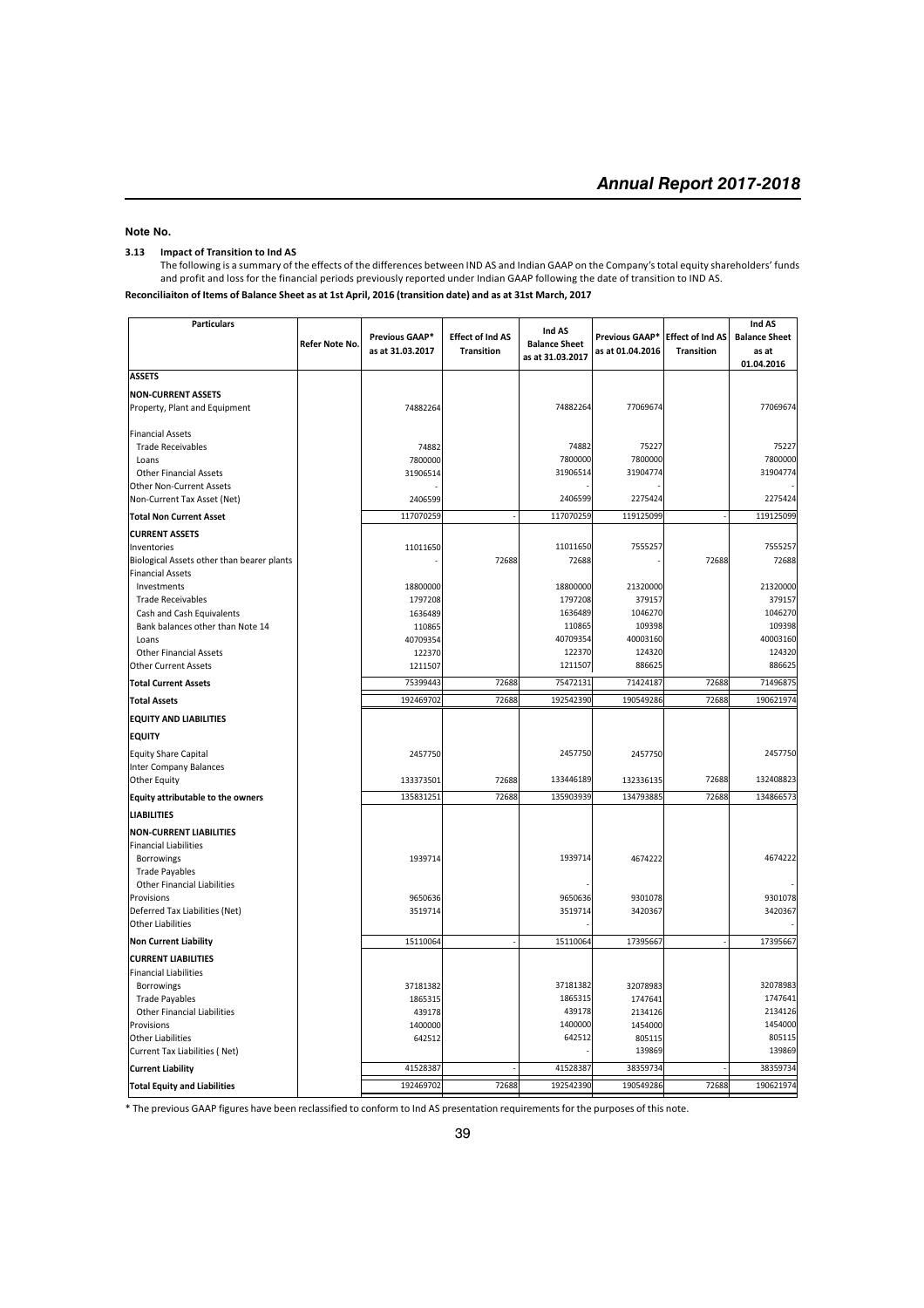| <b>Particulars</b>                                                            | Refer Note No. | Previous GAAP* | Adjustment    | Ind AS        |
|-------------------------------------------------------------------------------|----------------|----------------|---------------|---------------|
| <b>INCOME</b>                                                                 |                |                |               |               |
| <b>Revenue from Operations</b>                                                |                | 70,109,949     |               | 70,109,949    |
| Other Income                                                                  |                | 5,497,432      |               | 5,497,432     |
| Total Income (A)                                                              |                | 75,607,381     |               | 75,607,381    |
| <b>EXPENSES</b>                                                               |                |                |               |               |
| Cost of Materials Consumed                                                    |                |                |               |               |
| Changes in Inventories of Finished Goods, Stock-In-Trade and Work-in-Progress |                | (2,589,623)    |               | (2,589,623)   |
| <b>Excise Duty on Sales</b>                                                   |                | 213,914        |               | 213,914       |
| <b>Employee Benefits Expense</b>                                              |                | 37,415,976     |               | 37,415,976    |
| <b>Finance Costs</b>                                                          |                | 3,511,321      |               | 3,511,321     |
| Depreciation and Amortisation Expense                                         |                | 2,560,023      |               | 2,560,023     |
| <b>Other Expenses</b>                                                         |                | 30,274,144     |               | 30,274,144    |
| <b>Total Expenses (B)</b>                                                     |                | 71,385,755     |               | 71,385,755    |
| Profit before Exceptional Items and Tax (A-B)                                 |                | 4,221,626      |               | 4,221,626     |
|                                                                               |                |                |               |               |
| <b>Profit before Tax</b>                                                      |                | 4,221,626      |               | 4,221,626     |
| <b>Tax Expense:</b>                                                           |                |                |               |               |
| <b>Current Tax</b>                                                            |                | 598,075        |               | 598,075       |
| Mat Credit Entitlement                                                        |                | (131, 175)     |               | (131, 175)    |
| Deferred Tax                                                                  |                | 99,347         | 330,742       | 430,089       |
| Excess Provision made for earlier years                                       |                | 4,632          |               | 4,632         |
| Profit for the year                                                           |                | 3,650,747      | (330, 742)    | 3,320,005     |
| <b>Other Comprehensive Income</b>                                             |                |                |               |               |
| Items that will not be reclassified to profit or loss                         |                |                | (1, 284, 436) | (1, 284, 436) |
| Income tax relating to these items                                            |                |                | 330,742       | 330,742       |
| Other Comprehensive Income for the Year (Net of Tax)                          |                |                | (953, 694)    | (953, 694)    |
| Total Comprehensive Income for the period                                     |                | 3,650,747      | (1, 284, 436) | 2,366,311     |

**Reconciliation of Statement of Profit & Loss for the year ended 31 March 2017**

#### 4 **SIGNIFICANT JUDGMENTS & ESTIMATES**

As per para 14 of Ind AS 101, an entity's estimates in accordance with Ind AS at the date of transition to Ind AS at the end of the comparative period presented in the entity's first Ind AS Financial Statements, as the case may be, should be consistent with the estimates made for the same date in accordance with the previous GAAP unless there is objective evidence that those estimates were in error. However the estimates should be adjusted to reflect any differences in accounting policies.

As per para 16 of the standard, where application of Ind AS requires an entity to make certain estimates that were not required under previous GAAP, those estimates should be made to reflect conditions that existed at the date of transition or at the end of the comparative period

The Company estimates under Ind AS are consistent with the above requirement. Key estimates considered in preparation of the financial statements that were not required under previous GAAP are listed below:

- Fair value of financial instruments carried at FVTPL and/or FVOCI
- Fair value of Biological Assets measured at fair value.
- Impairment of financial assets based on expected credit loss method.
- Determination of the discounted value of Financial Instruments carried at ammortized cost.
- Discounted value of liability for decommissioning costs.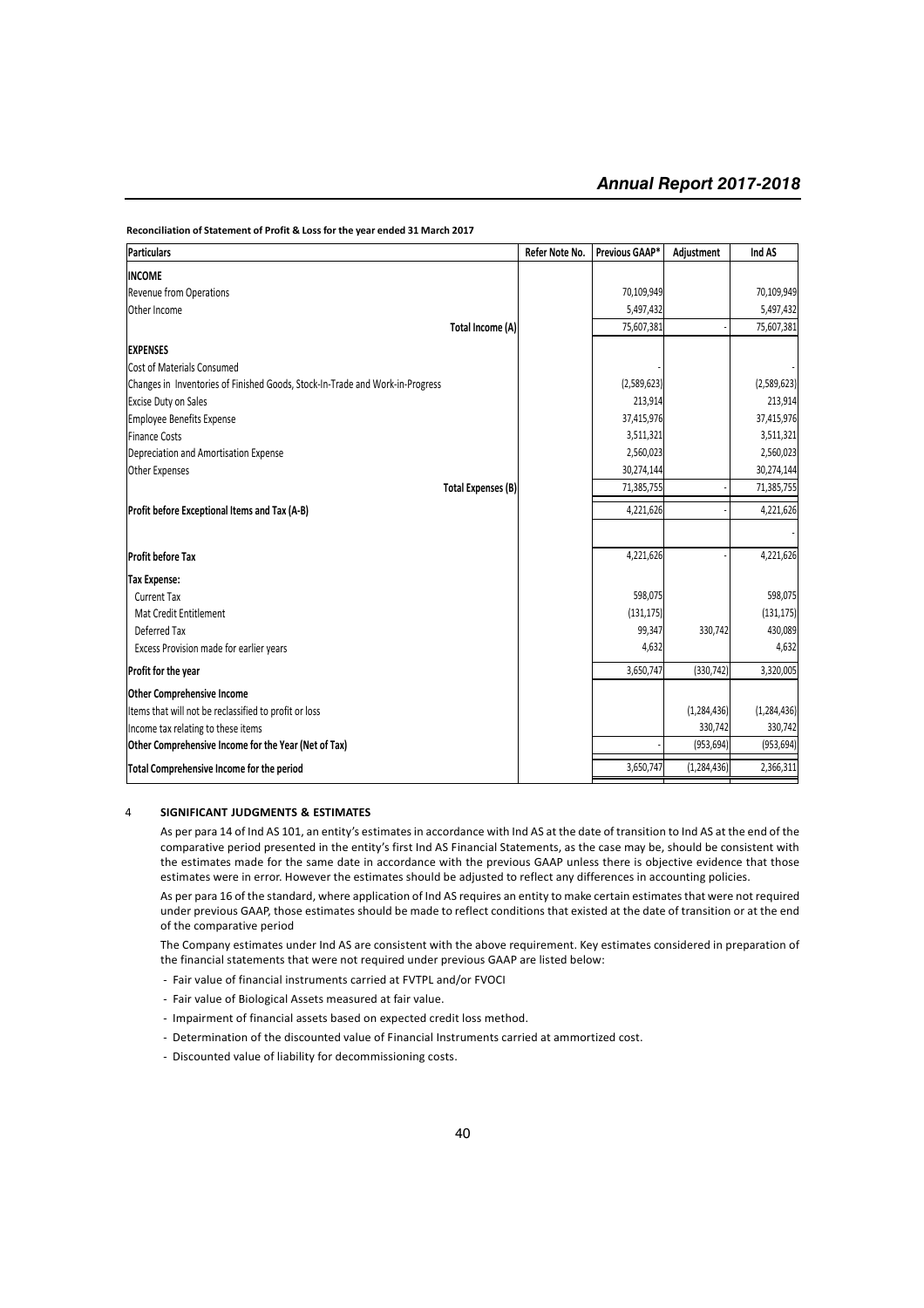PROPERTY, PLANT AND EQUIPMENT **5. PROPERTY, PLANT AND EQUIPMENT**ا نہ

**Notes to Financial Statements as on and for the year ended 31st March, 2018**

Notes to Financial Statements as on and for the year ended 31st March, 2018

|                                      |                             |                  |                    |              |                                                          | Year Ended 31st March 2018 |                           |                                 |       |                                      |                               |
|--------------------------------------|-----------------------------|------------------|--------------------|--------------|----------------------------------------------------------|----------------------------|---------------------------|---------------------------------|-------|--------------------------------------|-------------------------------|
| Particulars                          |                             |                  | <b>Gross Block</b> |              |                                                          |                            |                           | <b>Accumulated Depreciation</b> |       |                                      |                               |
|                                      | March 2017<br>As at<br>31st | <b>Additions</b> | Disposals          | <b>Other</b> | Adjustments   31st March 2018   31st March 2017<br>As at | As at                      | For the Year   Deductions |                                 | Other | Adjustments 31st March 2018<br>As at | Net Carrying<br><b>Amount</b> |
| and Freehold                         | 373,039                     |                  |                    |              | 373,039                                                  |                            |                           |                                 |       |                                      | 373,039                       |
| uildings & Water Supply Installation | 24,845,204                  |                  |                    |              | 24,845,204                                               | 869,747                    | 869,747                   |                                 |       | 1,739,494                            | 23,105,710                    |
| lant & Equipments                    | 10,474,705                  |                  |                    |              | 10,474,705                                               | 456,600                    | 447,291                   |                                 |       | 903,891                              | 9,570,814                     |
| urniture and Fixtures                | 196,975                     |                  |                    |              | 196,975                                                  | 8,351                      | 8,351                     |                                 |       | 16,702                               | 180,273                       |
| <b>Notor Vehicles</b>                | 5,012,759                   |                  |                    |              | 5,012,759                                                | 436,498                    | 136,498                   |                                 |       | 872,996                              | 4,139,763                     |
| ffice Equipments                     | 540,189                     | 50,990           |                    |              | 591,179                                                  | 104,838                    | 100,778                   |                                 |       | 205,616                              | 385,563                       |
| earer Plants                         | 35,999,416                  |                  |                    |              | 35,999,416                                               | 683,989                    | 683,989                   |                                 |       | 1,367,978                            | 34,631,438                    |
|                                      | 77,442,287                  | 50,990           |                    |              | 77,493,277                                               | 2,560,023                  | 2,546,654                 |                                 |       | 5,106,677                            | 72,386,600                    |
|                                      |                             |                  |                    |              |                                                          |                            |                           |                                 |       |                                      |                               |

|                                      |                      |                       |                    |       |                             | Year Ended 31st March 2017 |                           |                                 |              |                             |                        |
|--------------------------------------|----------------------|-----------------------|--------------------|-------|-----------------------------|----------------------------|---------------------------|---------------------------------|--------------|-----------------------------|------------------------|
| Particulars                          |                      |                       | <b>Gross Block</b> |       |                             |                            |                           | <b>Accumulated Depreciation</b> |              |                             |                        |
|                                      | ned Cost as at<br>និ | Additions   Disposals |                    | Other | ds at                       | as<br>Lis                  | For the Year   Deductions |                                 | <b>Other</b> | ង<br>៥                      | Net Carrying<br>Amount |
|                                      | April 2016<br>Ħ      |                       |                    |       | Adjustments 31st March 2017 | 1st April 2016             |                           |                                 |              | Adjustments 31st March 2017 |                        |
| and Freehold                         | 373,039              |                       |                    |       | 373,039                     |                            |                           |                                 |              |                             | 373,039                |
| uildings & Water Supply Installation | 24,845,204           |                       |                    |       | 24,845,204                  |                            | 869,747                   |                                 |              | 869,747                     | 23,975,457             |
| Plant & Equipments                   | 10,518,245           |                       | 43,540             |       | 10,474,705                  |                            | 456,600                   |                                 |              | 456,600                     | 10,018,105             |
| <b>Eurniture and Fixtures</b>        | 196,975              |                       |                    |       | 196,975                     |                            | 8,351                     |                                 |              | 8,351                       | 188,624                |
| <b>Motor Vehicles</b>                | 5,012,759            |                       |                    |       | 5,012,759                   |                            | 436,498                   |                                 |              | 436,498                     | 4,576,261              |
| Office Equipments                    | 124,036              | 416,153               |                    |       | 540,189                     |                            | 104,838                   |                                 |              | 104,838                     | 435,351                |
| Bearer Plants                        | 35,999,416           |                       |                    |       | 35,999,416                  |                            | 683,989                   |                                 |              | 683,989                     | 35,315,427             |
|                                      | 77,069,674           | 416,153               | 43,540             |       | 77,442,287                  |                            | 2,560,023                 |                                 |              | 2,560,023                   | 74,882,264             |

**Notes:**

For Property, Plant and Equipment existing as on 1st April 2016, i.e. the date of transition to Ind AS for the company, the company has taken the fair value of certain parcels<br>of land and Ind AS cost for all the other asse **5.1** For Property, Plant and Equipment existing as on 1st April 2016, i.e. the date of transition to Ind AS for the company, the company has taken the fair value of certain parcels of land and Ind AS cost for all the other assets as deemed cost as per the option available under para D7AA of Ind AS 101 "First Time Adoption".  $5.1$ 

Other Adjustments also include finance costs capitalized on the qualifying assets as required by Ind AS 23 "Borrowing Costs" amounting to ` NIL (previous year NIL) **5.2** Other Adjustments also include finance costs capitalized on the qualifying assets as required by Ind AS 23 "Borrowing Costs" amounting to ` NIL (previous year NIL) 5.2  $5.3$ 

Refer note no. 37 for information on property, plant and equipment pledged as securities by the Company. **5.3** Refer note no. 37 for information on property, plant and equipment pledged as securities by the Company.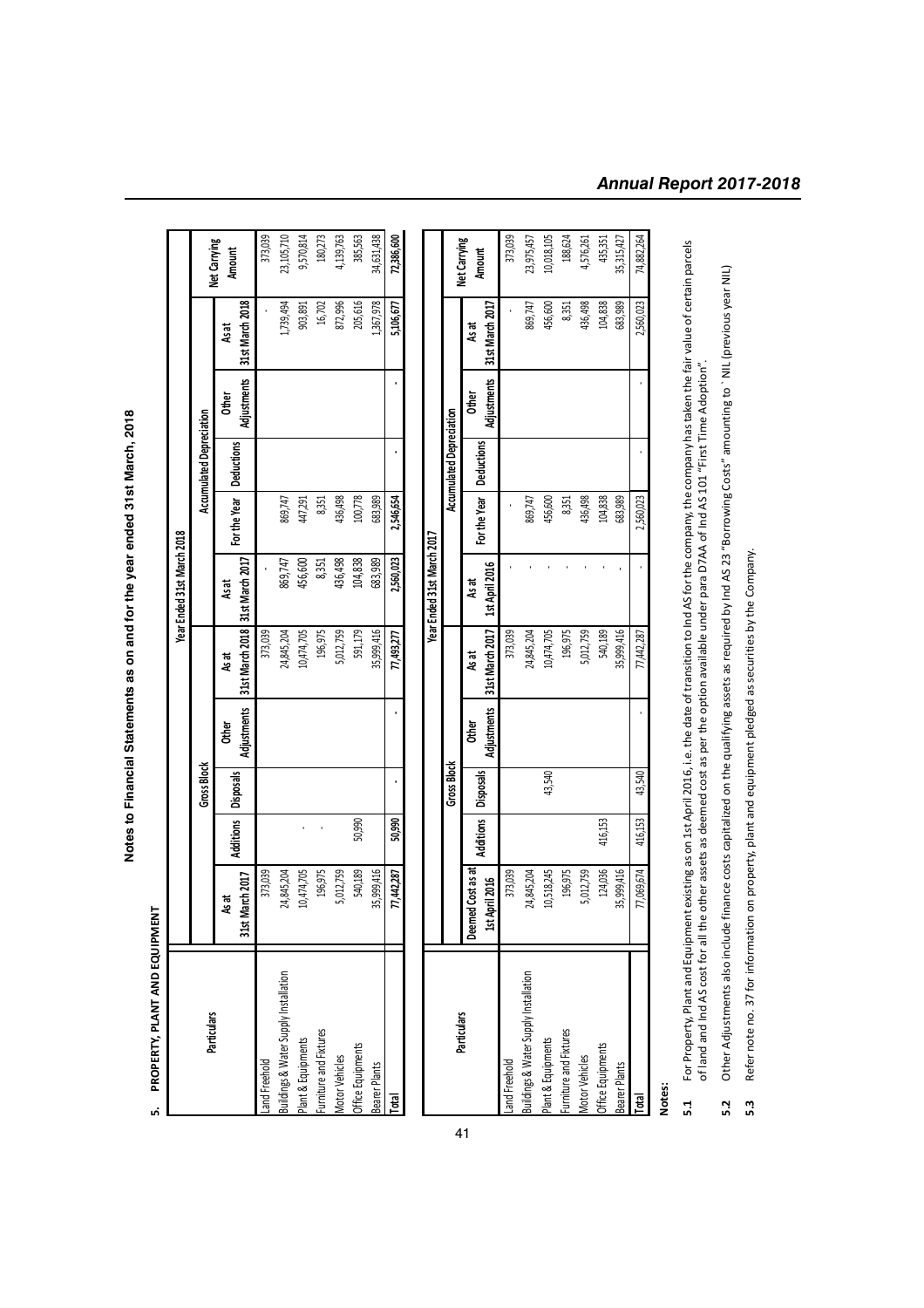|   | Notes to Financial Statements as on and for the year ended 31st March, 2018                               |                |                                 |                          |                         |                          |                          |                         |
|---|-----------------------------------------------------------------------------------------------------------|----------------|---------------------------------|--------------------------|-------------------------|--------------------------|--------------------------|-------------------------|
|   |                                                                                                           | Refer Note No. |                                 | <b>Long Term</b>         |                         |                          | <b>Short Term</b>        |                         |
|   |                                                                                                           |                | As at<br><b>31st March 2018</b> | As at<br>31st March 2017 | As at<br>1st April 2016 | As at<br>31st March 2018 | As at<br>31st March 2017 | As at<br>1st April 2016 |
| 6 | TRADE RECEIVABLES<br>Trade Receivables                                                                    | 6.1 & 6.2      | 78.440                          | 74.882                   | 75.227                  | 2.084.036                | 1.797.208                | 379.157                 |
|   | Less: Provision for doubtful receivables<br><b>Total Trade Receivables</b>                                |                | 78.440                          | 74.882                   | 75,227                  | 2.084.036                | 1.797.208                | 379,157                 |
|   | <b>Break Up of Security Details</b><br>Secured, considered good<br>Unsecured, considered good<br>Doubtful |                | 78.440                          | 74.882                   | 75.227                  | 2.084.036                | 1.797.208                | 379.157                 |
|   | Total<br>Less: Provision for doubtful receivables                                                         |                | 78.440                          | 74.882                   | 75.227                  | 2.084.036                | 1.797.208                | 379.157                 |
|   | <b>Total Trade Receivables</b>                                                                            |                | 78.440                          | 74.882                   | 75.227                  | 2.084.036                | 1.797.208                | 379.157                 |

**6.1** Trade receivables are non-interest bearing.

**6.2** No trade or other receivables are due from directors or other officers of the company either severally or jointly with any other person. Nor any trade or other receivable are due from firms or private companies respectively in which any director is a partner, a director or a member.

| LOANS                                                                                                                                                   |           |           |                          |            |            |            |
|---------------------------------------------------------------------------------------------------------------------------------------------------------|-----------|-----------|--------------------------|------------|------------|------------|
| <b>Security Deposits</b><br>Unsecured, considered good                                                                                                  |           |           |                          |            |            |            |
| Loans & Advances to Related Parties 7.1 & 7.2<br>Unsecured, considered good                                                                             |           |           | $\overline{\phantom{a}}$ | 13.000.000 |            |            |
| <b>Other Loans and Advances</b>                                                                                                                         |           |           |                          |            |            |            |
| Advance to Other Parties                                                                                                                                | 7.800.000 | 7.800.000 | 7.800.000                | 2.130.340  | 22.575.000 | 21.795.000 |
| Advances to others                                                                                                                                      |           |           |                          | 15.866.084 | 16.084.962 | 16.151.438 |
| <b>Advance to Employees</b>                                                                                                                             |           |           |                          | 2.798.652  | 2.049.392  | 2.056.722  |
| <b>Total Loans</b>                                                                                                                                      | 7.800.000 | 7.800.000 | 7.800.000                | 33.795.076 | 40.709.354 | 40.003.160 |
| All house and discussions in the effective of the concern stilling conselling to the consentation of the constant and discussed and floor and floor and |           |           |                          |            |            |            |

**7.1** No Loans are due from directors or other officers of the company either severally or jointly with any other person. Nor any loan are due from firms or private companies respectively in which any director is a partner, a director or a member.

**7.2** Details of loans and advances to related parties as required by sec. 186 of the Companies Act, 2013

|           |                                                                                                                                                                                                                                                                                                                               | <b>Balance Outstanding</b>      |                                 |                                 | <b>Maximum Outstanding</b>              |                          |                         |  |
|-----------|-------------------------------------------------------------------------------------------------------------------------------------------------------------------------------------------------------------------------------------------------------------------------------------------------------------------------------|---------------------------------|---------------------------------|---------------------------------|-----------------------------------------|--------------------------|-------------------------|--|
|           |                                                                                                                                                                                                                                                                                                                               | As at<br><b>31st March 2018</b> | As at<br>31st March 2017        | As at                           | As at<br>1st April 2016 31st March 2018 | As at<br>31st March 2017 | As at<br>1st April 2016 |  |
| j.<br>ii. | Norben Tea & Exports Limited<br>Purpose for which the loan was provided                                                                                                                                                                                                                                                       | 13,000,000                      |                                 |                                 |                                         |                          |                         |  |
|           | Financial assisitance to enterprise over which KMP<br>have significant influence                                                                                                                                                                                                                                              | 13,000,000                      |                                 |                                 |                                         |                          |                         |  |
|           |                                                                                                                                                                                                                                                                                                                               |                                 | <b>Long Term</b>                |                                 |                                         | <b>Short Term</b>        |                         |  |
|           |                                                                                                                                                                                                                                                                                                                               | As at<br>31st March 2018        | As at<br>31st March 2017        | As at                           | As at<br>1st April 2016 31st March 2018 | As at<br>31st March 2017 | As at<br>1st April 2016 |  |
| 8         | OTHERS FINANCIAL ASSETS<br>Deposit with NABARD<br>Security & Other Deposits<br><b>Unbilled Revenue</b><br><b>Investments in Equity Instruments</b><br>(Valued at Cost)<br><b>Other than Trade</b><br>Quoted Investment (Fully paid up)<br>22,60,650 (22,60,650) Equity Shares of Norben Tea<br>& Exports Ltd. of Rs.10/- each | 4,151,841<br>900<br>21.777.834  | 10,126,780<br>900<br>21.777.834 | 10,125,040<br>900<br>21.777.834 |                                         |                          |                         |  |
|           | <b>Other non-current investments</b><br>8.1<br><b>National Defence Certificates</b><br>Interest Receivable                                                                                                                                                                                                                    | 1,000                           | 1,000                           | 1,000                           | 437.728                                 | 122.370                  | 124,320                 |  |
|           |                                                                                                                                                                                                                                                                                                                               | 25,931,575                      | 31,906,514                      | 31,904,774                      | 437,728                                 | 122,370                  | 124,320                 |  |
|           | <b>Book Value of Quoted Investments</b><br>Market Value of Quoted Investments                                                                                                                                                                                                                                                 | 21,777,834<br>15.146.355        | 21,777,834<br>15,372,420        | 21,777,834<br>18.085.200        |                                         |                          |                         |  |

**\* The investment is long term and strategic in nature. The management does not foresee any dimunition in value of these investments ; hence no provision is required to be made in Accounts.**

**8.1** Include Rs.1000/- marked lien in favour of Government Authorities.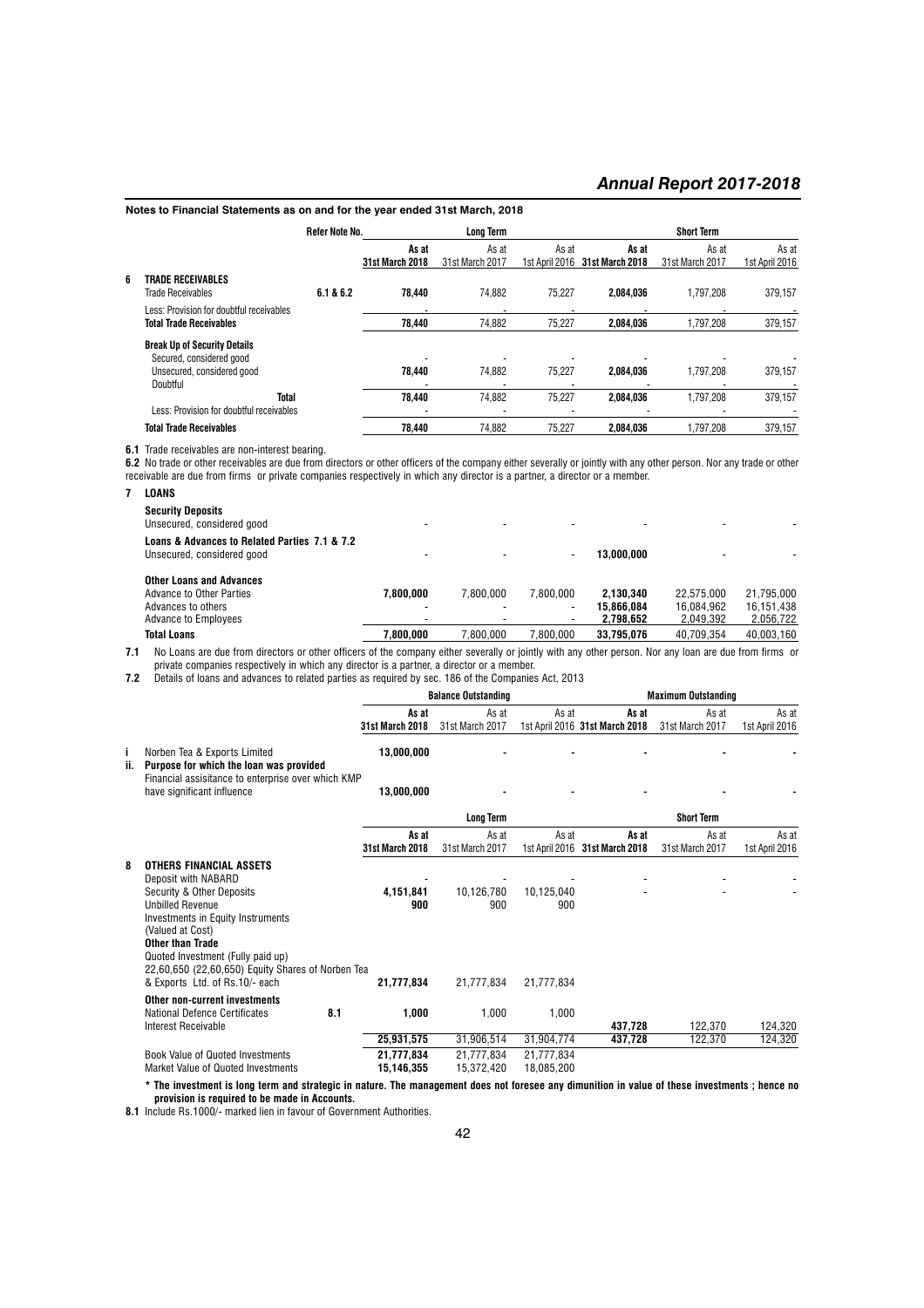|    | Notes to Financial Statements as on and for the year ended 31st March, 2018                                                                                           |                          |                          |                   |                                         |                          |                         |
|----|-----------------------------------------------------------------------------------------------------------------------------------------------------------------------|--------------------------|--------------------------|-------------------|-----------------------------------------|--------------------------|-------------------------|
|    | Refer Note No.                                                                                                                                                        |                          | <b>Long Term</b>         |                   |                                         | <b>Short Term</b>        |                         |
|    |                                                                                                                                                                       | As at<br>31st March 2018 | As at<br>31st March 2017 | As at             | As at<br>1st April 2016 31st March 2018 | As at<br>31st March 2017 | As at<br>1st April 2016 |
| 9  | <b>OTHER ASSETS</b>                                                                                                                                                   |                          |                          |                   |                                         |                          |                         |
|    | <b>Advances other than Capital Advances</b><br>Advance against supply of Goods & Services<br>Less: Provision for Doubtful Advances                                    |                          |                          |                   |                                         |                          |                         |
|    | <b>Prepaid Expenses</b>                                                                                                                                               |                          |                          |                   | 275,408                                 | 169,946                  | 196,171                 |
|    | Amount Paid Under Protest<br>Balances with Government & Statutory Authorities<br>Less: Provision for Doubtful Advances                                                |                          |                          |                   | 1,303,529                               | 1,041,561                | 690,454                 |
|    | <b>Security Deposits</b><br><b>Other Receivables</b>                                                                                                                  |                          |                          |                   |                                         |                          |                         |
|    | <b>Total Other Assets</b>                                                                                                                                             | $\blacksquare$           | $\blacksquare$           | $\blacksquare$    | 1,578,937                               | 1,211,507                | 886,625                 |
| 10 | <b>NON CURRENT TAX ASSETS (NET)</b>                                                                                                                                   |                          |                          | ReferNote No.     | As at<br>31st March 2018                | As at<br>31st March 2017 | As at<br>1st April 2016 |
|    | <b>Mat Credit Entitlements</b><br>Less: Provision for Taxation                                                                                                        |                          |                          |                   | 2,642,259                               | 2,406,599                | 2,275,424               |
|    |                                                                                                                                                                       |                          |                          |                   | 2,642,259                               | 2,406,599                | 2,275,424               |
| 11 | <b>INVENTORIES</b><br>(As valued and certified by the Management)                                                                                                     |                          |                          |                   |                                         |                          |                         |
|    | <b>Finished Goods</b>                                                                                                                                                 |                          |                          |                   | 2,408,521                               | 5,368,067                | 2,778,444               |
|    | Stores and Spares etc.                                                                                                                                                |                          |                          |                   | 5,016,790                               | 5,643,583                | 4,776,813               |
|    | <b>11.1</b> Refer note no. 37 for information on inventories pledged as securities by the Company.                                                                    |                          |                          |                   | 7,425,311                               | 11,011,650               | 7,555,257               |
| 12 | 11.2 Refer note No.29,30 and 35 for information in relation to the amount of inventories recognized as expenses.<br><b>BIOLOGICAL ASSETS OTHER THAN BEARER PLANTS</b> |                          |                          |                   |                                         |                          |                         |
|    | Fair Value of Biological Assets Other than Bearer Plants (Unharvested Tea Leaves)                                                                                     |                          |                          | 12.1              | 72,688                                  | 72,688                   | 72,688                  |
|    | 12.1 Unharvested tea leaves on bushes as on 31st March 2018 was 5180 kgs<br>(31.03.2017 - 1891 kgs, 01.04.2016 - 5815 kgs)                                            |                          |                          |                   | 72.688                                  | 72,688                   | 72,688                  |
| 13 | <b>CURRENT INVESTMENTS</b><br><b>Face Value</b>                                                                                                                       |                          | As at 31st March 2018    |                   | As at 31st March 2017                   |                          | As at 1st April 2016    |
|    | <b>Unquoted</b>                                                                                                                                                       | Qty                      | Amount                   | Qty               | Amount                                  | Qty                      | Amount                  |
|    | 13.1 INVESTMENT AT FAIR VALUE THROUGH PROFIT OR LOSS                                                                                                                  |                          |                          |                   |                                         |                          |                         |
|    | <b>Investments in Unquoted Shares</b>                                                                                                                                 |                          |                          |                   |                                         |                          |                         |
|    | Equity Shares of Trupati Balaji                                                                                                                                       |                          |                          |                   |                                         |                          |                         |
|    | <b>Constructions Pvt Ltd</b><br>10                                                                                                                                    |                          |                          | 80.000            | 800,000                                 | 80,000                   | 800,000                 |
|    | Equity Shares of Calcutta Gears (P) Ltd<br>10<br>Equity Shares of Newar Securities Pvt Ltd<br>10                                                                      | 50,000                   | 2.500.000                | 100,000<br>50,000 | 5,000,000<br>2,500,000                  | 100,000<br>12,000        | 5,000,000<br>2,500,000  |
|    | Equity Shares of Kanpur Agra Transport P. Ltd 10                                                                                                                      | 50,000                   | 500,000                  | 50,000            | 500,000                                 | 50,000                   | 500.000                 |
|    | Equity Shares of Satyam Ores Pvt Ltd<br>10                                                                                                                            | 16,500                   | 3.300.000                | 30,000            | 6,000,000                               | 30,000                   | 6,000,000               |
|    | Equity Shares of Auckland Trading Pvt Ltd<br>10                                                                                                                       | 20,000                   | 1.000.000                | 20,000            | 1,000,000                               | 20.000                   | 1,000,000               |
|    | Equity Shares of Rhea Tradecom Pvt Ltd<br>10<br>Equity Shares of Sudipta Traders Pvt Ltd<br>10                                                                        | 300,000                  | 3,000,000                | 300,000           | 3,000,000                               | 300,000<br>12,000        | 3,000,000<br>2,520,000  |
|    | <b>TOTAL CURRENT INVESTMENTS</b>                                                                                                                                      |                          | 10,300,000               |                   | 18.800.000                              |                          | 21,320,000              |
|    | Aggregate Book Value of the Unguoted Investment                                                                                                                       |                          | 10,300,000               |                   | 18,800,000                              |                          | 21,320,000              |
|    | Notes to Financial Statements as on and for the year ended 31st March, 2018                                                                                           |                          |                          |                   |                                         |                          |                         |
|    |                                                                                                                                                                       |                          |                          | Refer Note No.    | As at<br><b>31st March 2018</b>         | As at<br>31st March 2017 | As at<br>1st April 2016 |
| 14 | <b>CASH AND CASH EQUVALENTS</b>                                                                                                                                       |                          |                          |                   |                                         |                          |                         |
|    | <b>Balances With Banks:</b>                                                                                                                                           |                          |                          |                   |                                         |                          |                         |
|    | In Current Account - with Scheduled Banks                                                                                                                             |                          |                          |                   | 724,795                                 | 859,583                  | 889,689                 |
|    | Cash in Hand                                                                                                                                                          |                          |                          |                   | 1,381,401<br>2,106,196                  | 776,906<br>1,636,489     | 156,581<br>1,046,270    |
|    |                                                                                                                                                                       |                          |                          |                   |                                         |                          |                         |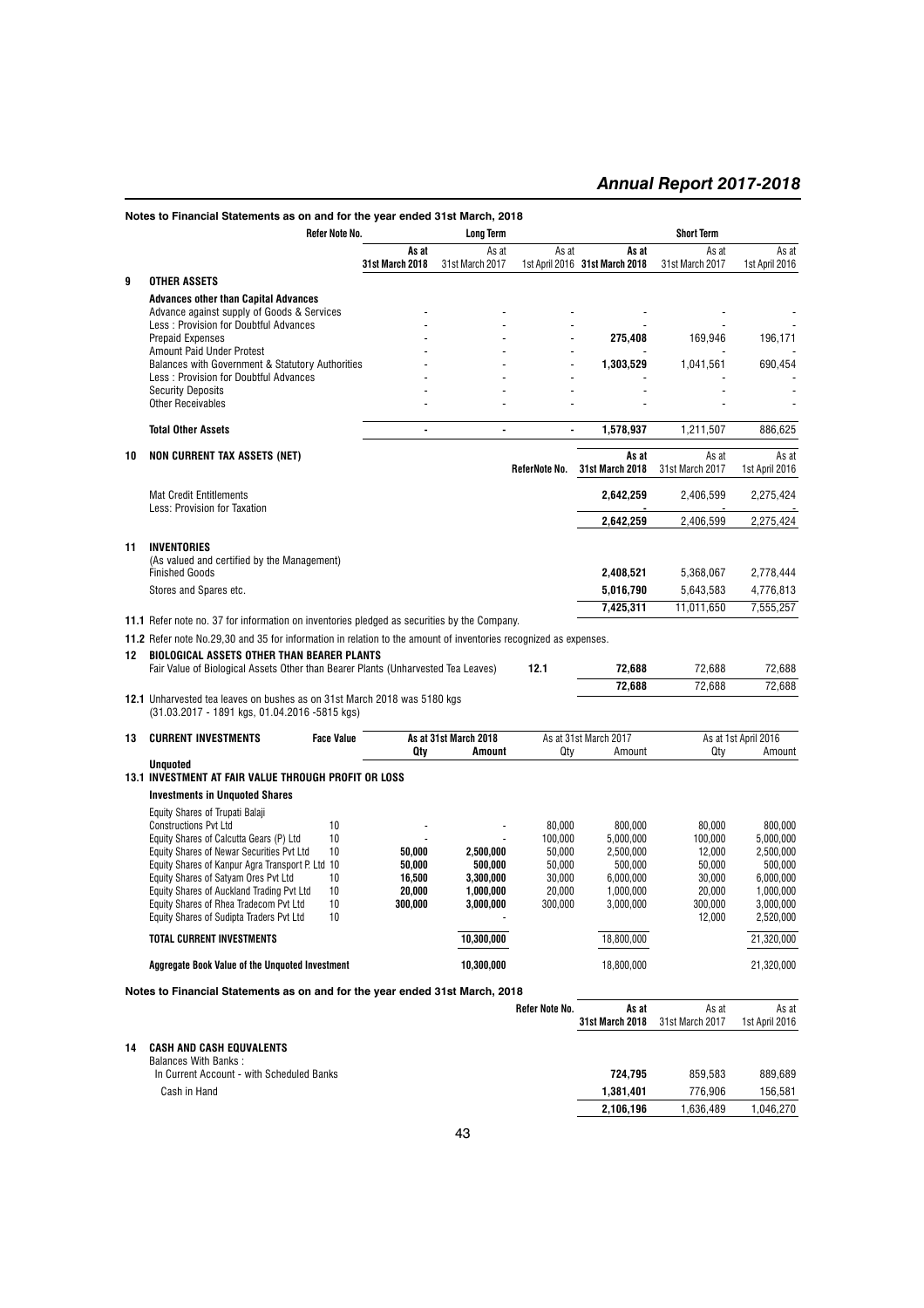|    |                                                                                                              |                      |                                   | Refer Note No. | As at<br>31st March 2018          | As at<br>31st March 2017 | As at<br>1st April 2016 |
|----|--------------------------------------------------------------------------------------------------------------|----------------------|-----------------------------------|----------------|-----------------------------------|--------------------------|-------------------------|
| 15 | <b>BANK BALANCES (OTHER THAN NOTE: 14)</b><br><b>Unpaid Dividend Account</b>                                 |                      |                                   |                |                                   |                          |                         |
|    | BOB Dividend A/c                                                                                             |                      |                                   |                | 17,474                            | 17,709                   | 19,524                  |
|    | <b>BOB Unclaimed Dividend A/c</b>                                                                            |                      |                                   |                | 27,631                            | 28,024                   | 61,047                  |
|    | HDFC Dividend A/c - 2016                                                                                     |                      |                                   |                | 10.088                            | 10,088                   |                         |
|    | HDFC (Dividend - 2014)                                                                                       |                      |                                   |                | 3,932                             | 3,932                    | 5,732                   |
|    | HDFC (Interim Dividend - 2014)                                                                               |                      |                                   |                | 7,900                             | 7,900                    | 7,900                   |
|    | HDFC (Interim Dividend - 2015)                                                                               |                      |                                   |                | 4,540                             | 4,540                    | 6,915                   |
|    | HDFC (Final Dividend - 2013)                                                                                 |                      |                                   |                | 8,280                             | 8,280                    | 8,280                   |
|    | HDFC (Final Dividend - 2015)                                                                                 |                      |                                   |                | 4,572                             | 4,572                    |                         |
|    | HDFC (Interim Dividend - 2016)                                                                               |                      |                                   |                | 5,715                             | 5,715                    |                         |
|    | HDFC (Interim Dividend - 2017)                                                                               |                      |                                   |                | 20,105                            | 20,105                   |                         |
|    | HDFC (Dividend - 2017)                                                                                       |                      |                                   |                | 8,184                             |                          |                         |
|    |                                                                                                              |                      |                                   |                | 118,421                           | 110,865                  | 109,398                 |
|    | Refer Note No.                                                                                               |                      | As at 31 <sup>st</sup> March 2018 |                | As at 31 <sup>st</sup> March 2017 |                          | As at 1st April 2016    |
|    |                                                                                                              | <b>No. of Shares</b> | Amount                            | No. of Shares  | Amount                            | No. of Shares            | Amount                  |
| 16 | <b>EQUITY SHARE CAPITAL</b>                                                                                  |                      |                                   |                |                                   |                          |                         |
|    | 16.1 Authorised Share Capital                                                                                |                      |                                   |                |                                   |                          |                         |
|    | Equity Share Capital of Rs. 10 each                                                                          | 800,000              | 8,000,000                         | 800.000        | 8,000,000                         | 800.000                  | 8,000,000               |
|    | Preference Shares of Rs. 100/- each                                                                          | 20,000               | 2,000,000                         | 20,000         | 2,000,000                         | 20,000                   | 2,000,000               |
|    |                                                                                                              | 820,000              | 10,000,000                        | 820,000        | 10,000,000                        | 820,000                  | 10,000,000              |
|    | <b>16.2 Issued Share Capital</b>                                                                             | 185,775              | 1,857,750                         | 245,775        | 2,457,750                         | 245,775                  | 2,457,750               |
|    | Ordinary Shares of Rs. 10/- each                                                                             | 185,775              | 1,857,750                         | 245,775        | 2,457,750                         | 245,775                  | 2,457,750               |
|    | 16.3 Subscribed and Paid-up Share Capital                                                                    | 185,775              | 1,857,750                         | 245,775        | 2,457,750                         | 245,775                  | 2,457,750               |
|    | Ordinary Shares of Rs.10/- each fully paid-up                                                                | 185,775              | 1,857,750                         | 245,775        | 2,457,750                         | 245,775                  | 2,457,750               |
|    | 16.4 Reconciliation of the number of shares at the beginning and at the end of the year                      |                      |                                   |                |                                   |                          |                         |
|    | Opening Number of Shares as on 01/04/2016                                                                    | 245.775              |                                   |                |                                   |                          |                         |
|    | Add: Change during the year                                                                                  |                      |                                   |                |                                   |                          |                         |
|    | Closing as on 31/3/2017                                                                                      | 245,775              |                                   |                |                                   |                          |                         |
|    | Opening Number of Shares as on 01/04/2017                                                                    | 245,775              |                                   |                |                                   |                          |                         |
|    | Less: Change during the year (Shares bought Back)                                                            | 60,000               |                                   |                |                                   |                          |                         |
|    | Closing number of shares as on 31/3/18                                                                       | 185.775              |                                   |                |                                   |                          |                         |
|    | There has been change/movements in number of shares outstanding at the beginning and at the end of the year. |                      |                                   |                |                                   |                          |                         |
|    |                                                                                                              |                      |                                   |                |                                   |                          |                         |

**16.5 Terms/ Rights attached to Equity Shares :**

The Company has only one class of Ordinary shares having a face value of Rs.10 per share and each holder of Ordinary shares is entitled to one vote per share. The Company declares and pays dividends in Indian Rupees. The dividend proposed by the Board of Directors (except interim dividend) is subject to the approval of the shareholders in the Annual General Meetings. The claim of Ordinary Shareholders on earnings and on assets in the event of liquidation, follows all others, in proportion to their shareholding.

#### **16.6 Shareholding Pattern with respect of Holding or Ultimate Holding Company**

The Company does not have any Holding Company or Ultimate Holding Company.

#### **16.7 Details of Equity Shareholders holding more than 5% shares in the Company**

|                                                                                                                                                              | As at 31 <sup>st</sup> March 2018 | As at 31 <sup>st</sup> March 2017 |               |           | As at 1st April 2016 |           |
|--------------------------------------------------------------------------------------------------------------------------------------------------------------|-----------------------------------|-----------------------------------|---------------|-----------|----------------------|-----------|
|                                                                                                                                                              | No. of Shares                     | % Holdina                         | No. of Shares | % Holdina | No. of Shares        | % Holdina |
| Ordinary Shares of Rs. 10/- each fully paid                                                                                                                  |                                   |                                   |               |           |                      |           |
| Manoj Kumar Daga                                                                                                                                             | 42.208                            | 22.72%                            | 55.250        | 22.48%    | 55.250               | 22.48%    |
| Shanti Devi Daga                                                                                                                                             | 41.857                            | 22.53%                            | 56.600        | 23.03%    | 56.600               | 23.03%    |
| Jyoti Devi Daga                                                                                                                                              | 41.105                            | 22.13%                            | 59.825        | 24.34%    | 59.825               | 24.34%    |
| Visioncraft Industries (India) Private Limited                                                                                                               | 20.400                            | 10.98%                            | 20.400        | 8.30%     | 20.400               | 8.30%     |
| No ordinary shares have been reserved for issue under options and contracts/ commitments for the sale of shares/ disinvestment as at the Balance Sheet date. |                                   |                                   |               |           |                      |           |

**16.8** The Company equity shares against consideration other than cash nor has allotted any shares as fully paid up by way of bonus shares shares during the period of five years immediately preceding the date at which the Balance Sheet is prepared.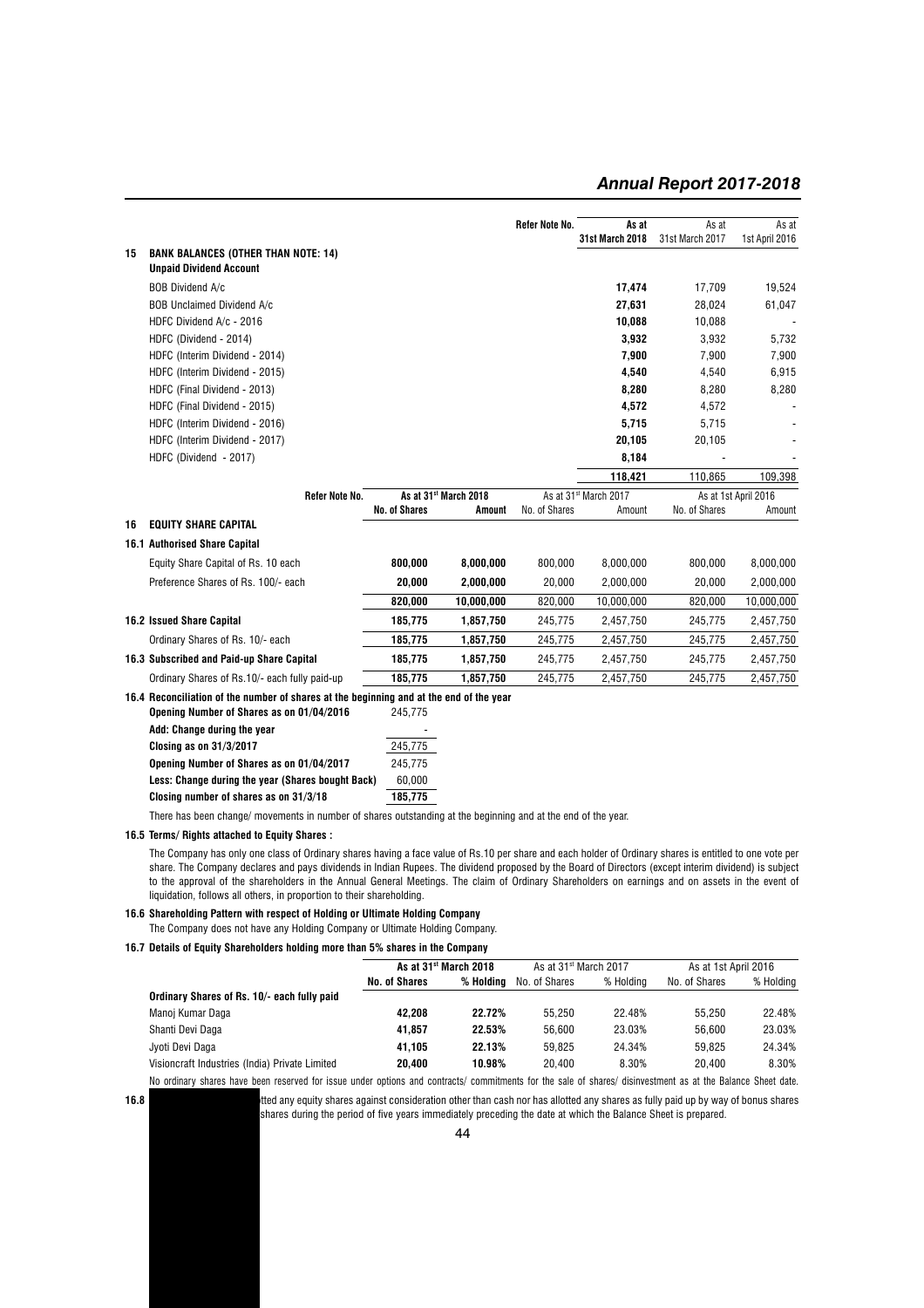**16.9** No securities convertible into Equity/ Preference shares have been issued by the Company during the year.

**16.10**No calls are unpaid by any Director or Officer of the Company during the year.

|    |                                                                                                             |                        |                            | <b>Refer Note No.</b> | As at                          | As at                                    | As at                   |
|----|-------------------------------------------------------------------------------------------------------------|------------------------|----------------------------|-----------------------|--------------------------------|------------------------------------------|-------------------------|
|    |                                                                                                             |                        |                            |                       | 31st March 2018                | 31st March 2017                          | 1st April 2016          |
| 17 | <b>OTHER EQUITY</b>                                                                                         |                        |                            |                       |                                |                                          |                         |
|    | <b>General Reserve</b><br><b>Retained Earnings</b>                                                          |                        |                            | 17.1<br>17.2          | 43,806,761<br>61,575,992       | 73,750,511<br>59,579,428                 | 73,750,511<br>6,241,496 |
|    | <b>Other Reserves</b>                                                                                       |                        |                            | 17.3                  | 660,000                        | 116,250                                  | 52,416,816              |
|    |                                                                                                             |                        |                            |                       | 106,042,753                    | 133,446,189                              | 132,408,823             |
|    |                                                                                                             |                        |                            |                       |                                |                                          |                         |
|    |                                                                                                             |                        |                            |                       |                                | As at<br>31st March 2018 31st March 2017 | As at                   |
|    | 17.1 General Reserve                                                                                        |                        |                            |                       |                                |                                          |                         |
|    | Balance at the beginning of the year                                                                        |                        |                            |                       |                                | 73,750,511                               | 73,750,511              |
|    | Add: Transferred from Retained Earnings                                                                     |                        |                            |                       |                                |                                          |                         |
|    | Less: Other Adjustments (regarding buy Back)                                                                |                        |                            |                       |                                | (29, 943, 750)                           |                         |
|    | Balance at the end of the year                                                                              |                        |                            |                       |                                | 43,806,761                               | 73,750,511              |
|    | <b>17.2 Retained Earnings</b><br>Balance at the beginning of the year                                       |                        |                            |                       |                                | 59,579,428                               | 58,542,062              |
|    | Add: Profit for the year                                                                                    |                        |                            |                       |                                | 3,059,719                                | 2,366,311               |
|    | Add: Reclassification of financial instruments from OCI to Retained Earnings                                |                        |                            |                       |                                |                                          |                         |
|    |                                                                                                             |                        |                            |                       |                                | 62,639,147                               | 60,908,373              |
|    | Less: Appropriation<br><b>Interim Dividend</b>                                                              |                        |                            |                       |                                |                                          | 1,228,875               |
|    | Corporate Dividend Tax on Interim Dividend                                                                  |                        |                            |                       |                                | $\overline{a}$                           | 100,070                 |
|    | <b>Final Dividend</b>                                                                                       |                        |                            |                       |                                | 983,100                                  |                         |
|    | Corporate Dividend Tax on Final Dividend                                                                    |                        |                            |                       |                                | 80,055                                   |                         |
|    |                                                                                                             |                        |                            |                       |                                |                                          |                         |
|    |                                                                                                             |                        |                            |                       |                                | (1,063,155)                              | (1,328,945)             |
|    | Balance at the end of the year                                                                              |                        |                            |                       |                                | 61,575,992                               | 59,579,428              |
|    | 17.3 Other Reserves                                                                                         |                        |                            |                       |                                |                                          |                         |
|    | <b>Capital Reserves</b><br>Balance at the end of the year                                                   |                        |                            |                       |                                | 60,000                                   | 60,000                  |
|    | <b>Capital Redemption Reserve</b>                                                                           |                        |                            |                       |                                |                                          |                         |
|    | Balance at the beginning of the year                                                                        |                        |                            |                       |                                |                                          |                         |
|    | Add/(Less): Created on buyback of shares                                                                    |                        |                            |                       |                                | 600,000                                  |                         |
|    | Balance at the end of the year                                                                              |                        |                            |                       |                                | 600,000                                  | $\blacksquare$          |
|    | <b>Securities Premium Reserve</b>                                                                           |                        |                            |                       |                                |                                          |                         |
|    | Balance at the beginning of the year                                                                        |                        |                            |                       |                                | 56,250                                   | 56,250                  |
|    | Add/(Less): Adjusted with premium on buyback<br>Balance at the end of the year                              |                        |                            |                       |                                | (56, 250)                                | 56,250                  |
|    | <b>Total Other Reserve</b>                                                                                  |                        |                            |                       |                                | 660,000                                  | 116,250                 |
|    |                                                                                                             |                        |                            |                       |                                | 106042753                                | 133446189               |
|    | <b>Total Reserve &amp; Surplus</b>                                                                          |                        |                            |                       |                                |                                          |                         |
|    |                                                                                                             |                        | <b>Non-Current Portion</b> |                       |                                | <b>Current Maturities</b>                |                         |
|    | <b>Refer Note</b>                                                                                           | As at                  | As at                      | As at                 | As at                          | As at                                    | As at                   |
| 18 | No.<br><b>BORROWINGS</b>                                                                                    | <b>31st March 2018</b> | 31st March 2017            |                       | 1st April 2016 31st March 2018 | 31st March 2017                          | 1st April 2016          |
|    | 18.1 Term Loans                                                                                             |                        |                            |                       |                                |                                          |                         |
|    | <b>From Banks:</b>                                                                                          |                        |                            |                       |                                |                                          |                         |
|    | <b>From Others:</b>                                                                                         |                        |                            |                       |                                |                                          |                         |
|    | Rupee Loans                                                                                                 |                        |                            |                       |                                |                                          |                         |
|    | Machinery under Tea Board Hire Purchase Scheme<br>(Secured by Hypothecation of the related assets acquired) | 1,939,714              | 1,939,714                  | 4,674,222             |                                |                                          |                         |
|    | (The entire Principal amount is overdue)                                                                    |                        |                            |                       |                                |                                          |                         |
|    | <b>Total</b>                                                                                                | 1,939,714              | 1,939,714                  | 4,674,222             |                                |                                          |                         |
|    | Amount disclosed under the head                                                                             |                        |                            |                       |                                |                                          |                         |
|    | "Other Financial Liability"                                                                                 | 1,939,714              | 1,939,714                  | 4,674,222             |                                |                                          |                         |
|    | <b>Break Up of Security Details</b><br>Secured                                                              | 1,939,714              | 1,939,714                  | 4,674,222             |                                |                                          |                         |
|    | Unsecured                                                                                                   |                        |                            |                       |                                |                                          |                         |
|    | <b>Total</b>                                                                                                | 1,939,714              | 1,939,714                  | 4,674,222             |                                |                                          |                         |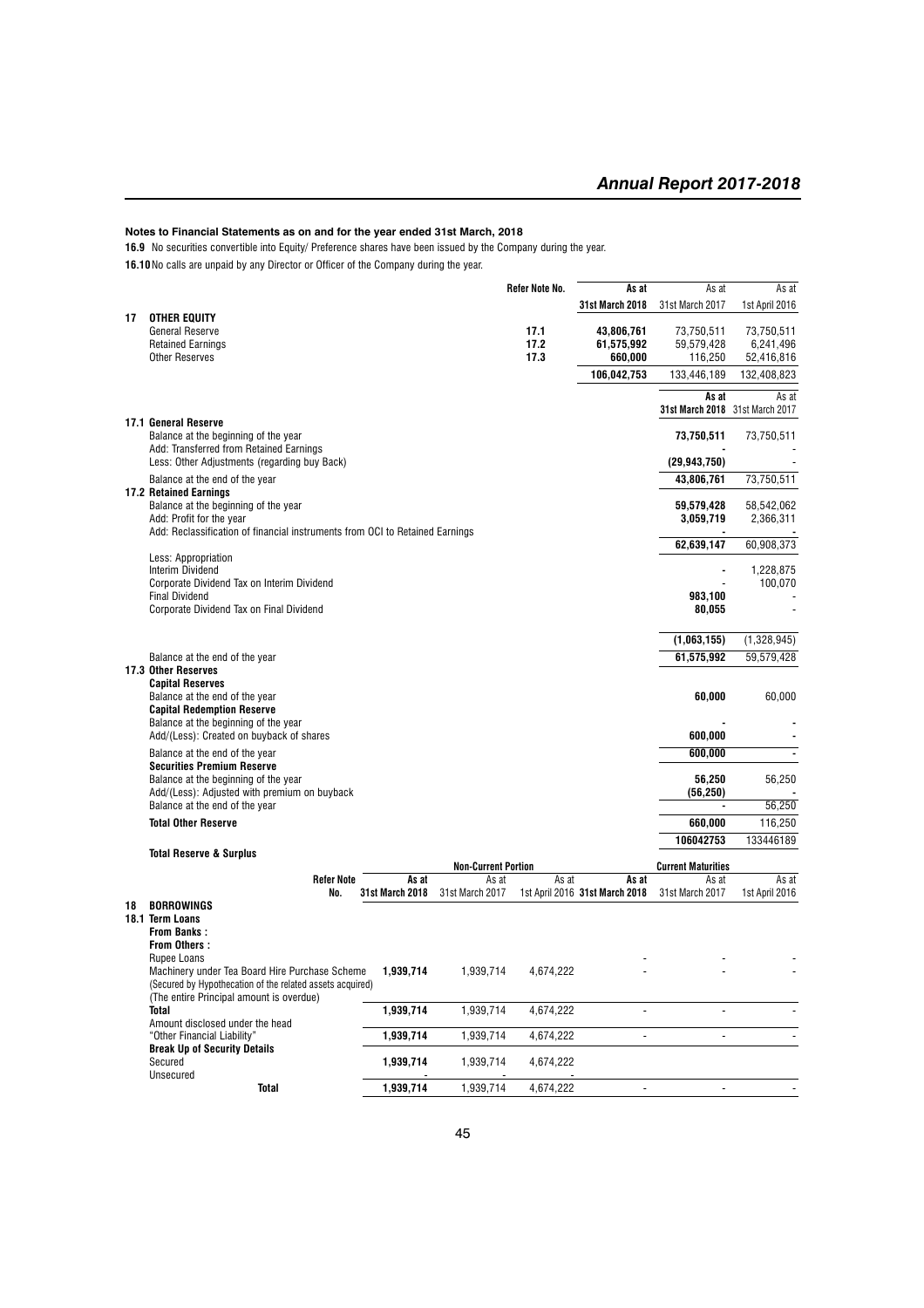|    |                                                        |                 | Long-term       |       |                                | Short-term      |                |
|----|--------------------------------------------------------|-----------------|-----------------|-------|--------------------------------|-----------------|----------------|
|    | <b>Refer Note</b>                                      | As at           | As at           | As at | As at                          | As at           | As at          |
|    | No.                                                    | 31st March 2018 | 31st March 2017 |       | 1st April 2016 31st March 2018 | 31st March 2017 | 1st April 2016 |
| 19 | <b>TRADE PAYABLES</b>                                  |                 |                 |       |                                |                 |                |
|    | Dues to Micro and Small Enterprises<br>19.1            |                 |                 |       |                                |                 |                |
|    | Dues to Creditors other than Micro & Small Enterprises |                 |                 | ۰     |                                |                 |                |
|    | For Goods                                              |                 |                 | -     |                                |                 | - -            |
|    | For Services & Others                                  |                 |                 | -     | 1.631.961                      | 1.865.315       | 1.747.641      |
|    |                                                        |                 |                 |       | 1.631.961                      | 1.865.315       | .747.641       |
|    |                                                        |                 |                 |       |                                |                 |                |

**19.1** Disclosure as required under the Micro, Small and Medium Enterprises Development Act, 2006, to the extent ascertained, and as per notification number GSR 679 (E) dated 4th September, 2015. The Company has compiled this information based on intimation received from the suppliers of their status as Micro or Small Enterprises and/or its registration with appropriate authority under the Micro, Small and Medium Enterprises Act, 2006 ("MSMED Act").

| SI. No. | <b>Particulars</b>                                                                                                                                                                                                                                         | As at<br>31st March 2018 | As at<br>31 <sup>st</sup> March 2017 | As at<br>1 <sup>st</sup> April 2016 |
|---------|------------------------------------------------------------------------------------------------------------------------------------------------------------------------------------------------------------------------------------------------------------|--------------------------|--------------------------------------|-------------------------------------|
|         | The amount of interest paid by the buyer in terms of section 16 of the Micro,<br>Small and Medium Enterprises Development Act, 2006, along with the amount<br>of the payment made to the supplier beyond the appointed day during<br>each accounting year. | NIL                      | <b>NIL</b>                           | NIL                                 |
| ïi      | The amount of interest due and payable for the period of delay in making<br>payment but without adding the interest specified under the Micro,<br>Small and Medium Enterprises Development Act, 2006                                                       | NIL                      | <b>NIL</b>                           | NIL                                 |
| iii     | The amount of interest accrued and remaining unpaid<br>at the end of each accounting year                                                                                                                                                                  | NIL                      | <b>NIL</b>                           | <b>NIL</b>                          |

| 20 | OTHER FINANCIAL LIABILITIES<br>Unpaid and unclaimed dividends<br><b>Equity Dividend Payable</b><br><b>Employees related Liabilities</b><br>Amount payable for Capital Goods<br><b>Other Pavables</b> | 20.1 | - |                |        | 119.132<br>330.559 | 123.129<br>$\overline{\phantom{a}}$<br>316.049<br>$\overline{\phantom{a}}$ | 119.070<br>1.061.739<br>391.545<br>545.147<br>16.625 |
|----|------------------------------------------------------------------------------------------------------------------------------------------------------------------------------------------------------|------|---|----------------|--------|--------------------|----------------------------------------------------------------------------|------------------------------------------------------|
|    |                                                                                                                                                                                                      |      |   | $\blacksquare$ | $\sim$ | 449.691            | 439.178                                                                    | 2.134.126                                            |

**20.1** There are no amounts due for payment to the Investor Education and Protection Fund at the year end.

| 21 | <b>PROVISIONS</b>                                                                                                            |            |           |           |                        |                 |                |
|----|------------------------------------------------------------------------------------------------------------------------------|------------|-----------|-----------|------------------------|-----------------|----------------|
|    | <b>Provision for Employee Benefits</b><br>Provision for Current Tax                                                          | 12,721,863 | 9,650,636 | 9,301,078 | 3,256,499<br>335,845   | 1,400,000       | 1,454,000      |
|    |                                                                                                                              | 12,721,863 | 9,650,636 | 9,301,078 | 3,592,344              | 1,400,000       | 1,454,000      |
|    | <b>Contingent Liability</b>                                                                                                  |            |           |           |                        |                 |                |
|    | (acquired from Business Combinations, if any)                                                                                |            |           |           |                        |                 |                |
|    | As per AS 15 - Provision for gratuity                                                                                        | 11,736,981 | 9.650.636 | 9,301,078 |                        |                 |                |
| 22 | DEFERRED TAX LIABILITIES (NET)                                                                                               |            |           | Refer     | As at                  | As at           | As at          |
|    |                                                                                                                              |            |           | Note No.  | <b>31st March 2018</b> | 31st March 2017 | 1st April 2016 |
|    | <b>Deferred Tax Liabilities</b><br>Arising on account of :<br>Property, Plant & Equipment<br><b>Financial Assets</b>         |            |           |           | 6115813                | 6113083         | 6412546        |
|    |                                                                                                                              |            |           |           | 6115813                | 6113083         | 6412546        |
|    | <b>Less: Deferred Tax Assets</b><br>Arising on account of :<br>Section 43B of Income-tax Act<br>Provision for doubtful debts |            |           |           | 2872362                | 2593369         | 2992179        |
|    | <b>Brought Forward Unabsorbed Losses</b><br>Others                                                                           |            |           |           |                        |                 |                |
|    |                                                                                                                              |            |           |           | 2872362                | 2593369         | 2992179        |
|    | <b>Deferred Tax Liabilities (Net)</b>                                                                                        |            |           |           | 3243451                | 3519714         | 3420367        |
|    |                                                                                                                              |            |           |           |                        |                 |                |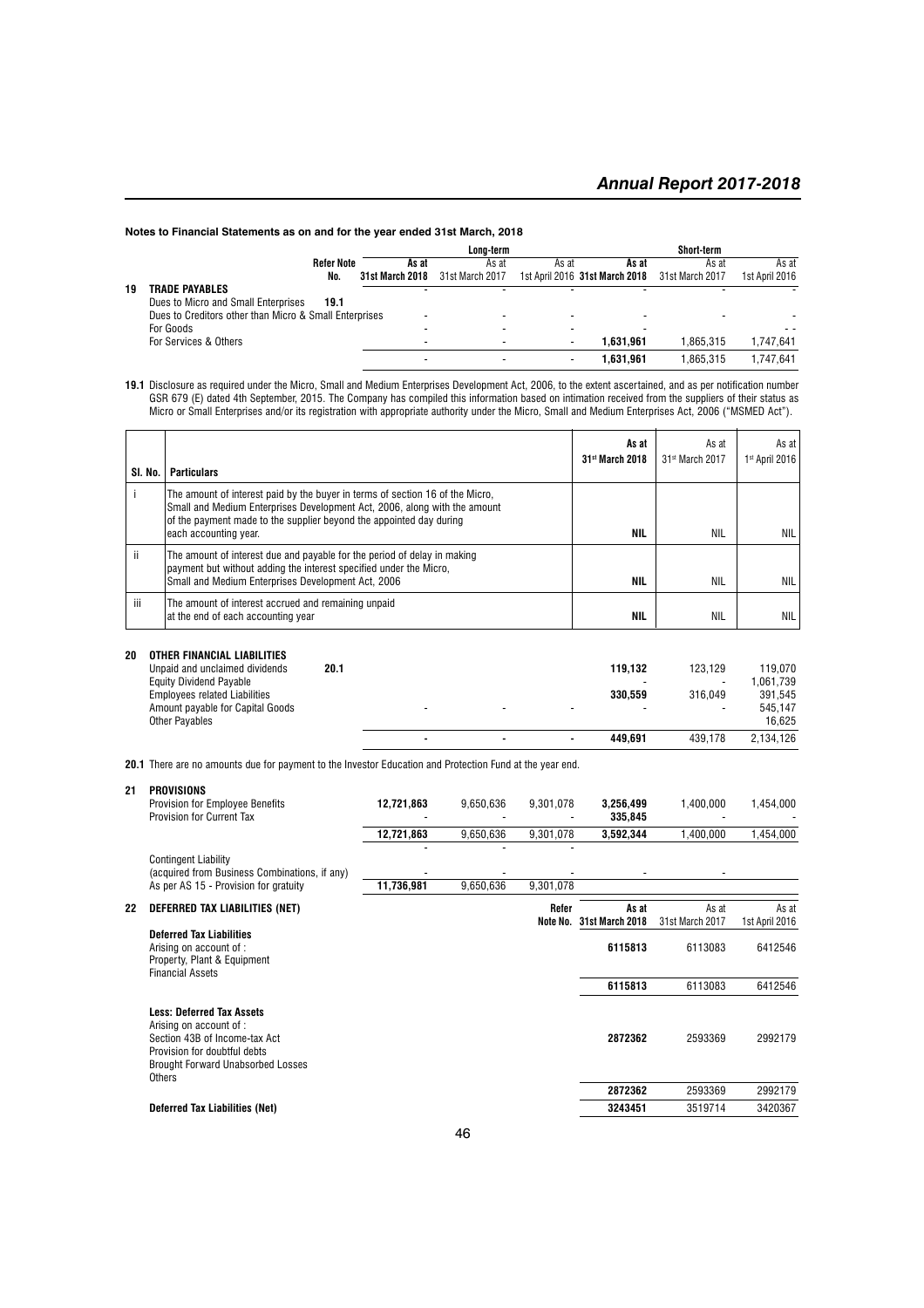|    |                                                    | <b>Refer Note</b> |                 | Long-term       |                          |                                | <b>Short-term</b> |                |
|----|----------------------------------------------------|-------------------|-----------------|-----------------|--------------------------|--------------------------------|-------------------|----------------|
|    |                                                    | No.               | As at           | As at           | As at                    | As at                          | As at             | As at          |
|    |                                                    |                   | 31st March 2018 | 31st March 2017 |                          | 1st April 2016 31st March 2018 | 31st March 2017   | 1st April 2016 |
| 23 | <b>OTHER LIABILITIES</b>                           |                   |                 |                 |                          |                                |                   |                |
|    | Deferred Revenue Income                            |                   |                 |                 |                          |                                |                   |                |
|    | <b>Advances Received from Customers</b>            |                   |                 |                 |                          |                                | 423.333           | 500,000        |
|    | <b>Statutory Dues</b>                              |                   |                 |                 | $\overline{\phantom{a}}$ | 304,858                        | 219,179           | 305,115        |
|    | Others                                             |                   |                 |                 |                          |                                |                   |                |
|    |                                                    |                   |                 |                 |                          |                                |                   |                |
|    |                                                    |                   | ٠               | ٠               | $\blacksquare$           | 304,858                        | 642,512           | 805,115        |
|    |                                                    |                   |                 |                 | Refer Note No.           | As at                          | As at             | As at          |
|    |                                                    |                   |                 |                 |                          | <b>31st March 2018</b>         | 31st March 2017   | 1st April 2016 |
| 24 | <b>SHORT TERM BORROWINGS</b>                       |                   |                 |                 |                          |                                |                   |                |
|    | <b>Loans Repayable on Demand</b>                   |                   |                 |                 |                          | 34,972,882                     | 35,681,382        | 29,578,983     |
|    | Working Capital Loan from Banks                    |                   |                 |                 |                          |                                |                   |                |
|    | <b>Other Loans</b>                                 |                   |                 |                 |                          |                                |                   |                |
|    | From Other Body Corporates                         |                   |                 |                 |                          |                                | 1,500,000         | 2,500,000      |
|    |                                                    |                   |                 |                 |                          | 34,972,882                     | 37,181,382        | 32,078,983     |
|    | 24.1 The above amount includes                     |                   |                 |                 |                          |                                |                   |                |
|    | <b>Secured Borrowings</b>                          |                   |                 |                 |                          | 34,972,882                     | 35,681,382        | 29,578,983     |
|    | <b>Unsecured Borrowings</b>                        |                   |                 |                 |                          |                                | 1,500,000         | 2,500,000      |
|    |                                                    |                   |                 |                 |                          |                                |                   |                |
|    |                                                    |                   |                 |                 |                          | 34,972,882                     | 35,681,382        | 29,578,983     |
|    | 24.2 Terms and conditions of Short Term Borrowings |                   |                 |                 |                          |                                |                   |                |

(Secured by way of hypothecation of Company's entire stock of tea crops, green leaves,stores,spares,book debts,other current assets, unencumbered movable machinery & other fixed assets both present and future pertaining to Company's garden.Equitable mortgage over Tea Estate measuring about 235.67 hectares and personal guarantee of the Promoter Director is Rs.360.00 lakhs)

**25 CURRENT TAX LIABILITIES (NET)**

| LU | <b>POINTERT TAX EIADIEITIED (NET)</b><br><b>Provision for Taxation</b><br>Less: Taxes paid |                   | $\blacksquare$<br>$\overline{\phantom{a}}$ | 139,869                                  |
|----|--------------------------------------------------------------------------------------------|-------------------|--------------------------------------------|------------------------------------------|
|    | <b>Closing balance</b>                                                                     |                   | $\overline{\phantom{a}}$                   | 139,869                                  |
|    |                                                                                            | Refer<br>Note No. | For the<br>year ended<br>31st March 2018   | For the<br>year ended<br>31st March 2017 |
| 26 | <b>REVENUE FROM OPERATIONS</b><br>Sale of Products                                         |                   |                                            |                                          |
|    | Tea (Net of Excise)                                                                        |                   | 85,832,748                                 | 69,896,035                               |
|    |                                                                                            |                   | 85,832,748                                 | 69,896,035                               |
|    | <b>Other Operating Revenues</b>                                                            |                   |                                            |                                          |
|    |                                                                                            |                   | 85,832,748                                 | 69,896,035                               |
| 27 | <b>OTHER INCOME</b>                                                                        |                   |                                            |                                          |
|    | Interest Income on Loans<br>Rent                                                           |                   | 3,127,856<br>84,000                        | 2,678,924<br>84,000                      |
|    | Other Miscellaneous Income                                                                 |                   | 3,211,856                                  | 2,734,508<br>5,497,432                   |
|    |                                                                                            |                   |                                            |                                          |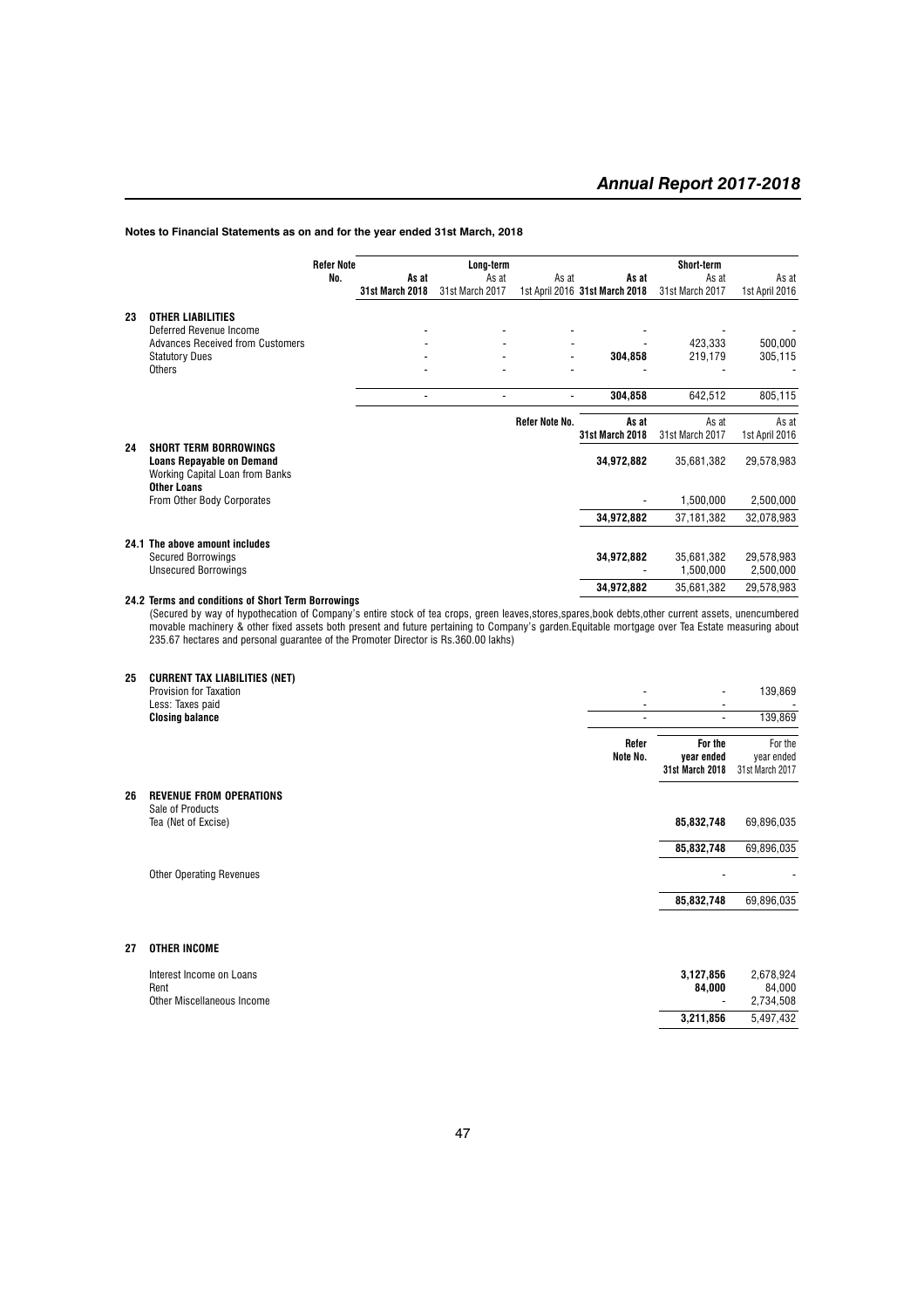|    | Notes to Financial Statements as on and for the year ended 31st March, 2018                                                                                                    |                   |                                                    |                                                   |
|----|--------------------------------------------------------------------------------------------------------------------------------------------------------------------------------|-------------------|----------------------------------------------------|---------------------------------------------------|
|    |                                                                                                                                                                                | Refer<br>Note No. | For the<br>year ended<br>31st March 2018           | For the<br>year ended<br>31st March 2017          |
| 28 | <b>COST OF MATERIALS CONSUMED</b><br>Value of Consumption of Raw Materials represents only Green Leaf purchased from third parties.                                            |                   | $\overline{\phantom{a}}$                           |                                                   |
| 29 | (INCREASE)/ DECREASE IN INVENTORIES OF FINISHED GOODS, WORK-IN-PROGRESS AND TRADED GOODS<br><b>Finished Goods</b>                                                              |                   |                                                    |                                                   |
|    | <b>Opening Inventories</b><br><b>Closing Inventories</b>                                                                                                                       |                   | 5,368,067<br>2,408,521                             | 2,778,444<br>5,368,067                            |
|    | Total changes in inventories of work-in-progress, stock-in-trade and finished goods                                                                                            |                   | 2,959,546                                          | (2,589,623)                                       |
| 30 | <b>EMPLOYEE BENEFITS EXPENSE</b><br>Salaries, Wages and Bonus<br><b>Contribution to Provident and Other Funds</b><br><b>Staff Welfare Expenses</b><br><b>Gratuity Provided</b> |                   | 30,583,131<br>3,159,589<br>11,442,357<br>2,007,215 | 26,151,866<br>2,380,813<br>7,607,303<br>1,275,994 |
|    | Less: Amount Capitalised                                                                                                                                                       |                   | 47,192,292                                         | 37,415,976                                        |
|    |                                                                                                                                                                                |                   | 47,192,292                                         | 37,415,976                                        |
| 31 | <b>FINANCE COST</b><br><b>Interest Expenses</b><br>To Banks on Term Loans<br>Banks On Working Capital Loans<br>$\mathfrak{c}\mathfrak{c}$<br>Others                            |                   | 2,992,960<br>14,031                                | 3,016,548<br>340.588                              |
|    | <b>Other Borrowing Costs</b>                                                                                                                                                   |                   |                                                    |                                                   |
|    | <b>Other Financial Charges</b>                                                                                                                                                 |                   | 276,587                                            | 154,185                                           |
|    | <b>Amount Capitalised</b><br>Less:                                                                                                                                             |                   | 3,283,578                                          | 3,511,321                                         |
|    |                                                                                                                                                                                |                   | 3,283,578                                          | 3,511,321                                         |
| 32 | DEPRECIATION AND AMORTIZATION EXPENSES<br>On Tangible Assets                                                                                                                   |                   | 2,546,654                                          | 2,560,023                                         |
|    |                                                                                                                                                                                |                   | 2,546,654                                          | 2,560,023                                         |
| 33 | <b>OTHER EXPENSES</b><br>Stores, Spare Parts & Packing Materials Consumed<br>Change in fair valuation of biological assets                                                     |                   | 6,911,905                                          | 10,651,266                                        |
|    | Power & Fuel<br><b>Repairs to Buildings</b><br>Repairs to Machinery<br>Repairs to Other Assets                                                                                 |                   | 9,160,661<br>272,430<br>1,372,514<br>162,519       | 8,175,469<br>508,387<br>796,095<br>1,263,310      |
|    | Cess - On green leaf<br>Freight, Shipping, Delivery Charges & Selling Expenses<br><b>Commission &amp; Brokerages</b>                                                           |                   | 741,449<br>1,707,076<br>1,973,980                  | 692,444<br>2,621,743<br>1,915,715                 |
|    | Auditors' Remuneration<br>Rent, Rates & Taxes<br>Insurance                                                                                                                     | 33.1              | 70,000<br>241,121<br>125,945                       | 71,575<br>364,005<br>156,428                      |
|    | Loss on Sale of Investments<br>Donation<br>Directors' Fees & Commission<br><b>Legal and Professional Charges</b>                                                               |                   | 5,000<br>16,000<br>79,000<br>527,590               | 80,000<br>255,916                                 |
|    | Travelling & Conveyance Expenses<br><b>Other Expenses</b>                                                                                                                      |                   | 314,982<br>4,731,775<br>28,413,947                 | 161,678<br>2,560,113<br>30,274,144                |
|    | Less:<br><b>Amount Capitalised</b>                                                                                                                                             |                   | 28,413,947                                         | 30,274,144                                        |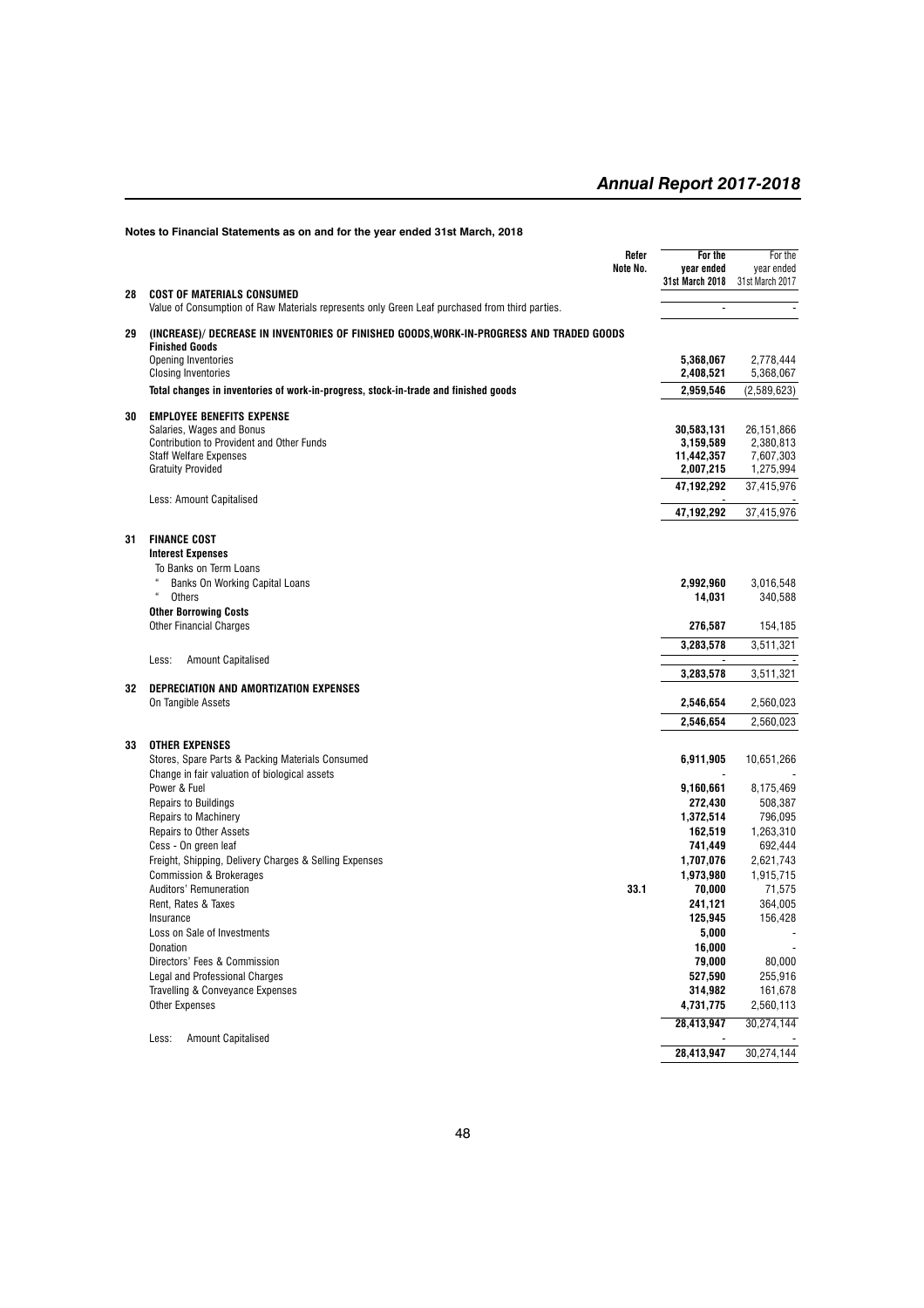**Notes to Financial Statements as on and for the year ended 31st March, 2018**

|    |                                                            | Refer    | For the                | For the         |
|----|------------------------------------------------------------|----------|------------------------|-----------------|
|    |                                                            | Note No. | year ended             | year ended      |
|    |                                                            |          | <b>31st March 2018</b> | 31st March 2017 |
|    | 33.1 Auditors' Remuneration                                |          |                        |                 |
|    | <b>Statutory Auditors</b>                                  |          |                        |                 |
|    | <b>Audit Fees</b>                                          |          | 55,000                 | 51,750          |
|    | <b>Tax Audit Fees</b>                                      |          | 15,000                 | 11,500          |
|    | <b>Others</b>                                              |          |                        | 8,325           |
|    |                                                            |          | 70,000                 | 71,575          |
| 34 | <b>TAX EXPENSE</b>                                         |          |                        |                 |
|    | <b>Current Tax</b>                                         |          | 1,036,780              | 598,075         |
|    | Mat Credit                                                 |          | (235, 660)             | (131, 175)      |
|    | Deferred Tax                                               |          | 379                    | 430,089         |
|    |                                                            |          |                        |                 |
|    |                                                            |          | 801,499                | 896,989         |
|    | Income Tax for earlier years                               |          |                        | 4,632           |
| 35 | <b>OTHER COMPREHENSIVE INCOME</b>                          |          |                        |                 |
|    | 35.1 Items that will not be reclassified to profit or loss |          |                        |                 |
|    | Remeasurement of the defined benefit plans                 |          | (1,064,012)            | (1, 284, 436)   |
|    | Less: Tax expense on the above                             |          | 276,643                | 330,742         |
|    |                                                            |          | (787, 369)             | (953, 694)      |
|    | 35.2 Items that will be reclassified to profit or loss     |          |                        |                 |
|    |                                                            |          |                        |                 |
|    | Others                                                     |          |                        |                 |
|    | Less: Tax expense on the above                             |          | ۰                      |                 |
|    |                                                            |          |                        |                 |
|    | <b>Total</b>                                               |          | (787, 369)             | (953, 694)      |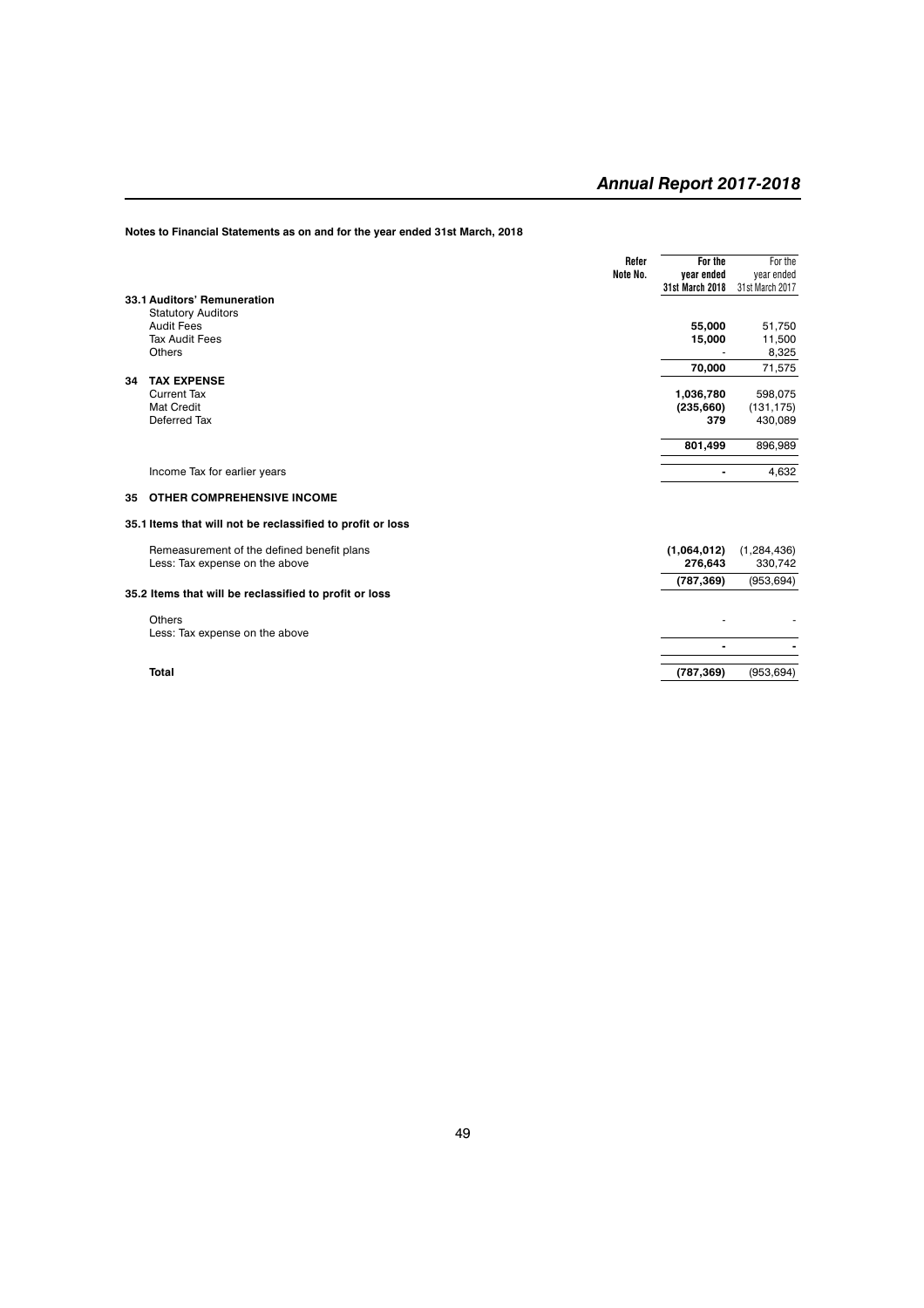**36 Contingent Liabilities and Contingent Assets :**

**36.1 Claims/Disputes/Demands not acknowledged as debts -**

| SI. No. | <b>NAME OF STATUTE</b>      | NATURE OF DUES | <b>PERIOD</b> | <b>FORUM</b>          | As at<br>31 <sup>st</sup> March 2018 | As at<br>31 <sup>st</sup> March 2017 | As at<br>$1st$ April 2016 |
|---------|-----------------------------|----------------|---------------|-----------------------|--------------------------------------|--------------------------------------|---------------------------|
| a       | Department of<br>Income Tax | Income Tax     | 2012-13       | C.I.T (APPEALS) - 2   | 109.250                              | 109.250                              |                           |
| b       | Department of<br>Income Tax | Income Tax     | 2013-14       | $C.I.T$ (APPEALS) - 2 | 2.471.730                            | 2.471.730                            |                           |
| C       | Department of<br>Income Tax | Income Tax     | 2014-15       | $C.I.T$ (APPEALS) - 2 | 57.820                               | 57.820                               |                           |

**36.2**In respect of the matters in note no. 36.1, future cash outflows are determinable only on receipt of judgements/decisions pending at various forums/ authorities. Furthermore, there is no possibilities of any reimbursements to be made to the company from any third party.

#### **37Assets pledged as security**

The carrying amounts of assets pledged as security for current and non-current borrowings are:

| <b>Particulars</b>                                                 | Refer<br>Note No. | As at<br>31 <sup>st</sup> March 2018 | As at<br>31st March 2017 | As at<br>$1st$ April 2016 |
|--------------------------------------------------------------------|-------------------|--------------------------------------|--------------------------|---------------------------|
| Current<br><b>Financial assets</b>                                 |                   | 2,162,476                            | 1,872,090                | 1,121,497                 |
| <b>First charge</b><br><b>Trade Receivables</b>                    |                   | 2,162,476                            | 1,872,090                | 1,121,497                 |
| <b>Floating charge</b><br>Cash and cash equivalents<br>Receivables |                   |                                      |                          |                           |
| <b>Non-financial assets</b>                                        |                   | 7,425,311                            | 11,011,650               | 7,555,257                 |
| <b>First charge</b><br>Inventories                                 |                   | 7,425,311                            | 11,011,650               | 7,555,257                 |
| Total current assets pledged as security                           |                   | 9,587,787                            | 12.883.740               | 8,676,754                 |
| Non-current<br><b>First charge</b>                                 |                   |                                      |                          |                           |
| Freehold land                                                      |                   | 231,605                              | 231,605                  | 231,605                   |
| Freehold buildings                                                 |                   | 23,105,710                           | 23,975,457               | 24,845,204                |
| Furniture, fittings and equipment acquired under finance lease     |                   | 48,907,851                           | 50,533,768               | 51,851,431                |
| Total non-currents assets pledged as security                      |                   | 72,245,166                           | 74,740,830               | 76,928,240                |
| Total assets pledged as security                                   |                   | 81,832,953                           | 87,624,570               | 85.604.994                |

**38** In accordance with the Guidance Note on Accounting for Expenditure on Corporate Social Responsibility Activities, the requisite disclosure is as follows:

| 38.1   Particulars                                                         | Amount |
|----------------------------------------------------------------------------|--------|
| Gross Amount Required to be spent by the company during the year           | N.A    |
| Related Party transactions as per Ind AS 24 in relation to CSR Expenditure | N.A    |
| Provision made in relation to CSR expenditure                              | N.A    |
|                                                                            |        |

**38.2** Amount spent during the year on:

| SI. No. | <b>Particulars</b>                                               | In Cash | Yet to be<br>paid in cash | Total                    |
|---------|------------------------------------------------------------------|---------|---------------------------|--------------------------|
| ii      | Construction/ Acquisition of any asset<br>On purpose other above |         |                           | $\overline{\phantom{0}}$ |

**39** Certain trade receivables , loans & advances and creditors are subject to confirmation. In the opinion of the management, the value of trade receivables and loans & advances on realisation in the ordinary course of business, will not be less than the value at which these are stated in the balance sheet.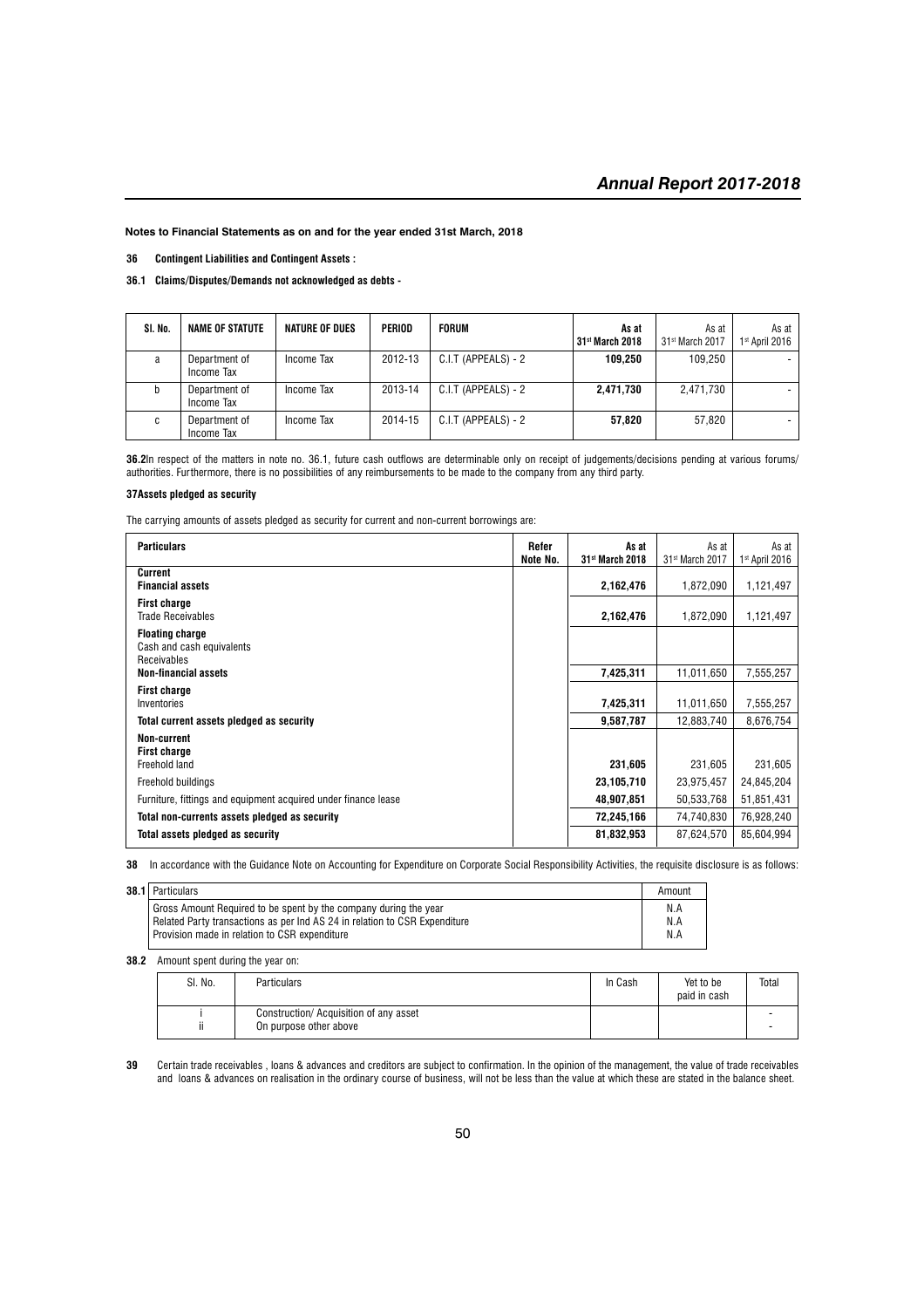#### **40 Related Party Disclosures**

**40.1 Other related parties with whom transactions have taken place during the year and previous year are:**

| Nature                                               | <b>Name of the Company</b>   |                    |
|------------------------------------------------------|------------------------------|--------------------|
| Name of the Company in which Directors/Key           | NORBEN TEA & EXPORTS LIMITED |                    |
| <b>Managerial Personnel and their relatives have</b> |                              |                    |
|                                                      |                              |                    |
| significant influence                                |                              |                    |
|                                                      |                              |                    |
| Nature                                               | Name                         | <b>Designation</b> |
| <b>Key Management Personnels</b>                     | MANOJ KUMAR DAGA             | <b>DIRECTOR</b>    |
|                                                      | AHSOK VARDHAN BAGREE         | <b>DIRECTOR</b>    |
|                                                      | RAVINDRA KUMAR MURARKA       | <b>DIRECTOR</b>    |
|                                                      | SUMANA RAYCHAUDHURI          | <b>DIRECTOR</b>    |
|                                                      |                              |                    |
| <b>Nature</b>                                        | Name                         |                    |
| INDIVIDUALS HAVING SIGNIFICANT                       | JYOTI DEVI DAGA              |                    |
| INFLUENCE OVER REPORTING ENTITY                      | SHANTI DEVI DAGA             |                    |

#### **40.2 Transactions during the year**

|                               |                          |                            | 2017-18<br>2016-17                                 |            |                            |                                                    |
|-------------------------------|--------------------------|----------------------------|----------------------------------------------------|------------|----------------------------|----------------------------------------------------|
| <b>Particulars</b>            | <b>KMP</b>               | <b>Relatives</b><br>of KMP | <b>Companies in</b><br>which KMP<br>are interested | <b>KMP</b> | <b>Relatives</b><br>of KMP | <b>Companies in</b><br>which KMP<br>are interested |
| <b>Agricultural Purchases</b> | $\overline{\phantom{a}}$ |                            | 1.512.000                                          |            | $\overline{\phantom{a}}$   | 1,512,000                                          |
| <b>Directors Sitting Fees</b> | 79.000                   |                            |                                                    | 80.000     |                            |                                                    |
| Dividend Paid                 | 221.900                  | 516.000                    | ۰                                                  | 499.275    | 1,161,000                  |                                                    |

#### **40.3 Balance Outstanding as at the balance sheet date**

| <b>Particulars</b>            | As at<br>31st March 2018 | As at<br>  31st March 2017 | As at<br>1 <sup>st</sup> April 2016 |
|-------------------------------|--------------------------|----------------------------|-------------------------------------|
| <b>Agricultural Purchases</b> | NIL                      | NIL                        | NIL                                 |
| <b>Directors Sitting Fees</b> | NIL                      | <b>NIL</b>                 | NIL                                 |

#### **40.4 Terms and Conditions of transactiosn with Related Parties**

No specific terms & conditions.

**41** There are no undisputed statutory dues remained outstanding as on 31.03.2018 for the period more than six months from the date from which they became payable. No provision has been made in books of accounts relating to municipal taxes payable to local municiapl office since 01-04-2013 to 31- 03-2018 as the amount is undidentifiable.

42 During the Financial Year 2015-16 ITAT passed an order vide ITA No. 1122/KOL/2012 dated 24-11-2015 in favour of the Company, whereby the Hon'ble Authority allowed Rs 58,40,526/- as total unabsorbed depreciation loss to be carried forward which comprises:

| Serial No. | <b>Nature Of Loss</b>        | <b>Assessement Year</b> | Amount (Rs) |
|------------|------------------------------|-------------------------|-------------|
|            | Unabsorbed Depreciation Loss | 1986-87                 | 807.133     |
|            | Unabsorbed Depreciation Loss | 1987-88                 | 1.202.080   |
|            | Unabsorbed Depreciation Loss | 1988-89                 | 2.008.075   |
|            | Unabsorbed Depreciation Loss | 1998-99                 | 1.823.238   |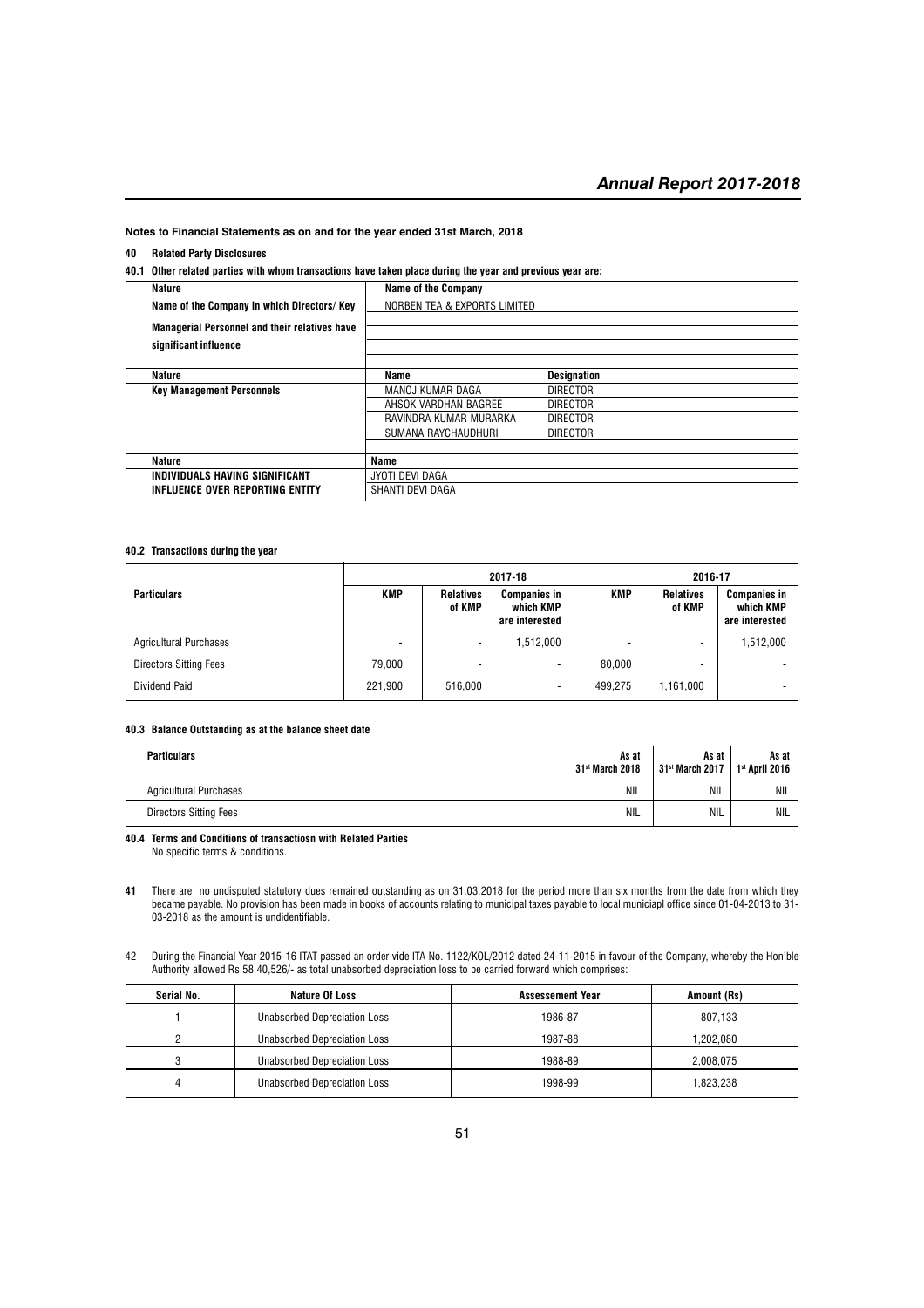- **43** Current tax charges for the year have been reckoned after taking into account deduction u/s 80IE of the Income Tax Act, 1962, due to substantial expansion in the value of plant & machinery in the Financial Year -2011-2012. In view of the same, the company has provided Central Income Tax on Book profits u/s 115JB and Agriculture Income Tax as per Assam Agriculture Income Tax Act.
- **44** The Company has availed in 1996-97 from Tea Board two loans under old schemes linked to Revolving Corpus Fund (RCF). In this regard in November, 2007 to facilitate settlement of outstanding loan the Tea Board's package for recovery of outstanding loan was offered so that no further intetrest would be charged on the outstanding amount beyond the cut-off date. Further in January 2017 the zonal office of Tea Board invited borrowers for hearing and to settle dues of the Board. As the final amount is yet to be settled, the interest earlier provided was written back in the last financial year ending on 31st March, 2017 and only the principal remained outstanding.
- **45** Previous GAAP figures have been reclassified/regrouped to confirm the presentation requirements under Ind AS and the requirements laid down in Division II of Schedule III of the Companies Act, 2013.

The Notes are an integral part of the Financial Statements

#### **As per our Report annexed of even date**

# For **NAVIN NAYAR & COMPANY MANOJ KUMAR DAGA** Firm Registration No.317117E

*Chartered Accountants Chairman* **ASHOK VARDHAN BAGREE** *Independent Director* **NAVIN NAYAR** DIN - 00421623 Place : Kolkata *Proprietor* **AJAY KUMAR AGARWALA** Date : 24th May, 2018 Membership No.053267 *Chief Financial Officer*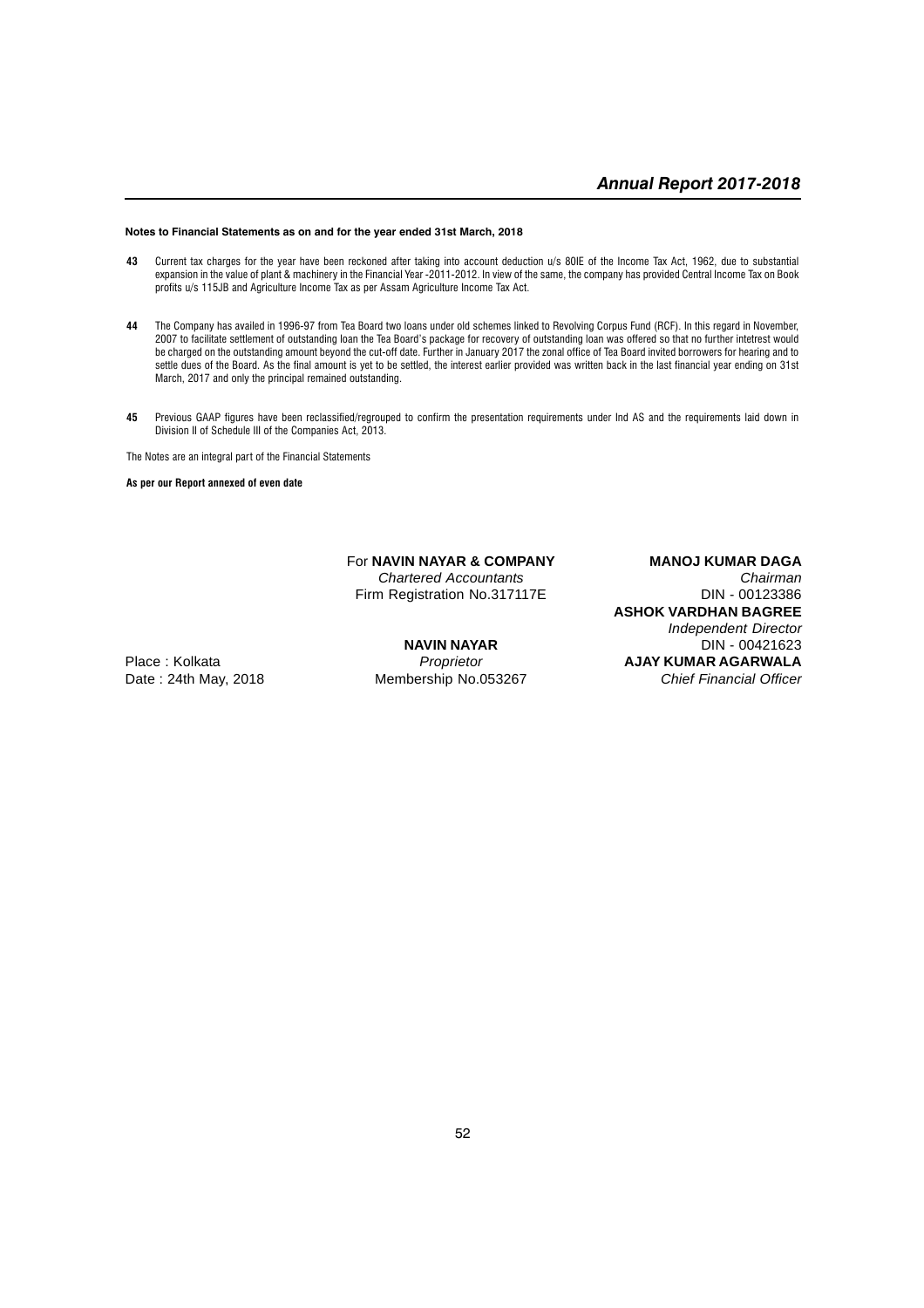# **TONGANI**

### *Annual Report 2017-2018*

|                          | TONGANI TEA COMPANY LIMITED<br>CIN: L01132WB1893PLC000742<br>Regd. Office: 15B, Hemanta Basu Sarani, 3rd Floor, Kolkata 700 001<br>Phone: 033 2248 7685 · Website: www.tonganitea.com                                                                                                                                                                   |                   |         |  |  |
|--------------------------|---------------------------------------------------------------------------------------------------------------------------------------------------------------------------------------------------------------------------------------------------------------------------------------------------------------------------------------------------------|-------------------|---------|--|--|
|                          | <b>PROXY FORM (FORM NO.MGT-11)</b><br>[Pursuant to section 105(6) of the Companies Act, 2013 and rule 19(3) of the Companies (Management and<br>Administration) Rules, 2014]                                                                                                                                                                            |                   |         |  |  |
|                          | 125TH ANNUAL GENERAL MEETING-FRIDAY, SEPTEMBER 7, 2018 AT 10.30 A.M.<br>at 15B, Hemanta Basu Sarani, 3rd Floor, Kolkata-700 001                                                                                                                                                                                                                         |                   |         |  |  |
|                          |                                                                                                                                                                                                                                                                                                                                                         |                   |         |  |  |
|                          |                                                                                                                                                                                                                                                                                                                                                         |                   |         |  |  |
|                          |                                                                                                                                                                                                                                                                                                                                                         |                   |         |  |  |
|                          |                                                                                                                                                                                                                                                                                                                                                         |                   |         |  |  |
|                          | I/We, being the member (s) of  shares of the Tongani Tea Company Limited, hereby appoint.                                                                                                                                                                                                                                                               |                   |         |  |  |
|                          |                                                                                                                                                                                                                                                                                                                                                         |                   |         |  |  |
|                          |                                                                                                                                                                                                                                                                                                                                                         |                   |         |  |  |
|                          |                                                                                                                                                                                                                                                                                                                                                         |                   |         |  |  |
|                          |                                                                                                                                                                                                                                                                                                                                                         |                   |         |  |  |
|                          |                                                                                                                                                                                                                                                                                                                                                         |                   |         |  |  |
|                          |                                                                                                                                                                                                                                                                                                                                                         |                   |         |  |  |
|                          | As my/our proxy to attend and vote (on a poll) for me/us and on my/our behalf at the 125 <sup>th</sup> Annual General Meeting of<br>the Company, to be held on Friday, September 7, 2018 at 10.30 a.m. at 15B, Hemanta Basu Sarani, 3rd Floor,<br>Kolkata-700 001 and at any adjournment thereof in respect of such resolutions as are indicated below: |                   |         |  |  |
| Resolution<br>Nos.       | <b>Resolutions</b>                                                                                                                                                                                                                                                                                                                                      | For               | Against |  |  |
| <b>Ordinary Business</b> |                                                                                                                                                                                                                                                                                                                                                         |                   |         |  |  |
| 1.                       | To receive, consider and adopt the Audited Financial Statement of the Company for the<br>year ended 31 <sup>st</sup> March, 2018 together with the Report of Board of Directors and Auditors<br>thereon.                                                                                                                                                |                   |         |  |  |
| 2.                       | To declare Dividend on Equity Share of the Company.                                                                                                                                                                                                                                                                                                     |                   |         |  |  |
| 3.                       | To appoint a Director in place of Mr. Manoj Kumar Daga (DIN: 00123386), who retires by<br>rotation and being eligible offers himself for re-appointment.                                                                                                                                                                                                |                   |         |  |  |
| <b>Special Business</b>  |                                                                                                                                                                                                                                                                                                                                                         |                   |         |  |  |
| 4.                       | To regularize Mrs. Sumana Raychaudhuri ((DIN:07308451) as Director of the Company.                                                                                                                                                                                                                                                                      |                   |         |  |  |
|                          |                                                                                                                                                                                                                                                                                                                                                         | (Affix            |         |  |  |
|                          |                                                                                                                                                                                                                                                                                                                                                         | Revenue<br>Stamp) |         |  |  |

 $\frac{1}{2}$ **Registered Office of the Company, at 15B, Hemanta Basu Sarani, 3rd Floor, Kolkata 700 001, not less than FORTY EIGHT HOURS before commencement of the meeting.**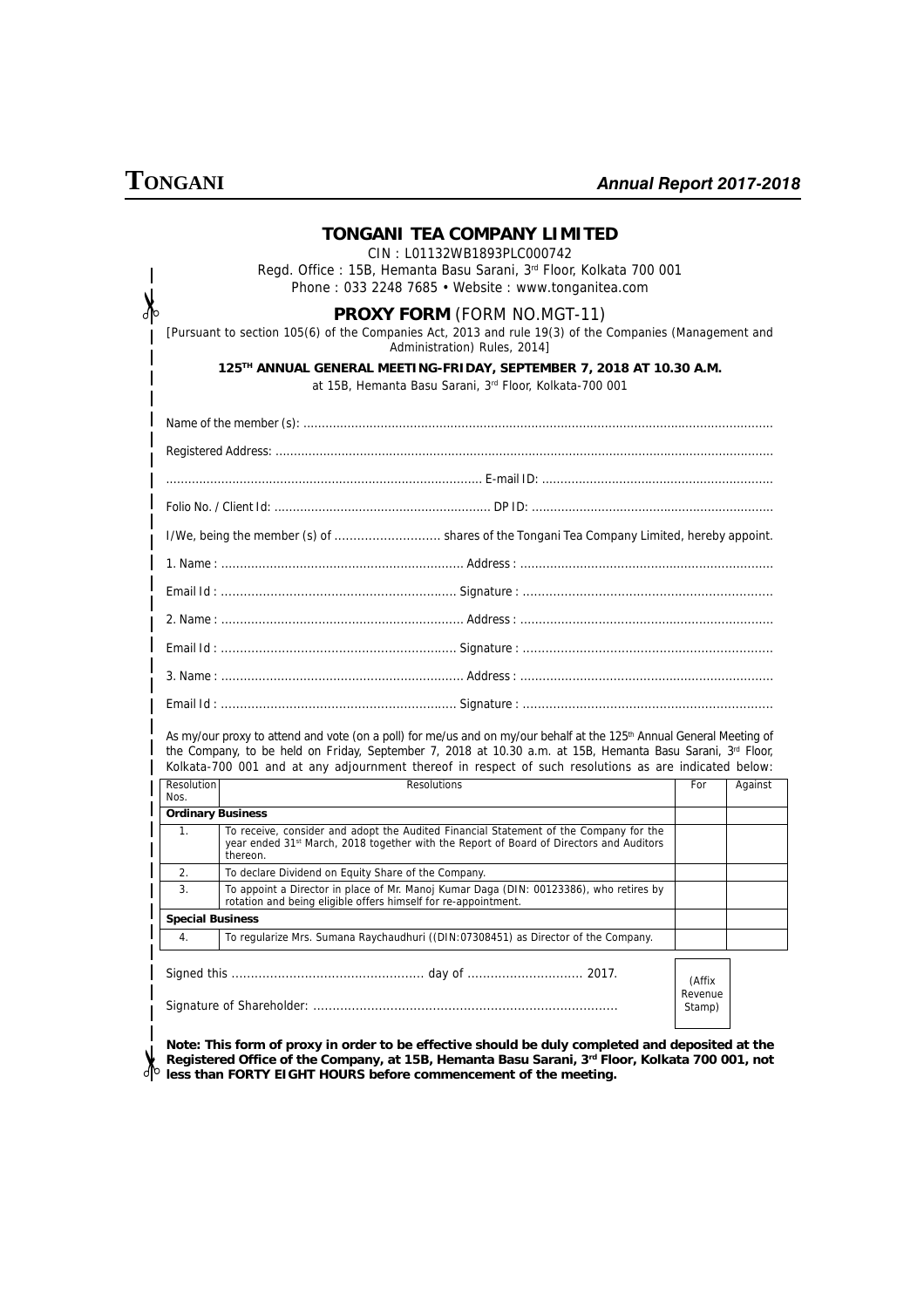